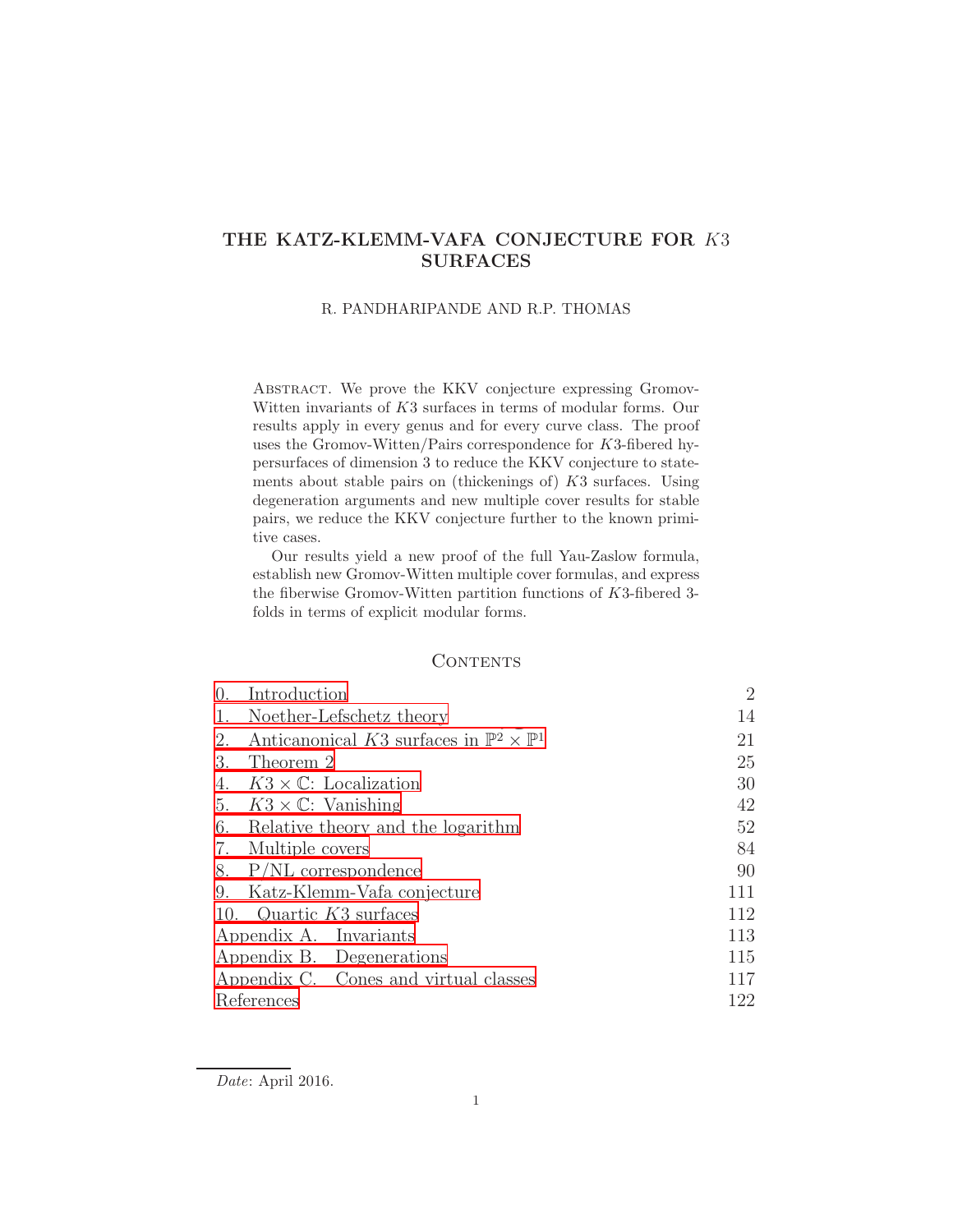## 0. INTRODUCTION

<span id="page-1-0"></span>0.1. Reduced Gromov-Witten theory. Let S be a nonsingular projective K3 surface, and let

$$
\beta \in \text{Pic}(S) = H^2(S, \mathbb{Z}) \cap H^{1,1}(S, \mathbb{C})
$$

be a nonzero effective curve class. The moduli space  $\overline{M}_g(S, \beta)$  of genus g stable maps (with no marked points) has expected dimension

$$
\dim_{\mathbb{C}}^{\text{vir}} \overline{M}_g(S,\beta) = \int_{\beta} c_1(S) + (\dim_{\mathbb{C}}(S) - 3)(1 - g) = g - 1.
$$

However, as the obstruction theory admits a 1-dimensional trivial quotient, the virtual class  $[\overline{M}_g(S, \beta)]^{\text{vir}}$  vanishes. The standard Gromov-Witten theory is trivial.

Curve counting on K3 surfaces is captured instead by the reduced Gromov-Witten theory constructed first via the twistor family in [\[8\]](#page-122-0). An algebraic construction following [\[2,](#page-121-1) [3\]](#page-121-2) is given in [\[35\]](#page-123-0). The reduced class

$$
[\overline{M}_g(S,\beta)]^{\mathrm{red}} \in A_g(\overline{M}_g(S,\beta),\mathbb{Q})
$$

has dimension g. Let  $\lambda_g$  be the top Chern class of the rank g Hodge  $b$ undle<sup>[1](#page-1-1)</sup>

$$
\mathbb{E}_g \to \overline{M}_g(S, \beta)
$$

with fiber  $H^0(C, \omega_C)$  over the moduli point

<span id="page-1-2"></span>
$$
[f: C \to S] \in \overline{M}_g(S, \beta).
$$

The reduced Gromov-Witten integrals of S,

(0.1) 
$$
R_{g,\beta}(S) = \int_{[\overline{M}_g(S,\beta)]^{\text{red}}} (-1)^g \lambda_g \in \mathbb{Q},
$$

are well-defined. Under deformations of S for which  $\beta$  remains a (1, 1)class, the integrals [\(0.1\)](#page-1-2) are invariant.

Let  $\epsilon : \mathcal{X} \to (B, b)$  be a fibration of K3 surfaces over a base B with special fiber

$$
\mathcal{X}_b \cong S \quad \text{over} \quad b \in B \, .
$$

<span id="page-1-1"></span><sup>&</sup>lt;sup>1</sup>The Hodge bundle is pulled-back from  $\overline{M}_g$  if  $g \geq 2$ . See [\[13,](#page-122-1) [18\]](#page-122-2) for a discussion of Hodge classes in Gromov-Witten theory.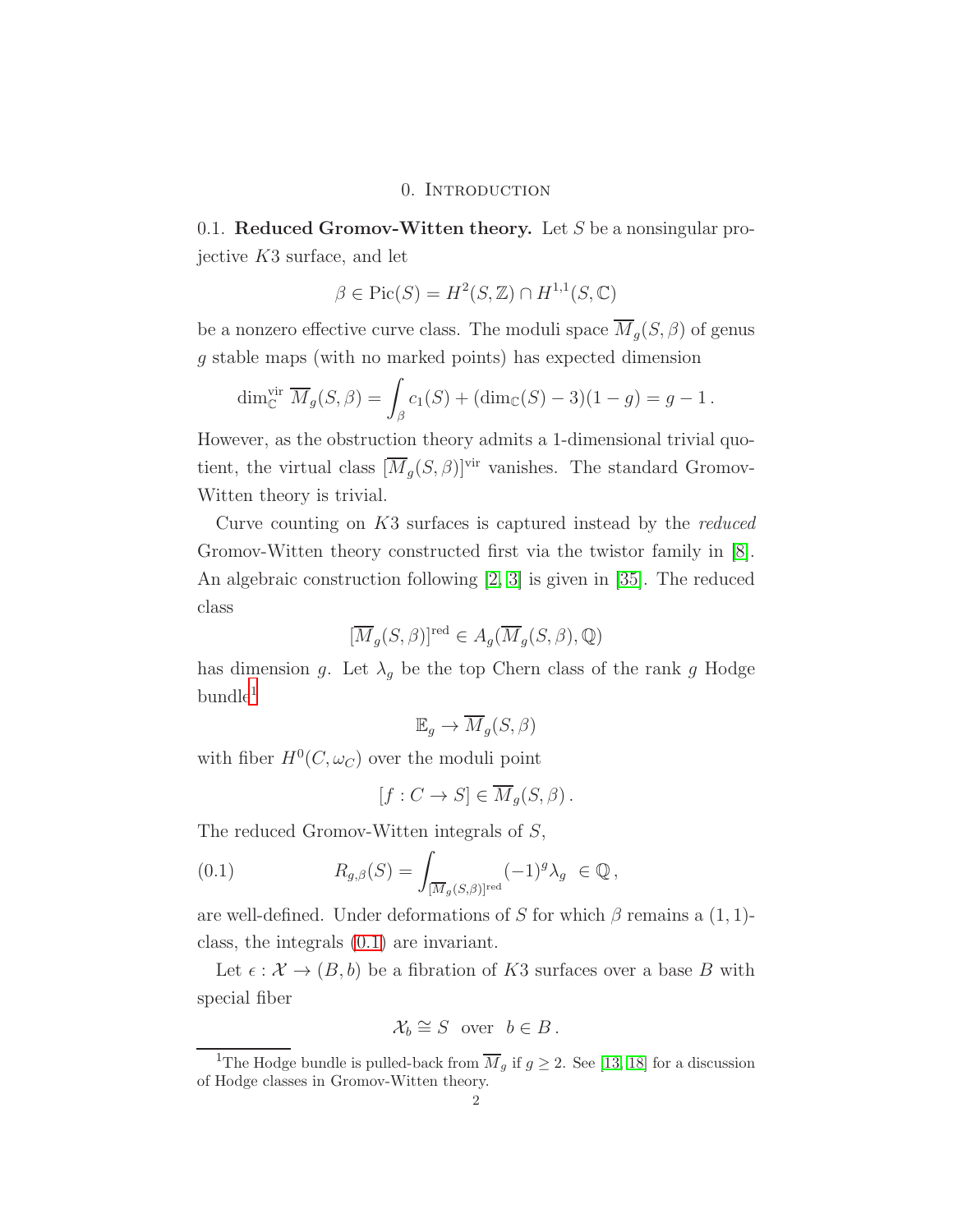Let  $U \subset B$  be an open set containing  $b \in B$  over which the local system of second cohomology  $R^2\epsilon_*(\mathbb{Z})$  is trivial. The class  $\beta \in Pic(S)$ determines a local Noether-Lefschetz locus

<span id="page-2-2"></span>
$$
\mathrm{NL}(\beta) \subset U
$$

defined as the subscheme where  $\beta$  remains a (1, 1)-class.<sup>[2](#page-2-0)</sup>

Let  $(\Delta, 0)$  be a nonsingular quasi-projective curve with special point  $0 \in \Delta$ . The integral  $R_{g,\beta}(S)$  computes the local contribution of S to the standard Gromov-Witten theory of every K3-fibered 3-fold

$$
(0.2) \qquad \epsilon: T \to (\Delta, 0)
$$

with special fiber S and local Noether-Lefschetz locus  $NL(\beta) \subset \Delta$  equal to the reduced point  $0 \in \Delta$ , see [\[35\]](#page-123-0).

0.2. Curve classes. The second cohomology of  $S$  is a rank 22 lattice with intersection form

<span id="page-2-1"></span>(0.3) 
$$
H^2(S, \mathbb{Z}) \cong U \oplus U \oplus U \oplus E_8(-1) \oplus E_8(-1),
$$

where

$$
U=\left(\begin{array}{cc} 0 & 1 \\ 1 & 0 \end{array}\right)
$$

and

$$
E_8(-1) = \left(\begin{array}{rrrrrrrr} -2 & 0 & 1 & 0 & 0 & 0 & 0 & 0 \\ 0 & -2 & 0 & 1 & 0 & 0 & 0 & 0 \\ 1 & 0 & -2 & 1 & 0 & 0 & 0 & 0 \\ 0 & 1 & 1 & -2 & 1 & 0 & 0 & 0 \\ 0 & 0 & 0 & 1 & -2 & 1 & 0 & 0 \\ 0 & 0 & 0 & 0 & 1 & -2 & 1 & 0 \\ 0 & 0 & 0 & 0 & 0 & 1 & -2 & 1 \\ 0 & 0 & 0 & 0 & 0 & 0 & 1 & -2 \end{array}\right)
$$

is the (negative) Cartan matrix. The intersection form [\(0.3\)](#page-2-1) is even.

The *divisibility*  $m(\beta)$  is the maximal positive integer dividing the lattice element  $\beta \in H^2(S, \mathbb{Z})$ . If the divisibility is 1,  $\beta$  is primitive. Elements with equal divisibility and norm square are equivalent up to

<span id="page-2-0"></span><sup>&</sup>lt;sup>2</sup>While NL( $\beta$ ) is locally defined on U by a single equation, the locus may be degenerate (equal to all of  $U$ ).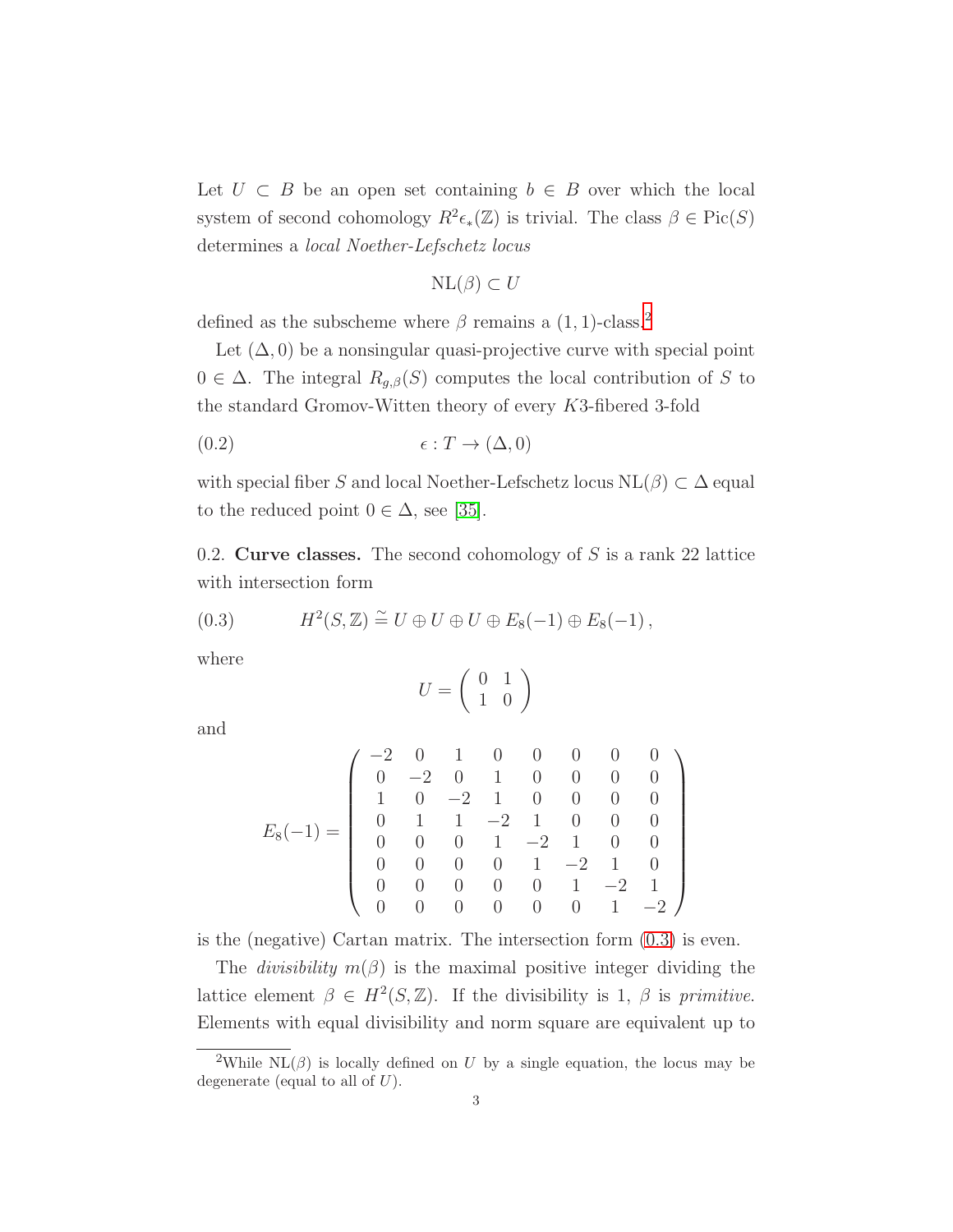orthogonal transformation of  $H^2(S, \mathbb{Z})$ , see [\[46\]](#page-123-1). By straightforward deformation arguments using the Torelli theorem for K3 surfaces,  $R_{g,\beta}(S)$ depends, for effective classes, only on the divisibility  $m(\beta)$  and the norm square

$$
\langle \beta, \beta \rangle = \int_S \beta^2.
$$

We will omit the argument  $S$  in the notation,

$$
R_{g,\beta}=R_{g,\beta}(S)\,.
$$

<span id="page-3-3"></span>0.3. BPS counts. The KKV conjecture concerns BPS counts associated to the Hodge integrals [\(0.1\)](#page-1-2). Throughout this paper we let

<span id="page-3-2"></span>
$$
\alpha \in \operatorname{Pic}(S)
$$

denote a nonzero class which is both effective and primitive. The Gromov-Witten potential  $F_{\alpha}(\lambda, v)$  for classes proportional to  $\alpha$  is

(0.4) 
$$
F_{\alpha} = \sum_{g \geq 0} \sum_{m > 0} R_{g,m\alpha} \lambda^{2g-2} v^{m\alpha}.
$$

The BPS counts  $r_{g,m\alpha}$  are uniquely defined by the following equation:

<span id="page-3-0"></span>
$$
(0.5) \tF_{\alpha} = \sum_{g\geq 0} \sum_{m>0} r_{g,m\alpha} \lambda^{2g-2} \sum_{d>0} \frac{1}{d} \left( \frac{\sin(d\lambda/2)}{\lambda/2} \right)^{2g-2} v^{dm\alpha}.
$$

Equation [0.5](#page-3-0) defines BPS counts for both primitive and divisible classes.

The string theoretic calculations of Katz, Klemm and Vafa [\[23\]](#page-122-3) via heterotic duality yield two conjectures.

<span id="page-3-1"></span>**Conjecture 1.** The BPS count  $r_{g,\beta}$  depends upon  $\beta$  only through the norm square  $\langle \beta, \beta \rangle$ .

Conjecture [1](#page-3-1) is rather surprising from the point of view of Gromov-Witten theory. From the definition, the invariants  $R_{q,\beta}$  and  $r_{q,\beta}$  depend upon both the divisibility m of  $\beta$  and the norm square  $\langle \beta, \beta \rangle$ . Assuming the validity of Conjecture [1,](#page-3-1) let  $r_{g,h}$  denote the BPS count associated to a class  $\beta$  of arithmetic genus h,

$$
\langle \beta, \beta \rangle = 2h - 2.
$$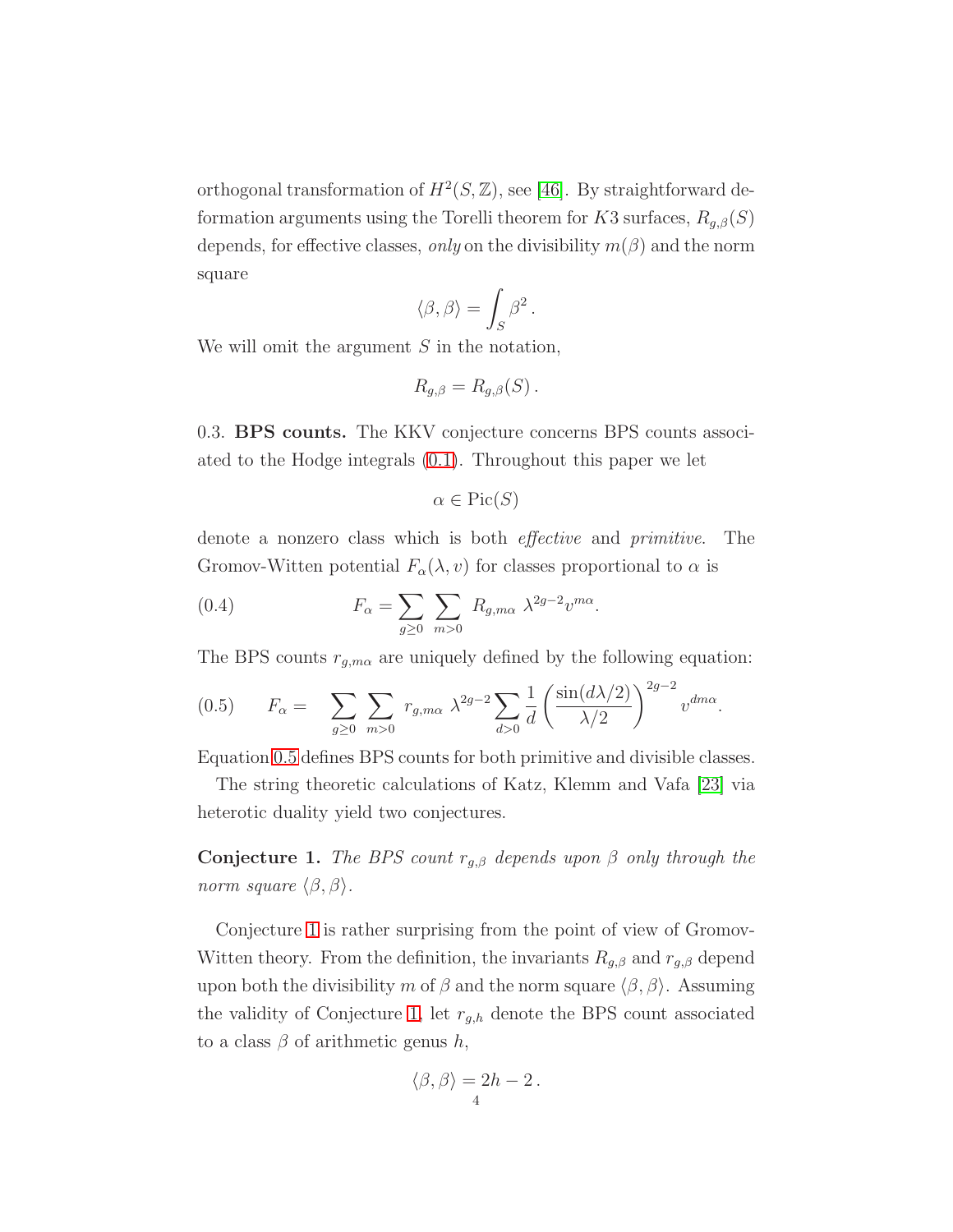<span id="page-4-0"></span>**Conjecture 2.** The BPS counts  $r_{g,h}$  are uniquely determined by the following equation:

$$
\sum_{g\geq 0} \sum_{h\geq 0} (-1)^g r_{g,h}(y^{\frac{1}{2}} - y^{-\frac{1}{2}})^{2g} q^h = \prod_{n\geq 1} \frac{1}{(1 - q^n)^{20} (1 - y q^n)^2 (1 - y^{-1} q^n)^2}
$$

.

.

As a consequences of Conjecture [2,](#page-4-0)  $r_{g,h} \in \mathbb{Z}$ ,  $r_{g,h}$  vanishes if  $g > h$ , and

$$
r_{g,g} = (-1)^g (g+1) \, .
$$

The integrality of  $r_{g,h}$  and the vanishing for high  $g$  (when  $h$  is fixed) fit in the framework of the Gopakumar-Vafa conjectures. The first values are tabulated below:

| $r_{g,h}$                   | $h=0$ |      |       |        |            |
|-----------------------------|-------|------|-------|--------|------------|
|                             |       | 24   | 324   |        | 3200 25650 |
|                             |       | $-2$ | $-54$ | $-800$ | $-8550$    |
| $\mathcal{D}_{\mathcal{L}}$ |       |      |       | 88     | 1401       |
|                             |       |      |       |        | $-126$     |
|                             |       |      |       |        | n,         |

The right side of Conjecture [2](#page-4-0) is related to the generating series of Hodge numbers of the Hilbert schemes of points  $\text{Hilb}^n(S)$ . The genus 0 specialization of Conjecture [2](#page-4-0) recovers the Yau-Zaslow formula

$$
\sum_{h\geq 0} r_{0,h} q^h = \prod_{n\geq 1} \frac{1}{(1-q^n)^{24}}
$$

related to the Euler characteristics of  $\mathrm{Hilb}^n(S)$ .

The main result of the present paper is a proof of the KKV conjecture for all genera g and all  $\beta \in H_2(S, \mathbb{Z})$ .

<span id="page-4-1"></span>**Theorem 1.** The BPS count  $r_{g,\beta}$  depends upon  $\beta$  only through  $\langle \beta, \beta \rangle = 2h - 2$ , and the Katz-Klemm-Vafa formula holds:

$$
\sum_{g\geq 0} \sum_{h\geq 0} (-1)^g r_{g,h} (y^{\frac{1}{2}} - y^{-\frac{1}{2}})^{2g} q^h = \prod_{n\geq 1} \frac{1}{(1 - q^n)^{20} (1 - y q^n)^2 (1 - y^{-1} q^n)^2}
$$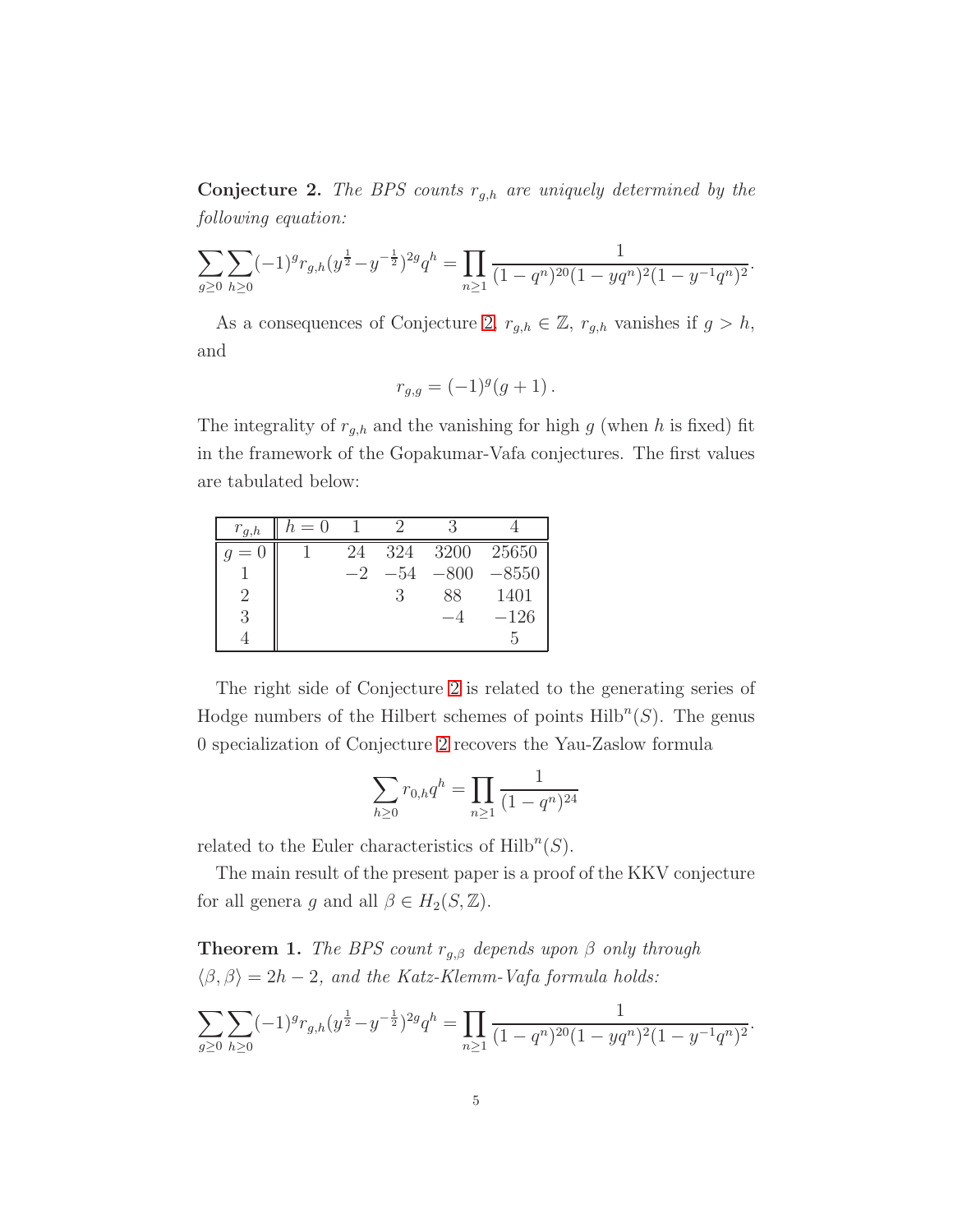0.4. **Past work.** The enumerative geometry of curves on  $K3$  surfaces has been studied since the 1995 paper of Yau and Zaslow [\[47\]](#page-123-2). A mathematical approach to the genus 0 Yau-Zaslow formula can be found in [\[4,](#page-121-3) [11,](#page-122-4) [14\]](#page-122-5). The Yau-Zaslow formula was proven for primitive classes  $\beta$  by Bryan and Leung [\[8\]](#page-122-0). The divisibility 2 case was settled by Lee and Leung in [\[31\]](#page-123-3). A complete proof of the Yau-Zaslow formula for all divisibilities was given in [\[27\]](#page-122-6). Our approach to Theorem 1 provides a completely new proof of the Yau-Zaslow formula for all divisibilities (which avoids the mirror calculation of the STU model and the Harvey-Moore identity used in [\[27\]](#page-122-6)).

Conjecture 2 for primitive classes  $\beta$  is connected to Euler characteristics of the moduli spaces of stable pairs on  $K3$  surfaces by the  $\text{GW}/\text{P}$ correspondence of [\[39,](#page-123-4) [40\]](#page-123-5). A proof of Conjecture 2 for primitive classes is given in [\[36\]](#page-123-6) relying upon the Euler characteristic calculations of Kawai and Yoshioka [\[24\]](#page-122-7). For cases where  $g > 0$  and  $\beta$  is not primitive, Theorem 1 is a new result.

The cases understood before are very special. If the genus is 0, the calculation can be moved via Noether-Lefschetz theory to the genus 0 Gromov-Witten theory of toric varieties using the hyperplane principle for K3-fibrations [\[27\]](#page-122-6). If the class  $\beta$  is irreducible, the moduli space of stable pairs is nonsingular [\[24\]](#page-122-7), and the calculation can be moved to stable pairs [\[36\]](#page-123-6). The difficulty for positive genus imprimitive curves – which are essentially *all* curves – lies in the complexity of the moduli spaces. There is no effective hyperplane principle in higher genus, and the moduli spaces of stable maps and stable pairs are both highly singular.

Y. Toda has undertaken a parallel study of the Euler characteristic (following Joyce) of the moduli spaces of stable pairs on K3 surfaces [\[45\]](#page-123-7). His results – together with further multiple cover conjectures which are still open – are connected to an Euler characteristic version of the KKV formula. Our methods and results essentially concern the virtual class and thus do not imply (nor are implied by) Toda's paper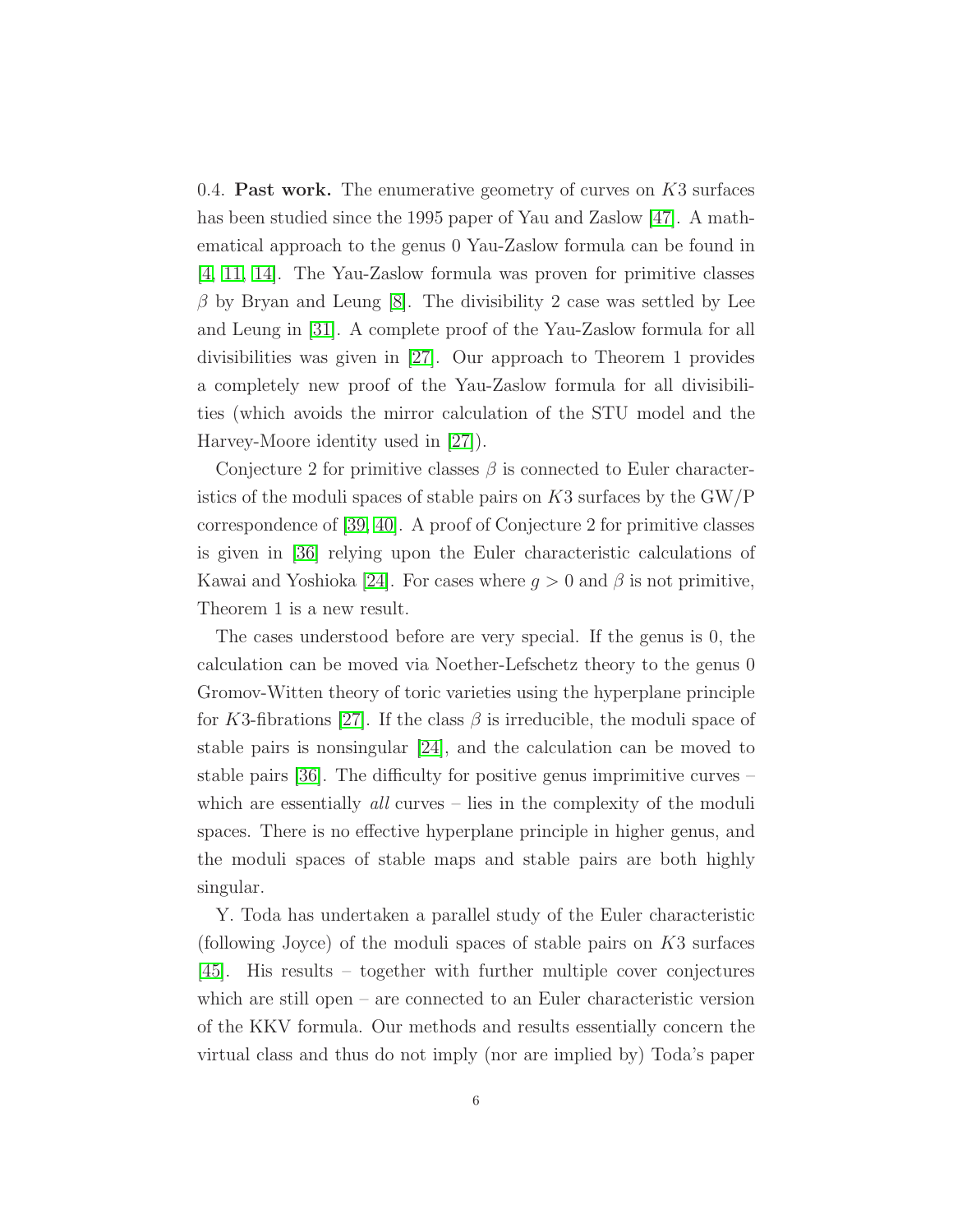<span id="page-6-1"></span>[\[45\]](#page-123-7). In fact, the motivation of [\[45\]](#page-123-7) was the original KKV conjecture proven here.

0.5. GW/P correspondence. The Katz-Klemm-Vafa formula concerns integrals over the moduli space of stable maps. Our strategy is to transform the calculation to the theory of stable pairs. Let  $\check{\mathbb{P}^2} \times \check{\mathbb{P}^1}$ be the blow up of  $\mathbb{P}^2 \times \mathbb{P}^1$  in a point. Consider a nonsingular anticanonical Calabi-Yau 3-fold hypersurface,

<span id="page-6-0"></span>
$$
\mathsf{X} \subset \widetilde{\mathbb{P}^2 \times \mathbb{P}^1 \times \mathbb{P}^1} \, .
$$

The projection onto the last factor,

$$
(0.6) \t\t \pi_3: \mathsf{X} \to \mathbb{P}^1,
$$

determines a 1-parameter family of anticanonical K3 surfaces in  $\widetilde{\mathbb{P}^2 \times \mathbb{P}^1}$ . The interplay between the Gromov-Witten, stable pairs, and Noether-Lefschetz theories for the family  $\pi_3$  will be used to transform Theorem 1 to nontrivial claims about of the moduli of sheaves on K3-fibrations.

The KKV formula (conjecturally) evaluates the integrals  $R_{q,\beta}$  occurring in the reduced Gromov-Witten theory of a K3 surface S. If we view S as a fiber of  $\pi_3$ , then

$$
\beta \in \text{Pic}(S) \subset H^2(S, \mathbb{Z}) \cong H_2(S, \mathbb{Z})
$$

determines a fiber class in  $H_2(\mathsf{X}, \mathbb{Z})$  by push-forward. We consider both the Gromov-Witten and stable pairs invariants of X in  $\pi_3$ -fiber curve classes. The GW/NL correspondence of [\[35\]](#page-123-0) precisely relates the Gromov-Witten theory of X in fiber classes with the Noether-Lefschetz numbers of the family and the integrals  $R_{q,\beta}$ . We prove a P/NL correspondence which establishes a parallel relationship between the stable pairs theory of X in fiber classes with the same Noether-Lefschetz numbers and the invariants  $\widetilde{R}_{n,\beta}$  defined as follows.

0.6. Stable pairs and  $K3$  surfaces. Let S be a nonsingular projective K3 surface with a nonzero effective curve class  $\beta \in Pic(S)$ . We define here the stable pairs analogue  $R_{n,\beta}$  of the reduced Gromov-Witten invariants  $R_{g,\beta}$  of S.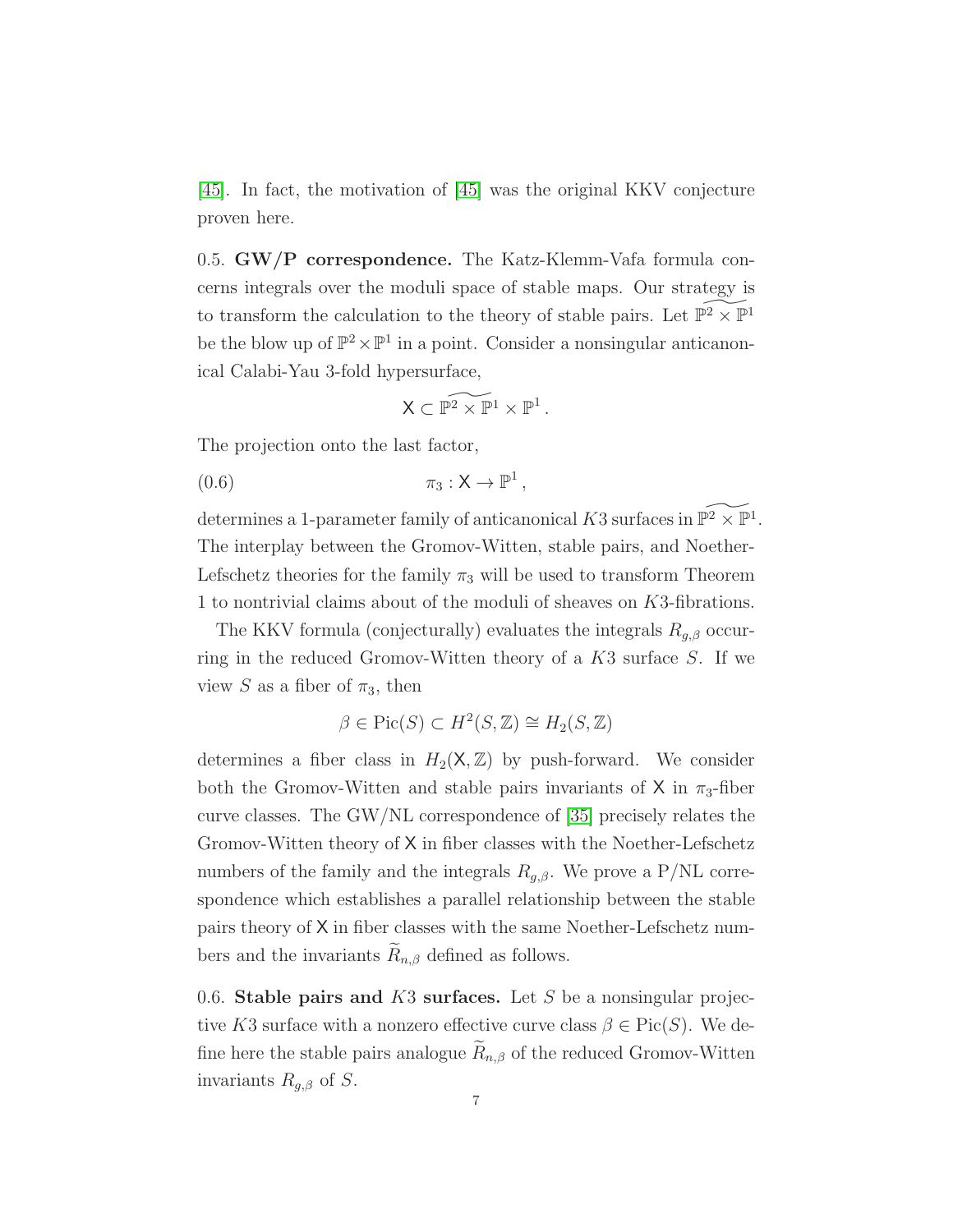For Gromov-Witten invariants, we defined  $R_{g,\beta}$  directly [\(0.1\)](#page-1-2) in terms of the moduli of stable maps to S and observed the result calculated the contributions of the special fiber S to the Gromov-Witten theories of all families [\(0.2\)](#page-2-2) appropriately transverse to the local Noether-Lefschetz locus corresponding to  $\beta$ . The geometry of stable pairs is more subtle. While the support of a stable pair may probe thickenings of the special fiber  $S \subset T$  of [\(0.2\)](#page-2-2), the image of a stable map does not. As a result, we will define  $\widetilde{R}_{n,\beta}$  via the geometry of appropriately transverse families of  $K3$  surfaces. Later in Section [6.11,](#page-82-0) we will see how to define  $R_{n,\beta}$  via the intrinsic geometry of S.

Let  $\alpha \in Pic(S)$  be a nonzero class which is both effective and primitive. Let T be a nonsingular 3-dimensional quasi-projective variety,

$$
\epsilon: T \to (\Delta, 0),
$$

fibered in K3 surfaces over a pointed curve  $(\Delta, 0)$  satisfying:

- (i)  $\Delta$  is a nonsingular quasi-projective curve,
- (ii)  $\epsilon$  is smooth, projective, and  $\epsilon^{-1}(0) \stackrel{\sim}{=} S$ ,
- (iii) the local Noether-Lefschetz locus  $NL(\alpha) \subset \Delta$  corresponding to the class  $\alpha \in Pic(S)$  is the *reduced* point  $0 \in \Delta$ .

The class  $\alpha \in Pic(S)$  is m-rigid with respect to the family  $\epsilon$  if the following further condition is satisfied:

 $(\star)$  for every *effective* decomposition<sup>[3](#page-7-0)</sup>

$$
m\alpha = \sum_{i=1}^{l} \gamma_i \in \text{Pic}(S) ,
$$

the local Noether-Lefschetz locus  $NL(\gamma_i) \subset \Delta$  corresponding to each class  $\gamma_i \in Pic(S)$  is the *reduced* point  $0 \in \Delta$ .

Let  $\text{Eff}(m\alpha) \subset \text{Pic}(S)$  denote the subset of effective summands of  $m\alpha$ . Condition  $(\star)$  implies (iii).

Assume  $\alpha$  is m-rigid with respect to the family  $\epsilon$ . By property  $(\star)$ , there is a compact, open, and closed component

$$
P_n^*(T,\gamma) \subset P_n(T,\gamma)
$$

<span id="page-7-0"></span><sup>&</sup>lt;sup>3</sup>An effective decomposition requires all parts  $\gamma_i$  to be effective divisors.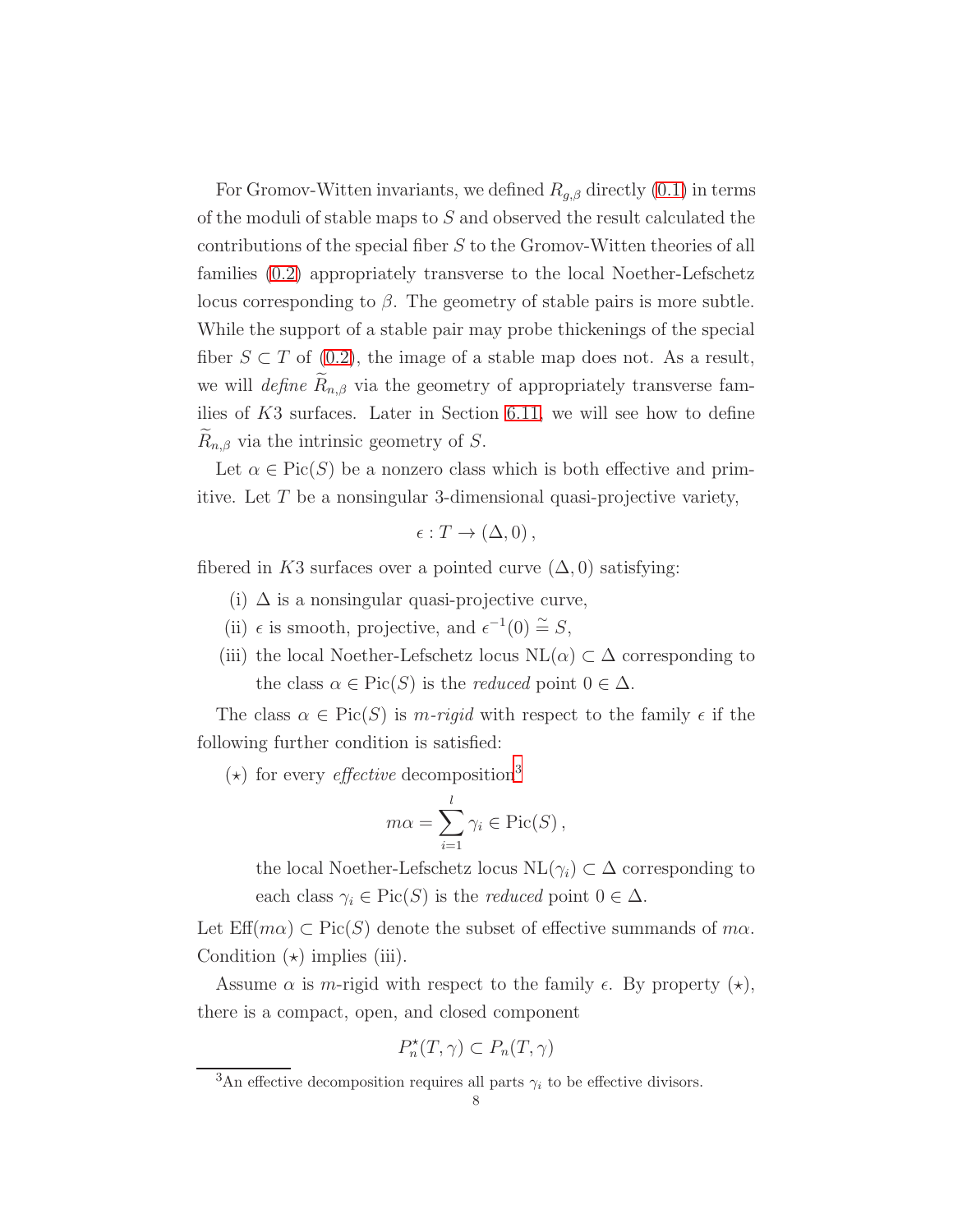parameterizing stable pairs<sup>[4](#page-8-0)</sup> supported set-theoretically over the point  $0 \in \Delta$  for every effective summand  $\gamma \in \text{Eff}(m\alpha)$ .

**Definition.** Let  $\alpha \in \text{Pic}(S)$  be a nonzero class which is both effective and primitive. Given a family  $\epsilon : T \to (\Delta, 0)$  satisfying conditions (i), (*ii*), and  $\star$ ) for m $\alpha$ , let

<span id="page-8-2"></span>(0.7) 
$$
\sum_{n\in\mathbb{Z}} \widetilde{R}_{n,m\alpha}(S) q^n =
$$

$$
\operatorname{Coeff}_{v^{m\alpha}} \left[ \log \left( 1 + \sum_{n\in\mathbb{Z}} \sum_{\gamma \in \operatorname{Eff}(m\alpha)} q^n v^{\gamma} \int_{[P_n^{\star}(T,\gamma)]^{\operatorname{vir}}} 1 \right) \right].
$$

In Section [6.12,](#page-82-1) we will prove  $\widetilde{R}_{n,m\alpha}$  depends only upon n, m and  $\langle \alpha, \alpha \rangle$ , and not upon S nor the family  $\epsilon$ . The dependence result is nontrivial and requires new techniques to establish. The existence<sup>[5](#page-8-1)</sup> of m-rigid families  $\epsilon$  for suitable S and  $\alpha$  (primitive with fixed  $\langle \alpha, \alpha \rangle$ ) then defines  $R_{n,m\alpha}$  for all m.

The appearance of the logarithm in [\(0.7\)](#page-8-2) has a simple explanation. The Gromov-Witten invariants  $R_{g,m\alpha}$  are defined via moduli spaces of stable maps with connected domains. Stable pairs invariants count sheaves with possibly *disconnected* support curves. The logarithm accounts for the difference.

The stable pairs potential  $\widetilde{F}_{\alpha}(q, v)$  for classes proportional to the primitive class  $\alpha$  is

<span id="page-8-3"></span>(0.8) 
$$
\widetilde{F}_{\alpha} = \sum_{n \in \mathbb{Z}} \sum_{m > 0} \widetilde{R}_{n,m\alpha} q^n v^{m\alpha}.
$$

By the properties of  $\widetilde{R}_{n,m\alpha}$ , the potential  $\widetilde{F}_{\alpha}$  depends only upon the norm square  $\langle \alpha, \alpha \rangle$ .

Via the correspondences with Noether-Lefschetz theory, we prove that the GW/P correspondence [\[38,](#page-123-8) [39\]](#page-123-4) for suitable 3-folds fibered in

<span id="page-8-0"></span><sup>&</sup>lt;sup>4</sup>For any class  $\gamma \in Pic(S)$ , we denote the push-forward to  $H_2(T,\mathbb{Z})$  also by  $\gamma$ . Let  $P_n(T, \gamma)$  be the moduli space of stable pairs of Euler characteristic n and class  $\gamma \in H_2(T, \mathbb{Z}).$ 

<span id="page-8-1"></span><sup>&</sup>lt;sup>5</sup>Constructions are given in Section [6.2.](#page-51-1)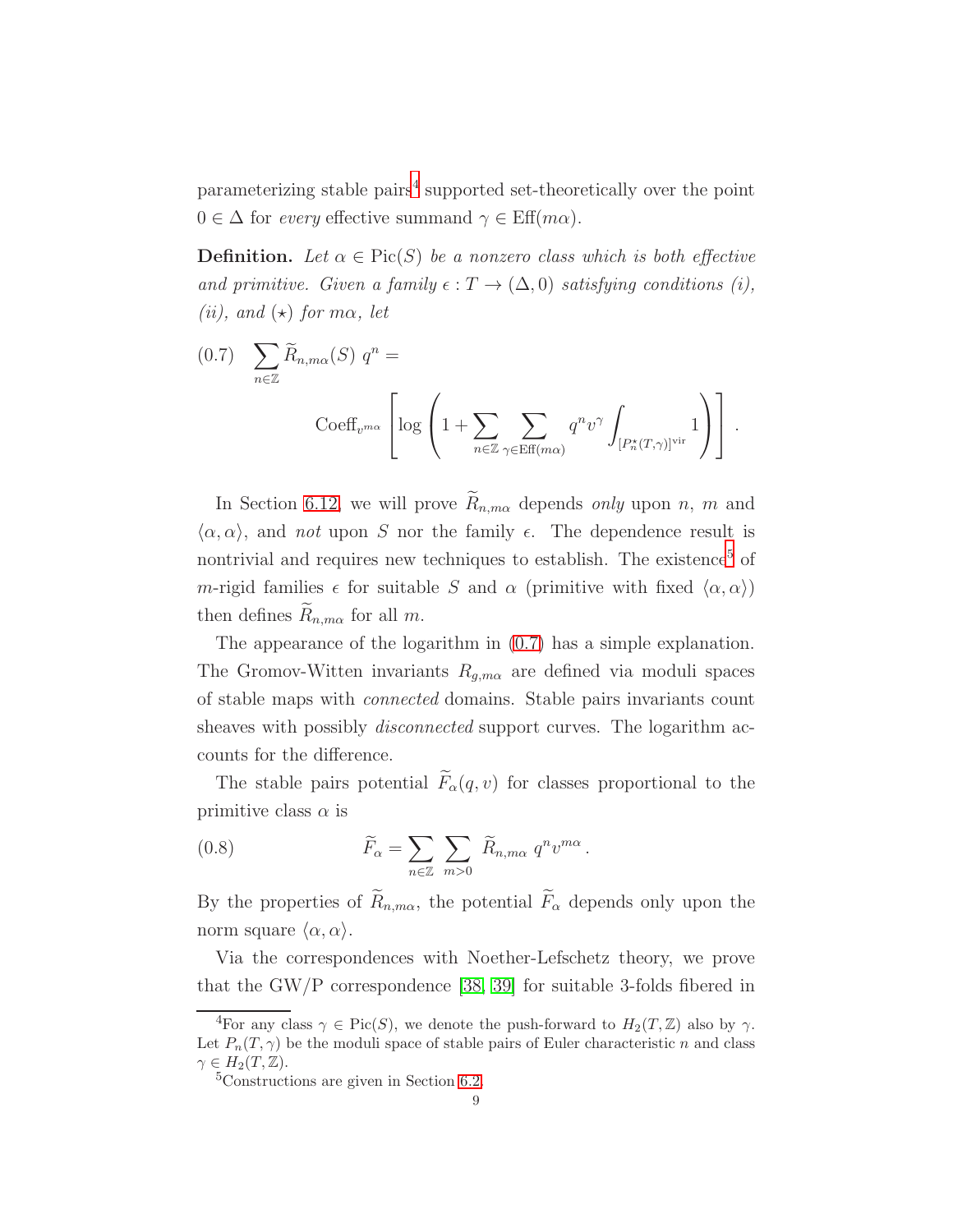K3 surfaces implies the following basic result for the potentials [\(0.4\)](#page-3-2) and [\(0.8\)](#page-8-3).

<span id="page-9-0"></span>**Theorem 2.** After the variable change  $-q = e^{i\lambda}$ , the potentials are equal:

$$
F_{\alpha}(\lambda, v) = F_{\alpha}(q, v)
$$

In order to show the variable change of Theorem [2](#page-9-0) is well defined, a rationality result is required. In Section [7,](#page-83-0) we prove for all  $m > 0$ ,

$$
\left[\widetilde{F}_{\alpha}\right]_{v^{m\alpha}} = \sum_{n\in\mathbb{Z}} \widetilde{R}_{n,m\alpha} q^n
$$

is the Laurent expansion of a rational function in  $q$ .

0.7. Multiple covers. While Theorem [2](#page-9-0) transforms Theorem [1](#page-4-1) to a statement about stable pairs, the evaluation must still be carried out.

The logarithm in definition [\(0.7\)](#page-8-2) plays no role for the  $v^{\alpha}$  coefficient,

$$
\left[\widetilde{F}_\alpha\right]_{v^\alpha} = \sum_{n\in\mathbb{Z}} q^n \int_{[P_n^\star(T,\alpha)]^{\mathrm{vir}}} 1 \,.
$$

If  $\alpha$  is irreducible (which can be assumed by deformation invariance),  $P_n^{\star}(T, \alpha)$  is a nonsingular variety of dimension  $\langle \alpha, \alpha \rangle + n + 1$ . If T is taken to be Calabi-Yau, the obstruction theory on  $P_n^{\star}(T, \alpha)$  is self-dual and

$$
\sum_{n\in\mathbb{Z}} q^n \int_{[P_n(T,\alpha)]^{\text{vir}}} 1 = \sum_{n\in\mathbb{Z}} q^n (-1)^{\langle \alpha,\alpha\rangle+n+1} \chi_{\text{top}}(P_n^{\star}(T,\alpha)) .
$$

The Euler characteristic calculations of Kawai and Yoshioka [\[24\]](#page-122-7) then imply the stable pairs KKV prediction for primitive  $\alpha \in \text{Pic}(S)$ . A detailed discussion can be found in Appendix C of [\[40\]](#page-123-5).

In order to prove the KKV conjecture for  $\left[\widetilde{F}_{\alpha}\right]$  $v^{m\alpha}$  for all  $m > 1$ , we find new multiple cover formulas for stable pairs on K3 surfaces. In fact, the multiple cover structure implicit in the KKV formula is much more natural on the stable pairs side.

By degeneration arguments and deformation to the normal cone, we reduce the stable pairs multiple cover formula to a calculation on the trivial K3-fibration  $S \times \mathbb{C}$ , where  $\mathbb{C}^*$ -localization applies. A crucial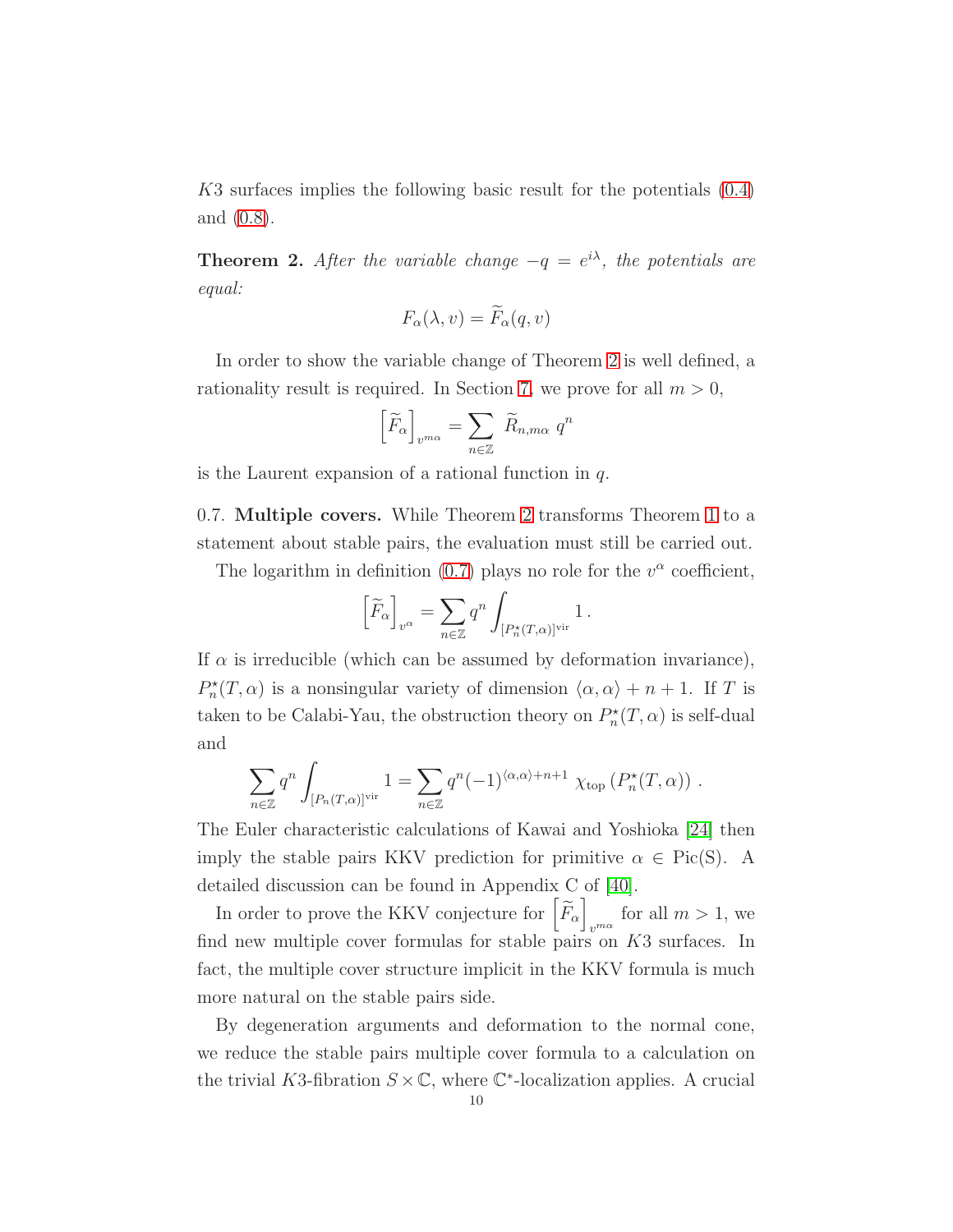point here is a vanishing result: for each  $k$  only the simplest  $k$ -fold multiple covers contribute – those stable pairs which are a trivial  $k$ -times thickening in the C-direction of a stable pair on S. The moduli space of such trivial thickenings is isomorphic to the moduli space of stable pairs supported on S. This simple geometric relationship provides the key to the stable pairs multiple cover formula.

0.8. Guide to the proof. The main steps in our proof of the Katz-Klemm-Vafa formula are summarized as follows:

(i) We express the Gromov-Witten invariants of the anticanonical hypersurface,

$$
\mathsf{X} \subset \widetilde{\mathbb{P}^2 \times \mathbb{P}^1 \times \mathbb{P}^1} \,,
$$

in terms of the Noether-Lefschetz numbers of  $\pi_3$  and the reduced invariants  $R_{q,\beta}$  via the GW/NL correspondence.

- (ii) We express the stable pairs invariants of X in terms of the Noether-Lefschetz numbers of  $\pi_3$  and the stable pairs invariants  $R_{n,\beta}$  via the P/NL correspondence.
- (iii) The GW/P conjecture, proved for the complete intersection X in [\[38\]](#page-123-8), relates the Gromov-Witten and stable pairs invariants of the 3-fold X.
- (iv) By inverting the relations (i) and (ii) and using the correspondence (iii), we establish the equivalence between the sets of numbers  $R_{g,\beta}$  and  $R_{n,\beta}$  stated in Theorem [2.](#page-9-0)
- (v) The invariant  $\widetilde{R}_{n,\beta}(S)$  is defined via an appropriately transverse family

$$
\epsilon: T \to (\Delta, 0), \quad \epsilon^{-1}(0) \stackrel{\sim}{=} S.
$$

Degenerating the total space T to the normal cone of  $S \subset T$ , we reduce  $\widetilde{R}_{n,\beta}(S)$  to a calculation of stable pairs integrals over a rubber target. After further geometric arguments, the calculation is expressed in terms of the reduced stable pairs invariants of the trivial K3-fibration  $S \times \mathbb{P}^1$ . A careful analysis of several different obstruction theories is required here.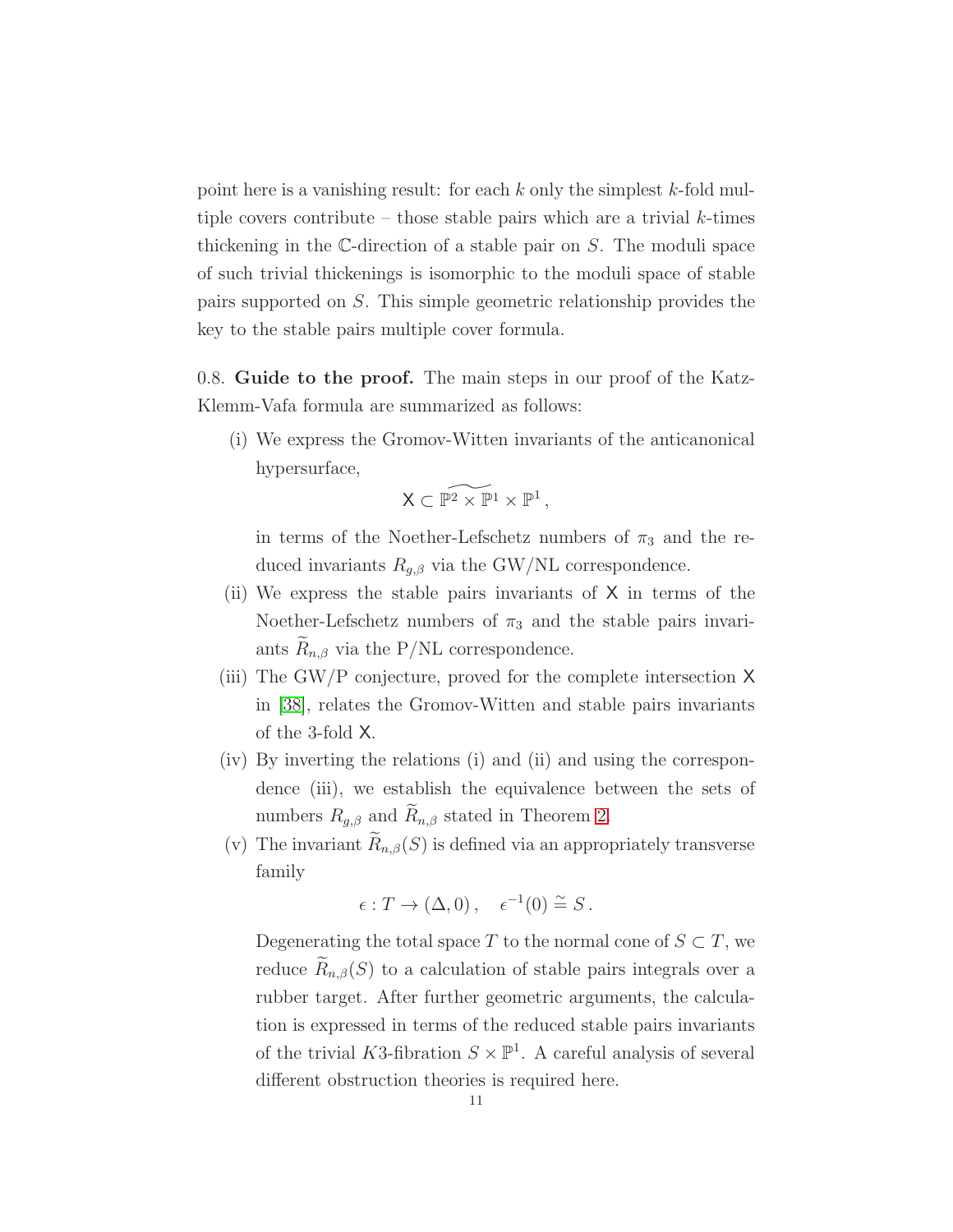- (vi) By  $\mathbb{C}^*$ -localization on  $S \times \mathbb{P}^1$ , we reduce further to a calculation on the moduli space of  $\mathbb{C}^*$ -fixed stable pairs on  $S \times \mathbb{C}$ .
- (vii) We prove a vanishing result: for each  $k$  only the simplest  $k$ -fold multiple covers contribute. We only need calculate the contributions of stable pairs which are a trivial  $k$ -times thickening (in the C-direction) of a stable pair scheme-theoretically supported on S.
- (viii) The resulting moduli spaces are isomorphic to  $P_n(S, \beta)$ , the moduli space of stable pairs on S.
- (ix) The resulting integral is calculated in [\[28,](#page-122-8) [29\]](#page-123-9) in terms of universal formulae in topological constants. In particular, the result does not depend on the divisibility of  $\beta$ .
- (x) We may therefore assume  $\beta$  to be primitive, and moreover, by deformation invariance, to be irreducible. The moduli space  $P_n(S, \beta)$  is then nonsingular. The integrals  $R_{n,\beta}(S)$  can be expressed in terms of those evaluated by Kawai-Yoshioka, as explained in [\[36,](#page-123-6) [40\]](#page-123-5).

The paper starts with a discussion of Noether-Lefschetz theory for Gromov-Witten invariants of K3-fibrations. The GW/NL correspondence of [\[35\]](#page-123-0) and Borcherds' results are reviewed in Section [1.](#page-13-0) A crucial property of the family [\(0.6\)](#page-6-0) is established in Proposition [1](#page-23-0) of Section [2:](#page-20-0) the BPS states and the Noether-Lefschetz numbers for the family [\(0.6\)](#page-6-0) uniquely determine all the integrals  $R_{g,\beta}$  in the reduced Gromov-Witten theory of K3 surfaces. The result follows by finding a triangularity in the GW/NL correspondence.

Theorem [2](#page-9-0) constitutes half of our proof of the KKV conjecture. In Section [3,](#page-24-0) we prove Theorem [2](#page-9-0) *assuming* the P/NL correspondence. In fact, Theorem [2](#page-9-0) is an easy consequence of the GW/NL correspondence, the P/NL correspondence, and the invertibility established in Proposition [1.](#page-23-0) The precise statement of the P/NL correspondence is given in Section [3.5,](#page-28-0) but the proof is presented later in Section [8.](#page-89-0)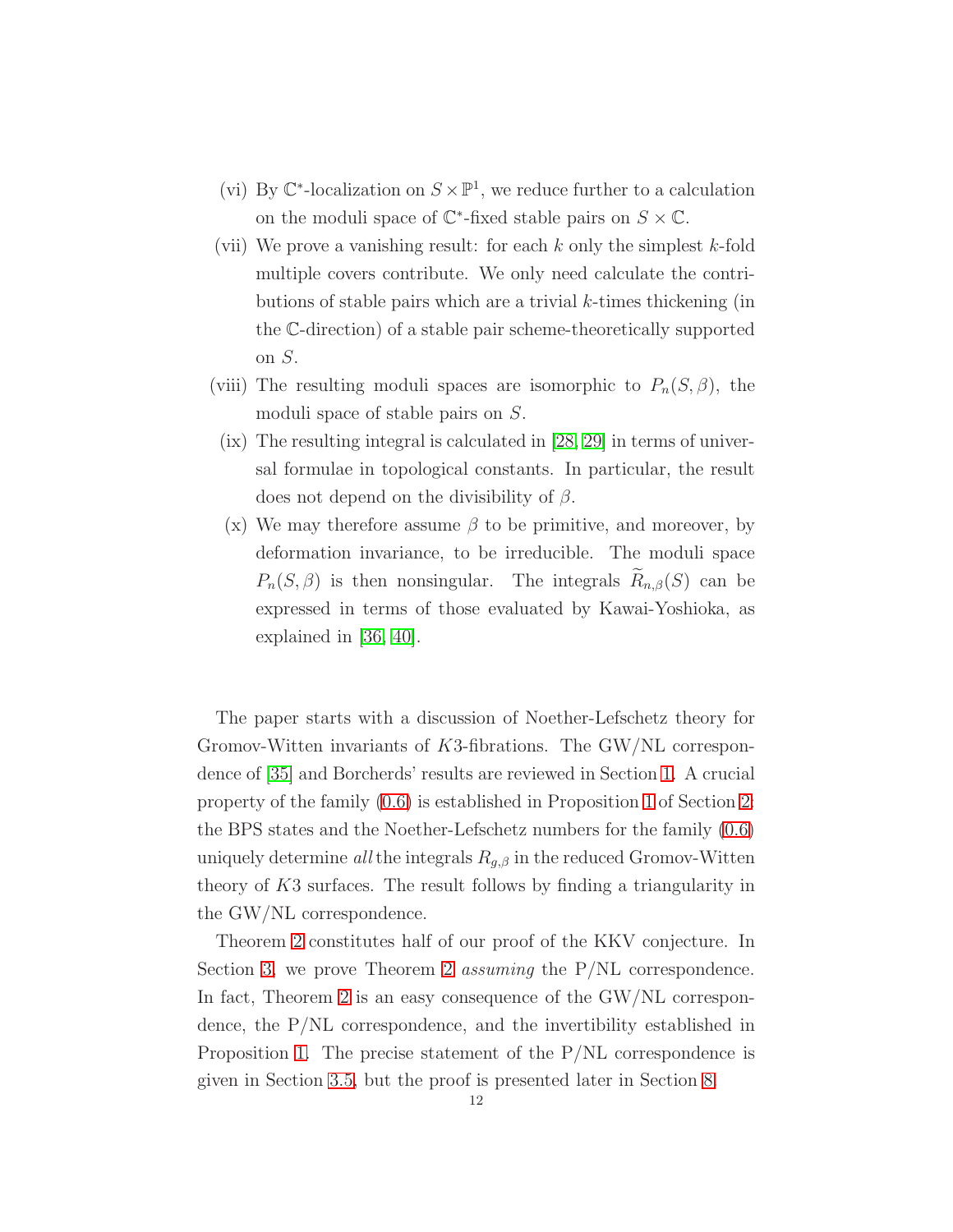Sections [4](#page-29-0)[–8](#page-89-0) mainly concern the geometry of the moduli of stable pairs on K3 surfaces and K3-fibrations. The first topic is a detailed study of the trivial fibration  $S \times \mathbb{C}$ . In Sections [4](#page-29-0) and [5,](#page-41-0) an analysis of the perfect obstruction theory of the C ∗ -fixed loci of the moduli space of stable pairs on  $S \times \mathbb{C}$  is presented. We find only the simplest C ∗ -fixed stable pairs have nonvanishing contributions. Moreover, these contributions directly yield multiple cover formulas. The move from Gromov-Witten theory to stable pairs was made precisely to exploit the much simpler multiple cover structure on the sheaf theory side.

The main results of Sections [6](#page-51-0) and [7](#page-83-0) concern the expression of  $R_{n,\beta}$ in terms of the stable pair theory of  $S \times \mathbb{C}$ . A careful study of the obstruction theory is needed. The outcome is a multiple cover formula for  $R_{n,\beta}$ .

After we establish the  $P/NL$  correspondence for the family  $X$  in Section [8,](#page-89-0) the proof of the Katz-Klemm-Vafa conjecture is completed in Section [9](#page-110-0) by transforming the multiple cover formula to the Gromov-Witten invariants  $R_{g,\beta}$ . As a consequence of the KKV formula, the Gromov-Witten theory of K3-fibrations in vertical classes can be effectively computed. As an example, the classical pencil of quartic K3 surfaces is treated in Section [10.](#page-111-0)

A summary of our notation for the various Gromov-Witten and stable pairs invariants for K3 surfaces and K3-fibrations is given in Appendix A. Appendix B contains a discussion of degenerations of X needed for the Gromov-Witten/Pairs correspondence of [\[38\]](#page-123-8). Appendix C contains results about cones, the Fulton total Chern class, and virtual cycles.

0.9. Acknowledgements. We thank B. Bakker, J. Bryan, I. Dolgachev, B. Fantechi, G. Farkas, T. Graber, S. Katz, A. Klemm, M. Kool, R. Laza, A. Marian, D. Maulik, G. Oberdieck, A. Oblomkov, A. Okounkov, A. Pixton, E. Scheidegger, and V. Shende for many conversations over the years related to the reduced Gromov-Witten theory of K3 surfaces. Thanks also to two anonymous referees for their thorough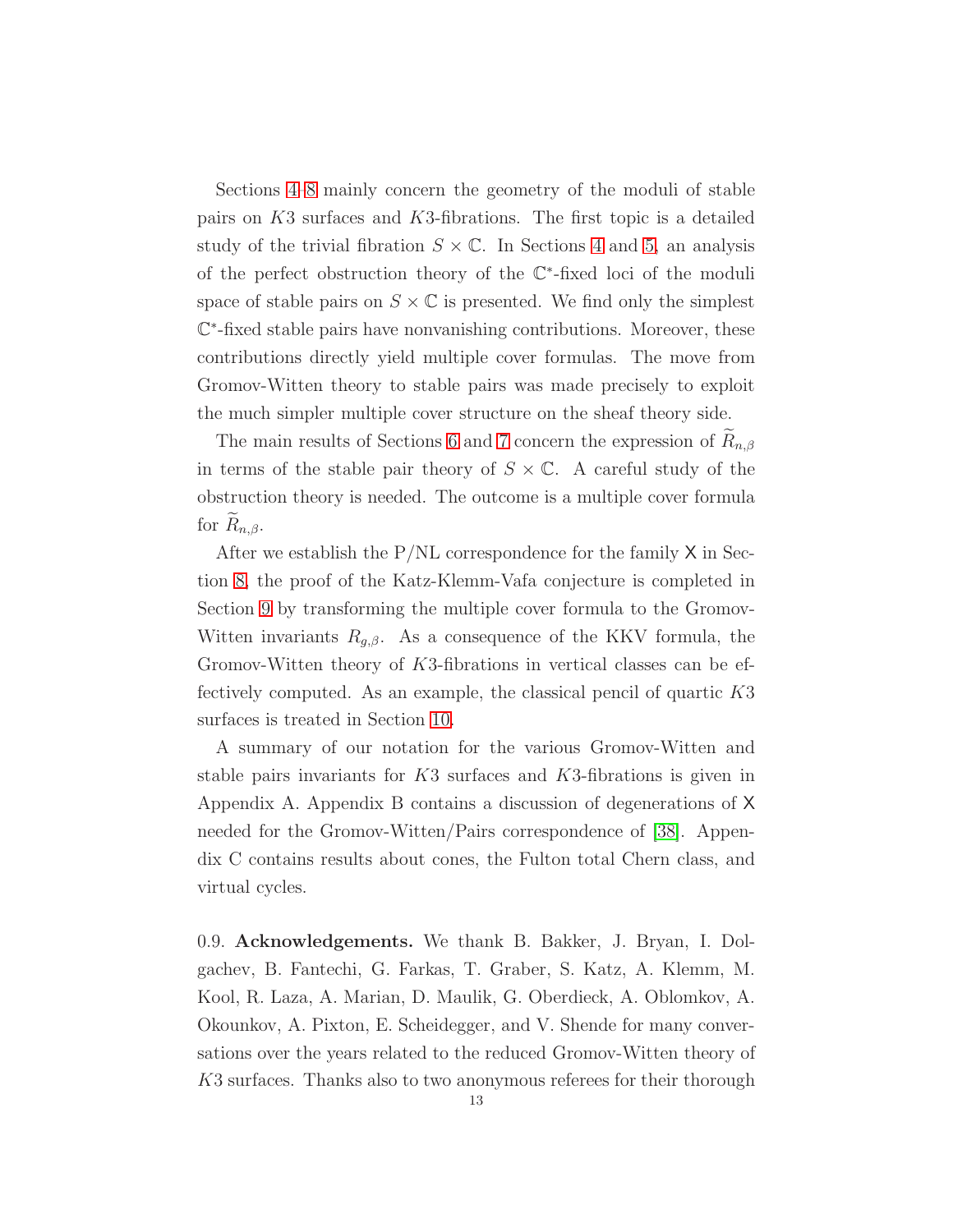reading and useful comments. We are very grateful to A. Kresch for his help with the cone results in the Appendix.

R.P. was partially supported by grants SNF-200021-143274 and ERC-2012-AdG-320368-MCSK. R.T. was partially supported by EPSRC programme grant  $EP/G06170X/1$ . We thank the Forschungsinstitut für Mathematik at ETH Zürich and the Centro Stefano Franscini in Ascona for support. Crucial progress was made during discussions at Imperial College in the fall of 2012.

The paper was completed in April 2014. Further developments in the Gromov-Witten and stable pairs theories of K3 geometries can be found in [\[22\]](#page-122-9), where the motivic invariants are considered, and [\[37\]](#page-123-10), where the 3-fold  $K3 \times E$  is studied.

#### 1. Noether-Lefschetz theory

<span id="page-13-2"></span><span id="page-13-0"></span>1.1. Lattice polarization. Let  $S$  be a nonsingular  $K3$  surface. A primitive class  $L \in Pic(S)$  is a quasi-polarization if

$$
\langle L, L \rangle > 0 \quad \text{and} \quad \langle L, [C] \rangle \ge 0
$$

for every curve  $C \subset S$ . A sufficiently high tensor power  $L^n$  of a quasipolarization is base point free and determines a birational morphism

```
S \to \widetilde{S}
```
contracting A-D-E configurations of  $(-2)$ -curves on S. Hence, every quasi-polarized K3 surface is algebraic.

Let  $\Lambda$  be a fixed rank r primitive<sup>[6](#page-13-1)</sup> sublattice

$$
\Lambda \subset U \oplus U \oplus U \oplus E_8(-1) \oplus E_8(-1)
$$

with signature  $(1, r - 1)$ , and let  $v_1, \ldots, v_r \in \Lambda$  be an integral basis. The discriminant is

$$
\Delta(\Lambda) = (-1)^{r-1} \det \begin{pmatrix} \langle v_1, v_1 \rangle & \cdots & \langle v_1, v_r \rangle \\ \vdots & \ddots & \vdots \\ \langle v_r, v_1 \rangle & \cdots & \langle v_r, v_r \rangle \end{pmatrix}.
$$

The sign is chosen so  $\Delta(\Lambda) > 0$ .

<span id="page-13-1"></span><sup>6</sup>A sublattice is primitive if the quotient is torsion free.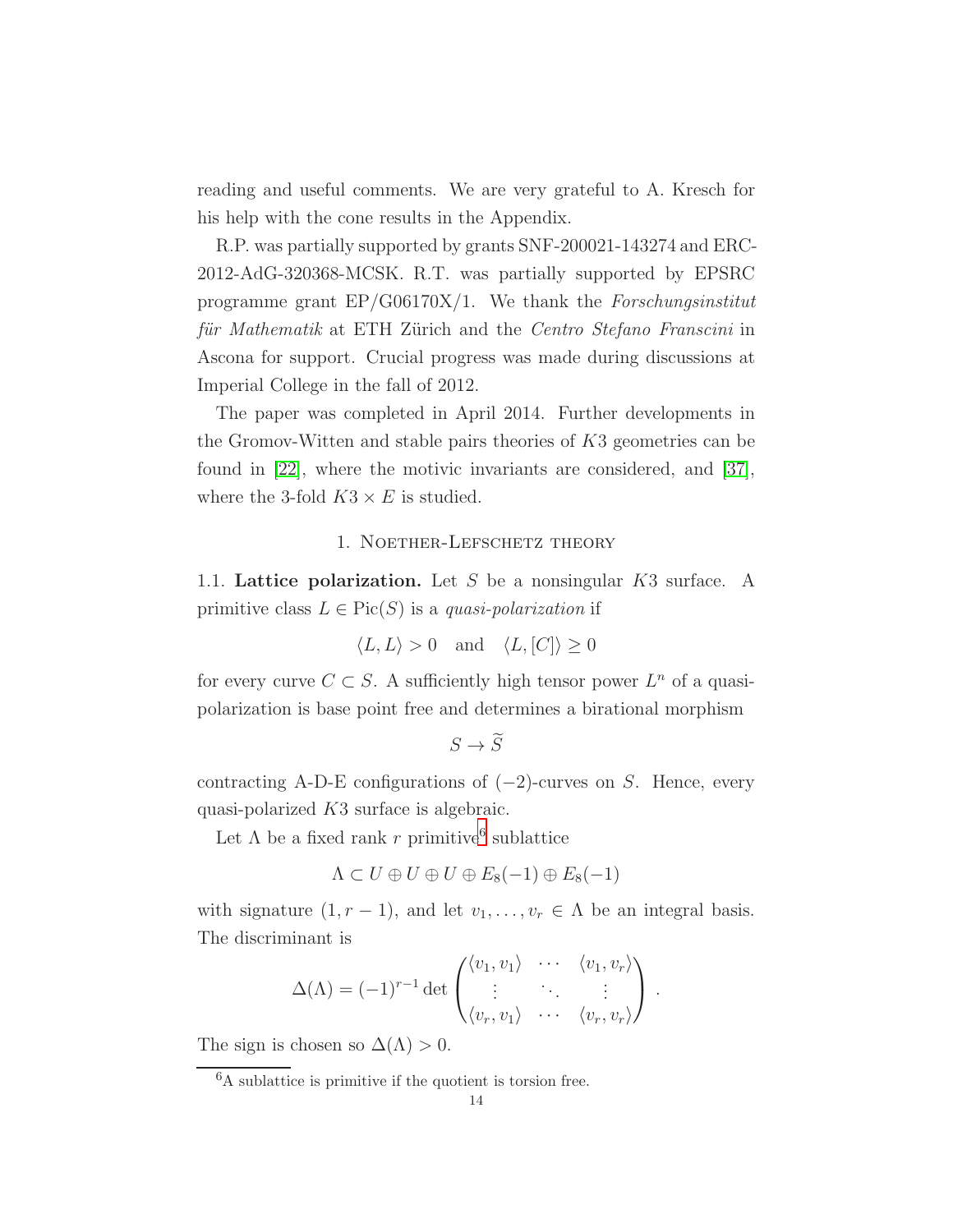A  $\Lambda$ -*polarization* of a K3 surface S is a primitive embedding

$$
j:\Lambda\to \mathrm{Pic}(S)
$$

satisfying two properties:

- (i) the lattice pairs  $\Lambda \subset U^3 \oplus E_8(-1)^2$  and  $\Lambda \subset H^2(S, \mathbb{Z})$  are isomorphic via an isometry which restricts to the identity on  $\Lambda$ ,
- (ii)  $\text{Im}(j)$  contains a quasi-polarization.

By (ii), every Λ-polarized  $K3$  surface is algebraic.

The period domain M of Hodge structures of type  $(1, 20, 1)$  on the lattice  $U^3 \oplus E_8(-1)^2$  is an analytic open set of the 20-dimensional nonsingular isotropic quadric Q,

$$
M\subset Q\subset \mathbb{P}((U^3\oplus E_8(-1)^2)\otimes_{\mathbb{Z}}\mathbb{C})\ .
$$

Let  $M_{\Lambda}\subset M$  be the locus of vectors orthogonal to the entire sublattice  $\Lambda \subset U^3 \oplus E_8(-1)^2.$ 

Let  $\Gamma$  be the isometry group of the lattice  $U^3 \oplus E_8(-1)^2$ , and let

```
\Gamma_{\Lambda} \subset \Gamma
```
be the subgroup restricting to the identity on  $\Lambda$ . By global Torelli, the moduli space  $\mathcal{M}_{\Lambda}$  of  $\Lambda$ -polarized K3 surfaces is the quotient

$$
\mathcal{M}_{\Lambda}=M_{\Lambda}/\Gamma_{\Lambda}.
$$

We refer the reader to [\[12\]](#page-122-10) for a detailed discussion.

Let  $\widetilde{S}$  be a K3 surface with A-D-E singularities, and let

$$
\tilde{j}:\Lambda\to \mathrm{Pic}(\widetilde{S})
$$

be a primitive embedding. Via pull-back along the desingularization,

$$
S \to \widetilde{S},
$$

we obtain a composition  $j : \Lambda \to Pic(S)$ . If  $(S, j)$  satisfies (i) and (ii), we define  $(\widetilde{S}, \widetilde{j})$  to be a *Λ*-polarized *singular K3* surface. Then  $(S, j)$  is a Λ-polarized nonsingular K3 surface canonically associated to  $(\tilde{S}, \tilde{j})$ .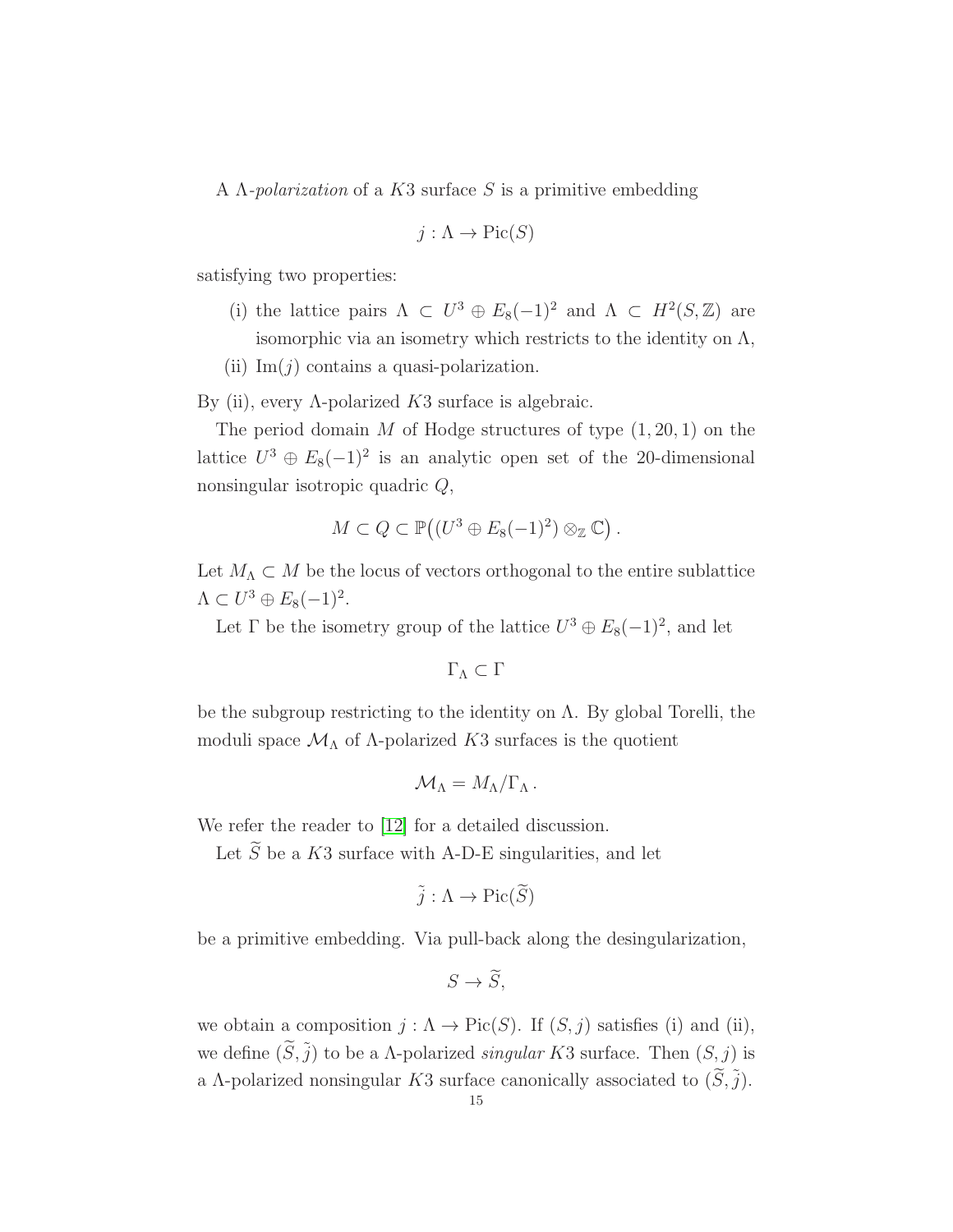1.2. **Families.** Let X be a nonsingular projective 3-fold equipped with line bundles

$$
L_1,\ldots,L_r\to X
$$

and a map

$$
\pi: X \to C
$$

to a nonsingular complete curve.

The tuple  $(X, L_1, \ldots, L_r, \pi)$  is a 1-parameter family of  $\Lambda$ -polarized K3 surfaces if

(i) the fibers  $(X_{\xi}, L_{1,\xi}, \ldots, L_{r,\xi})$  are  $\Lambda$ -polarized K3 surfaces with at worst a single nodal singularity via

$$
v_i \mapsto L_{i,\xi}
$$

for every  $\xi \in C$ ,

(ii) there exists a  $\lambda^{\pi} \in \Lambda$  which is a quasi-polarization of all fibers of  $\pi$  simultaneously.

The family  $\pi$  yields a morphism,

$$
\iota_{\pi}: C \to \mathcal{M}_{\Lambda},
$$

to the moduli space of  $\Lambda$ -polarized K3 surfaces.

Let  $\lambda^{\pi} = \lambda_1^{\pi} v_1 + \cdots + \lambda_r^{\pi} v_r$ . A vector  $(d_1, \ldots, d_r)$  of integers is *positive* if

$$
\sum_{i=1}^r \lambda_i^{\pi} d_i > 0 \, .
$$

If  $\beta \in Pic(X_{\xi})$  has intersection numbers

$$
d_i = \langle L_{i,\xi}, \beta \rangle \,,
$$

then  $\beta$  has positive degree with respect to the quasi-polarization if and only if  $(d_1, \ldots, d_r)$  is positive.

1.2.1. Noether-Lefschetz divisors. Noether-Lefschetz numbers are de-fined in [\[35\]](#page-123-0) by the intersection of  $\iota_{\pi}(C)$  with Noether-Lefschetz divisors in  $\mathcal{M}_{\Lambda}$ . We briefly review the definition of the Noether-Lefschetz divisors.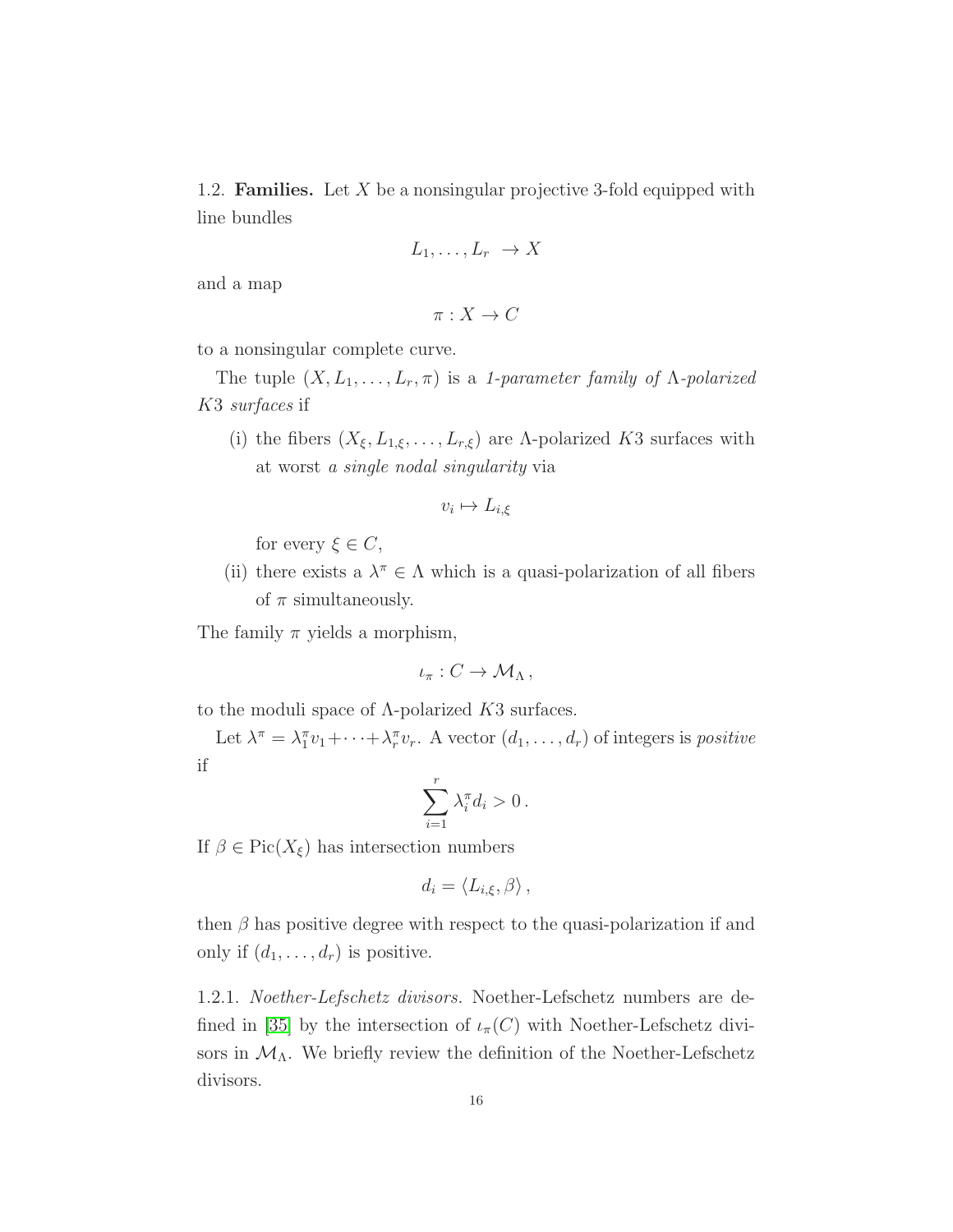Let  $(L, \iota)$  be a rank  $r + 1$  lattice L with an even symmetric bilinear form  $\langle , \rangle$  and a primitive embedding

$$
\iota:\Lambda\to\mathbb{L}.
$$

Two data sets  $(\mathbb{L}, \iota)$  and  $(\mathbb{L}', \iota')$  are isomorphic if and only if there exist an isometry relating  $\mathbb{L}$  and  $\mathbb{L}'$  which takes  $\iota$  to  $\iota'$ . The first invariant of the data  $(\mathbb{L}, \iota)$  is the discriminant  $\Delta \in \mathbb{Z}$  of  $\mathbb{L}$ .

An additional invariant of  $(L, \iota)$  can be obtained by considering any vector  $v \in \mathbb{L}$  for which<sup>[7](#page-16-0)</sup>

(1.1) 
$$
\mathbb{L} = \iota(\Lambda) \oplus \mathbb{Z}v.
$$

The pairing

<span id="page-16-1"></span>
$$
\langle v,\cdot\rangle:\Lambda\to\mathbb{Z}
$$

determines an element of  $\delta_v \in \Lambda^*$ . Let  $G = \Lambda^*/\Lambda$  be the quotient defined via the injection  $\Lambda \to \Lambda^*$  obtained from the pairing  $\langle , \rangle$  on  $\Lambda$ . The group G is abelian of order given by the discriminant  $|\Delta(\Lambda)|$ . The image

$$
\delta \in G/\pm
$$

of  $\delta_v$  is easily seen to be independent of v satisfying [\(1.1\)](#page-16-1). The invariant  $\delta$  is the *coset* of  $(L, \iota)$ 

By elementary arguments, two data sets  $(\mathbb{L}, \iota)$  and  $(\mathbb{L}', \iota')$  of rank  $r + 1$  are isomorphic if and only if the discriminants and cosets are equal.

Let  $v_1, \ldots, v_r$  be an integral basis of  $\Lambda$  as before. The pairing of  $\mathbb L$ with respect to an extended basis  $v_1, \ldots, v_r, v$  is encoded in the matrix

$$
\mathbb{L}_{h,d_1,\dots,d_r} = \begin{pmatrix} \langle v_1, v_1 \rangle & \cdots & \langle v_1, v_r \rangle & d_1 \\ \vdots & \ddots & \vdots & \vdots \\ \langle v_r, v_1 \rangle & \cdots & \langle v_r, v_r \rangle & d_r \\ d_1 & \cdots & d_r & 2h-2 \end{pmatrix}.
$$

The discriminant is

$$
\Delta(h, d_1, \ldots, d_r) = (-1)^r \det(\mathbb{L}_{h,d_1,\ldots,d_r}).
$$

<span id="page-16-0"></span> ${}^{7}$ Here,  $\oplus$  is used just for the additive structure (not orthogonal direct sum).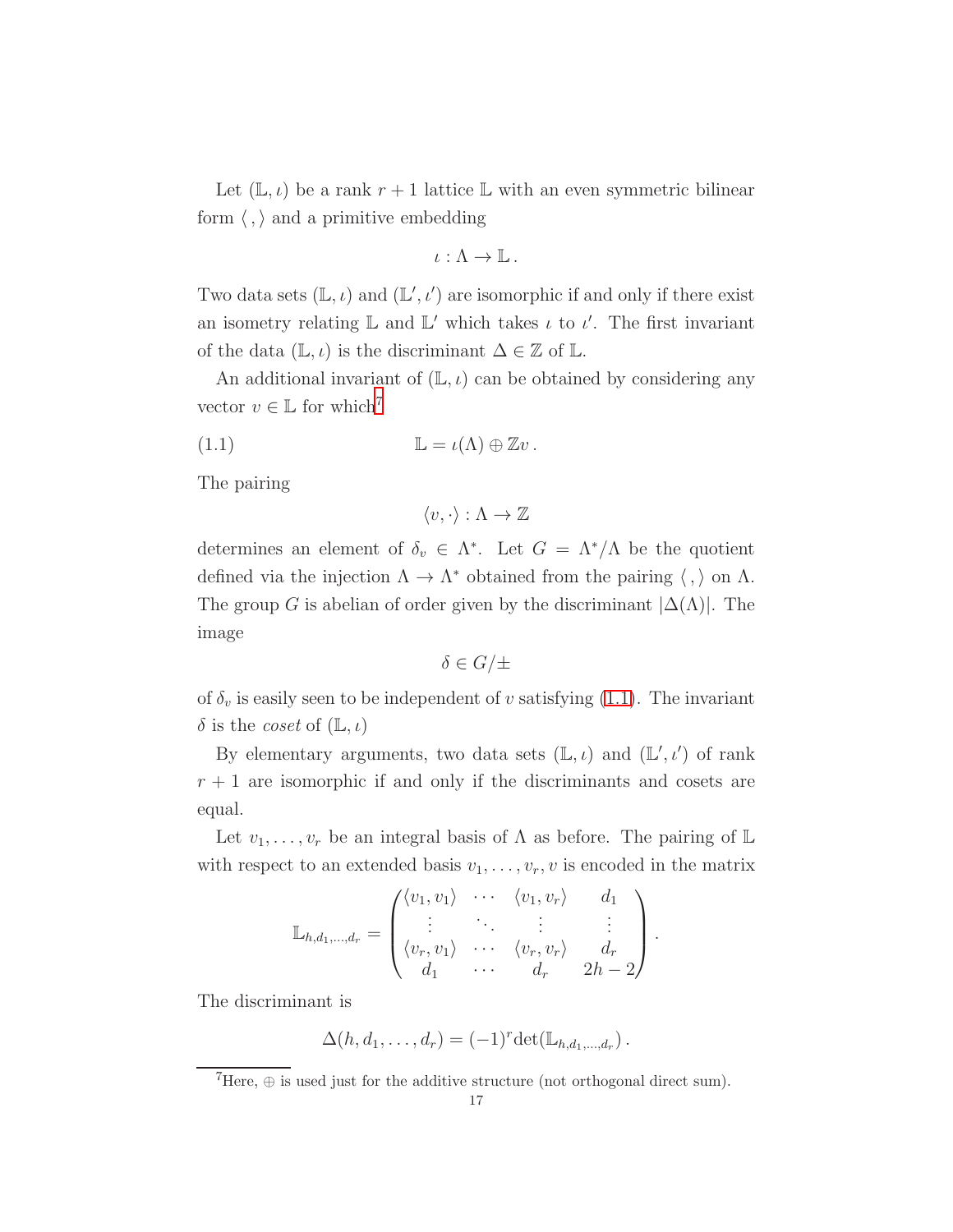The coset  $\delta(h, d_1, \ldots, d_r)$  is represented by the functional

$$
v_i \mapsto d_i \, .
$$

The Noether-Lefschetz divisor  $P_{\Delta,\delta} \subset \mathcal{M}_{\Lambda}$  is the closure of the locus of  $\Lambda$ -polarized K3 surfaces S for which  $(Pic(S), j)$  has rank  $r + 1$ , discriminant  $\Delta$ , and coset  $\delta$ . By the Hodge index theorem<sup>[8](#page-17-0)</sup>,  $P_{\Delta,\delta}$  is empty unless  $\Delta > 0$ . By definition,  $P_{\Delta,\delta}$  is a reduced subscheme.

Let  $h, d_1, \ldots, d_r$  determine a positive discriminant

$$
\Delta(h, d_1, \ldots, d_r) > 0.
$$

The Noether-Lefschetz divisor  $D_{h,(d_1,...,d_r)} \subset \mathcal{M}_{\Lambda}$  is defined by the weighted sum

<span id="page-17-3"></span>
$$
D_{h,(d_1,\ldots,d_r)} = \sum_{\Delta,\delta} m(h,d_1,\ldots,d_r | \Delta,\delta) \cdot [P_{\Delta,\delta}]
$$

where the multiplicity  $m(h, d_1, \ldots, d_r | \Delta, \delta)$  is the number of elements β of the lattice  $(\mathbb{L}, \iota)$  of type  $(\Delta, \delta)$  satisfying

(1.2) 
$$
\langle \beta, \beta \rangle = 2h - 2, \quad \langle \beta, v_i \rangle = d_i.
$$

If the multiplicity is nonzero, then  $\Delta \Delta(h, d_1, \ldots, d_r)$  so only finitely many divisors appear in the above sum.

If  $\Delta(h, d_1, \ldots, d_r) = 0$ , the divisor  $D_{h,(d_1,\ldots,d_r)}$  has a different definition. The tautological line bundle  $\mathcal{O}(-1)$  is Γ-equivariant on the period domain  $M_{\Lambda}$  and descends to the Hodge line bundle

$$
\mathcal{K}\to\mathcal{M}_{\Lambda}.
$$

We define  $D_{h,(d_1,...,d_r)} = \mathcal{K}^*$  if there exists  $v \in \Lambda$  satisfying<sup>[9](#page-17-1)</sup>

<span id="page-17-2"></span>(1.3) 
$$
\langle v_1, v \rangle = d_1, \ \langle v_2, v \rangle = d_2, \ \dots \ , \langle v_r, v \rangle = d_r.
$$

If v satisfies [\(1.3\)](#page-17-2), v is unique. If no such  $v \in \Lambda$  exists, then

$$
D_{h,(d_1,\ldots,d_r)}=0.
$$

<span id="page-17-0"></span><sup>&</sup>lt;sup>8</sup>The intersection form on  $Pic(S)$  is nondegenerate for an algebraic K3 surface. Hence, a rank  $r + 1$  sublattice of  $Pic(S)$  which contains a quasi-polarization must have signature  $(1, r)$  by the Hodge index theorem.

<span id="page-17-1"></span><sup>&</sup>lt;sup>9</sup>If  $\Delta(h, d_1, \ldots, d_r) = 0$  and [\(1.3\)](#page-17-2) holds, then  $\langle v, v \rangle = 2h - 2$  is forced. Since the  $d_i$  do not simultaneously vanish,  $v \neq 0$ .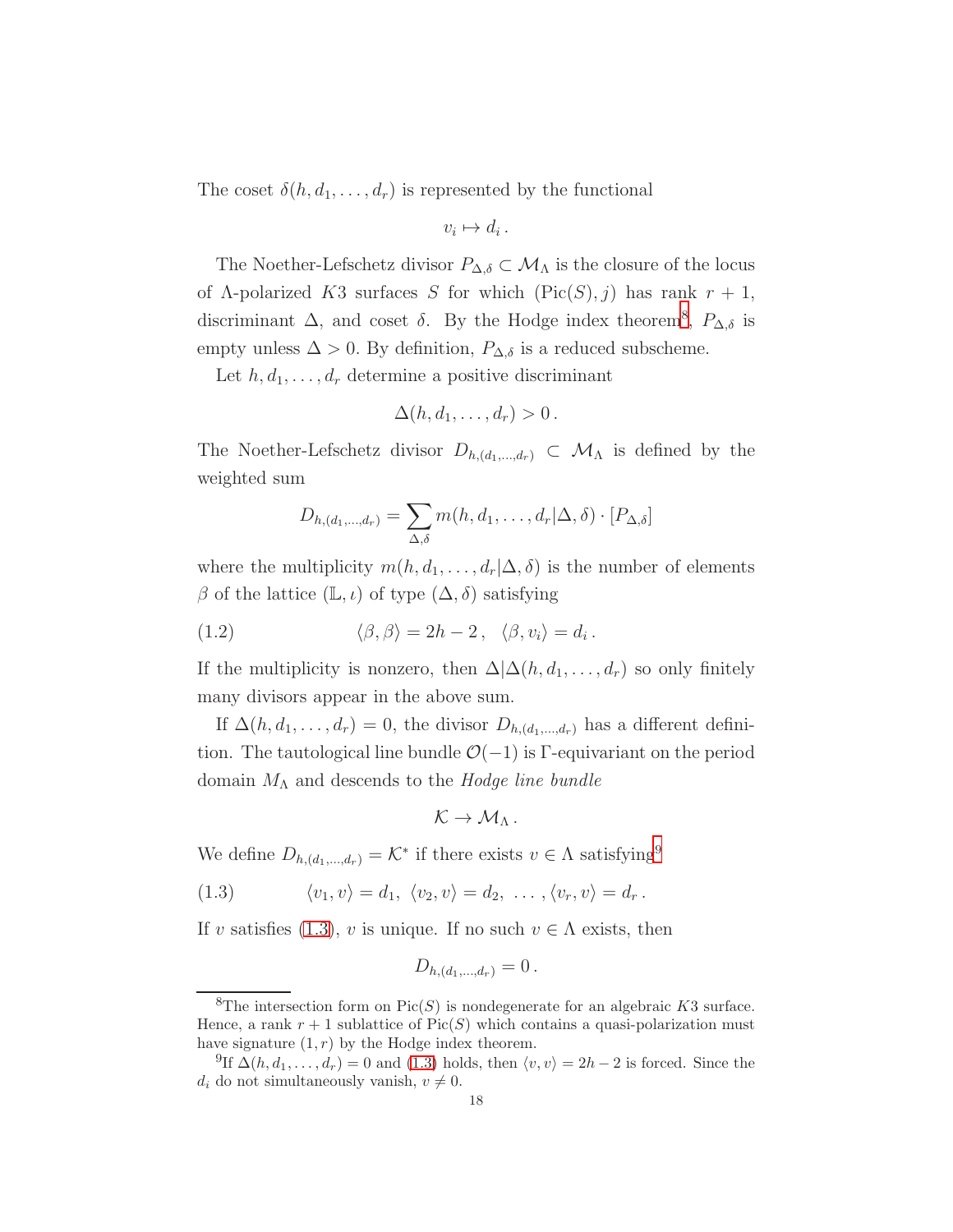In case  $\Lambda$  is a unimodular lattice, such a v always exists. See [\[35\]](#page-123-0) for an alternate view of degenerate intersection.

If  $\Delta(h, d_1, \ldots, d_r) < 0$ , the divisor  $D_{h, (d_1, \ldots, d_r)}$  on  $\mathcal{M}_{\Lambda}$  is defined to vanish by the Hodge index theorem.

1.2.2. *Noether-Lefschetz numbers*. Let  $\Lambda$  be a lattice of discriminant  $l = \Delta(\Lambda)$ , and let  $(X, L_1, \ldots, L_r, \pi)$  be a 1-parameter family of  $\Lambda$ polarized K3 surfaces. The Noether-Lefschetz number  $NL^{\pi}_{h,d_1,\dots,d_r}$  is the classical intersection product

(1.4) 
$$
NL_{h,(d_1,...,d_r)}^{\pi} = \int_C \iota_{\pi}^*[D_{h,(d_1,...,d_r)}].
$$

Let  $Mp_2(\mathbb{Z})$  be the metaplectic double cover of  $SL_2(\mathbb{Z})$ . There is a canonical representation [\[5\]](#page-121-4) associated to  $\Lambda$ ,

$$
\rho_{\Lambda}^*: \mathrm{Mp}_2(\mathbb{Z}) \to \mathrm{End}(\mathbb{C}[G])\,,
$$

where  $G = \Lambda^* / \Lambda$ . The full set of Noether-Lefschetz numbers  $NL^{\pi}_{h,d_1,\dots,d_r}$ defines a vector valued modular form

$$
\Phi^{\pi}(q) = \sum_{\gamma \in G} \Phi_{\gamma}^{\pi}(q) v_{\gamma} \in \mathbb{C}[[q^{\frac{1}{2l}}]] \otimes \mathbb{C}[G],
$$

of weight  $\frac{22-r}{2}$  and type  $\rho_{\Lambda}^*$  by results<sup>[10](#page-18-0)</sup> of Borcherds and Kudla-Millson [\[5,](#page-121-4) [30\]](#page-123-11). The Noether-Lefschetz numbers are the coefficients<sup>[11](#page-18-1)</sup> of the components of  $\Phi^{\pi}$ ,

$$
NL^{\pi}_{h,(d_1,...,d_r)} = \Phi_{\gamma}^{\pi} \left[ \frac{\Delta(h,d_1,...,d_r)}{2l} \right]
$$

where  $\delta(h, d_1, \ldots, d_r) = \pm \gamma$ . The modular form results significantly constrain the Noether-Lefschetz numbers.

<span id="page-18-2"></span>1.2.3. Refinements. If  $d_1, \ldots, d_r$  do not simultaneously vanish, refined Noether-Lefschetz divisors are defined. If  $\Delta(h, d_1, \ldots, d_r) > 0$ ,

$$
D_{m,h,(d_1,...,d_r)} \subset D_{h,(d_1,...,d_r)}
$$

 $10$ While the results of the papers  $[5, 30]$  $[5, 30]$  have considerable overlap, we will follow the point of view of Borcherds.

<span id="page-18-1"></span><span id="page-18-0"></span><sup>&</sup>lt;sup>11</sup>If f is a series in q,  $f[k]$  denotes the coefficient of  $q^k$ .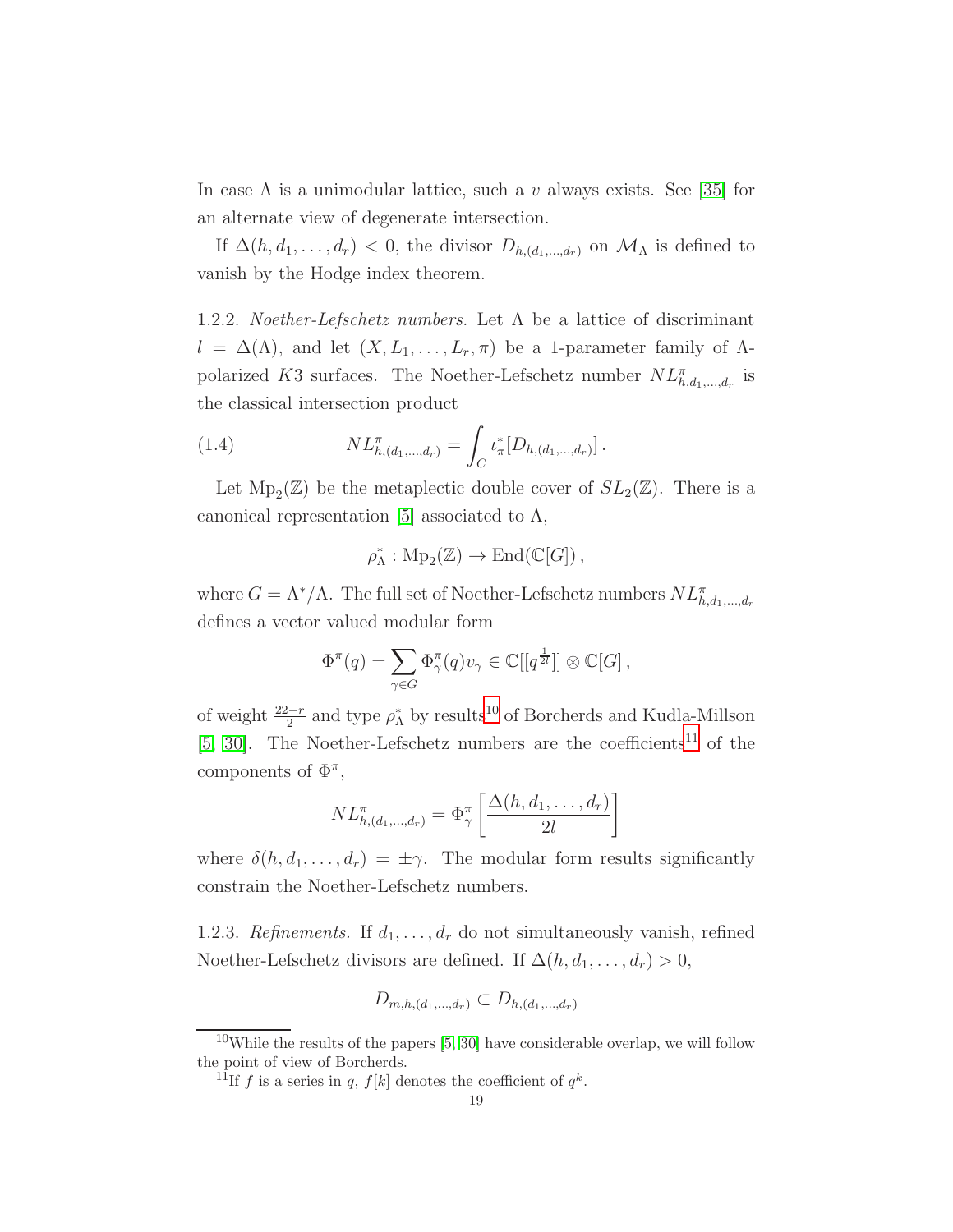is defined by requiring the class  $\beta \in Pic(S)$  to satisfy  $(1.2)$  and have divisibility  $m > 0$ . If  $\Delta(h, d_1, \ldots, d_r) = 0$ , then

$$
D_{m,h,(d_1,\dots,d_r)} = D_{h,(d_1,\dots,d_r)}
$$

if there exists  $v \in \Lambda$  of divisibility  $m > 0$  satisfying

$$
\langle v_1, v \rangle = d_1, \ \langle v_2, v \rangle = d_2, \ \ldots \ , \langle v_r, v \rangle = d_r \ .
$$

If v satisfies the above degree conditions, v is unique. If no such  $v \in \Lambda$ exists, then

$$
D_{m,h,(d_1,...,d_r)} = 0.
$$

A necessary condition for the existence of  $v$  is the divisibility of each  $d_i$  by m. In case  $\Lambda$  is a unimodular lattice, v exists if and only if m is the greatest common divisor of  $d_1, \ldots, d_r$ .

Refined Noether-Lefschetz numbers are defined by

(1.5) 
$$
NL_{m,h,(d_1,...,d_r)}^{\pi} = \int_C \iota_{\pi}^*[D_{m,h,(d_1,...,d_r)}].
$$

The full set of Noether-Lefschetz numbers  $NL^{\pi}_{h,(d_1,...,d_r)}$  is easily shown to determine the refined numbers  $NL^{\pi}_{m,h,(d_1,...,d_r)}$ , see [\[27\]](#page-122-6).

1.3. GW/NL correspondence. The GW/NL correspondence intertwines three theories associated to a 1-parameter family

$$
\pi: X \to C
$$

of  $\Lambda$ -polarized  $K3$  surfaces:

- (i) the Noether-Lefschetz numbers of  $\pi$ ,
- (ii) the genus g Gromov-Witten invariants of  $X$ ,
- (iii) the genus g reduced Gromov-Witten invariants of the  $K3$  fibers.

The Noether-Lefschetz numbers (i) are classical intersection products while the Gromov-Witten invariants (ii)-(iii) are quantum in origin. For (ii), we view the theory in terms the Gopakumar-Vafa invariants<sup>[12](#page-19-0)</sup> [\[16,](#page-122-11) [17\]](#page-122-12).

<span id="page-19-0"></span> $12_{\text{A}}$  review of the definitions will be given in Section [2.2.](#page-21-0)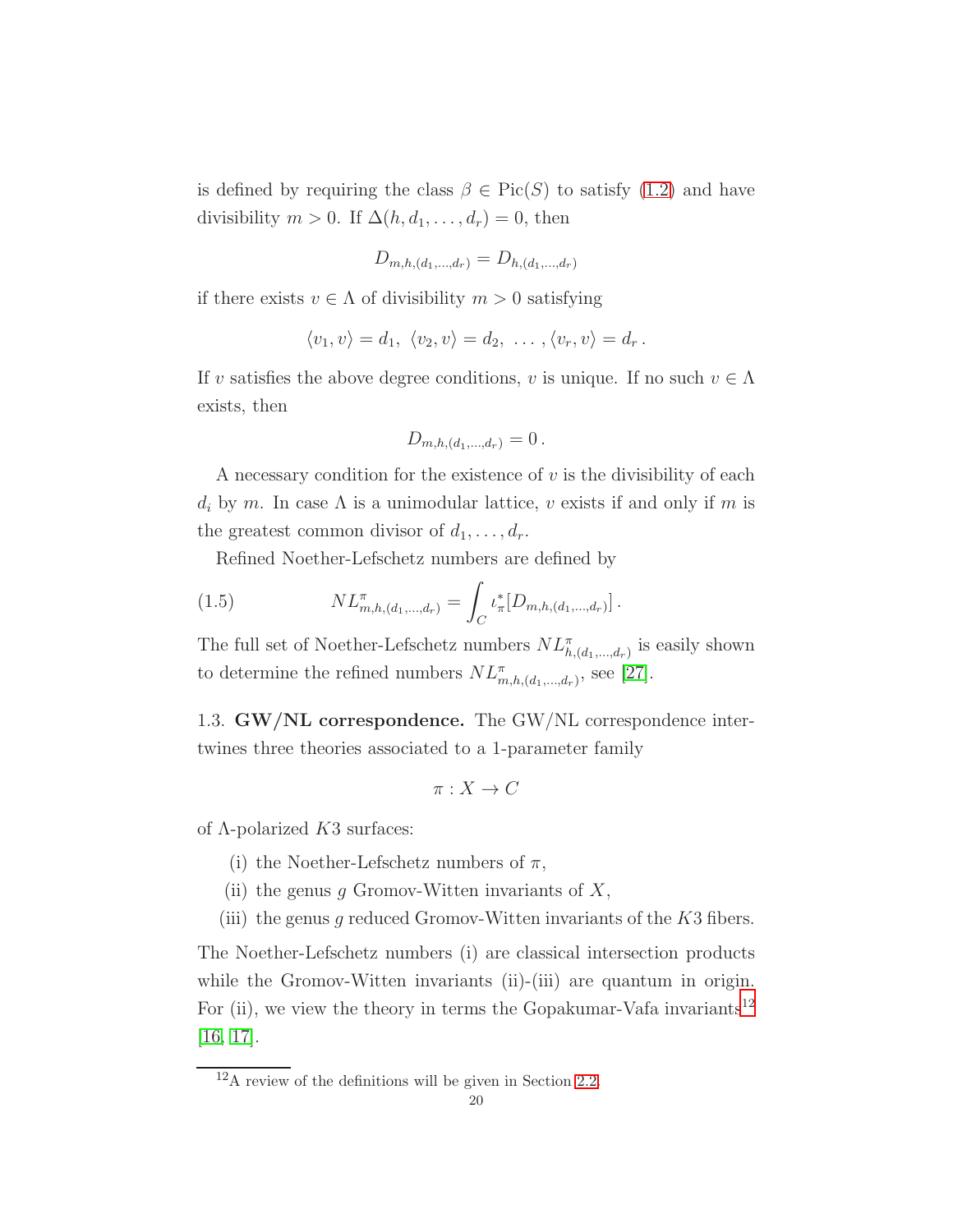Let  $n_{g,(d_1,\ldots,d_r)}^X$  denote the Gopakumar-Vafa invariant of X in genus g for  $\pi$ -vertical curve classes of degrees<sup>[13](#page-20-1)</sup>  $d_1, \ldots, d_r$  with respect to the line bundles  $L_1, \ldots, L_r$ . Let  $r_{g,\beta}$  denote the reduced K3 invariant defined in Section [0.3](#page-3-3) for an effective curve class  $\beta$ . Since  $r_{g,\beta}$  depends only upon the divisibility  $m$  and the norm square

$$
\langle \beta, \beta \rangle = 2h - 2 \,,
$$

we will use the more efficient notation

$$
r_{g,m,h}=r_{g,\beta}.
$$

The following result is proven<sup>[14](#page-20-2)</sup> in [\[35\]](#page-123-0) by a comparison of the reduced and usual deformation theories of maps of curves to the K3 fibers of  $\pi.$ 

<span id="page-20-3"></span>**Theorem 3.** For degrees  $(d_1, \ldots, d_r)$  positive with respect to the quasipolarization  $\lambda^{\pi}$ ,

$$
n_{g,(d_1,\dots,d_r)}^X = \sum_{h=0}^{\infty} \sum_{m=1}^{\infty} r_{g,m,h} \cdot NL_{m,h,(d_1,\dots,d_r)}^{\pi}.
$$

For fixed g and  $(d_1, \ldots, d_r)$ , the sum over m is clearly finite since m must divide each  $d_i$ . The sum over h is also finite since, for fixed  $(d_1, \ldots, d_r)$ ,  $NL^{\pi}_{m,h,(d_1,\ldots,d_r)}$  vanishes for sufficiently high h by Proposi-tion 3 of [\[35\]](#page-123-0). By Lemma 2 of [35],  $r_{g,m,h}$  vanishes for  $h < 0$  (and is therefore omitted from the sum in Theorem [3\)](#page-20-3).

2. ANTICANONICAL K3 SURFACES IN  $\widetilde{\mathbb{P}^2} \times \widetilde{\mathbb{P}^1}$ 

<span id="page-20-4"></span><span id="page-20-0"></span>2.1. **Polarization.** Let  $\widetilde{\mathbb{P}^2} \times \mathbb{P}^1$  be the blow-up of  $\mathbb{P}^2 \times \mathbb{P}^1$  at a point,  $\widetilde{\mathbb{P}^2 \times \mathbb{P}^1} \to \mathbb{P}^2 \times \mathbb{P}^1$ .

The Picard group is of rank 3:

$$
\mathrm{Pic}(\widetilde{\mathbb{P}^2 \times \mathbb{P}^1}) \cong \mathbb{Z}L_1 \oplus \mathbb{Z}L_2 \oplus \mathbb{Z}E,
$$

<span id="page-20-1"></span><sup>&</sup>lt;sup>13</sup>The invariant  $n_{g,(d_1,...,d_r)}^X$  may be a (finite) sum of  $n_{g,\gamma}^X$  for  $\pi$ -vertical curve classes  $\gamma \in H_2(X, \mathbb{Z})$ .

<span id="page-20-2"></span><sup>&</sup>lt;sup>14</sup>The result of the [\[35\]](#page-123-0) is stated in the rank  $r = 1$  case, but the argument is identical for arbitrary r.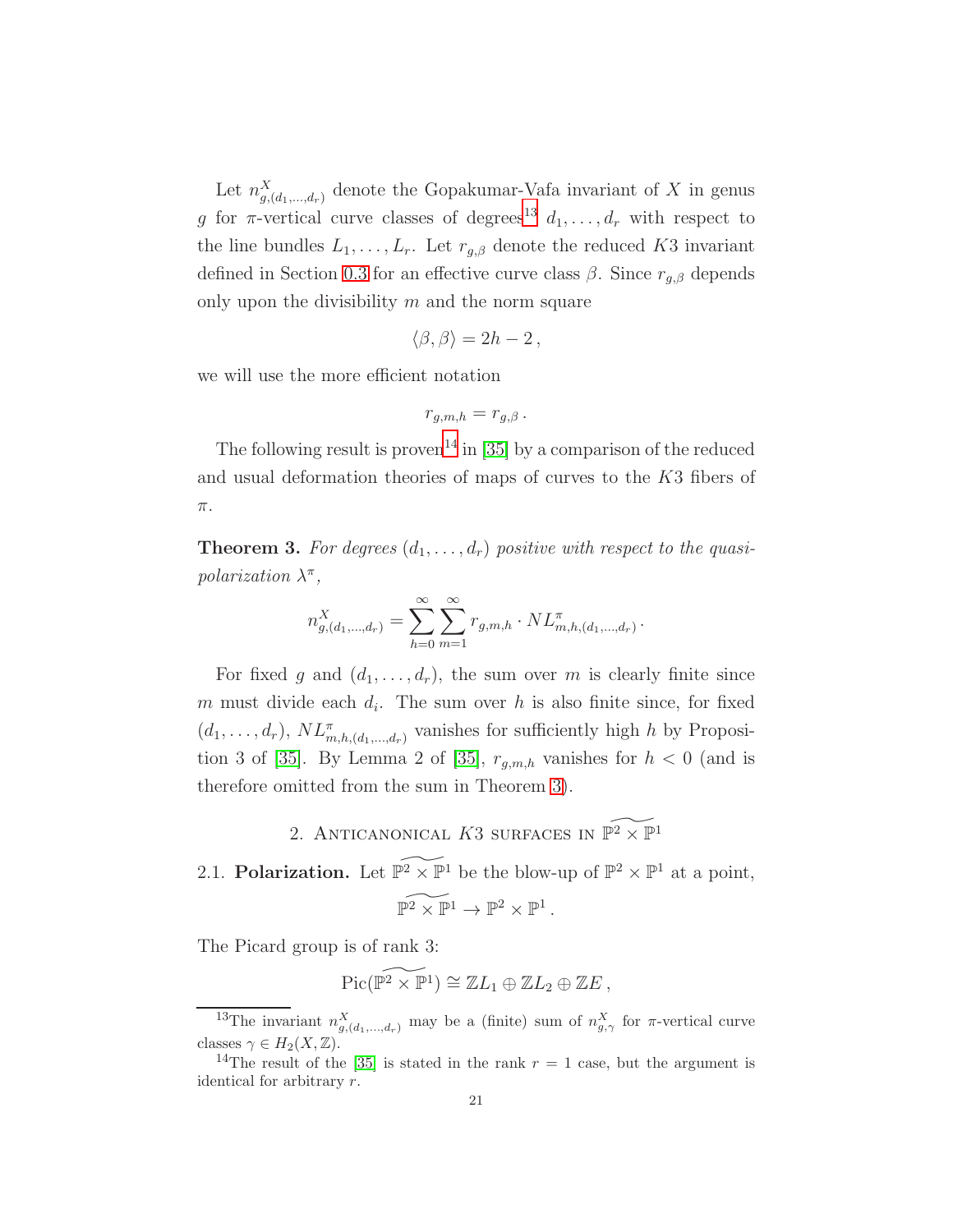where  $L_1$  and  $L_2$  are the pull-backs of  $\mathcal{O}(1)$  from the factors  $\mathbb{P}^2$  and  $\mathbb{P}^1$ respectively and  $E$  is the exceptional divisor. The anticanonical class  $3L_1 + 2L_2 - 2E$  is base point free.

A nonsingular anticanonical K3 hypersurface  $S \subset \widetilde{\mathbb{P}^2 \times \mathbb{P}^1}$  is naturally lattice polarized by  $L_1$ ,  $L_2$ , and E. The lattice is

$$
\Lambda = \left( \begin{array}{rrr} 2 & 3 & 0 \\ 3 & 0 & 0 \\ 0 & 0 & -2 \end{array} \right).
$$

A general anticanonical Calabi-Yau 3-fold hypersurface,

$$
\mathsf{X} \subset \widetilde{\mathbb{P}^2 \times \mathbb{P}^1 \times \mathbb{P}^1} \,,
$$

determines a 1-parameter family of anticanonical K3 surfaces in  $\widetilde{\mathbb{P}^2 \times \mathbb{P}^1}$ ,

$$
(2.1) \t\t \pi_3: X \to \mathbb{P}^1,
$$

via projection  $\pi_3$  onto the last  $\mathbb{P}^1$ . The fibers of  $\pi_3$  have at worst nodal singularities.<sup>[15](#page-21-1)</sup> The Noether-Lefschetz theory of the  $\Lambda$ -polarized family

$$
(\mathsf{X},L_1,L_2,E,\pi_3)
$$

plays a central role in our proof of Theorem 1. The quasi-polarization  $\lambda^{\pi_3}$  (condition (ii) of Section [1.1\)](#page-13-2) can be taken to be any very ample line bundle on  $\widetilde{\mathbb{P}^2} \times \widetilde{\mathbb{P}^1}$ .

<span id="page-21-0"></span>2.2. BPS states. Let  $(X, L_1, L_2, E, \pi_3)$  be the A-polarized family of anticanonical K3 surfaces of  $\widetilde{\mathbb{P}^2} \times \mathbb{P}^1$  defined in Section [2.1.](#page-20-4) The vertical classes are the kernel of the push-forward map by  $\pi_3$ ,

$$
0 \to H_2(\mathsf{X}, \mathbb{Z})^{\pi_3} \to H_2(\mathsf{X}, \mathbb{Z}) \to H_2(\mathbb{P}^1, \mathbb{Z}) \to 0.
$$

Let  $\overline{M}_q(\mathsf{X}, \gamma)$  be the moduli space of stable maps from connected genus q curves to X of class  $\gamma$ . Gromov-Witten theory is defined by integration against the virtual class,

(2.2) 
$$
N_{g,\gamma}^{\mathsf{X}} = \int_{[\overline{M}_g(X,\gamma)]^{\text{vir}}} 1.
$$

The expected dimension of the moduli space is 0.

<span id="page-21-1"></span> $15$ There are 192 nodal fibers. We leave the elementary classical geometry here to the reader.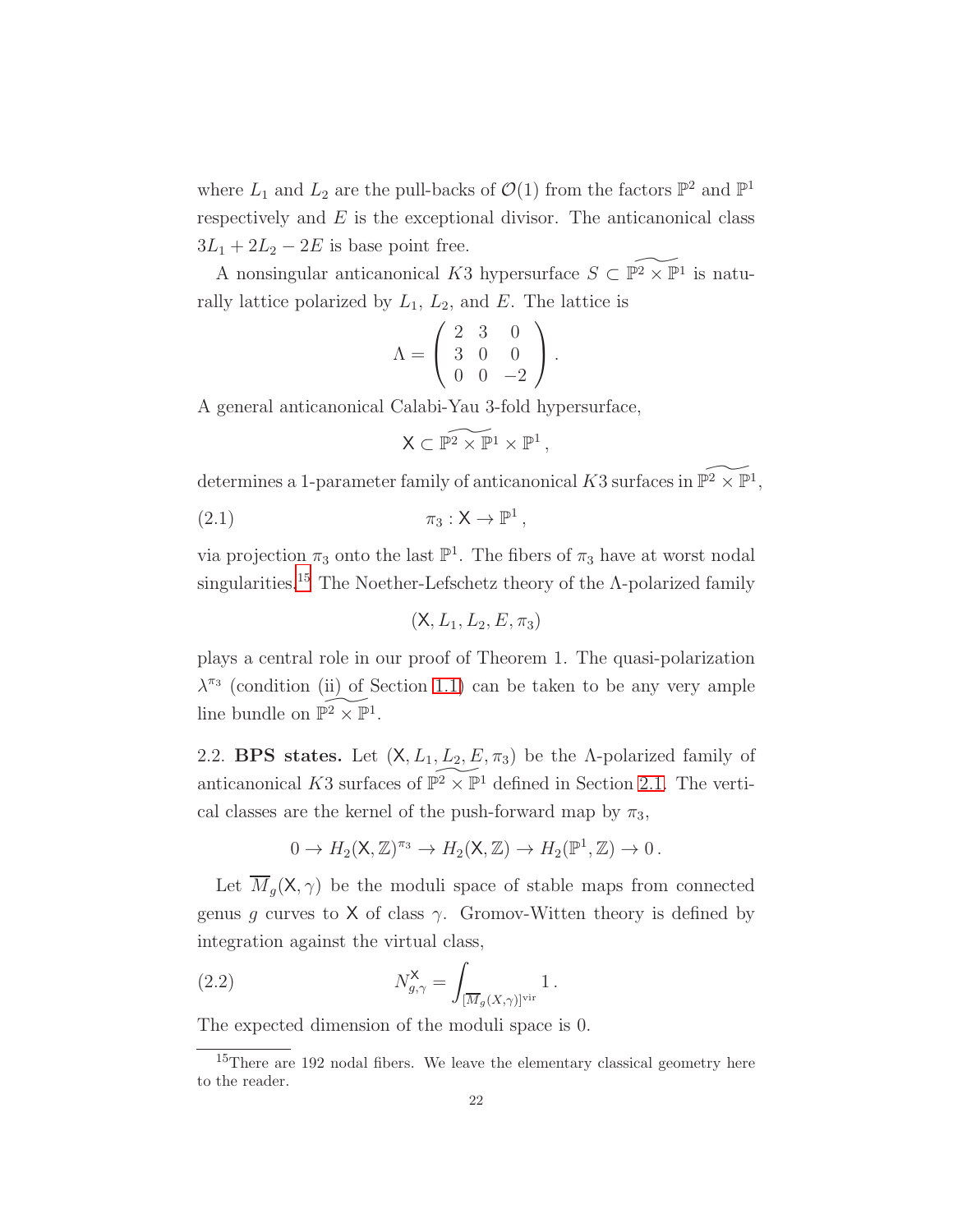The full genus Gromov-Witten potential  $F^{\mathsf{X}}$  for nonzero vertical classes is the series

$$
F^{\mathsf{X}} = \sum_{g \geq 0} \sum_{0 \neq \gamma \in H_2(\mathsf{X}, \mathbb{Z})^{\pi_3}} N^{\mathsf{X}}_{g, \gamma} \lambda^{2g-2} v^{\gamma},
$$

where v is the curve class variable. The BPS counts  $n_{g,\gamma}^{\mathsf{X}}$  of Gopakumar and Vafa are uniquely defined by the following equation:

$$
F^{\mathsf{X}} = \sum_{g \geq 0} \sum_{0 \neq \gamma \in H_2(\mathsf{X}, \mathbb{Z})^{\pi_3}} n_{g,\gamma}^{\mathsf{X}} \lambda^{2g-2} \sum_{d>0} \frac{1}{d} \left( \frac{\sin(d\lambda/2)}{\lambda/2} \right)^{2g-2} v^{d\gamma}.
$$

Conjecturally, the invariants  $n_{g,\gamma}^{\mathsf{X}}$  are integral and obtained from the cohomology of an as yet unspecified moduli space of sheaves on X. We do not assume the conjectural properties hold.

Using the Λ-polarization, we label the classes  $\gamma \in H_2(\mathsf{X}, \mathbb{Z})^{\pi_3}$  by their pairings with  $L_i$  and  $E$ ,

$$
\gamma \mapsto \left( \int_{\gamma} [L_1], \int_{\gamma} [L_2], \int_{\gamma} [E] \right).
$$

We write the BPS counts as  $n_a^{\mathsf{X}}$  $\sum_{g,(d_1,d_2,d_3)}^{\mathsf{X}}$ . Since  $\gamma \neq 0$ , not all the  $d_i$  can vanish.

2.3. Invertibility of constraints. Let  $\mathcal{P} \subset \mathbb{Z}^3$  be the set of triples  $(d_1, d_2, d_3) \neq (0, 0, 0)$  which are positive with respect to the quasipolarization  $\lambda^{\pi_3}$  of the  $\Lambda$ -polarized family

$$
\pi_3:X\to\mathbb{P}^1\,.
$$

<span id="page-22-0"></span>Theorem [3](#page-20-3) applied to  $(X, L_1, L_2, E, \pi_3)$  yields the equation

(2.3) 
$$
n_{g,(d_1,d_2,d_3)}^{\mathsf{X}} = \sum_{h=0}^{\infty} \sum_{m=1}^{\infty} r_{g,m,h} \cdot NL_{m,h,(d_1,d_2,d_3)}^{\pi_3}
$$

for  $(d_1, d_2, d_3) \in \mathcal{P}$ . We view  $(2.3)$  as linear constraints for the unknowns  $r_{q,m,h}$  in terms of the BPS states on the left and the refined Noether-Lefschetz degrees.

The integrals  $r_{g,m,h}$  are very simple in case  $h \leq 0$ . By Lemma 2 of [\[35\]](#page-123-0),  $r_{g,m,h} = 0$  for  $h < 0$ ,

$$
r_{0,1,0}=1\,,
$$

and  $r_{q,m,0} = 0$  otherwise.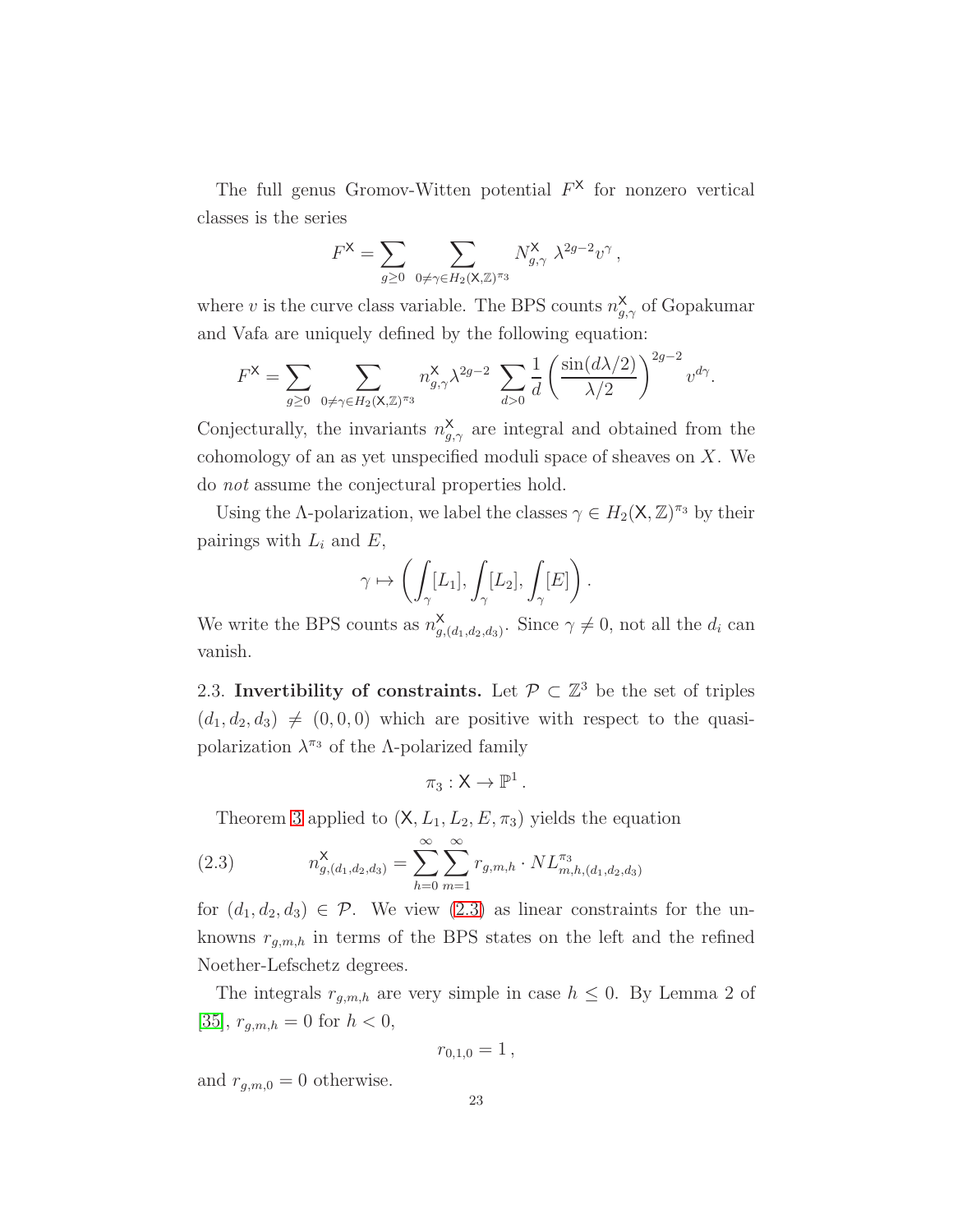<span id="page-23-0"></span>**Proposition 1.** The set of invariants  $\{r_{g,m,h}\}_{g\geq0,m\geq1,h>0}$  is uniquely determined by the set of constraints [\(2.3\)](#page-22-0) for  $(d_1, d_2, d_3) \in \mathcal{P}$  and the integrals  $r_{g,m,h\leq 0}$ .

Proof. A certain subset of the linear equations will be shown to be upper triangular in the variables  $r_{g,m,h}$ .

Let us fix in advance the values of  $g \geq 0$ ,  $m \geq 1$ , and  $h > 0$ . We proceed by induction on h assuming the reduced invariants  $r_{g,m',h'}$  have already been determined for all  $h' < h$ . If  $2h - 2$  is not divisible by  $2m^2$ , then we have  $r_{g,m,h} = 0$  by definition, so we can further assume

$$
2h - 2 = m^2(2s - 2)
$$

for an integer  $s > 0$ .

Consider the fiber class  $\gamma \in H_2(\mathsf{X}, \mathbb{Z})^{\pi_3}$  given by the lattice element  $msL_1 + mL_2 + m(s + 1)E$ ,

$$
\gamma = \left( m s[L_1] + m[L_2] + m(s+1)[E] \right) \cap [S],
$$

where S is a K3-fiber of  $\pi_3$ . Since  $L_1$ ,  $L_2$  and E are effective on S, the class  $\gamma$  is effective and hence positive with respect to the quasipolarization of  $\Lambda$ . The degrees of  $\gamma$  are

<span id="page-23-1"></span>(2.4) 
$$
(d_1, d_2, d_3) = (2ms + 3m, 3ms, -2m(s + 1)),
$$

and  $\gamma$  is of divisibility exactly m in the lattice  $\Lambda$ .

Consider equation [\(2.3\)](#page-22-0) for  $(d_1, d_2, d_3)$  given by [\(2.4\)](#page-23-1). By the Hodge index theorem, we must have

<span id="page-23-2"></span>(2.5) 
$$
0 \leq \Delta(h', 2ms + 3m, 3ms, -2m(s + 1))
$$

$$
= 18(2 - 2h' + m^2(2s - 2))
$$

$$
= 36(h - h')
$$

if  $NL^{\pi_3}_{m',h',(2ms+3m,3ms,-2m(s+1))} \neq 0$ . Inequality  $(2.5)$  implies  $h' \leq h$ . If  $h' = h$ , then

$$
\Delta(h' = h, 2ms + 3m, 3ms, -2m(s + 1)) = 0.
$$

By the definition of Section [1.2.3,](#page-18-2)

$$
NL_{m',h'=h,(2ms+3m,3ms,-2m(s+1))}^{\pi_3} = 0
$$
  
24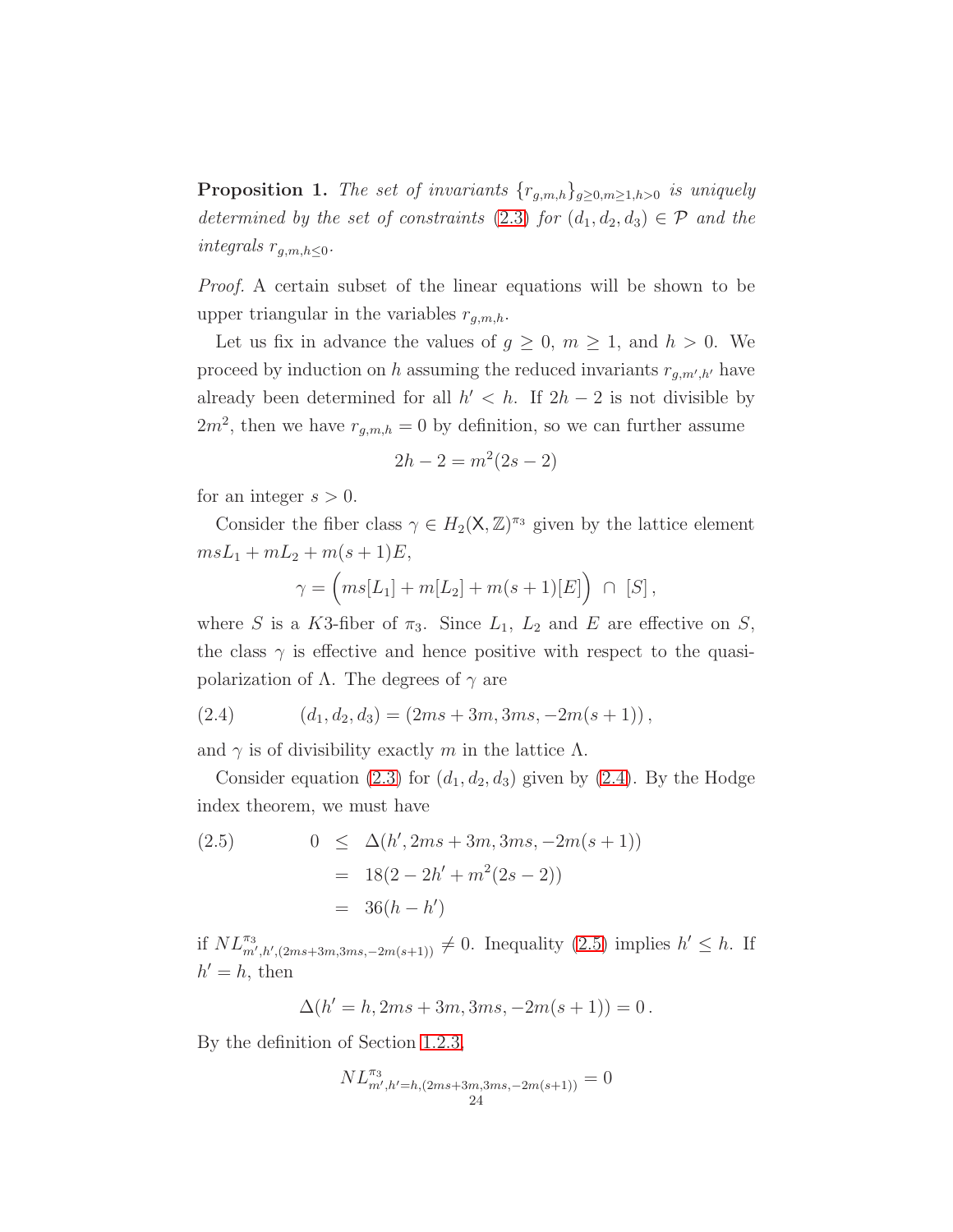unless there exists  $v \in \Lambda$  of divisibility m' with degrees

$$
(2ms+3m,3ms,-2m(s+1))
$$
.

But  $\gamma \in \Lambda$  is the unique such lattice element, and  $\gamma$  has divisibility m. Therefore, the constraint [\(2.3\)](#page-22-0) takes the form

$$
n_{g,(2ms+3m,3ms,-2m(s+1))}^X = r_{g,m,h} N L_{m,h,(2ms+3m,3ms,-2m(s+1))}^{\pi_3} + \ldots,
$$

where the dots represent terms involving  $r_{g,m',h'}$  with  $h' < h$ . The leading coefficient is given by

$$
NL_{m,h,(2ms+3m,3ms,-2m(s+1))}^{\pi_3} = NL_{h,(2ms+3m,3ms,-2m(s+1))}^{\pi_3} = -2.
$$

As the system is upper-triangular, we can invert to solve for  $r_{g,m,h}$ .

The calculation of  $NL^{\pi_3}_{h,(2ms+3m,3ms,-2m(s+1))}$  is elementary. In the discriminant  $\Delta = 0$  case, we must determine the degree of the dual of the Hodge line bundle  $K$  on the base  $\mathbb{P}^1$ . The relative dualizing sheaf  $\omega_{\pi_3}$  is the pull-back of  $\mathcal{O}_{\mathbb{P}^1}(2)$  from the base. Hence, the dual of the Hodge line has degree  $-2$ . See Section 6.3 of [\[35\]](#page-123-0) for many such calculations.  $\Box$ 

<span id="page-24-0"></span>The proof of Proposition [1](#page-23-0) does *not* involve induction on the genus. The same argument will be used later in the theory of stable pairs.

#### 3. Theorem 2

3.1. Strategy. We will prove Theorem 2 via the GW/P and Noether-Lefschetz correspondences for the family  $(X, L_1, L_2, E, \pi_3)$  of K3 surfaces of defined in Section [2.1.](#page-20-4) While all of the necessary Gromov-Witten theory has been established in Sections [1](#page-13-0) and [2,](#page-20-0) our proof here depends upon stable pairs results proven later in Sections [7](#page-83-0) and [8.](#page-89-0)

3.2. Stable pairs. Let V be a nonsingular, projective 3-fold, and let  $\beta \in H_2(V,\mathbb{Z})$  be a nonzero class. We consider the moduli space of stable pairs

$$
[\mathcal{O}_V \stackrel{s}{\to} F] \in P_n(V, \beta)
$$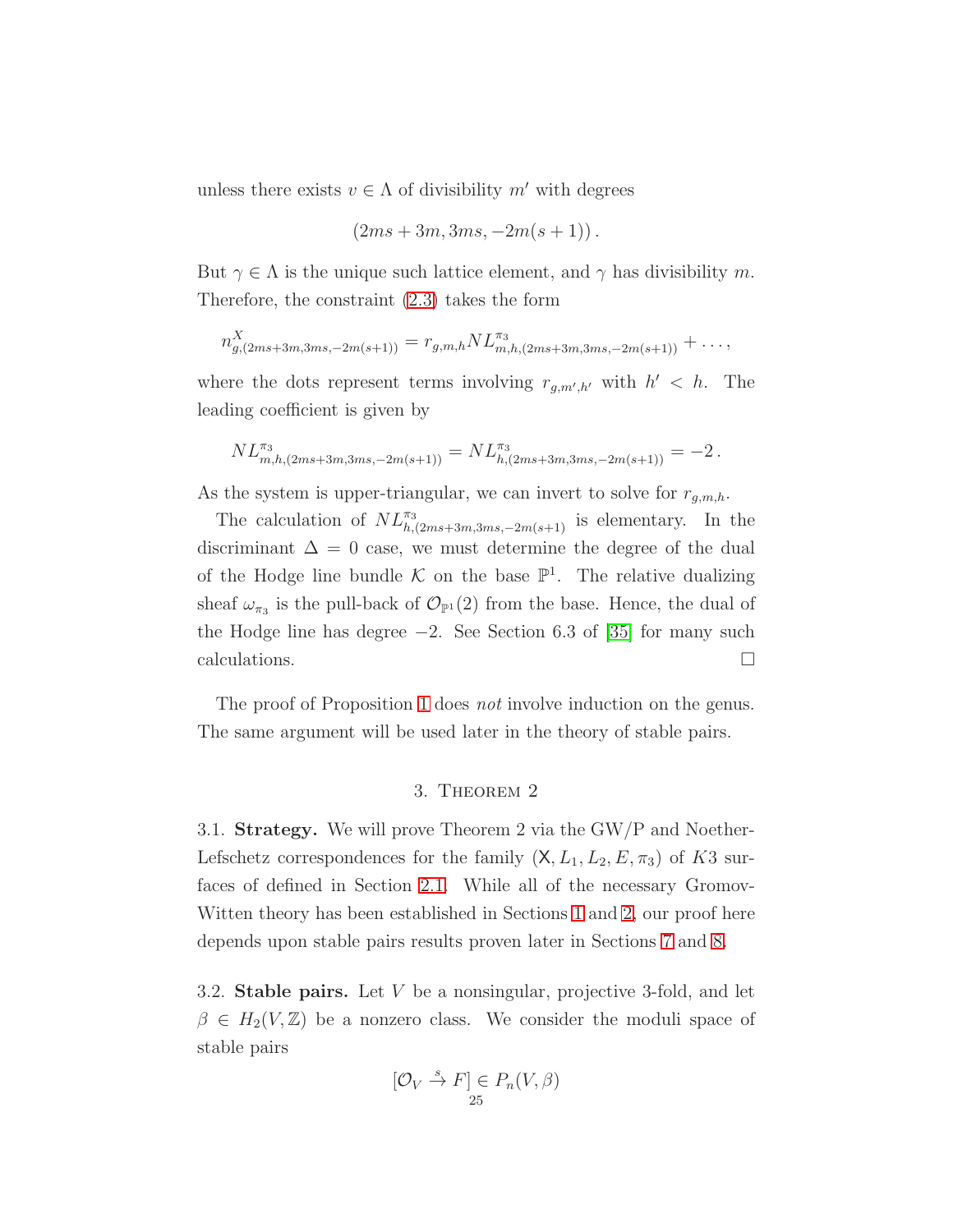where  $F$  is a pure sheaf supported on a Cohen-Macaulay subcurve of  $V, s$  is a morphism with 0-dimensional cokernel, and

$$
\chi(F) = n, \quad [F] = \beta.
$$

The space  $P_n(V, \beta)$  carries a virtual fundamental class of dimension  $\int_{\beta} c_1(T_V)$  obtained from the deformation theory of complexes with trivial determinant in the derived category [\[39\]](#page-123-4).

We specialize now to the case where  $V$  is the total space of a  $K3$ fibration (with at worst nodal fibers),

$$
\pi: V \to C \,,
$$

over a nonsingular projective curve and  $\beta \in H_2(V,\mathbb{Z})^{\pi}$  is a vertical class. Then the expected dimension of  $P_n(V, \beta)$  is always 0. For nonzero  $\beta \in H_2(V, \mathbb{Z})^{\pi}$ , define the stable pairs invariant

$$
\widetilde{N}_{n,\beta}^{\bullet} = \int_{[P_n(V,\beta)]^{\text{vir}}} 1.
$$

The partition function is

$$
\mathsf{Z}_{\mathsf{P}}\Big(V;q\Big)_{\beta} = \sum_{n} \widetilde{N}_{n,\beta}^{\bullet} q^{n}.
$$

Since  $P_n(V, \beta)$  is empty for sufficiently negative n, the partition function is a Laurent series in  $q$ . The following is a special case of Conjecture 3.26 of [\[39\]](#page-123-4).

<span id="page-25-0"></span>**Conjecture 3.** The partition function  $\mathsf{Z}_{\mathsf{P}}(V; q)_{\beta}$  is the Laurent expansion of a rational function in q.

If the total space  $V$  is a Calabi-Yau [3](#page-25-0)-fold, then Conjecture 3 has been proven in [\[6,](#page-121-5) [44\]](#page-123-12). In particular, Conjecture [3](#page-25-0) holds for the anticanonical 3-fold

$$
\mathsf{X} \subset \widetilde{\mathbb{P}^2 \times \mathbb{P}^1} \times \mathbb{P}^1
$$

of Section [2.1.](#page-20-4)

In fact, if V is any complete intersection Calabi-Yau 3-fold in a toric variety which admits sufficient degenerations, Conjecture [3](#page-25-0) has been proven in [\[38\]](#page-123-8). By factoring equations, there is no difficulty in constructing the degenerations of X into toric 3-folds required for [\[38\]](#page-123-8).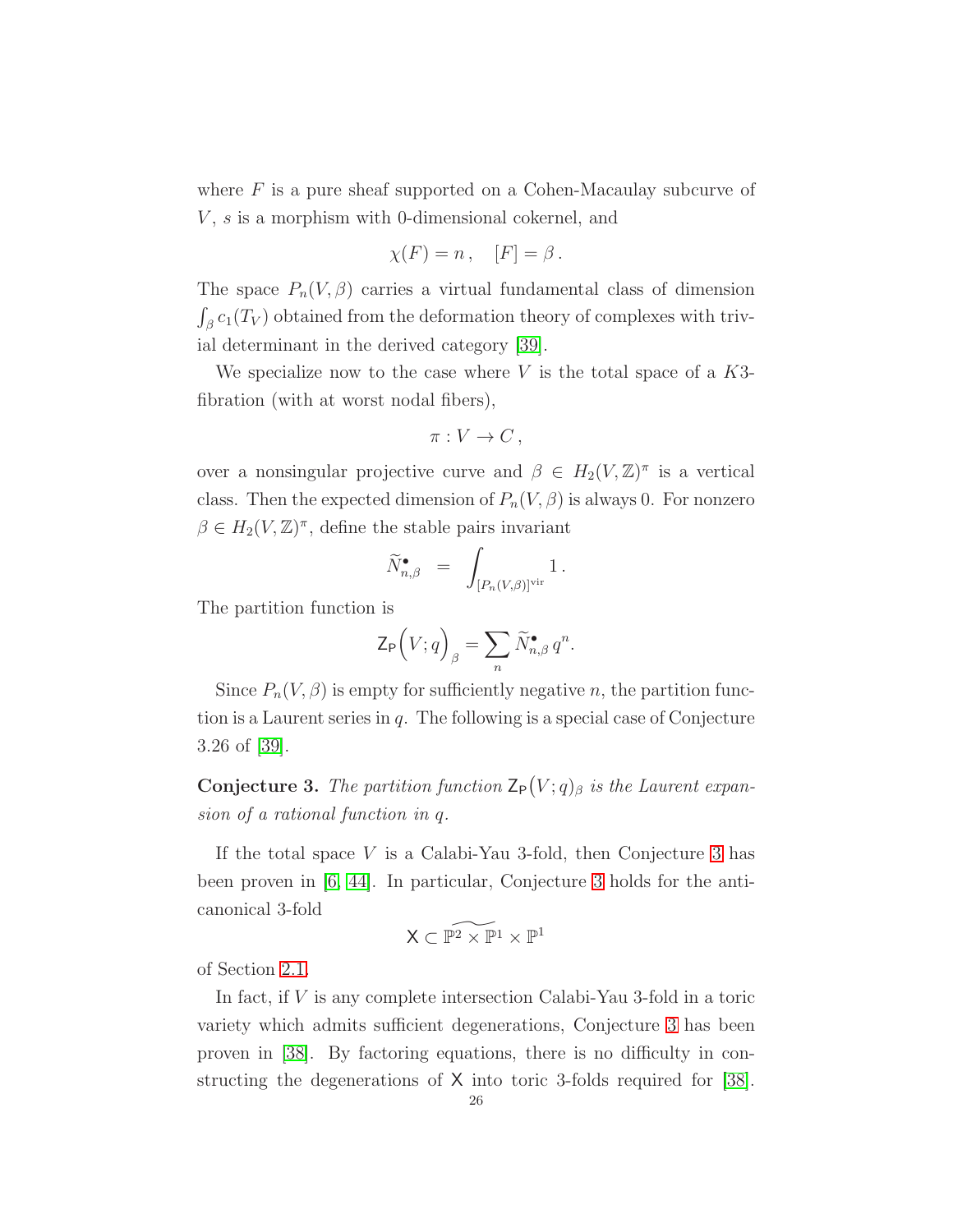Just as in the case of the quintic in  $\mathbb{P}^4$ , the geometries which occur are toric 3-folds, projective bundles over  $K3$  and toric surfaces, and fibrations over curves. A complete discussion of the degeneration scheme for X is given in Appendix B.

3.3. GW/P correspondence for X. Following the notation of Sec-tion [2.2,](#page-21-0) let  $H_2(\mathsf{X}, \mathbb{Z})^{\pi_3}$  denote the vertical classes of **X** and let

$$
F^{\mathsf{X}} = \sum_{g \geq 0} \sum_{0 \neq \gamma \in H_2(X, \mathbb{Z})^{\pi_3}} N^{\mathsf{X}}_{g, \gamma} \ \lambda^{2g-2} v^{\gamma}
$$

be the potential of connected Gromov-Witten invariants. The partition function (of possibly disconnected) Gromov-Witten invariants is defined via the exponential,

$$
Z_{GW}\Bigl(X;\lambda\Bigr)=\exp\left({\it F}^X\right).
$$

Let  $Z_{GW}(X; \lambda)$ denote the coefficient of  $v^{\gamma}$  in  $\mathsf{Z}_{\mathsf{GW}}\big(\mathsf{X};\lambda\big)$ . The main result of [\[38\]](#page-123-8) applied to X is the following GW/P correspondence for complete intersection Calabi-Yau 3-folds in products of projective spaces.

 $\text{GW/P}$  correspondence. After the change of variable  $-q = e^{i\lambda}$ , we have

$$
Z_{\text{GW}}\left(X;\lambda\right)_{\gamma}=Z_{\text{P}}\left(X;q\right)_{\gamma}.
$$

The change of variables is well-defined by the rationality of  $\mathsf{Z}_{\mathsf{P}}(\mathsf{X}; q)$ γ of Conjecture 3. The GW/P correspondence is proven in [\[38\]](#page-123-8) for every non-zero class in  $H_2(\mathsf{X}, \mathbb{Z})$ , but we only will require here the statement for fiber classes  $\gamma$ .

3.4. K3 integrals. Let S be a nonsingular projective K3 surface with a nonzero class  $\alpha \in Pic(S)$  which is both effective and primitive. By the definitions of Sections [0.3](#page-3-3) in Gromov-Witten theory,

$$
F_{\alpha} = \sum_{g \ge 0} \sum_{m > 0} R_{g,m\alpha} \lambda^{2g-2} v^{m\alpha},
$$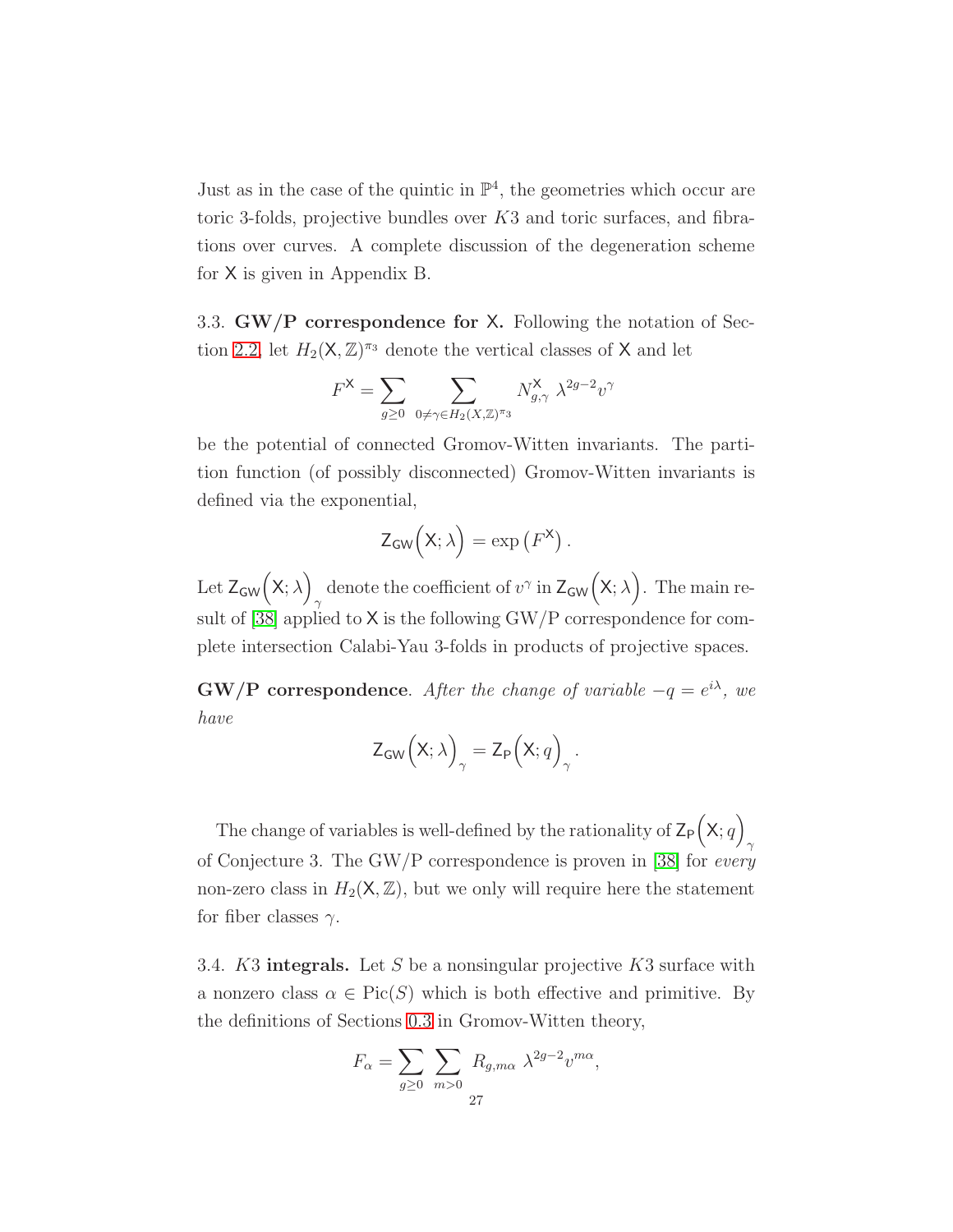$$
F_{\alpha} = \sum_{g \ge 0} \sum_{m>0} r_{g,m\alpha} \lambda^{2g-2} \sum_{d>0} \frac{1}{d} \left( \frac{\sin(d\lambda/2)}{\lambda/2} \right)^{2g-2} v^{dm\alpha}.
$$

Via K3-fibrations over a pointed curve

 $\epsilon : T \to (\Delta, 0)$ 

satisfying the conditions (i), (ii), and  $(\star)$  of Section [0.5,](#page-6-1) we have defined in [\(0.8\)](#page-8-3) the series

$$
\widetilde{F}_{\alpha} = \sum_{n \in \mathbb{Z}} \sum_{m > 0} \widetilde{R}_{n, m\alpha} q^n v^{m\alpha}
$$

in the theory of stable pairs. Using the identity

$$
2^{2g-2}\sin(d\lambda/2)^{2g-2} = \left(\frac{e^{id\lambda/2} - e^{-id\lambda/2}}{i}\right)^{2g-2}
$$

$$
= (-1)^{g-1} \left((-q)^d - 2 + (-q)^{-d}\right)^{g-1}
$$

under the change of variables  $-q = e^{i\lambda}$ , we define the stable pairs BPS invariants  $\widetilde{r}_{g,m\alpha}$  by the relation

$$
\widetilde{F}_{\alpha} = \sum_{g \in \mathbb{Z}} \sum_{m>0} \widetilde{r}_{g,m\alpha} \sum_{d>0} \frac{(-1)^{g-1}}{d} \left( (-q)^d - 2 + (-q)^{-d} \right)^{g-1} v^{dm\alpha}.
$$

See Section 3.4 of [\[39\]](#page-123-4) for a discussion of such BPS expansions for stable pairs. The invariants  $\widetilde{r}_{g,m\alpha}$  are integers.

Since  $\widetilde{r}_{g,\beta}$  depends only upon the divisibility m and the norm square

$$
\langle \beta, \beta \rangle = 2h - 2 \,,
$$

we will use, as before, the notation

<span id="page-27-0"></span>
$$
\widetilde{r}_{g,m,h}=\widetilde{r}_{g,\beta}.
$$

By definition in Gromov-Witten theory,  $r_{g,m,h} = 0$  for  $g < 0$ . However for fixed m and h, the definitions allow  $r_{g,m,h}$  to be nonzero for all positive g. On the stable pairs side for fixed m and h,  $\tilde{r}_{g,m,h} = 0$  for sufficiently large g, but  $\widetilde{r}_{g,m,h}$  may be nonzero for all negative g.

We will prove Theorem [2](#page-9-0) by showing the BPS counts for K3 surfaces in Gromov-Witten theory and stable pairs theory exactly match:

$$
(3.1) \t\t\t r_{g,m,h} = \widetilde{r}_{g,m,h}
$$

for all  $g \in \mathbb{Z}$ ,  $m \geq 1$ , and  $h \in \mathbb{Z}$ .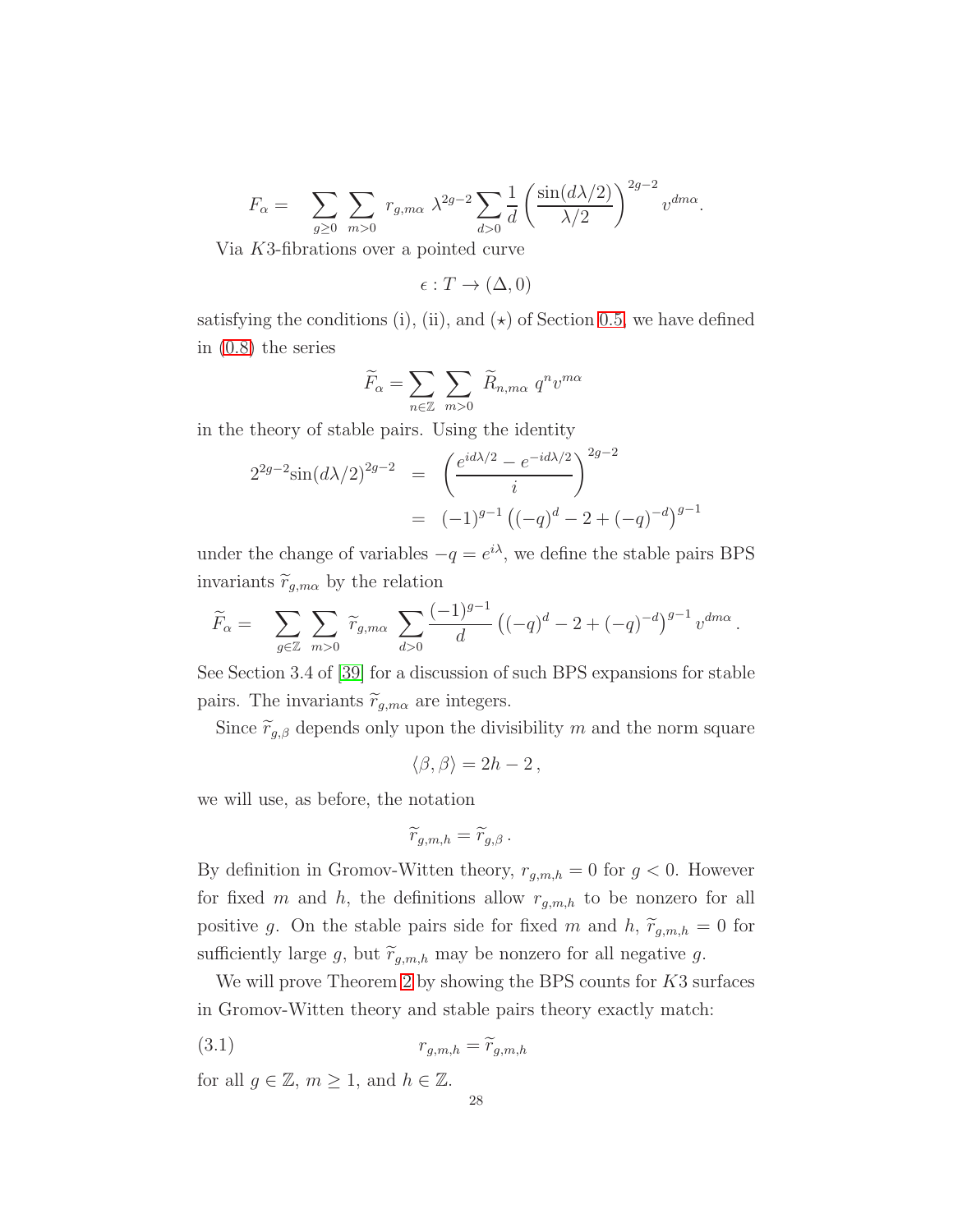<span id="page-28-0"></span>3.5. Noether-Lefschetz theory for stable pairs. The stable pairs potential  $\widetilde{F}^{\times}$  for nonzero vertical classes is the series

$$
\widetilde{F}^{\mathsf{X}} = \log \left( 1 + \sum_{0 \neq \gamma \in H_2(\mathsf{X}, \mathbb{Z})^{\pi_3}} \mathsf{Z}_{\mathsf{P}} \left( \mathsf{X}; q \right)_{\gamma} v^{\gamma} \right) ,
$$

where v is the curve class variable. The stable pairs BPS counts  $\widetilde{n}_{g}^{\mathsf{X}}$  $g,\gamma$ are uniquely defined by

$$
\widetilde{F}^{\mathsf{X}} = \sum_{g \in \mathbb{Z}} \sum_{0 \neq \gamma \in H_2(\mathsf{X}, \mathbb{Z})^{\pi_3}} \widetilde{n}_{g, \gamma}^{\mathsf{X}} \sum_{d > 0} \frac{(-1)^{g-1}}{d} \left( (-q)^d - 2 + (-q)^{-d} \right)^{g-1} v^{d\gamma},
$$

following Section 3.4 of [\[39\]](#page-123-4).

The following stable pairs result is proven in Section [8.](#page-89-0) A central issue in the proof is the translation of the Noether-Lefschetz geometry of stable pairs to a precise relation constraining the *logarithm*  $\widetilde{F}^{\times}$  of the stable pairs series.

<span id="page-28-1"></span>**Theorem 4.** For degrees  $(d_1, d_2, d_3)$  positive with respect to the quasipolarization of the family  $\pi_3 : \mathsf{X} \to \mathbb{P}^1$ ,

$$
\widetilde{n}_{g,(d_1,d_2,d_3)}^{\mathsf{X}} = \sum_{h=0}^{\infty} \sum_{m=1}^{\infty} \widetilde{r}_{g,m,h} \cdot NL_{m,h,(d_1,d_2,d_3)}^{\pi_3}.
$$

3.6. Proof of Theorem 2. We first match the BPS counts of X by using the GW/P correspondence. Then, the uniqueness statement of Proposition [1](#page-23-0) implies [\(3.1\)](#page-27-0).

<span id="page-28-3"></span>**Proposition 2.** For all  $g \in \mathbb{Z}$  and all  $\gamma \in H_2(\mathsf{X}, \mathbb{Z})^{\pi_3}$ , we have

$$
n_{g,\gamma}^{\mathsf{X}} = \widetilde{n}_{g,\gamma}^{\mathsf{X}}\,.
$$

*Proof.* By Corollary [6](#page-88-0) of Section [7,](#page-83-0)  $\widetilde{r}_{g,m,h} = 0$  if  $g < 0$ . Theorem [4](#page-28-1) then implies  $\widetilde{n}_{g,\gamma}^{\mathsf{X}} = 0$  if  $g < 0$ . Hence, there are only finitely many nonzero BPS states<sup>[16](#page-28-2)</sup> for fixed  $\gamma$  since  $\widetilde{n}_{g,\gamma}^{\mathsf{X}}$  vanishes for sufficiently large g by construction [\[39\]](#page-123-4). By the GW/P correspondence, the  $\widetilde{n}_{g,\gamma}^{\mathsf{X}}$  then yield the Gromov-Witten BPS expansion.

<span id="page-28-2"></span> $^{16}\mathrm{The~GW/P}$  correspondence yields an equality of partition functions after the variable change  $-q = e^{i\lambda}$  whether or not  $\widetilde{n}_{g<0,\gamma}$  vanishes. Proposition [2](#page-28-3) asserts a<br>the streamer would the Greener Witten PDS supervision small the stable point PDS the stronger result: the Gromov-Witten BPS expansion equals the stable pairs BPS expansion. Since these expansions are in opposite directions, finiteness is needed.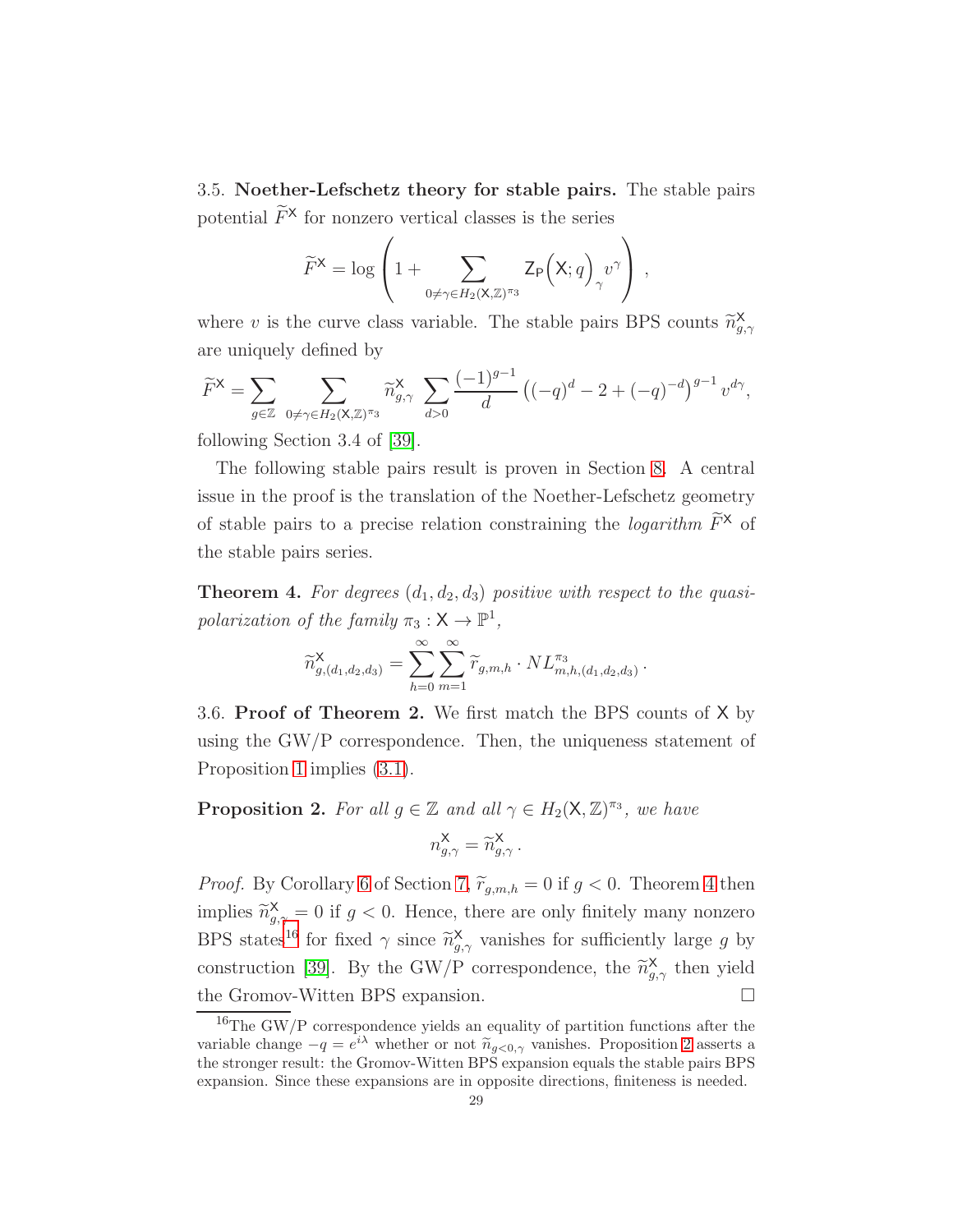<span id="page-29-2"></span>**Proposition 3.** For all  $g \in \mathbb{Z}$ ,  $m \geq 1$ , and  $h \in \mathbb{Z}$ , we have

$$
r_{g,m,h} = \widetilde{r}_{g,m,h} \, .
$$

*Proof.* The equality  $r_{g,m,h} = \tilde{r}_{g,m,h}$  holds in case  $h \leq 0$  by following the argument of Lemma 2 of [\[35\]](#page-123-0) for stable pairs.<sup>[17](#page-29-1)</sup> For  $h < 0$ , the vanishing of  $\tilde{r}_{g,m,h}$  holds by the same geometric argument given in Lemma 2 of [\[35\]](#page-123-0). The  $h = 0$  case is the conifold for which the equality is well known (and a consequence of GW/P correspondence).

We view relation [\(2.3\)](#page-22-0) and Theorem 4 as systems of linear equations for the unknowns  $r_{g,m,h}$  and  $\widetilde{r}_{g,m,h}$  respectively. By Proposition [2,](#page-28-3) we have

$$
n_{g,\gamma}^X = \widetilde{n}_{g,\gamma}^X
$$

for all g. Hence, the two systems of linear equations are the same.

We now apply the uniqueness established in Proposition [1.](#page-23-0) The initial conditions and the linear equations are identical. Therefore the solutions must also agree.

<span id="page-29-0"></span>Theorem 2 follows immediately from Proposition [3](#page-29-2) for the K3 invariants in Gromov-Witten theory and stable pairs.

# 4.  $K3 \times \mathbb{C}$ : LOCALIZATION

4.1. Overview. We begin now our analysis of the moduli spaces of stable pairs related to K3 surfaces and K3-fibrations. Let S be a nonsingular projective  $K3$  surface. We first study the trivial fibration

$$
Y=S\times\mathbb{C}\longrightarrow\mathbb{C}
$$

by C ∗ -localization with respect to the scaling action on C. Let t denote the weight 1 representation of  $\mathbb{C}^*$  on the tangent space to  $\mathbb C$  at  $0 \in \mathbb C$ .

We compute here the  $\mathbb{C}^*$ -residue contribution to the reduced stable pairs theory of  $S \times \mathbb{C}$  of the  $\mathbb{C}^*$ -fixed component<sup>[18](#page-29-3)</sup> parameterizing stable pairs supported on S and thickened uniformly k times about

<span id="page-29-1"></span><sup>17</sup>A different argument is given in Corollary [5](#page-88-1) of Section [7.](#page-83-0)

<span id="page-29-3"></span> $^{18}{\rm Throught}$  we use the term  $\emph{component}$  to denote any open and closed subset. More formally, a component for us is a union of connected components in the standard sense.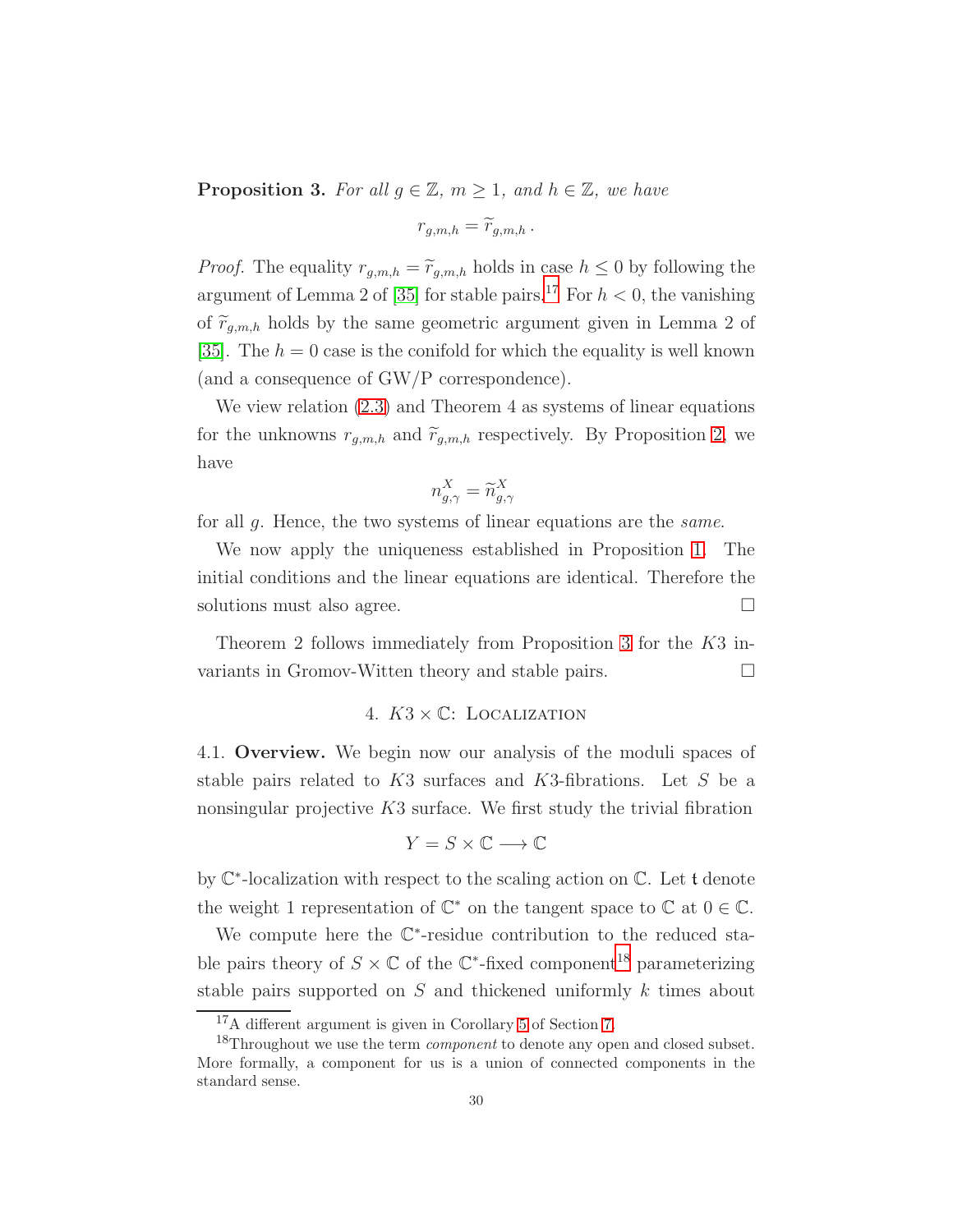$0 \in \mathbb{C}$ . In Section [5,](#page-41-0) all other  $\mathbb{C}^*$ -fixed components will be shown to have vanishing contributions to the virtual localization formula.

4.2. Uniformly thickened pairs. Define the following Artinian rings and schemes:

(4.1) 
$$
A_k = \mathbb{C}[x]/(x^k), \qquad B_k = \operatorname{Spec} A_k.
$$

We have the obvious maps

<span id="page-30-4"></span>
$$
\operatorname{Spec} \mathbb{C} \xleftarrow{\pi_k} B_k \xrightarrow{\iota_k} \mathbb{C} = \operatorname{Spec} \mathbb{C}[x].
$$

For any variety  $Z$ , we define

<span id="page-30-0"></span>
$$
Z_k = Z \times B_k \,,
$$

and use the same symbols  $\pi_k, \iota_k$  to denote the corresponding projections and inclusions,

(4.2) 
$$
Z \xleftarrow{\pi_k} Z_k \xleftarrow{\iota_k} Z \times \mathbb{C}.
$$

We will often abbreviate  $\iota_k$  to  $\iota$ .

Let  $\beta \in H_2(S, \mathbb{Z})$  be a curve class. Let  $P_S = P_n(S, \beta)$  denote the moduli space of stable pairs on S with universal stable pair  $(\mathbb{F}, s)$  and universal complex

<span id="page-30-5"></span><span id="page-30-3"></span>
$$
\mathbb{I}_{S}^{\bullet} = \left\{ \mathcal{O}_{S \times P_{S}} \stackrel{s}{\longrightarrow} \mathbb{F} \right\}.
$$

Using the maps [\(4.2\)](#page-30-0) for  $Z = S \times P_S$  (so  $Z \times \mathbb{C} = Y \times P_S$ ) we define

(4.3) 
$$
\mathbb{F}_k = \pi_k^* \mathbb{F}, \qquad \mathbb{I}_{S_k}^{\bullet} = \left\{ \mathcal{O}_{S_k \times P_S} \xrightarrow{s_k} \mathbb{F}_k \right\}
$$

on  $S_k \times P_S$ , where  $s_k = \pi_k^* s$ . Pushing  $s_k$  forward to  $Y \times P_S$  we obtain

(4.4) 
$$
\mathbb{I}_Y^{\bullet} = \left\{ \mathcal{O}_{Y \times P_S} \xrightarrow{s_k} \iota_* \mathbb{F}_k \right\}.
$$

Since we have constructed a flat family over  $P_S$  of stable pairs on Y of class<sup>[19](#page-30-1)</sup>  $k\beta$  and holomorphic Euler characteristic kn, we obtain a classifying map from  $P_S$  to the moduli space of stable pairs on Y:

<span id="page-30-2"></span>(4.5) 
$$
f: P_S = P_n(S, \beta) \longrightarrow P_{kn}(Y, k\beta) = P_Y.
$$

**Lemma 1.** The map  $(4.5)$  is an isomorphism onto an open and closed component of the  $\mathbb{C}^*$ -fixed locus of  $P_Y$ .

<span id="page-30-1"></span><sup>19</sup>For any class  $\gamma \in Pic(S)$ , we denote the push-forward to  $H_2(Y, \mathbb{Z})$  also by  $\gamma$ .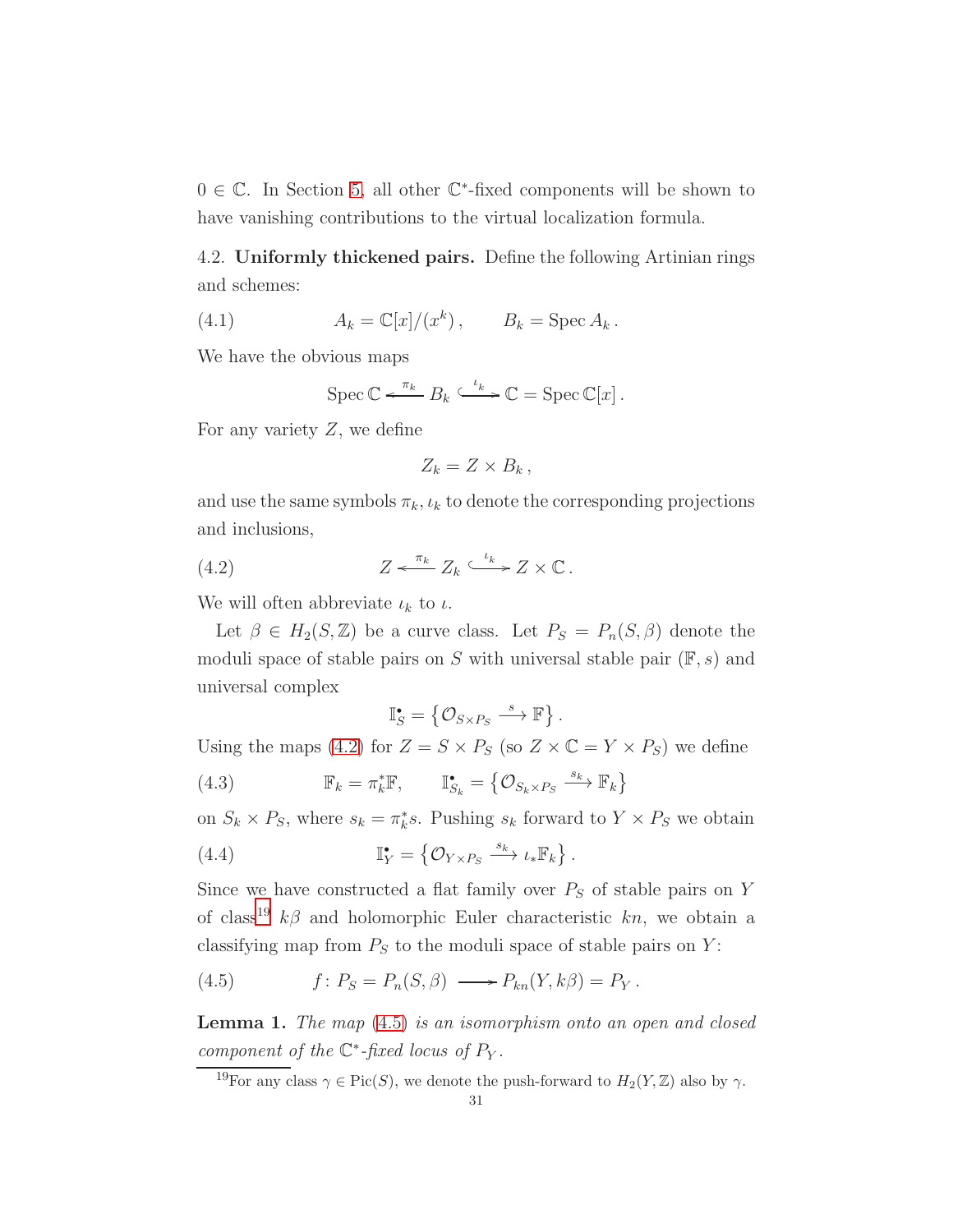*Proof.* Let  $P_f$  denote the open and closed component of  $(P_Y)^{\mathbb{C}^*}$  containing the image of  $f$ . Certainly,  $f$  is a bijection on closed points onto  $P_f$ . There is a  $\mathbb{C}^*$ -fixed universal stable pair on  $Y \times P_f$ . We push down the universal stable pair to  $S \times P_f$  and then take  $\mathbb{C}^*$ -invariant sections. The result is flat over  $P_f$  and hence classified by a map  $P_f \to P_S$  which is easily seen to be the inverse map to f.  $\Box$ 

4.3. Deformation theory of pairs. Let  $P_Y = P_m(Y, \gamma)$  be the moduli space of stable pairs on Y of class  $\gamma \in H_2(Y, \mathbb{Z})$  with holomorphic Euler characteristic m. There is a universal complex  $\mathbb{I}_Y^{\bullet}$  over  $Y \times P_Y$ . We will soon take  $m = kn$  and  $\gamma = k\beta$ , in which case  $\mathbb{I}_Y^*$  pulls back via the classifying map  $f: P_S \to P_Y$  to [\(4.4\)](#page-30-3).

We review here the basics of the deformation theory of stable pairs on the 3-fold  $Y$  [\[39\]](#page-123-4). Let

<span id="page-31-1"></span>
$$
\pi_P \colon Y \times P_Y \to P_Y
$$

be the projection, and define

<span id="page-31-4"></span>
$$
(4.6) \ \ E_Y^{\bullet} = (R\mathcal{H}om_{\pi_P}(\mathbb{I}_Y^{\bullet}, \mathbb{I}_Y^{\bullet})_0)^{\vee}[-1] \cong R\mathcal{H}om_{\pi_P}(\mathbb{I}_Y^{\bullet}, \mathbb{I}_Y^{\bullet} \otimes \omega_{\pi_P})_0[2].
$$

Here  $R\mathcal{H}om_{\pi_P} = R\pi_{P*}R\mathcal{H}om$ , the subscript 0 denotes trace-free ho-momorphisms, and the isomorphism is Serre duality<sup>[20](#page-31-0)</sup> down  $\pi_P$ . Let L denote the truncated cotangent complex  $\tau^{\geq -1}L^{\bullet}$ . Using the Atiyah class of  $\mathbb{I}_Y^{\bullet}$ , we obtain a map [\[39,](#page-123-4) Section 2.3],

$$
(4.7) \t\t\t E_Y^{\bullet} \longrightarrow \mathbb{L}_{P_Y},
$$

exhibiting  $E_Y^{\bullet}$  as a perfect obstruction theory for  $P_Y$  [\[19,](#page-122-13) Theorem 4.1].

In fact, [\(4.7\)](#page-31-1) is the natural obstruction theory of trivial-determinant objects  $I^{\bullet} = \{ \mathcal{O}_Y \stackrel{s}{\rightarrow} F \}$  of the derived category  $D(Y)$ . The more natural obstruction theory of pairs  $(F, s)$  is given by the complex<sup>[21](#page-31-2)</sup>

<span id="page-31-3"></span>(4.8) 
$$
(R\mathcal{H}om_{\pi_P}(\mathbb{I}_Y^{\bullet}, \mathbb{F}_Y))^{\vee}
$$

<span id="page-31-0"></span><sup>&</sup>lt;sup>20</sup>Although  $\pi_P$  is not proper, the compact support of  $R\mathscr{H}\!om(\mathbb{I}_Y^{\bullet}, \mathbb{I}_Y^{\bullet})_0$  ensures that Serre duality holds. This is proved in [\[36,](#page-123-6) Equations 15,16], for instance, by compactifying  $Y = S \times \mathbb{C}$  to  $Y = \mathbb{C} \times \mathbb{P}^1$ .

<span id="page-31-2"></span><sup>&</sup>lt;sup>21</sup>This is essentially proved in [\[20\]](#page-122-14) once combined with [\[3,](#page-121-2) Theorem 4.5], see [\[21,](#page-122-15) Sections 12.3-12.5] for a full account.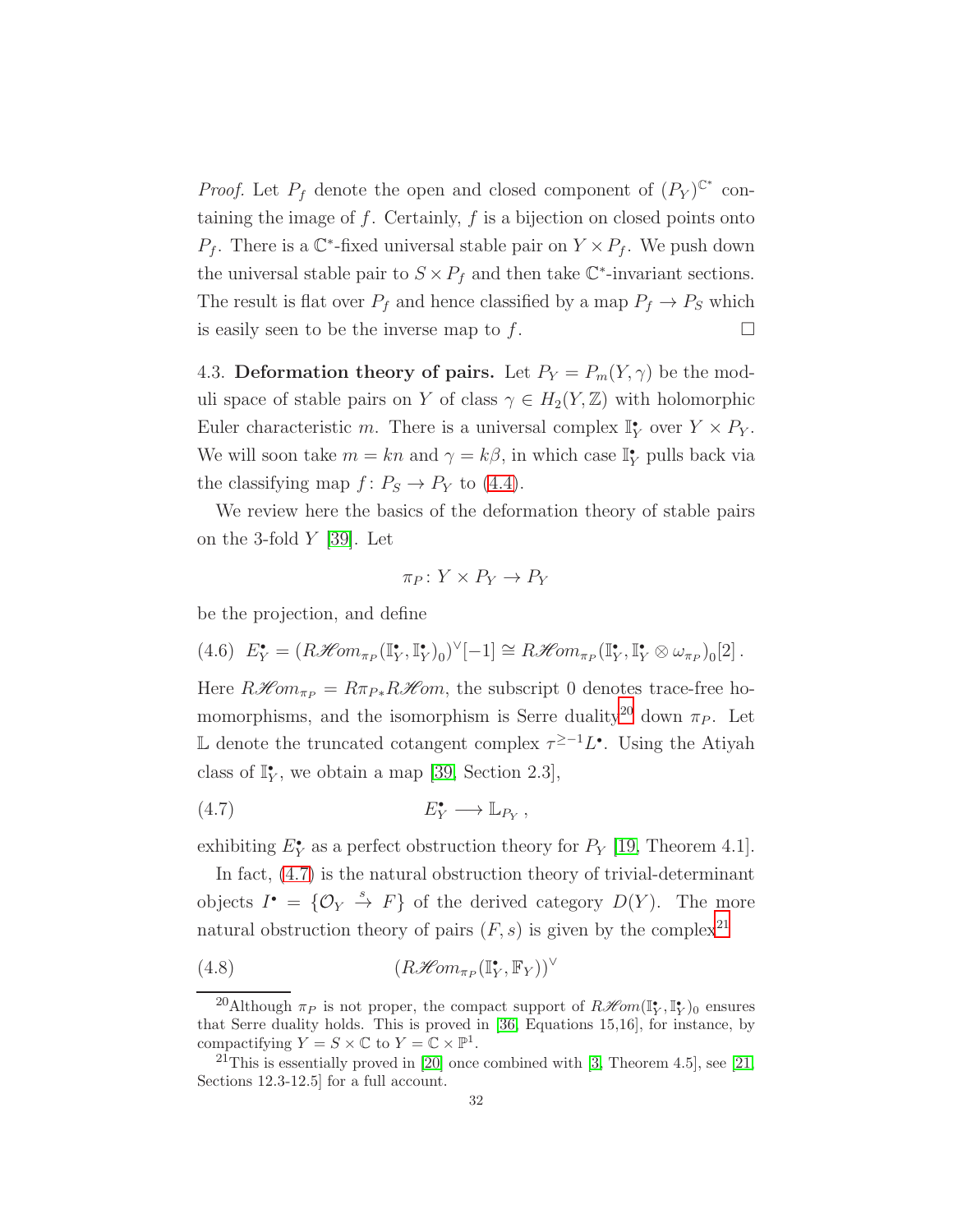where  $\mathbb{F}_Y$  is the universal sheaf. However [\(4.8\)](#page-31-3) is not perfect in general. To define stable pair invariants, we must use [\(4.6\)](#page-31-4). The two theories give the same tangent spaces, but different obstructions. On surfaces, however, the analogous obstruction theory

<span id="page-32-2"></span>(4.9) 
$$
E_S^{\bullet} = (R\mathcal{H}om_{\pi_P}(\mathbb{I}_S^{\bullet}, \mathbb{F}))^{\vee}
$$

is indeed perfect and is used to define invariants [\[28\]](#page-122-8). Here  $\pi_P$  denotes the projection  $S \times P_S \rightarrow P_S$ .

The following result describes the relationship between the above obstruction theories when pulled-back via the map  $f: P_S \to P_Y$  of  $(4.5).$  $(4.5).$ 

#### Proposition 4. We have an isomorphism

$$
f^* E_Y^{\bullet} \cong E_S^{\bullet} \otimes A_k^* \oplus (E_S^{\bullet})^{\vee} \otimes t^{-1} A_k[1],
$$
  
where<sup>22</sup>  $A_k^* = 1 + t + ... + t^{k-1}$  and  $t^{-1} A_k = t^{-1} + t^{-2} + ... + t^{-k}$ .

*Proof.* We will need two preliminaries on pull-backs. First, over  $S_k \times P_S$ there is a canonical exact triangle

(4.10) 
$$
\mathbb{F}_k \otimes N_k^*[1] \longrightarrow \iota^* \iota_* \mathbb{F}_k \longrightarrow \mathbb{F}_k ,
$$

where  $\iota^* = L \iota_k^*$  is the *derived* pull-back functor, and

<span id="page-32-1"></span>
$$
N_k \cong \mathcal{O}_{S_k \times P_S} \otimes \mathfrak{t}^k
$$

denotes the normal bundle of  $S_k \times P_S$  in  $Y \times P_S$ . Second, combine the first arrow of [\(4.10\)](#page-32-1) with the obvious map  $\mathcal{O}_{Y\times P_S} \to \iota_* \mathcal{O}_{S_k\times P_S}$ :  $R\mathscr{H}\!\mathit{om}(\iota_*\mathbb{F}_k,\mathcal{O}_{Y\times P_S}) \longrightarrow R\mathscr{H}\!\mathit{om}(\iota_*\mathbb{F}_k,\iota_*\mathcal{O}_{S_k\times P_S})$ 

<span id="page-32-4"></span>
$$
\cong \iota_* R\mathscr{H}\!\mathit{om}(\iota^*\iota_* \mathbb{F}_k, \mathcal{O}_{S_k \times P_S}) \longrightarrow \iota_* R\mathscr{H}\!\mathit{om}(\mathbb{F}_k \otimes N_k^*[1], \mathcal{O}_{S_k \times P_S}).
$$

A local computation shows the above composition is an isomorphism:

$$
(4.11) \qquad R\mathscr{H}\!\mathit{om}(\iota_*\mathbb{F}_k,\mathcal{O}_{Y\times P_S}) \cong \iota_*R\mathscr{H}\!\mathit{om}(\mathbb{F}_k\otimes N_k^*[1],\mathcal{O}_{S_k\times P_S}).
$$

<span id="page-32-3"></span>Now combine  $(4.10)$  with  $\iota^*$  of the triangle

(4.12) 
$$
\mathbb{I}_Y^{\bullet} \to \mathcal{O}_{Y \times P_S} \to \iota_* \mathbb{F}_k
$$

<span id="page-32-0"></span><sup>&</sup>lt;sup>22</sup>We ignore here the ring structure [\(4.1\)](#page-30-4) on  $A_k$  and considering  $A_k$  as just a vector space with  $\mathbb{C}^*$ -action. As such,  $A_k^* \cong \mathfrak{t}^{k-1}A_k$ , as we use below.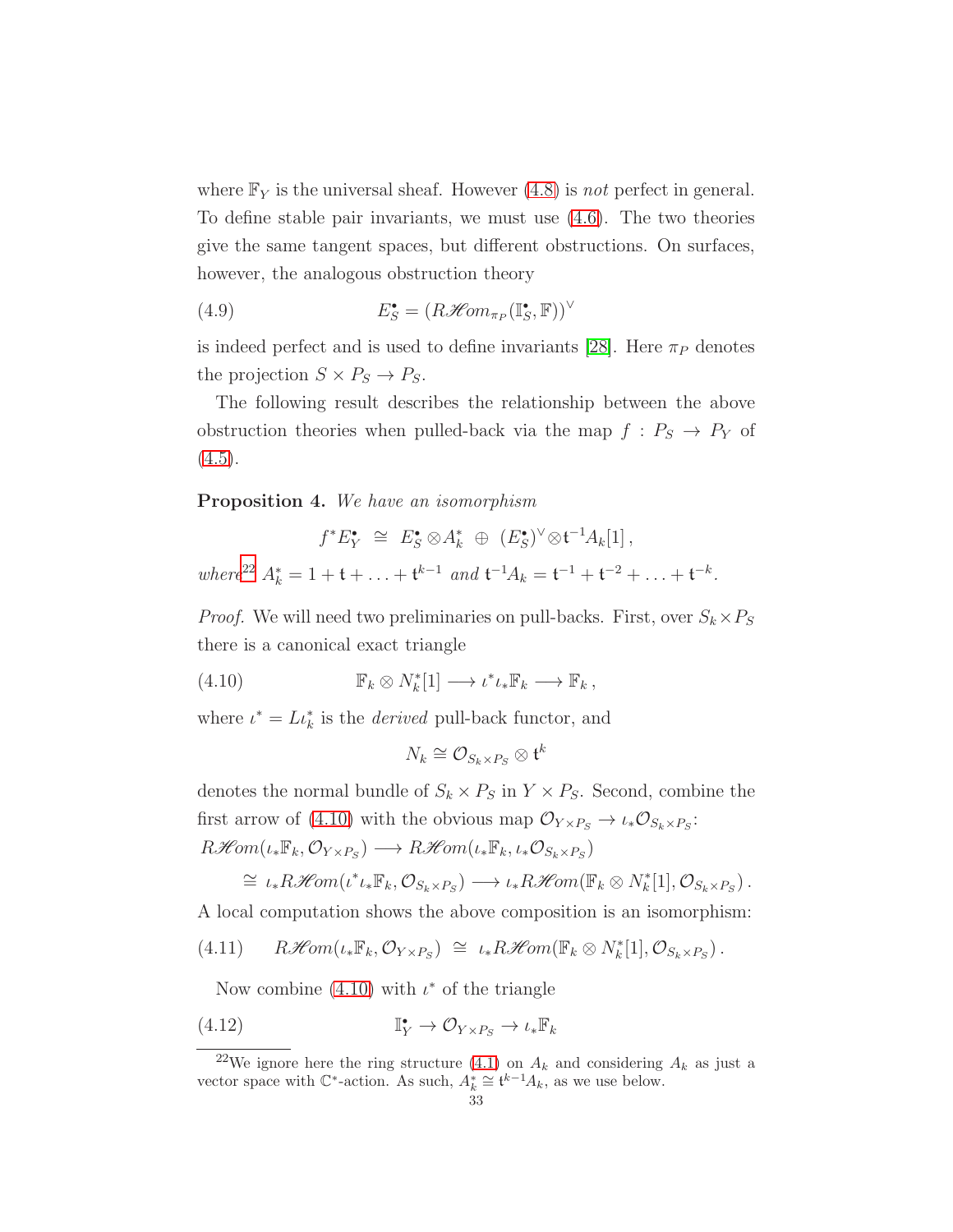to give the following diagram of exact triangles on  $S_k \times P_S$ :

(4.13)  

$$
\begin{array}{ccc}\n & & \iota^* \mathbb{I}_Y^* \\
 & & \downarrow \\
 & & \mathcal{O}_{S_k \times P_S} \longrightarrow \mathcal{O}_{S_k \times P_S} \\
 & & \downarrow \\
 & & \downarrow \\
 & & \downarrow \\
 & & \downarrow \\
 & & \downarrow \\
 & & \downarrow \\
 & & \downarrow \\
 & & \downarrow \\
 & & \downarrow \\
 & & \downarrow \\
 & & \downarrow \\
 & & \downarrow \\
 & & \downarrow \\
 & & \downarrow \\
 & & \downarrow \\
 & & \downarrow \\
 & & \downarrow \\
 & & \downarrow \\
 & & \downarrow \\
 & & \downarrow \\
 & & \downarrow \\
 & & \downarrow \\
 & & \downarrow \\
 & & \downarrow \\
 & & \downarrow \\
 & & \downarrow \\
 & & \downarrow \\
 & & \downarrow \\
 & & \downarrow \\
 & & \downarrow \\
 & & \downarrow \\
 & & \downarrow \\
 & & \downarrow \\
 & & \downarrow \\
 & & \downarrow \\
 & & \downarrow \\
 & & \downarrow \\
 & & \downarrow \\
 & & \downarrow \\
 & & \downarrow \\
 & & \downarrow \\
 & & \downarrow \\
 & & \downarrow \\
 & & \downarrow \\
 & & \downarrow \\
 & & \downarrow \\
 & & \downarrow \\
 & & \downarrow \\
 & & \downarrow \\
 & & \downarrow \\
 & & \downarrow \\
 & & \downarrow \\
 & & \downarrow \\
 & & \downarrow \\
 & & \downarrow \\
 & & \downarrow \\
 & & \downarrow \\
 & & \downarrow \\
 & & \downarrow \\
 & & \downarrow \\
 & & \downarrow \\
 & & \downarrow \\
 & & \downarrow \\
 & & \downarrow \\
 & & \downarrow \\
 & & \downarrow \\
 & & \downarrow \\
 & & \downarrow \\
 & & \downarrow \\
 & & \downarrow \\
 & & \downarrow \\
 & & \downarrow \\
 & & \downarrow \\
 & & \downarrow \\
 & & \downarrow \\
 & & \downarrow \\
 & & \downarrow \\
 & & \downarrow \\
 & & \downarrow \\
 & & \downarrow \\
 & & \downarrow \\
 & & \downarrow \\
 & & \downarrow \\
 & & \downarrow \\
 & & \downarrow \\
 & & \downarrow \\
 & & \downarrow \\
 & & \downarrow \\
 & & \downarrow \\
 & & \downarrow \\
 & & \downarrow \\
 & & \downarrow \\
 & & \downarrow \\
 & & \downarrow \\
 & & \downarrow \\
 & & \downarrow \\
 & & \downarrow \\
 & & \downarrow \\
 & & \downarrow \\
 & & \downarrow \\
 & & \downarrow \\
 & & \downarrow \\
 & & \downarrow \\
 & & \downarrow \\
 & & \downarrow \\
 & & \downarrow \\
 & & \downarrow \\
 & & \downarrow \\
 & & \downarrow \\
 & & \downarrow \\
 & & \downarrow \\
 & & \downarrow \\
 & & \downarrow \\
 & & \downarrow \\
 & & \downarrow \\
 &
$$

The right hand column defines the complex  $\mathbb{I}_{S_k}^{\bullet}$  [\(4.3\)](#page-30-5), so by the octahedral axiom we can fill in the top row with the exact triangle

(4.14) 
$$
\mathbb{F}_k \otimes N_k^* \longrightarrow \iota^* \mathbb{I}_Y^* \longrightarrow \mathbb{I}_{S_k}^*.
$$

Again letting  $\pi_P$  denote both projections

<span id="page-33-1"></span>
$$
S_k \times P_S \to P_S
$$
 and  $Y \times P_S \to P_S$ ,

we apply  $R\mathcal{H}om_{\pi_P}(\mathbb{I}_Y^{\bullet}, \cdot)$  to  $\mathbb{I}_Y^{\bullet} \to \mathcal{O}_{Y \times P_S} \to \iota_* \mathbb{F}_k$  to give the triangle (4.15)

<span id="page-33-0"></span> $R\mathscr{H}\!\mathit{om}_{\pi_P}(\mathbb{I}_Y^{\bullet},\iota_*\mathbb{F}_k) \longrightarrow R\mathscr{H}\!\mathit{om}_{\pi_P}(\mathbb{I}_Y^{\bullet},\mathbb{I}_Y^{\bullet})[1] \longrightarrow R\mathscr{H}\!\mathit{om}_{\pi_P}(\mathbb{I}_Y^{\bullet},\mathcal{O})[1]$ 

relating the obstruction theory  $(4.8)$  to the obstruction theory  $(4.6)$ (without its trace-part removed: we will deal with this presently).

Now use the following obvious diagram of exact triangles on  $Y \times P_S$ :

$$
\begin{aligned}\n\mathbb{I}_{Y}^{\bullet} &\longrightarrow \mathcal{O}_{Y \times P_{S}} \longrightarrow \iota_{*} \mathbb{F}_{k} \\
\downarrow &\downarrow &\parallel \\
\iota_{*} \mathbb{I}_{S_{k}}^{\bullet} &\longrightarrow \iota_{*} \mathcal{O}_{S_{k} \times P_{S}} \longrightarrow \iota_{*} \mathbb{F}_{k}.\n\end{aligned}
$$

This maps the triangle [\(4.15\)](#page-33-0) to the triangle

 $R\mathscr{H}\!\mathit{om}_{\pi_P}(\mathbb{I}_Y^{\bullet},\iota_*\mathbb{F}_k)\longrightarrow R\mathscr{H}\!\mathit{om}_{\pi_P}(\mathbb{I}_Y^{\bullet},\iota_*\mathbb{I}_{S_k}^{\bullet})[1]\longrightarrow R\mathscr{H}\!\mathit{om}_{\pi_P}(\mathbb{I}_Y^{\bullet},\iota_*\mathcal{O})[1].$ 

By adjunction this is

$$
R\mathscr{H}\!\mathit{om}_{\pi_P}(\iota^*\mathbb{I}^\bullet_Y,\mathbb{F}_k)\longrightarrow R\mathscr{H}\!\mathit{om}_{\pi_P}(\iota^*\mathbb{I}^\bullet_Y,\mathbb{I}^\bullet_{S_k})[1]\longrightarrow R\mathscr{H}\!\mathit{om}_{\pi_P}(\iota^*\mathbb{I}^\bullet_Y,\mathcal{O})[1],
$$

which in turn maps to

$$
(4.16)
$$

<span id="page-33-2"></span>
$$
R\mathscr{H}om_{\pi_P}(\mathbb{F}_k, \mathbb{F}_k)\mathfrak{t}^k \longrightarrow R\mathscr{H}om_{\pi_P}(\mathbb{F}_k, \mathbb{I}_{S_k}^{\bullet})\mathfrak{t}^k[1] \longrightarrow R\mathscr{H}om_{\pi_P}(\mathbb{F}_k, \mathcal{O})\mathfrak{t}^k[1]
$$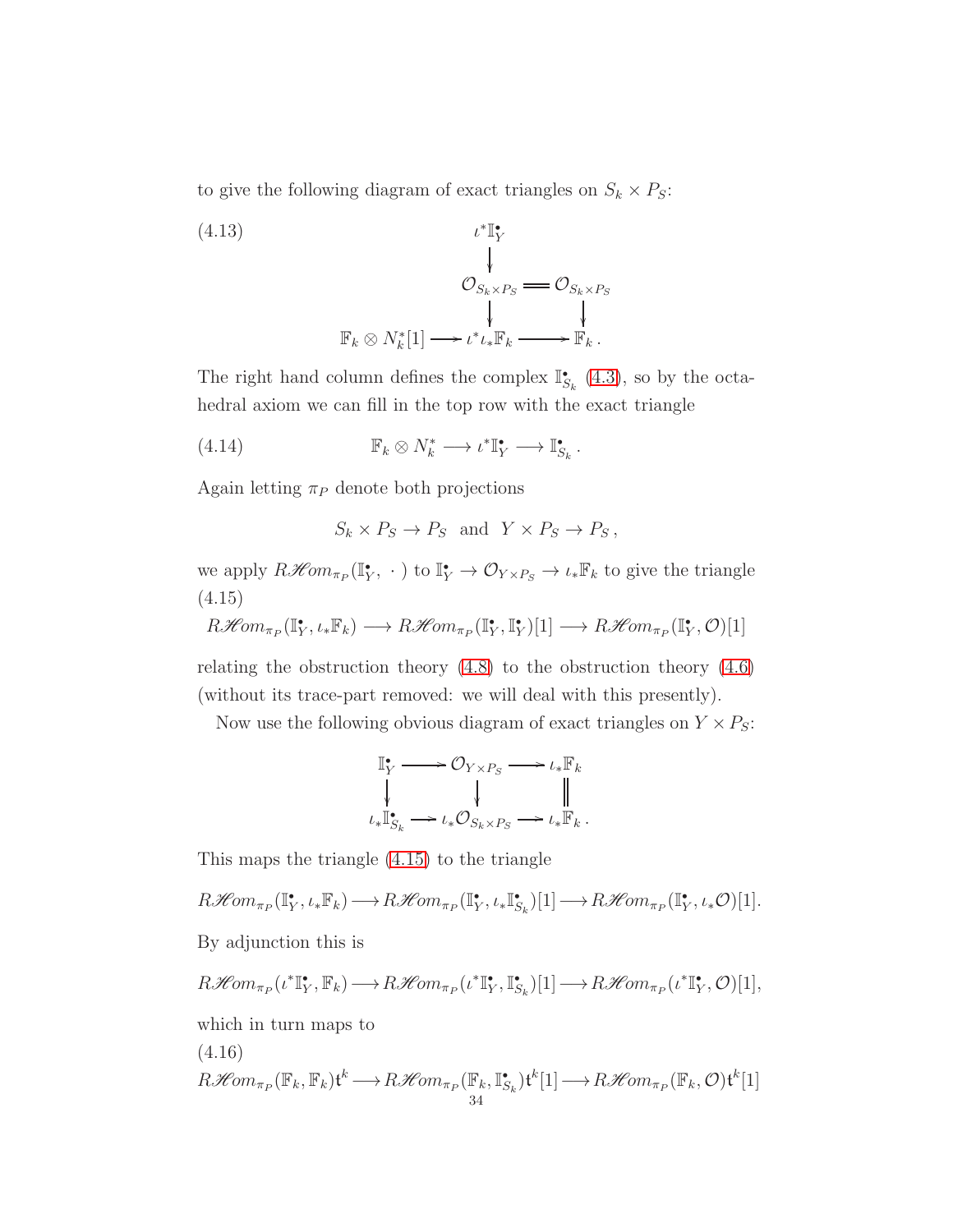by the first arrow  $\mathbb{F}_k \otimes N_k^* \to \iota^* \mathbb{I}_Y^*$  of [\(4.14\)](#page-33-1). Notice that since  $\mathbb{I}_{S_k}^*$  and  $\mathbb{F}_k$  are the pull-backs of  $\mathbb{I}_S^*$  and  $\mathbb{F}$  by  $\pi_k: S_k \to S$ , the central term simplifies to

$$
R\mathscr{H}\!\mathit{om}_{\pi_P}(\mathbb{F},\mathbb{I}_S^{\bullet}) \otimes \mathfrak{t}^k A_k[1] \cong E_S^{\bullet} \otimes \mathfrak{t}^k A_k[-1],
$$

where  $E_S^{\bullet}$  is the obstruction theory [\(4.9\)](#page-32-2).

We next remove the trace component of [\(4.15\)](#page-33-0) using the diagram

<span id="page-34-0"></span>(4.17)  
\n
$$
R\pi_{P*} \mathcal{O}_{Y\times P_S}[1] \xrightarrow{\qquad \qquad} R\pi_{P*} \mathcal{O}_{Y\times P_S}[1]
$$
\n
$$
\downarrow \text{id} \qquad \qquad \downarrow
$$
\n
$$
R\mathcal{H}om_{\pi_P}(\mathbb{I}_Y^*, \iota_* \mathbb{F}_k) \longrightarrow R\mathcal{H}om_{\pi_P}(\mathbb{I}_Y^*, \mathbb{I}_Y^*)[1] \longrightarrow R\mathcal{H}om_{\pi_P}(\mathbb{I}_Y^*, \mathcal{O})[1]
$$
\n
$$
\downarrow \qquad \qquad \downarrow
$$
\n
$$
R\mathcal{H}om_{\pi_P}(\mathbb{I}_Y^*, \mathbb{I}_Y^*)_0[1] \longrightarrow R\mathcal{H}om_{\pi_P}(\iota_* \mathbb{F}_k, \mathcal{O})[2].
$$

Here the right hand column is given by applying  $R\mathcal{H}om_{\pi_P}(\cdot, \mathcal{O})$  to [\(4.12\)](#page-32-3). The top right hand corner commutes because the composition  $\mathcal{O} \stackrel{\text{id}}{\longrightarrow} \mathscr{H}om(\mathbb{I}_{Y}^{\bullet}, \mathbb{I}_{Y}^{\bullet}) \longrightarrow \mathscr{H}om(\mathbb{I}_{Y}^{\bullet}, \mathcal{O})$  takes 1 to the canonical map  $\mathbb{I}^*_{Y} \to \mathcal{O}$ . Therefore the whole diagram commutes.

The central row of  $(4.17)$  is  $(4.15)$ , and our map from  $(4.15)$  to [\(4.16\)](#page-33-2) kills the top row of [\(4.17\)](#page-34-0) by  $\mathbb{C}^*$ -equivariance:  $R\pi_{P*}\mathcal{O}_{Y\times P_S}[1]$ has  $\mathbb{C}^*$ -weights in  $(-\infty, 0]$  while  $(4.16)$  has weights in  $[1, k]$ . Therefore it descends to a map from the bottom row of [\(4.17\)](#page-34-0) (completed using the octahedral axiom) to [\(4.16\)](#page-33-2). The upshot is the following map of triangles

<span id="page-34-1"></span>(4.18)  
\n
$$
R\mathcal{H}om_{\pi_P}(\mathbb{I}_Y^{\bullet}, \iota_* \mathbb{F}_k) \longrightarrow f^*(E_Y^{\bullet})^{\vee} \longrightarrow R\mathcal{H}om_{\pi_P}(\iota_* \mathbb{F}_k, \mathcal{O})[2]
$$
  
\n $\downarrow \qquad \qquad \downarrow$   
\n $R\mathcal{H}om_{\pi_P}(\mathbb{F}_k, \mathbb{F}_k) \mathfrak{t}^k \longrightarrow E_S^{\bullet} \otimes \mathfrak{t}^k A_k[-1] \longrightarrow R\mathcal{H}om_{\pi_P}(\mathbb{F}_k, \mathcal{O})\mathfrak{t}^k[1].$ 

Recall that the first column was induced from the triangle [\(4.14\)](#page-33-1) so sits inside a triangle

$$
R\mathscr{H}\!\mathit{om}_{\pi_P}(\mathbb{I}_{S_k}^{\bullet},\mathbb{F}_k)\longrightarrow R\mathscr{H}\!\mathit{om}_{\pi_P}(\mathbb{I}_Y^{\bullet},\iota_*\mathbb{F}_k)\longrightarrow R\mathscr{H}\!\mathit{om}_{\pi_P}(\mathbb{F}_k,\mathbb{F}_k)\mathfrak{t}^k.
$$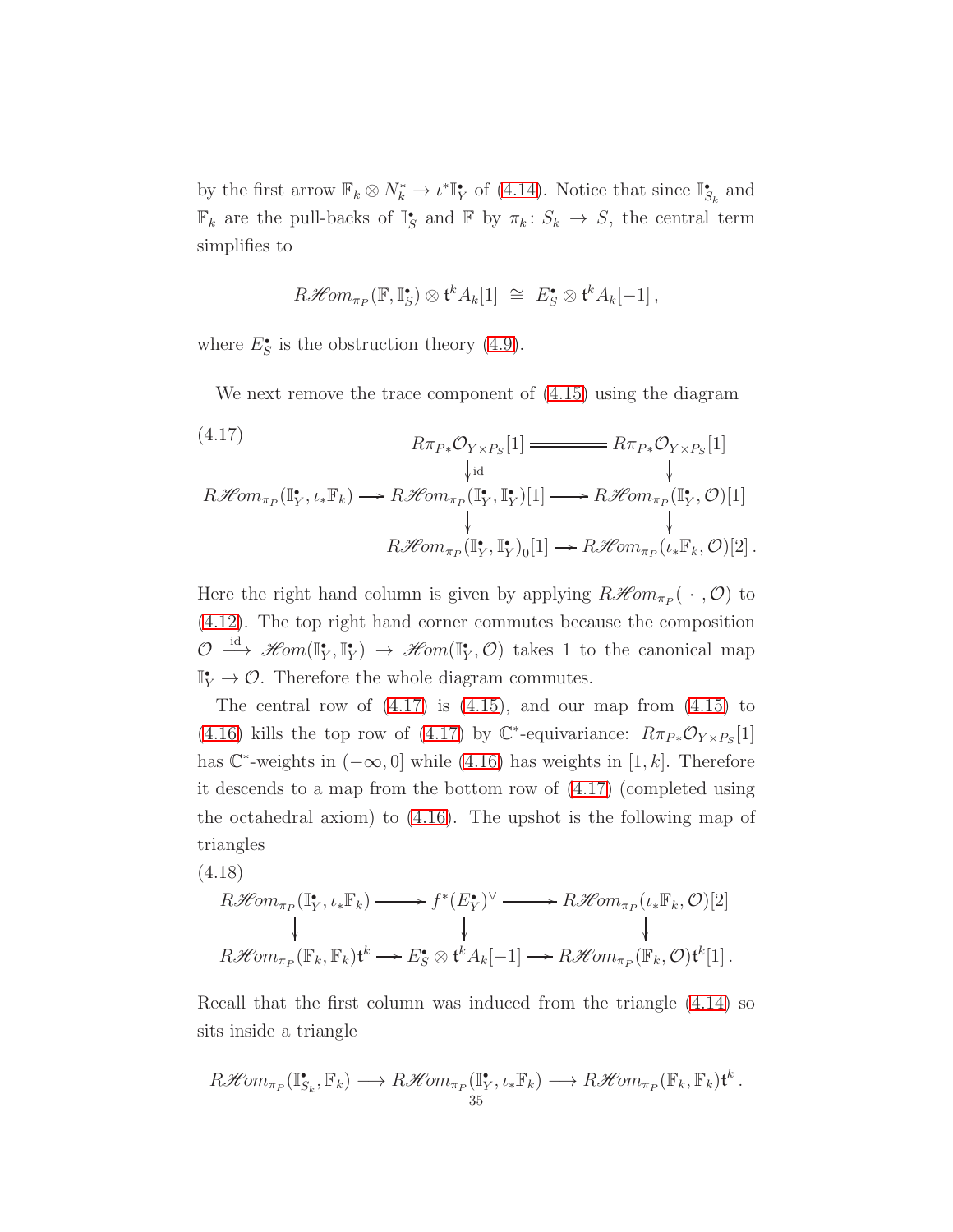Again we can simplify because  $\mathbb{I}_{S_k}^{\bullet}$  and  $\mathbb{F}_k$  are the pull-backs of  $\mathbb{I}_{S}^{\bullet}$  and  $\mathbb F$  by  $\pi_k: S_k \to S$ . That is,

 $R\mathscr{H}\!\mathit{om}_{\pi_P}(\mathbb{I}_X^{\bullet},\iota_*\mathbb{F}_k) \cong R\mathscr{H}\!\mathit{om}_{\pi_P}(\mathbb{I}_S^{\bullet},\mathbb{F}) \otimes A_k \oplus R\mathscr{H}\!\mathit{om}_{\pi_P}(\mathbb{F},\mathbb{F}) \otimes \mathfrak{t}^k A_k,$ where the splitting follows from the  $\mathbb{C}^*$ -invariance of the connecting homomorphism: it must vanish because  $A_k$  has weights in  $[-(k-1), 0]$ while  $\mathfrak{t}^k A_k$  has weights in [1, k].

So this splits the first vertical arrow of [\(4.18\)](#page-34-1); we claim the last vertical arrow is the isomorphism induced by [\(4.11\)](#page-32-4). Altogether this gives the splitting

$$
f^*(E_Y^{\bullet})^{\vee} \cong R\mathscr{H}\!\mathit{om}_{\pi_P}(\mathbb{I}_S^{\bullet}, \mathbb{F}) \otimes A_k \oplus E_S^{\bullet}[-1] \otimes \mathfrak{t}^k A_k.
$$

Dualizing gives

$$
f^* E_Y^{\bullet} \cong E_S^{\bullet} \otimes A_k^* \oplus (E_S^{\bullet})^{\vee}[1] \otimes {\mathfrak t}^{-1} A_k,
$$

as required.

It remains to prove the claim that the third vertical arrow of [\(4.18\)](#page-34-1) is induced by  $(4.11)$ . By the construction of these maps, it is sufficient to prove the commutativity of the diagram

$$
R\mathcal{H}om_{\pi_P}(\mathbb{I}_Y^{\bullet}, \mathcal{O}_{Y \times P_S}) \longrightarrow R\mathcal{H}om_{\pi_P}(\mathbb{F}_k \otimes N_k^{\ast}, \mathcal{O}_{S_k \times P_S})
$$
  

$$
\longrightarrow R\mathcal{H}om_{\pi_P}(\iota_*\mathbb{F}_k[-1], \mathcal{O}_{Y \times P_S}).
$$

Here the vertical arrow is induced by the connecting homomorphism  $\partial$ of the standard triangle  $\mathbb{I}_Y^* \to \mathcal{O}_{Y \times P_S} \to \iota_* \mathbb{F}_k$ , and the diagonal arrow is  $R\pi_{P*}$  applied to  $(4.11)$ .

The horizontal arrow is our map from [\(4.15\)](#page-33-0) to [\(4.16\)](#page-33-2) (restricted to the right hand term in each triangle). It is therefore the composition

$$
R\mathcal{H}om_{\pi_P}(\mathbb{I}_Y^{\bullet}, \mathcal{O}_{Y \times P_S}) \longrightarrow R\mathcal{H}om_{\pi_P}(\mathbb{I}_Y^{\bullet}, \iota_* \mathcal{O}_{S_k \times P_S})
$$
  
\n
$$
\cong R\mathcal{H}om_{\pi_P}(\iota^*\mathbb{I}_Y^{\bullet}, \mathcal{O}_{S_k \times P_S}) \stackrel{(4.14)}{\longrightarrow} R\mathcal{H}om_{\pi_P}(\mathbb{F}_k \otimes N_k^{\ast}, \mathcal{O}_{S_k \times P_S}).
$$
  
\n
$$
W_{\pi_P}^{\bullet}(\mathbb{I}_1) \longrightarrow \mathbb{F}_{\bullet}^{\bullet} \text{ the she can compute within respect to the source with}
$$

Via  $\partial: \iota_* \mathbb{F}_k[-1] \to \mathbb{I}^{\bullet}_Y$ , the above composition maps to the composition  $R\mathscr{H}\!\mathit{om}_{\pi_P}(\iota_*\mathbb{F}_k[-1],\mathcal{O}_{Y\times P_S}) \longrightarrow R\mathscr{H}\!\mathit{om}_{\pi_P}(\iota_*\mathbb{F}_k[-1],\iota_*\mathcal{O}_{S_k\times P_S})$  $\cong R\mathscr{H}om_{\pi_P}(t^*\iota_*\mathbb{F}_k[-1],\mathcal{O}_{S_k\times P_S})\stackrel{(4.10)}{\longrightarrow}R\mathscr{H}om_{\pi_P}(\mathbb{F}_k\otimes N_k^*,\mathcal{O}_{S_k\times P_S}).$  $\cong R\mathscr{H}om_{\pi_P}(t^*\iota_*\mathbb{F}_k[-1],\mathcal{O}_{S_k\times P_S})\stackrel{(4.10)}{\longrightarrow}R\mathscr{H}om_{\pi_P}(\mathbb{F}_k\otimes N_k^*,\mathcal{O}_{S_k\times P_S}).$  $\cong R\mathscr{H}om_{\pi_P}(t^*\iota_*\mathbb{F}_k[-1],\mathcal{O}_{S_k\times P_S})\stackrel{(4.10)}{\longrightarrow}R\mathscr{H}om_{\pi_P}(\mathbb{F}_k\otimes N_k^*,\mathcal{O}_{S_k\times P_S}).$ 36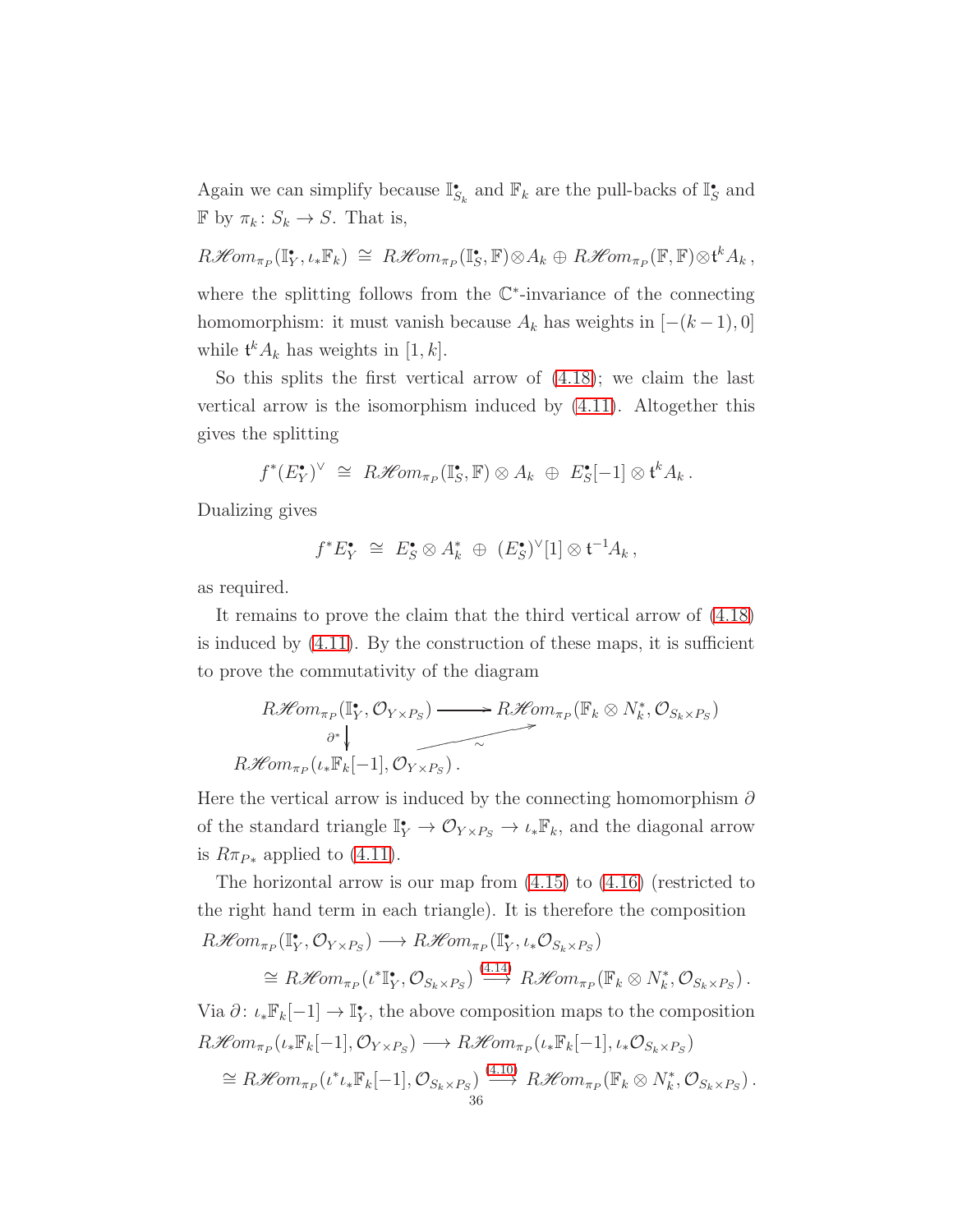Therefore the first two resulting squares commute. The last square is:

$$
R\mathcal{H}om_{\pi_P}(\iota^*\mathbb{I}_Y^{\bullet}, \mathcal{O}_{S_k \times P_S}) \xrightarrow{(4.14)} R\mathcal{H}om_{\pi_P}(\mathbb{F}_k \otimes N_k^{\ast}, \mathcal{O}_{S_k \times P_S})
$$
  
\n
$$
\downarrow \iota^*\partial^*
$$
\n
$$
R\mathcal{H}om_{\pi_P}(\iota^*\iota_*\mathbb{F}_k[-1], \mathcal{O}_{S_k \times P_S}) \xrightarrow{(4.10)} R\mathcal{H}om_{\pi_P}(\mathbb{F}_k \otimes N_k^{\ast}, \mathcal{O}_{S_k \times P_S}).
$$

By the construction of [\(4.14\)](#page-33-0) from [\(4.10\)](#page-32-0), the square commutes.  $\Box$ 

A virtual class on  $P_{kn}(Y, k\beta)^{\mathbb{C}^*}$  induced by  $(E_Y^{\bullet})^{\text{fix}}$  is defined in [\[18\]](#page-122-0). The moduli space  $P_n(S, \beta)$  hence carries several virtual classes:

- (i) via the intrinsic obstruction theory  $E_S^{\bullet}$ ,
- (ii) via  $(E_Y^{\bullet})^{\text{fix}}$  and the local isomorphism

<span id="page-36-1"></span>
$$
f: P_n(S, \beta) \longrightarrow P_{kn}(Y, k\beta)^{\mathbb{C}^*}
$$

for every  $k \geq 1$ .

<span id="page-36-2"></span>**Proposition 5.** The virtual classes on  $P_n(S, \beta)$  obtained from (i) and (ii) are all equal.

Proof. By Proposition [4,](#page-32-1) there is an isomorphism,

(4.19) 
$$
f^*(E_Y^{\bullet})^{\text{fix}} \cong E_S^{\bullet},
$$

in the derived category. Since the virtual class is expressed in terms of the Fulton total Chern class of  $P_n(S, \beta)$  and the Segre class of the dual of the obstruction theory<sup>[23](#page-36-0)</sup>, the isomorphism  $(4.19)$  implies the equality of the virtual classes.

In fact Proposition [5](#page-36-2) is trivial: the virtual classes of  $P_n(S, \beta)$  obtained from the obstruction theories  $E_S^{\bullet}$  and  $(E_Y^{\bullet})^{\text{fix}}$  both vanish by the existence of the *reduced* theory.

The reduced obstruction theory for  $Y$  is constructed in, for instance, [\[36,](#page-123-0) Section 3]. We review the construction in a slightly more general setting in Section [6.6.](#page-60-0) For the reduced theory of  $S$ , we can either  $\mathbb{C}^*$ localize the 3-fold reduced class, or equivalently, use the construction in [\[28\]](#page-122-1). In particular, Proposition 3.4 of [\[28\]](#page-122-1) shows the two constructions

<span id="page-36-0"></span> $^{23}$ The relationship of the virtual class with the Fulton total Chern class and the normal cone is reviewed in Appendix [C.1.](#page-116-0)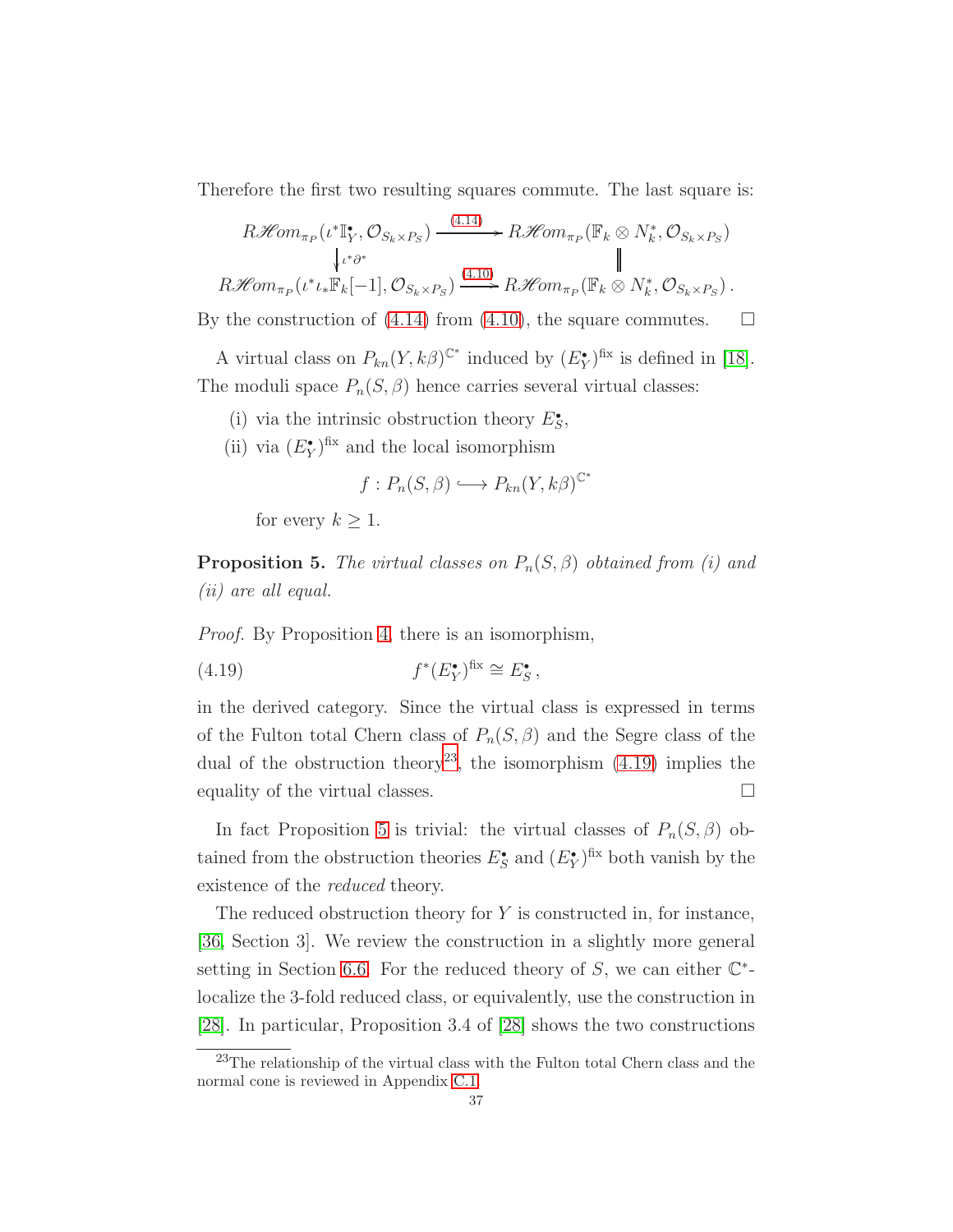are compatible under the isomorphism [\(4.5\)](#page-30-0). They both remove a trivial piece  $\mathcal{O}_P[-1]$  (of  $\mathbb{C}^*$ -weight 0!) from the obstruction theory. The nontrivial version of Proposition [5](#page-36-2) is the following.

<span id="page-37-0"></span>**Proposition 6.** The reduced virtual classes on  $P_n(S, \beta)$  obtained from  $(i)$  and  $(ii)$  are all equal.

<span id="page-37-1"></span>The proof of Proposition [6](#page-37-0) is exactly the same as the proof of Proposition [5](#page-36-2) given above.

4.4. Localization calculation I. We can now evaluate the residue contribution of the locus of k-times uniformly thickened stable pairs

$$
P_n(S, \beta) \subset P_{kn}(Y, k\beta)^{\mathbb{C}^*}
$$

of  $(4.5)$  to the  $\mathbb{C}^*$ -equivariant integral

$$
\int_{[P_{kn}(Y,k\beta)]^{\mathrm{red}}_{\mathbb{C}^*}} 1\,.
$$

We will see in Section [5](#page-41-0) that the contributions of all other  $\mathbb{C}^*$ -fixed loci to the virtual localization formula vanish.

By Proposition [6,](#page-37-0) the reduced virtual class on  $P_{kn}(Y, k\beta)^{\mathbb{C}^*}$  obtained from  $(E_Y^{\bullet})^{\text{fix}}$  matches the reduced virtual class of  $P_n(S, \beta)$  obtained from the obstruction theory  $E_S^{\bullet}$ . The virtual normal bundles are the same for the reduced and standard obstruction theories (since the semiregularity map is  $\mathbb{C}^*$ -invariant here).

Writing  $A_k$  as  $\mathbb{C}\oplus \mathfrak{t}^{-1}A_{k-1}$ , we can read off the virtual normal bundle to  $P_n(S, \beta) \subset P_{kn}(Y, k\beta)$  from Proposition [4:](#page-32-1)

$$
N^{\text{vir}} = (E_{S}^{\bullet})^{\vee} \otimes \mathfrak{t}^{-1} A_{k-1} \; \oplus \; E_{S}^{\bullet} \otimes \mathfrak{t} A_{k}^*[-1].
$$

After writing  $A_k^*$  as  $A_{k-1}^* \oplus \mathfrak{t}^k$ , the residue contribution of  $P_n(S, \beta)$  to the  $\mathbb{C}^*$ -equivariant integral  $\int_{[P_{kn}(Y,k\beta)]_{\mathbb{C}^*}^{\text{red}}} 1$  is

$$
\int_{[P_n(S,\beta)]^{\text{red}}} \frac{1}{e(N^{\text{vir}})} = \int_{[P_n(S,\beta)]^{\text{red}}} \frac{e(E_S^{\bullet} \otimes \mathfrak{t}A_{k-1}^*)}{e((E_S^{\bullet} \otimes \mathfrak{t}A_{k-1}^*)^{\vee})} e(E_S^{\bullet} \otimes \mathfrak{t}^k).
$$

The rank of  $E_S^{\bullet}$  is the virtual dimension

$$
\langle \beta, \beta \rangle + n = 2h_{\beta} - 2 + n
$$
  
38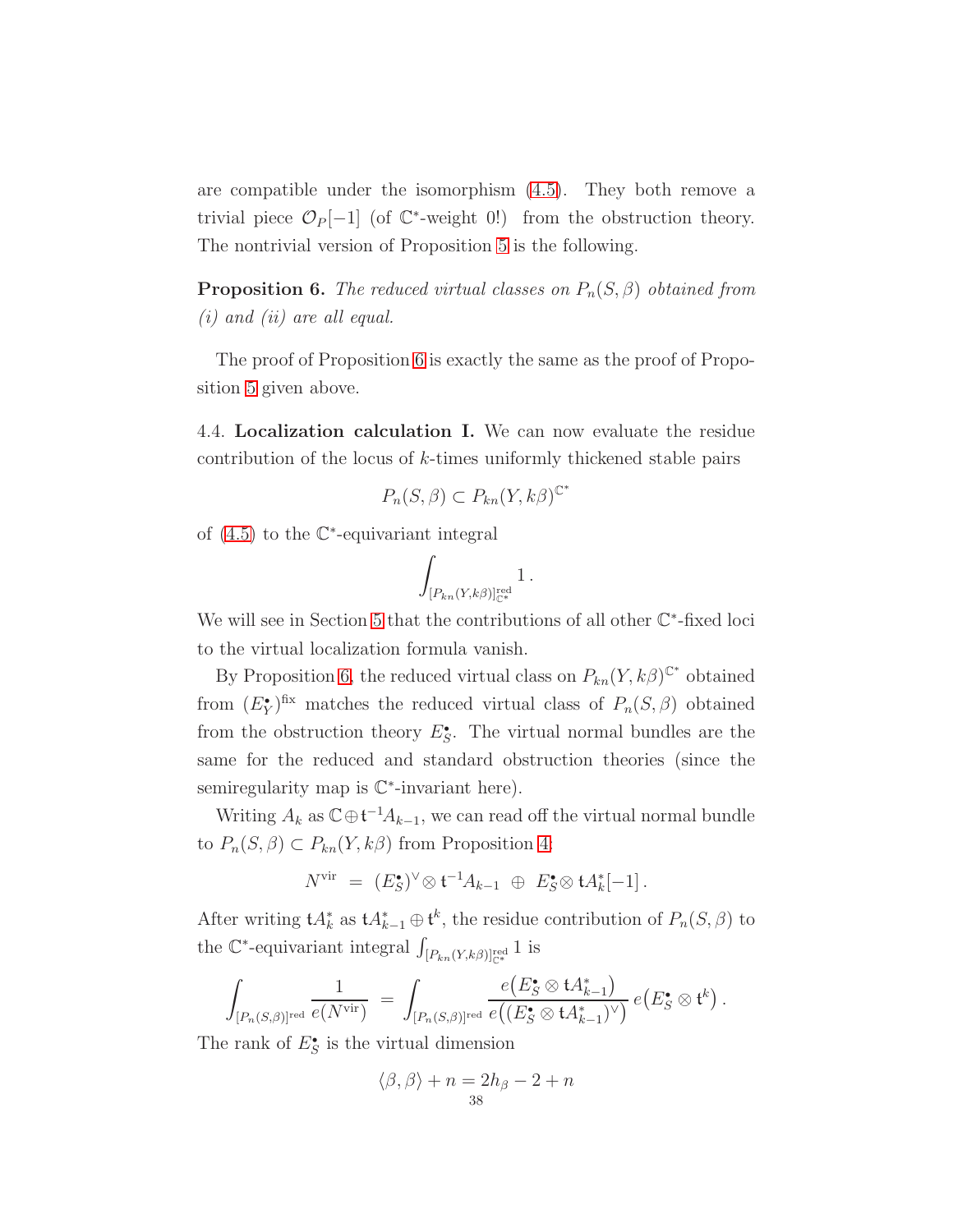of  $P_n(S, \beta)$  before reduction. Therefore, the rank of tensor product  $E_S^{\bullet} \otimes A_{k-1}^{*}$  is  $(k-1)(2h_\beta - 2 + n)$ , and the quotient in the integrand is

$$
(-1)^{(k-1)(2h_\beta - 2 + n)} = (-1)^{(k-1)n}.
$$

Let  $t$  denote the  $\mathbb{C}^*$ -equivariant first Chern class of the representation t. We have proven the following result.

<span id="page-38-1"></span>Proposition 7. The residue contribution of

$$
P_n(S,\beta) \subset P_{kn}(Y,k\beta)^{\mathbb{C}^*}
$$

to the integral  $\int_{[P_{kn}(Y,k\beta)]_{\mathbb{C}^*}^{red}} 1$  is:

$$
\int_{[P_n(S,\beta)]^{\text{red}}} \frac{1}{e(N^{\text{vir}})} = (-1)^{(k-1)n} \int_{[P_n(S,\beta)]^{\text{red}}} e(E_S^{\bullet} \otimes \mathfrak{t}^k)
$$
\n
$$
= \frac{(-1)^{(k-1)n}}{kt} \int_{[P_n(S,\beta)]^{\text{red}}} c_{\langle \beta, \beta \rangle + n + 1}(E_S^{\bullet}).
$$

4.5. Dependence. Let S be a K3 surface equipped with an ample primitive polarization L. Let  $\beta \in Pic(S)$  be a positive class with respect to  $L$ ,

<span id="page-38-0"></span>
$$
\langle L,\beta\rangle>0\,.
$$

If  $\beta$  is nonzero and effective,  $\beta$  must be positive. The integral

(4.20) 
$$
\int_{[P_n(S,\beta)]^{\text{red}}} c_{\langle \beta,\beta\rangle+n+1}(E_S^{\bullet})
$$

is deformation invariant as  $(S, \beta)$  varies so long as  $\beta$  remains an algebraic class. Hence, the integral depends *only* upon  $n$ , the divisibility of  $\beta$ , and  $\langle \beta, \beta \rangle$ .

If  $\beta$  is effective, then  $H^2(S, \beta) = 0$  otherwise  $-\beta$  would also be effective by Serre duality. Hence, by the results of [\[29\]](#page-123-1), the integral  $(4.20)$  depends *only* upon *n* and

$$
\langle \beta, \beta \rangle = 2h_{\beta} - 2
$$

in the effective case.

If  $\beta$  is effective and  $h_{\beta} < 0$ , then the integral vanishes since the virtual number of sections of  $\beta$  is negative. A proof is given below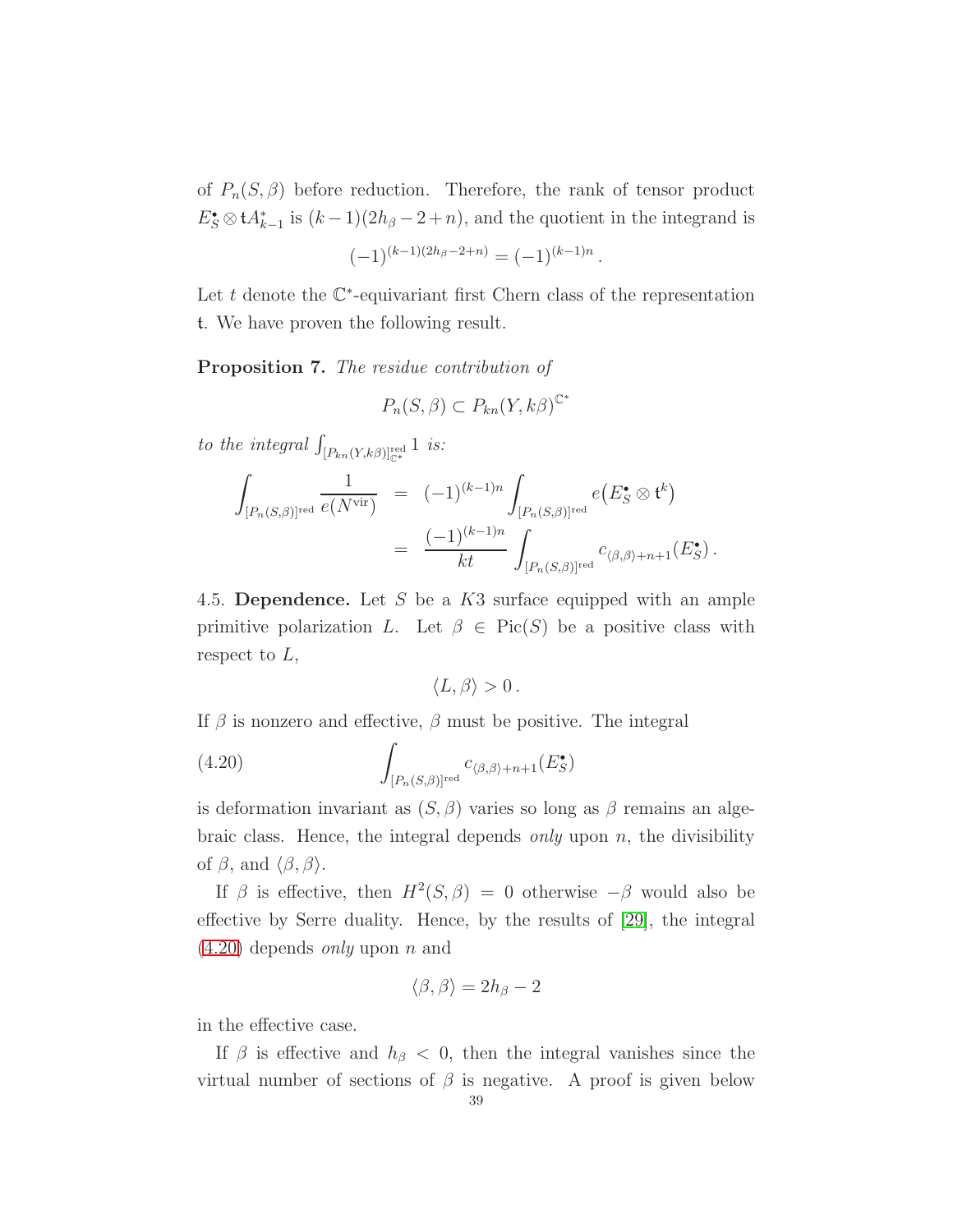in Section [4.6](#page-39-0) following [\[28,](#page-122-1) [29\]](#page-123-1). Finally, if  $h_\beta \geq 0$ , then  $\beta$  must be effective (since  $\beta$  is positive) by Riemann-Roch.

If  $\beta$  is not effective, then the integral [\(4.20\)](#page-38-0) vanishes. In the ineffective case,  $h_{\beta}$  < 0 must hold. The discussion of cases is summarized by the following result, whose final statement will be proved in Proposition [9](#page-40-0) below.

<span id="page-39-4"></span>**Proposition 8.** For a positive class  $\beta \in Pic(S)$ , the integral

(4.21) 
$$
\int_{[P_n(S,\beta)]^{\text{red}}} c_{\langle \beta,\beta\rangle+n+1}(E_S^{\bullet})
$$

<span id="page-39-0"></span>depends only upon n and  $h_\beta$ . Moreover, if  $h_\beta < 0$ , the integral vanishes.

4.6. **Vanishing.** Let  $S$  be an  $K3$  surface with an effective curve class  $\beta \in Pic(S)$  satisfying

$$
\beta^2 = 2h - 2 \quad \text{with} \quad h < 0 \, .
$$

Let  $\mathbb{P}_{\beta}$  be the linear system of all curves of class  $\beta$ . Since h is the reduced virtual dimension of the moduli space

<span id="page-39-2"></span><span id="page-39-1"></span>
$$
P_{1-h}(S,\beta) = \mathbb{P}_{\beta},
$$

the corresponding virtual cycle vanishes,

(4.22) 
$$
[P_{1-h}(S,\beta)]^{\text{red}} = 0.
$$

We would like to conclude

(4.23) 
$$
[P_{1-h+k}(S,\beta)]^{\text{red}} = 0
$$

for all  $k$ .

If  $k < 0$ , then  $P_{1-h+k}(S, \beta)$  is empty, so [\(4.23\)](#page-39-1) certainly holds. If k > 0, the moduli space  $P_{1-h+k}(S,\beta)$  fibers over  $P_{1-h}(S,\beta)$ :

$$
P_{1-h+k}(S,\beta) \cong \text{Hilb}^k(\mathcal{C}/\mathbb{P}_{\beta}) \stackrel{\pi}{\longrightarrow} \mathbb{P}_{\beta} \cong P_{1-h}(S,\beta),
$$

where  $\mathcal{C} \to \mathbb{P}_{\beta}$  is the universal curve. By [\[1\]](#page-121-0) and [\[28,](#page-122-1) Footnote 22], the projection  $\pi$  is flat of relative dimension n. Therefore, the vanishing [\(4.23\)](#page-39-1) follows from [\(4.22\)](#page-39-2) and Proposition [9](#page-40-0) below.<sup>[24](#page-39-3)</sup> Since  $\pi$  is flat,

<span id="page-39-3"></span><sup>24</sup>The result was implicit in [\[28\]](#page-122-1) but never actually stated there, so we provide a proof. The result holds more generally for any surface S and class  $\beta \in H^2(S, \mathbb{Z})$ for which  $H^2(L) = 0$  whenever  $c_1(L) = \beta$ .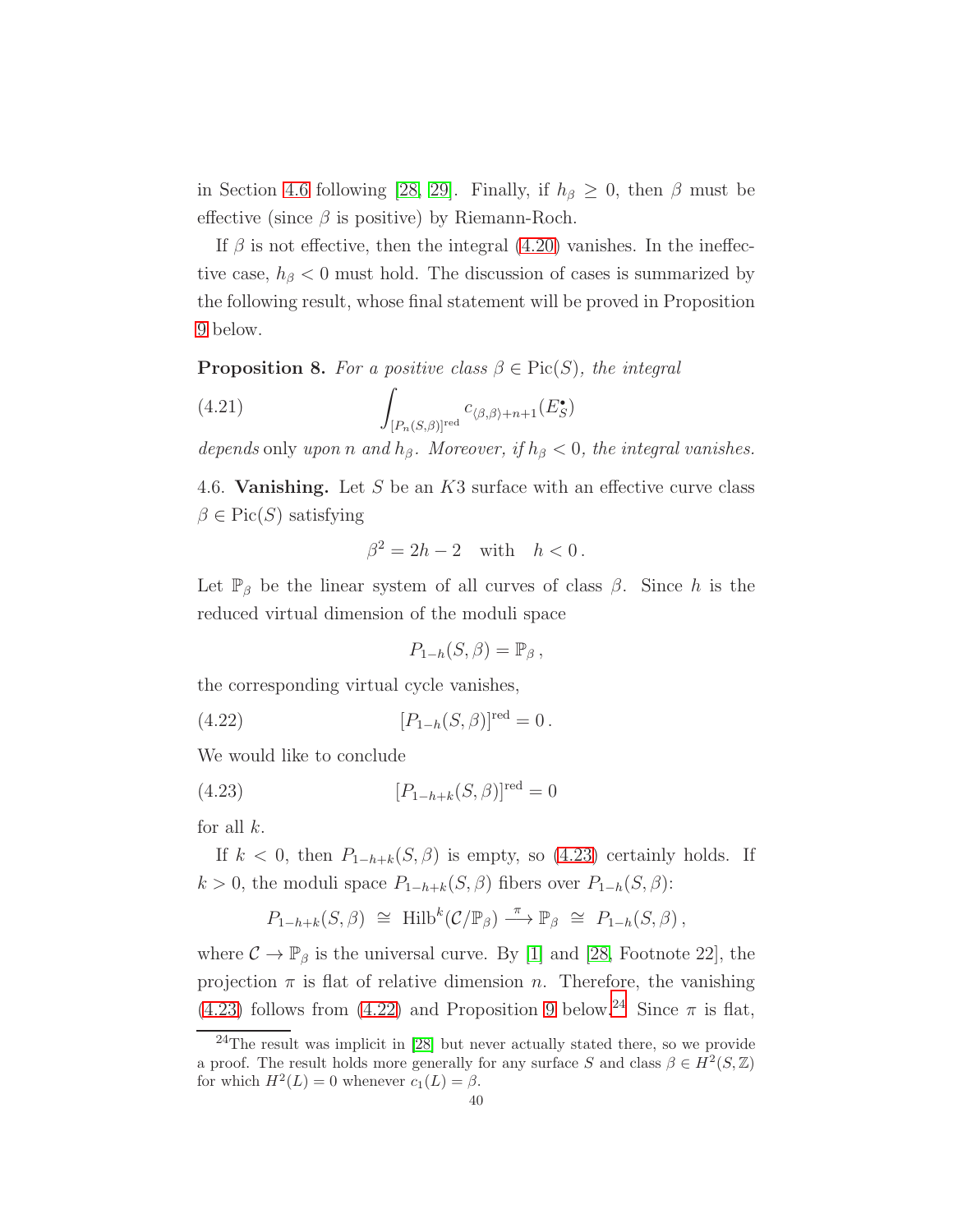pull-back is well defined on algebraic cycles. Also, as we have noted,  $\beta$ effective implies  $H^2(S, \beta) = 0$ .

<span id="page-40-0"></span>**Proposition 9.** For  $H^2(S, \beta) = 0$  and  $k \geq 0$ , we have

$$
[P_{1-h+k}(S,\beta)]^{\text{red}} = \pi^*[P_{1-h}(S,\beta)]^{\text{red}}.
$$

*Proof.* In [\[28,](#page-122-1) Appendix A], the moduli space  $P_{1-h+k}(S, \beta)$  is described by equations as follows.<sup>[25](#page-40-1)</sup> Let A be a sufficiently ample divisor on  $S$ . The inclusion,

<span id="page-40-3"></span>
$$
\mathbb{P}_{\beta}\subset\mathbb{P}_{\beta+A}\,,
$$

is described as the zero locus of a section of a vector bundle E. Next,

(4.24) 
$$
\operatorname{Hilb}^k(\mathcal{C}/\mathbb{P}_{\beta}) \subset \mathbb{P}_{\beta} \times \operatorname{Hilb}^k S
$$

is described as the zero locus of a section of a bundle  $F$  which extends to  $\mathbb{P}_{\beta+A} \times \text{Hilb}^k S$ .

Let A denote the nonsingular ambient space  $\mathbb{P}_{\beta+A}\times \textrm{Hilb}^k\, S$  which contains our moduli space

<span id="page-40-2"></span>
$$
P = P_{1-h+k}(S,\beta) \cong \text{Hilb}^k(\mathcal{C}/\mathbb{P}_{\beta}).
$$

The above description then defines a natural virtual cycle on P via

(4.25) 
$$
[P]^{red} = [s(P \subset \mathcal{A})c(\pi^*E)c(F) \cap [P]]_{h+k},
$$

the refined top Chern class of  $\pi^*E \oplus F$  on P. Here,

$$
h + k = \dim \mathcal{A} - \operatorname{rank} E - \operatorname{rank} F
$$

is the virtual dimension of the construction. By the main result of [\[28,](#page-122-1) Appendix A], the class [\(4.25\)](#page-40-2) is, as the notation suggests, equal to the reduced virtual cycle of P.

By  $[1]$  and  $[28]$ , Footnote  $[22]$ , the section of F cutting out  $(4.24)$  is in fact regular. Hence, the resulting normal cone

$$
C_{P \subset \mathbb{P}_{\beta} \times \text{Hilb}^k S} \cong F
$$

<span id="page-40-1"></span><sup>&</sup>lt;sup>25</sup>Since  $H^1(S, \mathcal{O}_S) = 0$  the description here is simpler.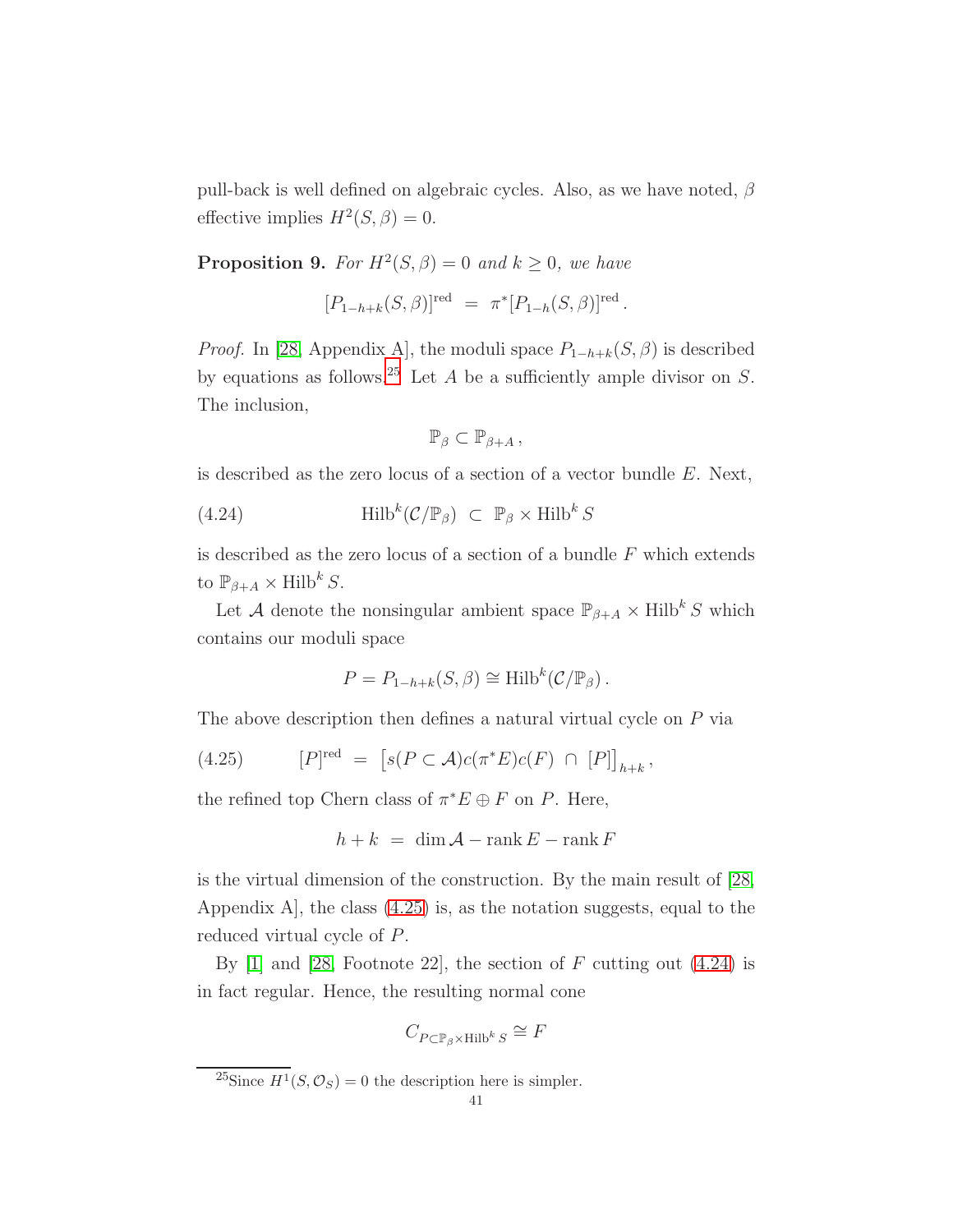is locally free and isomorphic to  $F$ . We have the following exact sequence of  $\text{cones}^{26}$  $\text{cones}^{26}$  $\text{cones}^{26}$  :

$$
0 \longrightarrow C_{P \subset \mathbb{P}_{\beta} \times \text{Hilb}^k S} \longrightarrow C_{P \subset \mathcal{A}} \longrightarrow \pi^* C_{\mathbb{P}_{\beta} \subset \mathbb{P}_{\beta + A}} \longrightarrow 0.
$$

After substitution in [\(4.25\)](#page-40-2), we obtain

$$
[P]^{\text{red}} = [s(F)\pi^*s(\mathbb{P}_{\beta} \subset \mathbb{P}_{\beta+A})\pi^*c(E)c(F) \cap \pi^*[\mathbb{P}_{\beta}]\Big]_{h+n}
$$
  
=  $\pi^*([s(\mathbb{P}_{\beta} \subset \mathbb{P}_{\beta+A})c(E) \cap [\mathbb{P}_{\beta}]\Big]_h)$   
=  $\pi^*[\mathbb{P}_{\beta}]^{\text{red}}.$ 

## 5.  $K3 \times \mathbb{C}$ : VANISHING

<span id="page-41-0"></span>5.1. Overview. We will show the components of  $(P_Y)^{\mathbb{C}^*}$  which do not correspond to the thickenings studied in Section [4](#page-29-0) do not contribute to the localization formula.

Recall first the proof of the vanishing of the ordinary (non-reduced) C ∗ -localized invariants of

$$
Y = S \times \mathbb{C} \, .
$$

Translation along the C-direction in Y induces a vector field on  $P_Y$ which has  $\mathbb{C}^*$ -weight 1. By the symmetry of the obstruction theory, such translation induces a  $\mathbb{C}^*$ -weight 0 cosection: a surjection from the obstruction sheaf  $\Omega_{P_Y}$  to  $\mathcal{O}_{P_Y}$ . Since the cosection is  $\mathbb{C}^*$ -fixed, it descends to a cosection for the  $\mathbb{C}^*$ -fixed obstruction theory on  $(P_Y)^{\mathbb{C}^*}$ , forcing the virtual cycle to vanish [\[25\]](#page-122-2).

To apply the above strategy to the reduced obstruction theory, we need to find another weight 1 vector field on the moduli space. We will describe such a vector field which is proportional to the original translational vector field along  $(P_Y)^{\mathbb{C}^*} \subset P_Y$  precisely on the components of uniformly thickened stable pairs of Section [4.](#page-29-0) On the other components of  $(P_Y)^{\mathbb{C}^*}$ , the linear independence of the two weight 1 vector fields forces the reduced localized invariants to vanish.

<span id="page-41-1"></span><sup>&</sup>lt;sup>26</sup>Since  $H^1(S, \mathcal{O}_S) = 0$  and the Hilbert scheme of curves is just the nonsingular linear system  $\mathbb{P}_{\beta}$ , all three terms are locally free. In general only the first is.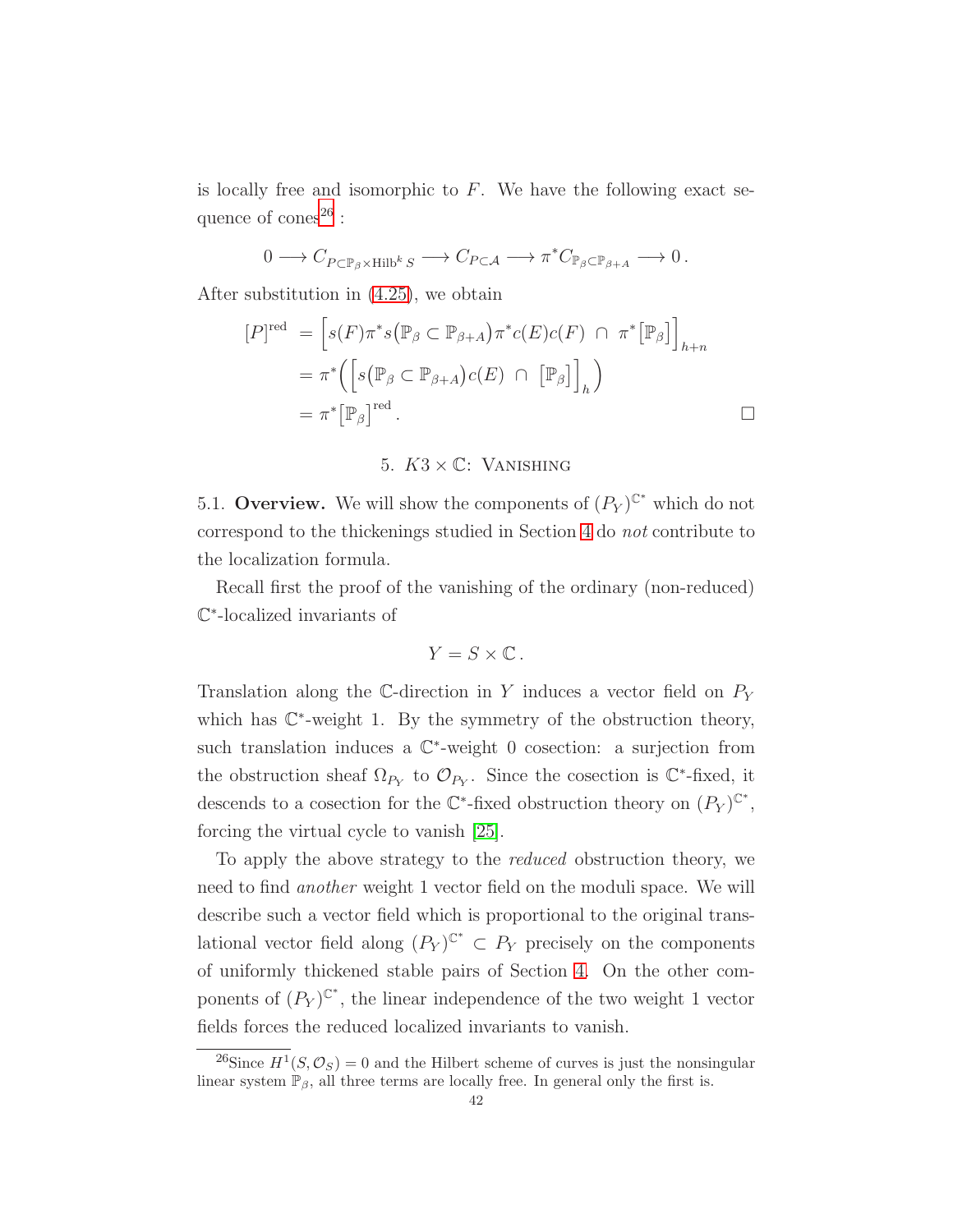<span id="page-42-2"></span>5.2. Basic model. Our new vector field will again arise from an action in the  $\mathbb C$ -direction on Y, pulling apart a stable pair supported on a thickening of the central fiber  $S \times \{0\}$ . The S-direction plays little role, so we start by explaining the basic model on  $\mathbb C$  itself. For clarity, we will here use the notation

$$
\mathbb{C}_x = \mathrm{Spec}\, \mathbb{C}[x],
$$

where the subscript denotes the corresponding parameter. The space  $\mathbb{C}_x$  carries its usual  $\mathbb{C}^*$ -action, with the coordinate function x having weight  $-1$ .

Consider the k-times thickened origin  $B_k \subset \mathbb{C}_x$ . We wish to fix  $B_{k-1} \subset B_k$  and move the remaining point away through  $\mathbb{C}_x$  at unit speed. In other words, we consider the flat family of subschemes of  $\mathbb{C}_x$ parameterized by  $t \in \mathbb{C}_t$  given by

<span id="page-42-3"></span>(5.1) 
$$
Z = \{x^{k-1}(t-x) = 0\} \subset \mathbb{C}_x \times \mathbb{C}_t.
$$

Specializing to  $t = 0$  indeed gives the subscheme  $\{x^k = 0\} = B_k$ , while for  $t \neq 0$  we have  $\{x^{k-1} = 0\} \sqcup \{x = t\}.$ 

5.3. Extension class. Consider  $\mathcal{O}_Z$  as a flat family of sheaves over  $\mathbb{C}_t$  defining a deformation of fiber  $\mathcal{O}_{B_k}$  over  $t=0$ . After restriction to Spec  $\mathbb{C}[t]/(t^2)$ , we obtain a first order deformation  $\mathcal{O}_Z/(t^2)$  of the sheaf

<span id="page-42-1"></span>
$$
\mathcal{O}_Z/(t)=\mathcal{O}_{B_k}.
$$

Such deformations are classified by an element e of the group

(5.2) Ext<sup>1</sup> C<sup>x</sup> (O<sup>B</sup><sup>k</sup> , O<sup>B</sup><sup>k</sup> )

described as follows. The exact sequence

<span id="page-42-0"></span>
$$
0 \longrightarrow \mathcal{O}_Z/(t) \stackrel{t}{\longrightarrow} \mathcal{O}_Z/(t^2) \longrightarrow \mathcal{O}_Z/(t) \longrightarrow 0,
$$

is isomorphic to

$$
(5.3) \t 0 \longrightarrow \mathcal{O}_{B_k} \xrightarrow{t} \frac{\mathbb{C}[x,t]}{(t^2, x^{k-1}(x-t))} \longrightarrow \mathcal{O}_{B_k} \longrightarrow 0.
$$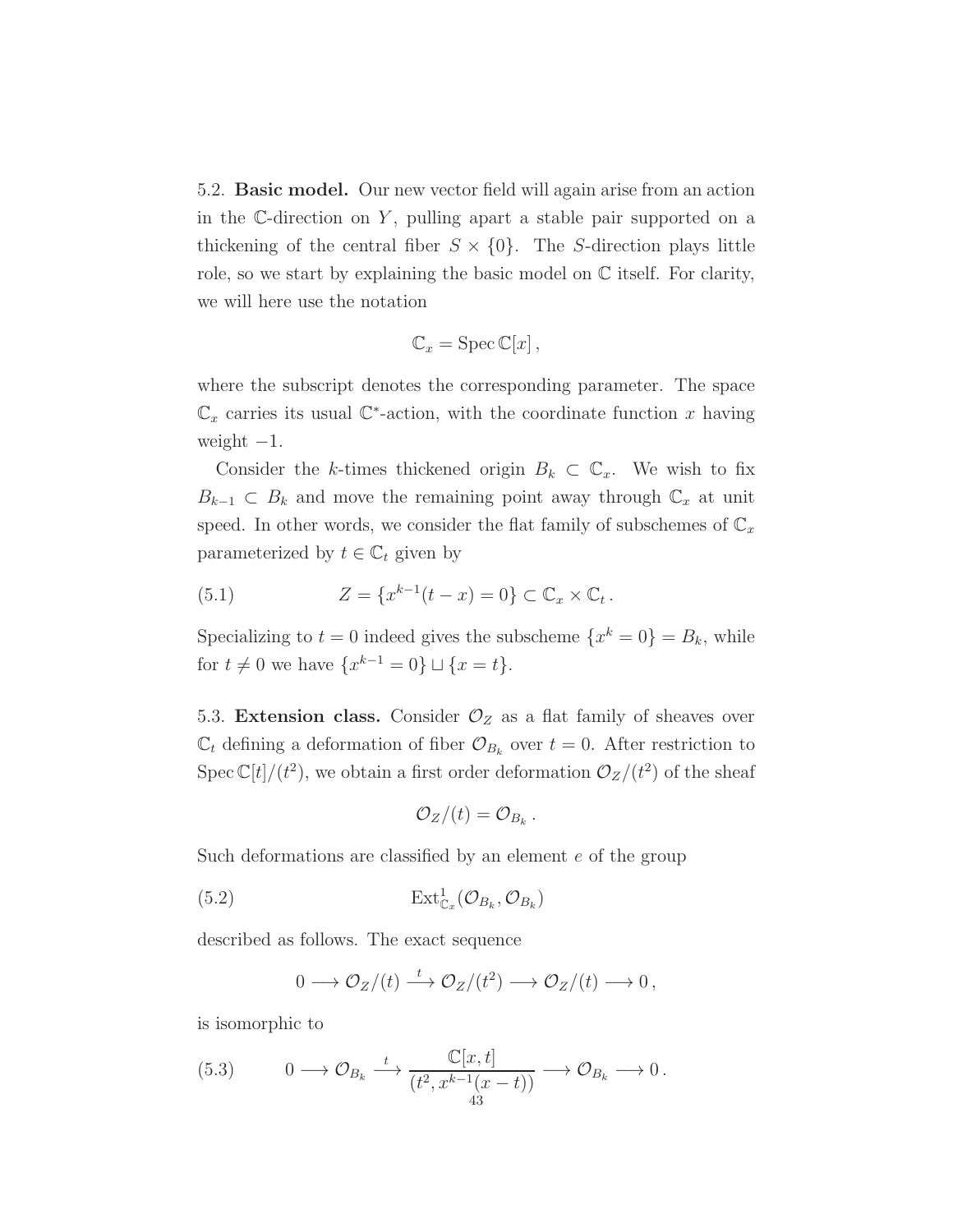Considering  $(5.3)$  as a sequence of  $\mathbb{C}[x]$ -modules (pushing it down by  $\pi_2 : \mathbb{C}_x \times \operatorname{Spec} \mathbb{C}[t]/(t^2) \to \mathbb{C}_x$ ) an extension class e in [\(5.2\)](#page-42-1) is determined.

Using the resolution

$$
0 \longrightarrow \mathcal{O}_{\mathbb{C}_x}(-B_k) \xrightarrow{x^k} \mathcal{O}_{\mathbb{C}_x} \longrightarrow \mathcal{O}_{B_k} \longrightarrow 0
$$

of  $\mathcal{O}_{B_k}$  we compute [\(5.2\)](#page-42-1) as

<span id="page-43-0"></span>
$$
\begin{array}{rcl}\n\operatorname{Ext}^{1}_{\mathbb{C}_{x}}(\mathcal{O}_{B_{k}},\mathcal{O}_{B_{k}}) & \cong & \operatorname{Hom}(\mathcal{O}_{\mathbb{C}_{x}}(-B_{k}),\mathcal{O}_{B_{k}}) \\
(5.4) & \cong & H^{0}(\mathcal{O}_{B_{k}}(B_{k})) \cong & H^{0}(\mathcal{O}_{B_{k}}) \otimes \mathfrak{t}^{k}.\n\end{array}
$$

<span id="page-43-2"></span>**Proposition 10.** The class  $e \in \text{Ext}^1_{\mathbb{C}_x}(\mathcal{O}_{B_k}, \mathcal{O}_{B_k})$  of the first order deformation  $\mathcal{O}_Z/(t^2)$  of  $\mathcal{O}_{B_k}$  is

$$
x^{k-1} \otimes \mathfrak{t}^k \in H^0(\mathcal{O}_{B_k}) \otimes \mathfrak{t}^k.
$$

It coincides (to first order) with the deformation given by moving  $\mathcal{O}_{B_k}$ by the translational vector field  $\frac{1}{k}\partial_x$ . In particular, e has  $\mathbb{C}^*$ -weight 1.

*Proof.* Consider the generator of  $Hom(\mathcal{O}_{\mathbb{C}_x}(-B_k), \mathcal{O}_{B_k})$  multiplied by  $x^{k-1}$ . From the description [\(5.4\)](#page-43-0), it corresponds to the extension E coming from the pushout diagram

<span id="page-43-1"></span>
$$
(5.5) \t 0 \longrightarrow \mathcal{O}_{\mathbb{C}_x}(-B_k) \xrightarrow{x^k} \mathcal{O}_{\mathbb{C}_x} \longrightarrow \mathcal{O}_{B_k} \longrightarrow 0
$$
  
\n
$$
0 \longrightarrow \mathcal{O}_{B_k} \longrightarrow E \longrightarrow \mathcal{O}_{B_k} \longrightarrow 0.
$$

On the other hand, e is defined by the push-down to  $\mathbb{C}_x$  of the extension [\(5.3\)](#page-42-0). The latter sits inside the diagram

$$
0 \longrightarrow \mathbb{C}[x] \longrightarrow x^{k} \longrightarrow \mathbb{C}[x] \longrightarrow \mathbb{C}[x]/(x^{k}) \longrightarrow 0
$$
  
\n
$$
0 \longrightarrow \mathbb{C}[x]/(x^{k}) \longrightarrow \mathbb{C}[x,t]/(t^{2}, x^{k-1}(x-t)) \longrightarrow \mathbb{C}[x]/(x^{k}) \longrightarrow 0.
$$

Here the central vertical arrow  $\pi^*$  takes a polynomial in x to the same polynomial in x (with no t-dependence). This is indeed a map of  $\mathbb{C}[x]$ modules (though not  $\mathbb{C}[x,t]$ -modules) and makes the left hand square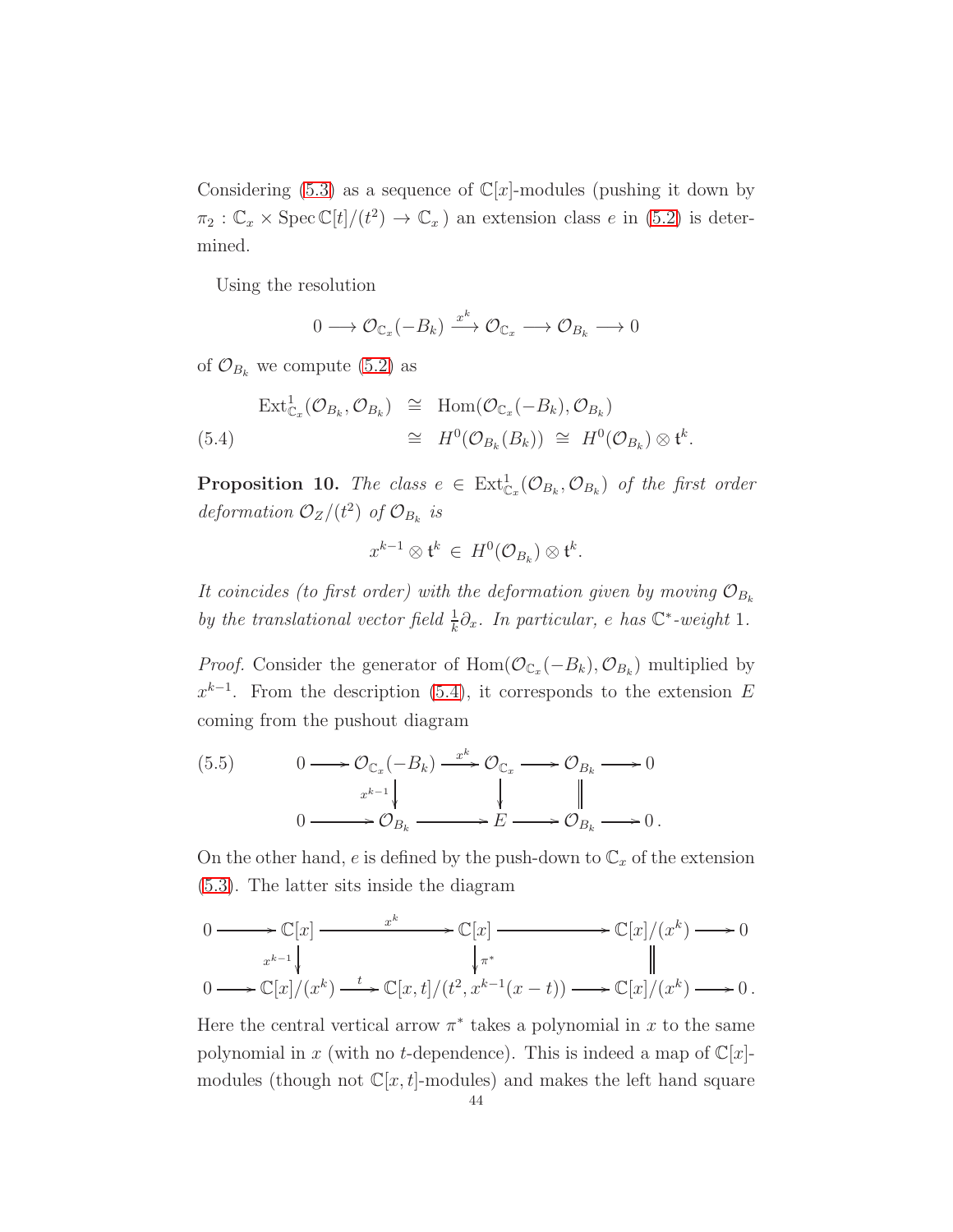commute since  $x^k = x^{k-1}t$  in the ring

$$
\mathcal{O}_Z/(t^2) = \mathbb{C}[x,t]/(t^2, x^{k-1}(x-t)).
$$

Since the second diagram is isomorphic to the first diagram [\(5.5\)](#page-43-1), we find *e* is indeed  $x^{k-1} \otimes \mathfrak{t}^k$ .

Next we observe that moving  $\mathcal{O}_{B_k}$  by the translation vector field  $\frac{1}{k}\partial_x$ yields the structure sheaf of the different family

$$
\{(x-t/k)^k=0\}\subset \mathbb{C}_x\times \mathbb{C}_t.
$$

Restricting to Spec  $\mathbb{C}[t]/(t^2)$  gives the first order deformation

$$
\frac{\mathbb{C}[x,t]}{(t^2, (x-t/k)^k)} = \frac{\mathbb{C}[x,t]}{(t^2, x^k - tx^{k-1})},
$$

the same as  $\mathcal{O}_Z/(t^2)$ .

Finally, the  $\mathbb{C}^*$ -weight of  $\frac{1}{k}\partial_x$  is clearly 1. More directly,  $x^{k-1} \otimes t^k$ has weight  $-(k-1) + k = 1$ . □

The conceptual reason for the surprising result of Proposition [10](#page-43-2) is that, to first order, weight 1 deformations only see the corresponding deformation of the center of mass of the subscheme. The two deformations in Proposition [10](#page-43-2) clearly deform the center of mass in the same way.

We will next apply a version of the above deformation to  $\mathbb{C}^*$ -fixed stable pairs. The first order part of the deformation will describe a weight 1 vector field on  $P_Y$  along  $(P_Y)^{\mathbb{C}^*} \subset P_Y$  and thus a  $\mathbb{C}^*$ -invariant cosection of the obstruction theory.

On the stable pairs which are uniformly thickened as in Section [4.2,](#page-30-1) Proposition [10](#page-43-2) will show the new vector field to be proportional to the standard vector field given by the translation  $\partial_x$ . Thus our cosection is proportional to the cosection we have already reduced by, and provides us nothing new. Hence, the nonzero contributions of Section [4.4](#page-37-1) are permitted.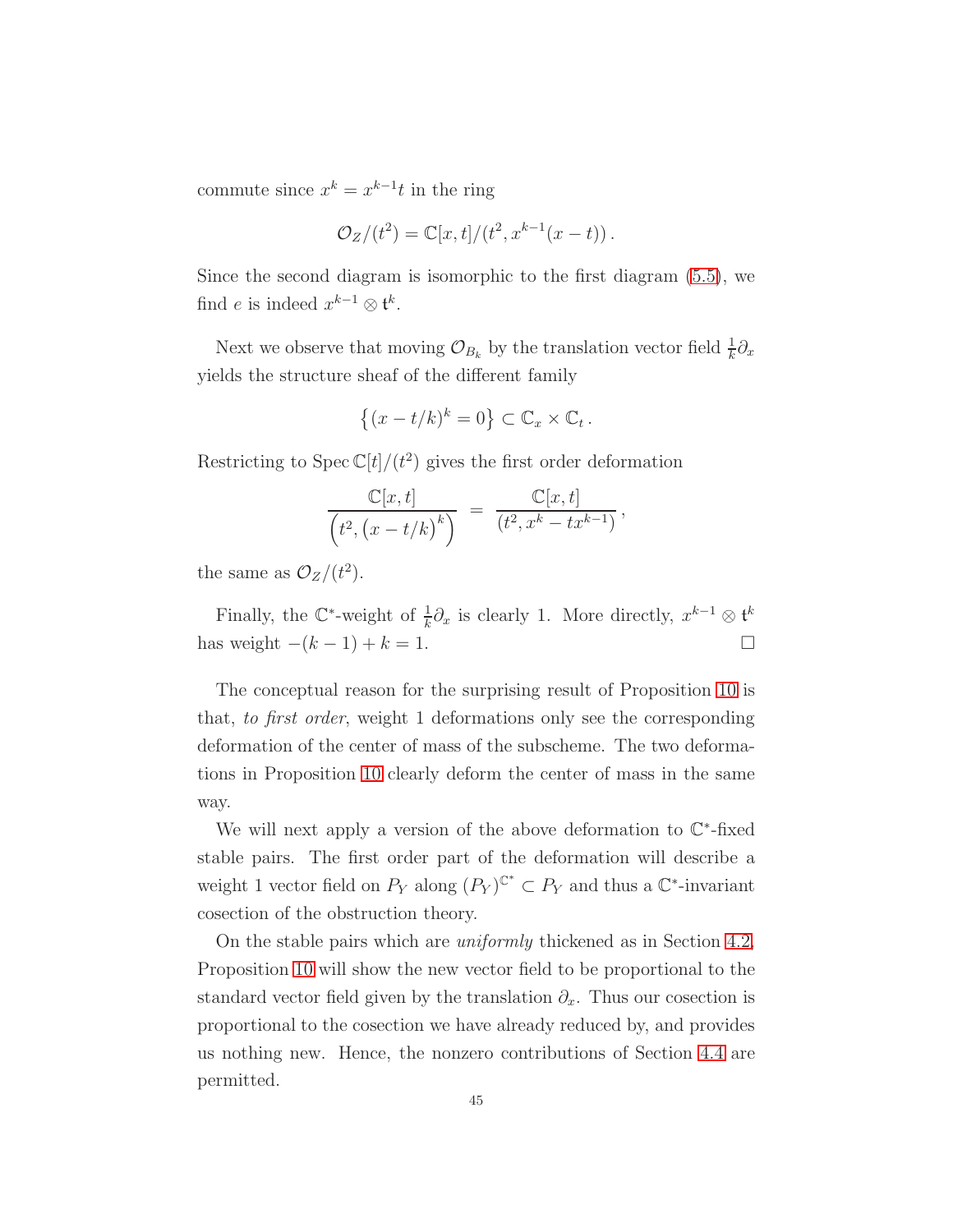For non uniformly thickened stable pairs, however, the new vector field will be seen to be linearly independent of the translational vector field.

<span id="page-45-0"></span>5.4. Full model. The basic model of Section [5.2](#page-42-2) gives a deformation of the  $\mathbb{C}[x]$ -modules  $A_k = \mathbb{C}[x]/(x^k)$ . We now extend this to describe a deformation of any  $\mathbb{C}^*$ -equivariant torsion  $\mathbb{C}[x]$ -module M which is a (possibly infinite) direct sum of finite dimensional  $\mathbb{C}^*$ -equivariant  $\mathbb{C}[x]$ modules. By the classification of modules over PIDs, M is a direct sum of  $\mathfrak{t}^j$ -twists of the standard modules  $A_k = \mathbb{C}[x]/(x^k)$ . Since these were treated in Section [5.2,](#page-42-2) the extension is a simple matter. However, by describing our deformations intrinsically, we will be able to apply the construction to  $\mathbb{C}^*$ -fixed stable pairs  $(F, s)$  on  $S \times \mathbb{C}_x$ . Let

$$
U \subset S
$$

be an affine open set. Then,  $F|_{U\times\mathbb{C}_x}$  is equivalent to a  $\mathbb{C}^*$ -equivariant torsion  $\mathbb{C}[x]$ -module carrying an action of the ring  $\mathcal{O}(U)$ . The model developed here will sheafify over S and determines a deformation of  $(F, s)$ .

Since the sheaf  $F|_{U\times\mathbb{C}_x}$  has only finitely many weights (all nonpositive), we restrict attention to torsion  $\mathbb{C}^*$ -equivariant  $\mathbb{C}[x]$ -modules M with weights lying in the interval  $[-(k-1), 0]$  for some  $k \geq 1$ . Examples include  $A_k$  and  $A_j$ t<sup>-(k-j)</sup> for  $j \leq k$ . Write

$$
M = \bigoplus_{i=0}^{k-1} M_i
$$

as a sum of weight spaces, where  $M_i$  has weight  $-i$ . Multiplication by x is encoded in the weight  $(-1)$  operators

$$
X\colon M_i\longrightarrow M_{i+1}\,.
$$

Since X annihilates the most negative weight space,  $M_{k-1} \subset M$  is an equivariant  $\mathbb{C}[x]$ -submodule. We will define a deformation which moves  $M_{k-1}$  away at unit speed while leaving the remaining  $M/M_{k-1}$  fixed.

To do so, notice the basic model [\(5.1\)](#page-42-3) of Section [5.2](#page-42-2) can be described as follows. Take the direct sum of the structure sheaves of the two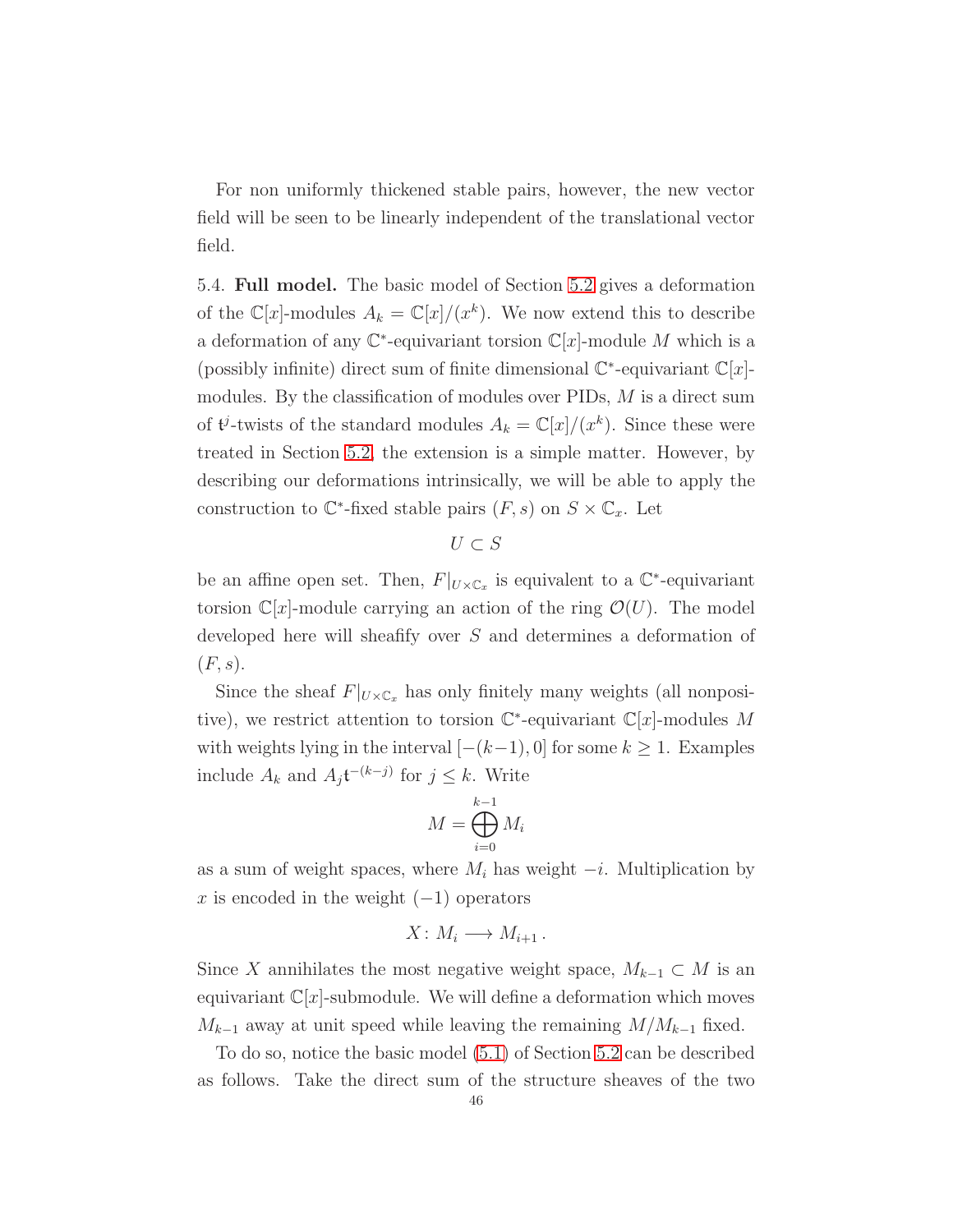irreducible components of Z (or, equivalently, the structure sheaf  $\mathcal{O}_{\overline{Z}}$ of the normalization of Z), then  $\mathcal{O}_Z$  is the subsheaf of sections which agree over the intersection  $\Delta(B_{k-1})$  of the two components:

<span id="page-46-0"></span>(5.6) 
$$
\mathcal{O}_Z = \ker \left( \pi^* \mathcal{O}_{B_{k-1}} \oplus \Delta_* \mathcal{O} \xrightarrow{(r,-r)} \Delta_* \mathcal{O}_{B_{k-1}} \right).
$$

Here,  $\Delta_* \mathcal{O}_{B_{k-1}} = \Delta_* A_{k-1}$  and r denotes restriction to  $\Delta(B_{k-1})$ . Finally

$$
\pi: \mathbb{C}_x \times \mathbb{C}_t \longrightarrow \mathbb{C}_x ,
$$

$$
\Delta: \mathbb{C} \longrightarrow \mathbb{C}_x \times \mathbb{C}_t
$$

are the projection and the inclusion of the diagonal respectively.

We define the  $\mathbb{C}^*$ -equivariant  $\mathbb{C}[x,t]$ -module M to be the kernel of the map

<span id="page-46-1"></span>
$$
\pi^*(M/M_{k-1}) \oplus \Delta_*(M_{k-1} \mathfrak{t}^{k-1} \otimes_{\mathbb{C}} \mathbb{C}[x])
$$
  
(5.7) 
$$
\xrightarrow{(\psi \circ r, -r)} \Delta_*(M_{k-1} \mathfrak{t}^{k-1} \otimes_{\mathbb{C}} A_{k-1}),
$$

where  $\psi$  is the map

$$
M/M_{k-1} = \bigoplus_{i=0}^{k-2} M_i \xrightarrow{\bigoplus_i X^{k-1-i} \mathfrak{t}^{k-1} \otimes x^i} M_{k-1} \mathfrak{t}^{k-1} \otimes_{\mathbb{C}} A_{k-1}.
$$

By construction this is a weight 0 map of equivariant  $\mathbb{C}[x]$ -modules.

By splitting M into direct sums of irreducible modules  $A_n \mathbf{t}^m$ , comparing with [\(5.6\)](#page-46-0), and using Proposition [10,](#page-43-2) we obtain the following result.

<span id="page-46-2"></span>**Proposition 11.** The sheaf  $\widetilde{M}$  defined by [\(5.7\)](#page-46-1) is flat over  $\mathbb{C}_t$  and specializes to  $\widetilde{M}/t\widetilde{M} = M$  over  $t = 0$ . The first order deformation

$$
e \in \text{Ext}^1_{\mathbb{C}_x}(M, M) \quad \text{classifying} \quad \widetilde{M}/t^2\widetilde{M}
$$

is proportional to the first order translation deformation  $\partial_x$  on any irreducible module M with weights in  $[-(k-1), 0]$  as follows:

- For  $M = A_k = \mathcal{O}_{B_k}$  we have  $e = \partial_x / k$ .
- For  $M = A_j \mathfrak{t}^{-(k-j)} = \mathcal{O}_{B_j} \mathfrak{t}^{-(k-j)}$  with  $j \leq k$  we have  $e = \partial_x/j$ .
- For M with  $M_{k-1} = 0$  we have  $e = 0$ .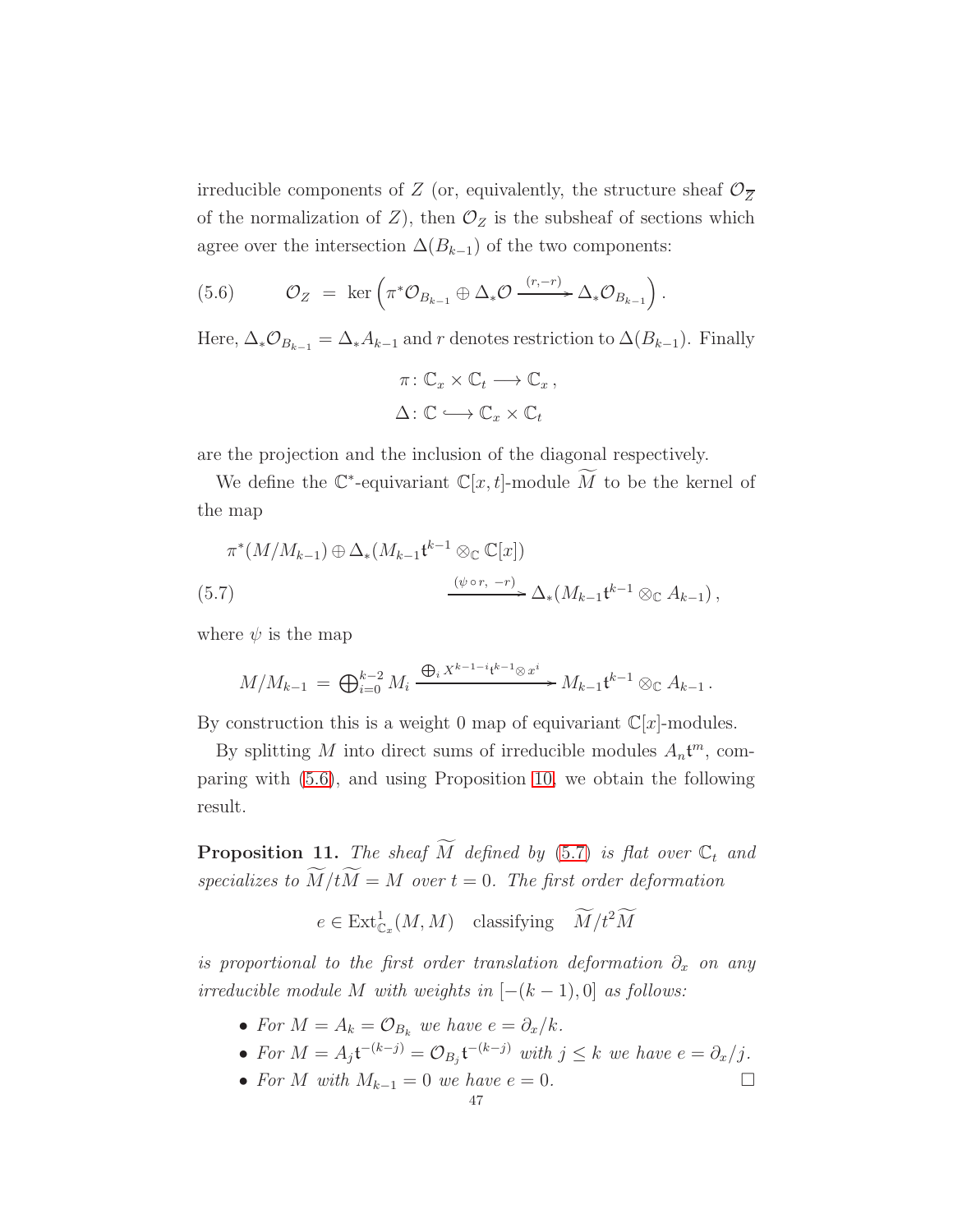Proposition [11](#page-46-2) is the foundation of our localization to *uniformly* thickened stable pairs. The above deformation applied to  $\mathbb{C}^*$ -fixed stable pairs will describe a weight 1 vector field on  $P_Y$  along  $(P_Y)^{\mathbb{C}^*} \subset P_Y$ , and thus a  $\mathbb{C}^*$ -invariant cosection of the obstruction theory.

For any stable pair which is not uniformly thickened, the new vector field acts as a translation which operates at different speeds along different parts of the stable pair. The corresponding cosection is therefore linearly independent of the pure translation  $\partial_x$  and descends to give a nowhere vanishing cosection of the reduced obstruction theory.

5.5. Second cosection. Fix a component of  $(P_Y)^{\mathbb{C}^*}$  over which the C ∗ -fixed stable pairs are k-times thickened, supported on

$$
(P_Y)^{\mathbb{C}^*} \times S \times B_n \ \subset \ (P_Y)^{\mathbb{C}^*} \times S \times \mathbb{C}_x
$$

for  $n = k$  but not for any  $n < k$ .

We now apply the results of Section [5.4](#page-45-0) to the universal sheaf

$$
\mathbb{F} \quad \text{on} \quad (P_Y)^{\mathbb{C}^*} \times S \times \mathbb{C}_x
$$

to produce a flat deformation over  $(P_Y)^{\mathbb{C}^*} \times S \times \mathbb{C}_x \times \mathbb{C}_t$  by the formula [\(5.7\)](#page-46-1). The universal section s of  $\mathbb F$  also deforms to the  $\mathbb C^*$ -invariant section

$$
\left([s],\,X^{k-1}s.\mathfrak{t}^{k-1}\otimes 1\right)
$$

of [\(5.7\)](#page-46-1). Restricting to Spec  $\mathbb{C}[t]/(t^2)$  defines a  $P_Y$  tangent vector field along  $(P_Y)^{\mathbb{C}^*}$  of weight 1:

$$
v \in \mathfrak{t}^* \otimes H^0\Big((P_Y)^{\mathbb{C}^*}, \mathscr{E}xt^1_{\pi_P}(\mathbb{I}_Y^*, \mathbb{I}_Y^*)_0\Big).
$$

From v and the isomorphism  $\omega_Y \cong \mathfrak{t}^{-1}$ , we construct a weight 0 cosection over  $(P_Y)^{\mathbb{C}^*}$ :

$$
\mathscr{E}xt^2_{\pi_P}(\mathbb{I}_Y^\bullet,\mathbb{I}_Y^\bullet)_{\mathbf{0}} \xrightarrow{\cup v} \mathscr{E}xt^3_{\pi_P}(\mathbb{I}_Y^\bullet,\mathbb{I}_Y^\bullet) \otimes t^{-1} \xrightarrow{\text{tr}} \mathcal{O}_{(P_Y)^{\mathbb{C}^*}},
$$

where the final arrow is dual to the identity

$$
\mathcal{O}_{(P_Y)^{\mathbb{C}^*}} \to \mathscr{H}\hspace{-0.01cm}\textit{om}_{\pi_P}(\mathbb{I}_Y^\bullet,\mathbb{I}_Y^\bullet)
$$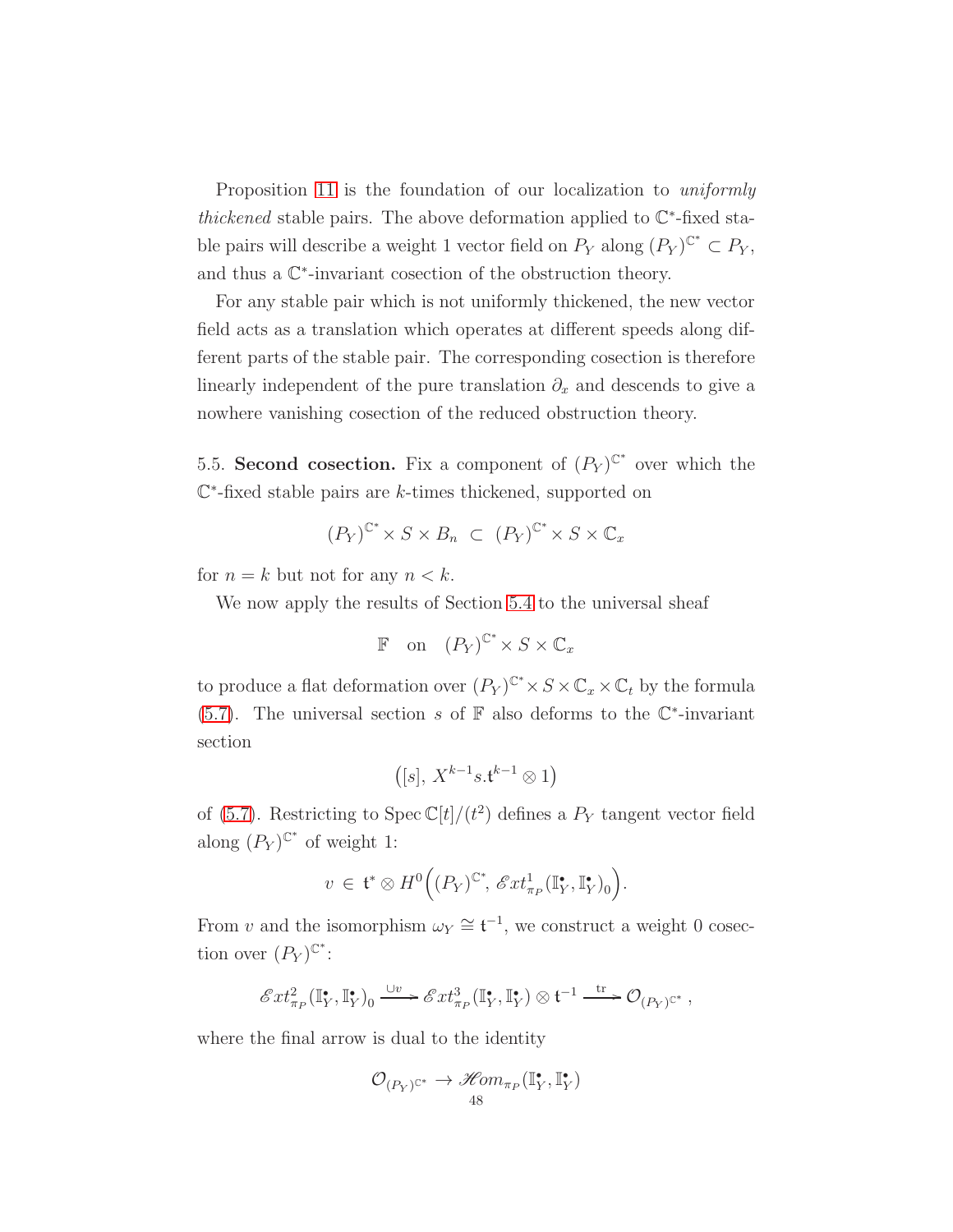under the Serre duality of [\(4.6\)](#page-31-0). Combined with our standard cosection, we obtain a map

<span id="page-48-0"></span>
$$
(5.8) \qquad \mathscr{E}xt^2_{\pi_P}(\mathbb{I}_Y^{\bullet}, \mathbb{I}_Y^{\bullet})_0 \xrightarrow{\text{tr}(\cdot \cup v) \oplus \text{tr}(\cdot \cup(\partial_{x} \mathscr{A} \mathscr{A}(\mathbb{I}_Y^{\bullet})))} \mathscr{O}_{(P_Y)^{\mathbb{C}^*}}^{\oplus 2}.
$$

<span id="page-48-2"></span>**Proposition 12.** The map [\(5.8\)](#page-48-0) is surjective over  $(P_Y)^{C^*}$  away from stable pairs which are uniformly thickened as in Section [4.2.](#page-30-1)

Proof. By the Nakayama Lemma, we can check surjectivity at closed points  $(F, s)$ . By Serre duality, we need only show that if our two elements of the Zariski tangent space to  $P_Y$  at  $(F, s)$ ,

$$
v, \ \partial_x \lrcorner \ \text{At}(I_Y^{\bullet}) \in \text{Ext}^1(I_Y^{\bullet}, I_Y^{\bullet})_0 \,,
$$

are linearly dependent then  $(F, s)$  is uniformly thickened.

Pick an affine open set  $U \subset S$  and consider the restriction of  $(F, s)$  to  $U \times \mathbb{C}_x$  as a  $\mathbb{C}^*$ -equivariant  $\mathbb{C}[x]$ -module. Since F is k-times thickened and pure, the support  $C$  of  $F$  is also  $k$ -times thickened over the open set where  $\mathcal{O}_C \stackrel{s}{\rightarrow} F$  is an isomorphism. In particular the equivariant  $\mathbb{C}[x]$ module  $F|_{U\times\mathbb{C}_x}$  contains copies of  $A_k$  as summands. By Proposition [10,](#page-43-2) the deformation v is the same as  $\partial_x/k$  on  $A_k$ .

Therefore if v and  $\partial_x$  are linearly dependent at  $(F, s)$  then in fact v must equal  $\partial_x/k$  at  $(F, s)$ . In particular, by Proposition [11](#page-46-2) all of the irreducible equivariant  $\mathbb{C}[x]$ -submodule summands of  $F|_{U\times\mathbb{C}_x}$  are isomorphic to  $A_k$  (for any  $U$ ). Therefore we get an isomorphism

$$
(5.9) \t\t\t F \xrightarrow{\sim} F_{k-1} \mathfrak{t}^{k-1} \otimes_{\mathbb{C}} A_k
$$

by the map defined in terms of the weight space decomposition of  $F$  as

<span id="page-48-1"></span>
$$
\bigoplus_{i=0}^{k-1} F_i \xrightarrow{X^{k-1-i} \mathfrak{t}^{k-1} \otimes x^i} F_{k-1} \mathfrak{t}^{k-1} \otimes_{\mathbb{C}} A_k.
$$

The isomorphism  $(5.9)$  implies F is uniformly thickened.

Finally, the C ∗ -invariant section maps 1 to a degree 0 element of the module  $F|_{U\times\mathbb{C}_x}\cong F|_{U\times\{0\}}\otimes_{\mathbb{C}}A_k$ . Such elements are of the form  $f\otimes 1$ . Hence, the elements are pulled back from S to  $S \times B_k$ , and the pair  $(F, s)$  is uniformly thickened.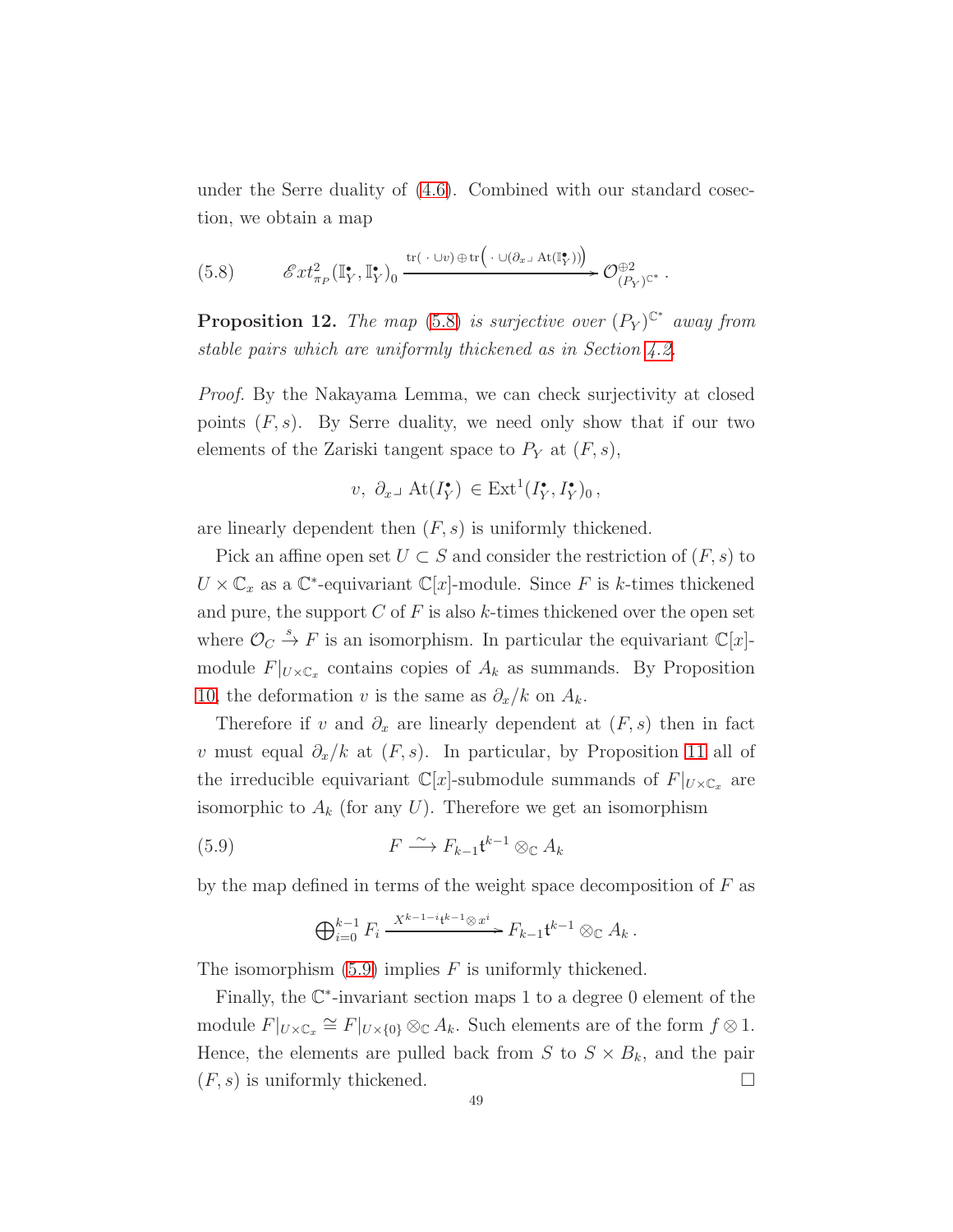<span id="page-49-2"></span>Corollary 1. The invariants calculated in Section [4.4](#page-37-1) are the only nonzero contributions to the reduced localized invariants of  $Y = S \times \mathbb{C}$ .

*Proof.* We work on a component of  $(P_Y)^{\mathbb{C}^*}$  parameterizing pairs which are not uniformly thickened. (By  $\mathbb{C}^*$ -invariance, one pair in a component is uniformly thickened if and only if they all are.)

Since  $(5.8)$  is  $\mathbb{C}^*$ -invariant it factors through the  $\mathbb{C}^*$ -fixed part of the obstruction sheaf, which by [\[18\]](#page-122-0) is the obstruction sheaf of the induced perfect obstruction theory on  $(P_Y)^{\mathbb{C}^*}$ . The *reduced* obstruction sheaf is given by taking the kernel of the first factor of this map:

$$
\mathrm{Ob}_{(P_Y)^{\mathbb{C}^*}}^{\mathrm{red}}=\ker\Big(\mathscr{E}xt^2_{\pi_P}(\mathbb{I}_Y^\bullet,\mathbb{I}_Y^\bullet)^{\mathbb{C}^*}_{0}\xrightarrow{\mathrm{tr}\big(\,\cdot\,\cup(\partial_{x^\sqcup}\mathrm{At}(\mathbb{I}_Y^\bullet))\big)}\,\mathcal{O}_{(P_Y)^{\mathbb{C}^*}}\Big).
$$

Proposition [12](#page-48-2) then states that [\(5.8\)](#page-48-0) gives a surjection

$$
\operatorname{Ob}_{(P_Y)^{\mathbb{C}^*}}^{\text{red}} \ \xrightarrow{\operatorname{tr}(\ \cdot \ \cup v)} \ \mathcal{O}_{(P_Y)^{\mathbb{C}^*}}.
$$

Therefore the reduced class vanishes.

5.6. Localization calculation II. The results of Sections [4](#page-29-0) and [5](#page-41-0) together yield a complete localization calculation.

Let  $S$  be a  $K3$  surface equipped with a ample primitive polarization L. Let  $\alpha \in Pic(S)$  be a primitive and positive class.<sup>[27](#page-49-0)</sup> Define

<span id="page-49-1"></span>(5.10) 
$$
\left\langle 1 \right\rangle_{Y,m\alpha}^{\text{red}} = \sum_{n} y^{n} \int_{[P_n(Y,m\alpha)]_{\mathbb{C}^*}^{\text{red}}} 1.
$$

The integral on the right side of  $(5.10)$ , denoting the  $\mathbb{C}^*$ -residue, is well-defined since the  $\mathbb{C}^*$ -fixed loci of  $P_n(Y, m\alpha)$  are compact. Since the *reduced* virtual dimension of  $P_n(Y, m\alpha)$  is 1, the residues are of degree  $-1$  in t (cf. Proposition [7\)](#page-38-1),

$$
\langle 1 \rangle_{Y,m\alpha}^{\text{red}} \in \frac{1}{t} \mathbb{Q}(\!(y)\!)
$$
.

<span id="page-49-3"></span>**Proposition 13.** Let  $\alpha \in Pic(S)$  be a primitive and positive class. Then  $\langle 1 \rangle_{Y,\alpha}^{\text{red}}$  depends only upon

$$
\langle \alpha, \alpha \rangle = 2h - 2 \, .
$$

<span id="page-49-0"></span><sup>&</sup>lt;sup>27</sup>No further conditions are placed on  $\alpha$ : the Picard rank of S may be high and  $\alpha$  may be the sum of effective classes.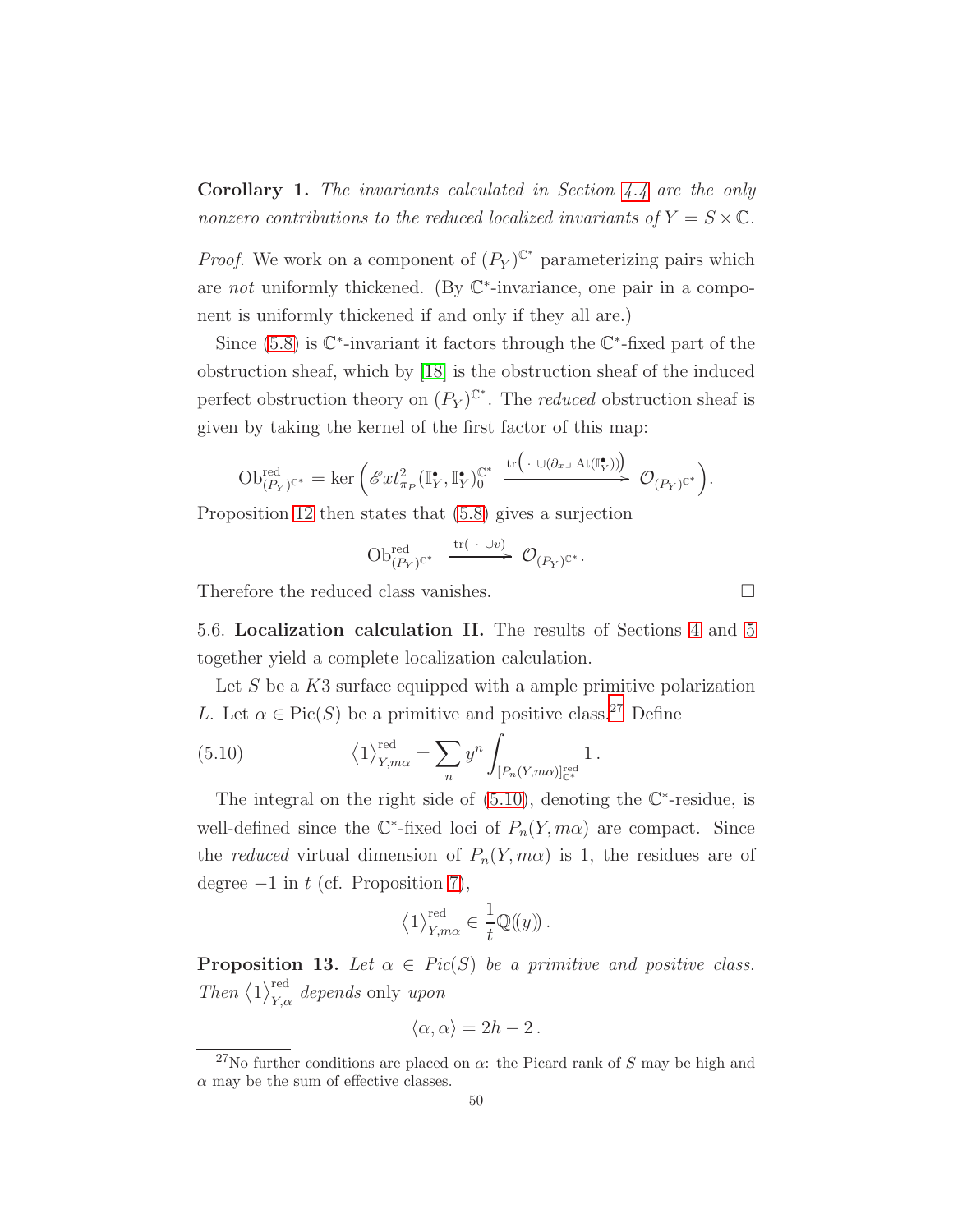Moreover, if  $h < 0$ , then  $\langle 1 \rangle_{Y,\alpha}^{\text{red}} = 0$ .

Proof. By the vanishing of Corollary [1](#page-49-2) and the residue formula of Section [4.4,](#page-37-1) we have

<span id="page-50-0"></span>(5.11) 
$$
\left\langle 1 \right\rangle_{Y,\alpha}^{\text{red}} = \frac{1}{t} \sum_{n} y^{n} \int_{[P_{n}(S,\alpha)]^{\text{red}}} c_{\langle \alpha, \alpha \rangle + n + 1}(E_{S}^{\bullet}).
$$

By Proposition [8,](#page-39-4) the integral over  $[P_n(S, \alpha)]^{\text{red}}$  occurring in [\(5.11\)](#page-50-0) depends only upon *n* and  $\langle \alpha, \alpha \rangle$  and vanishes if  $h < 0$ .

To isolate the dependence of Proposition [13,](#page-49-3) we define, for primitive and positive  $\alpha$ ,

<span id="page-50-2"></span>(5.12) 
$$
I_h = \langle 1 \rangle_{Y,\alpha}^{\text{red}}, \ \langle \alpha, \alpha \rangle = 2h - 2.
$$

In case  $\alpha$  is also irreducible (which we may assume), the moduli space  $P_n(S, \alpha)$  is nonsingular [\[24,](#page-122-3) [40\]](#page-123-2). The evaluation of [\(5.11\)](#page-50-0) reduces to the Euler characteristic calculation of Kawai and Yoshioka [\[24\]](#page-122-3) as explained in the Appendix C of [\[40\]](#page-123-2) and reviewed in Section [5.7](#page-50-1) below.

Proposition 14. The following multiple cover formula holds:

$$
\langle 1 \rangle^{\text{red}}_{Y,m\alpha} = \sum_{k|m} \frac{1}{k} I_{\frac{m^2}{k^2}(h-1)+1} ( -(-y)^k ) .
$$

Proof. The result follow from the vanishing of Corollary [1,](#page-49-2) the residue formula of Section [4.4,](#page-37-1) the dependence result of Proposition [8,](#page-39-4) and the definition  $(5.12)$ .

<span id="page-50-1"></span>5.7. **Kawai-Yoshioka evaluation.** Let  $P_n(S, h)$  denote the nonsingular moduli space of stable pairs for an irreducible class  $\alpha$  satisfying

$$
2h - 2 = \langle \alpha, \alpha \rangle.
$$

The cotangent bundle  $\Omega_P$  of the moduli space  $P_n(S, h)$  is the obstruction bundle of the reduced theory. Since the dimension of  $P_n(S, h)$  is  $2h - 2 + n + 1$ ,

$$
I_h(y) = \frac{1}{t} \sum_n (-1)^{2h-1+n} e(P_n(S, h)) y^n.
$$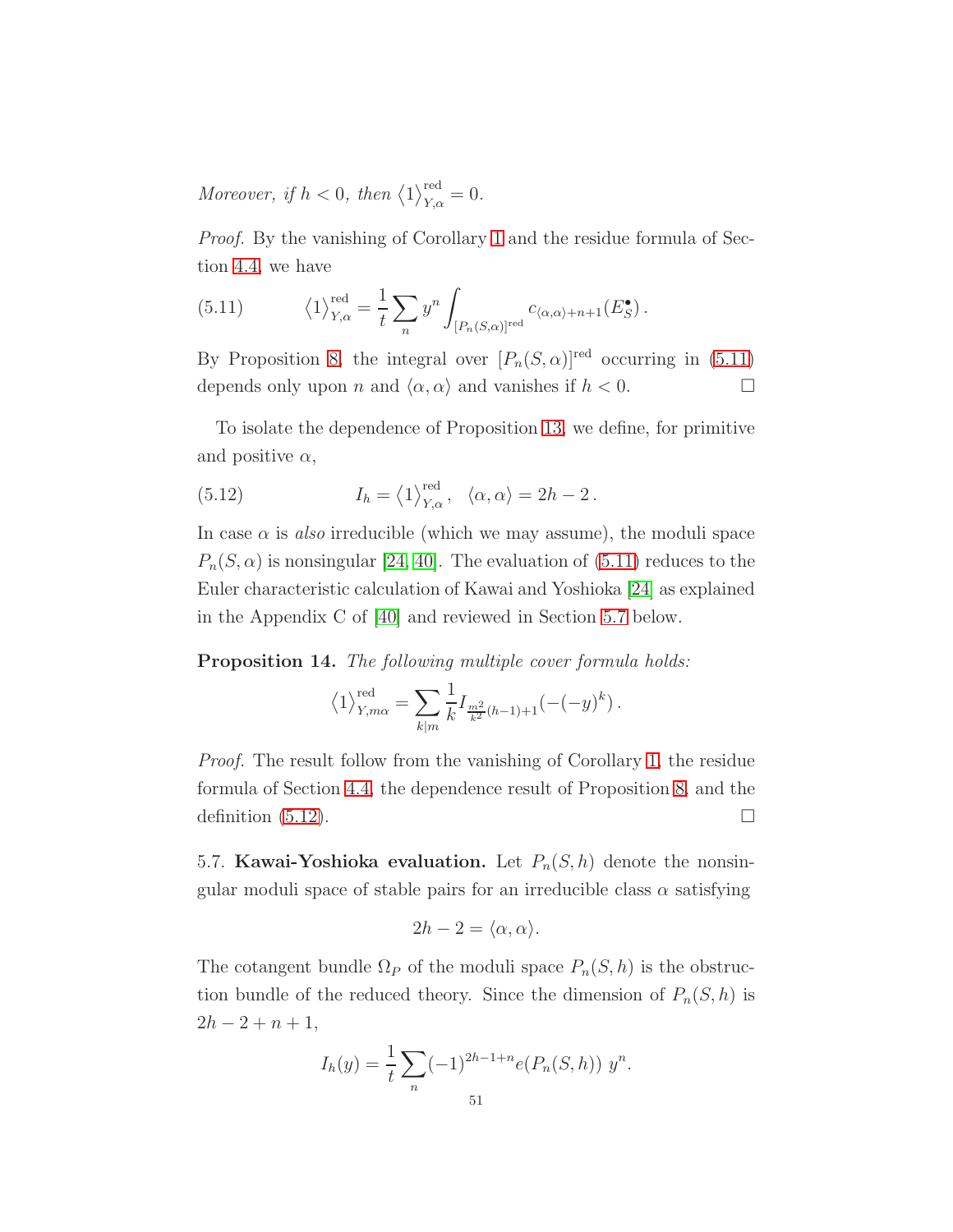The topological Euler characteristics of  $P_n(S, h)$  have been calculated by Kawai-Yoshioka. By Theorem 5.80 of [\[24\]](#page-122-3),

$$
\sum_{h=0}^{\infty} \sum_{n=1-h}^{\infty} e(P_n(S,h)) y^n q^h =
$$
\n
$$
\left(\sqrt{y} - \frac{1}{\sqrt{y}}\right)^{-2} \prod_{n=1}^{\infty} \frac{1}{(1-q^n)^{20}(1-yq^n)^2(1-y^{-1}q^n)^2}.
$$

For our pairs invariants, we require the signed Euler characteristics,

$$
\sum_{h=0}^{\infty} I_h(y) q^h = \frac{1}{t} \sum_{h=0}^{\infty} \sum_{n=1-h}^{\infty} (-1)^{2h-1+n} e(P_n(S,h)) y^n q^h.
$$

Therefore,  $\sum_{h=0}^{\infty} t I_h(y) q^h$  equals

$$
-\left(\sqrt{-y}-\frac{1}{\sqrt{-y}}\right)^{-2}\prod_{n=1}^{\infty}\frac{1}{(1-q^n)^{20}(1+yq^n)^2(1+y^{-1}q^n)^2}.
$$

The above formula implies  $tI_h(y)$  is the Laurent expansion of a rational function of y.

## 6. Relative theory and the logarithm

<span id="page-51-1"></span>6.1. Overview. Our goal here is to define and study the analogue  $R_{n,\beta}$  for stable pairs of the Gromov-Witten integrals  $R_{g,\beta}$  associated to K3 surfaces. Though the definition is via the stable pairs theory of K3-fibrations, the main idea is to move the integration to the rubber of an associated relative geometry. The interplay with various rubber theories allows for a geometric interpretation of the logarithm occurring in the definition of  $\widetilde{R}_{n,\beta}$ .

6.2. **Definition.** Let S be a  $K3$  surface equipped with an ample primitive polarization L. Let  $\alpha \in Pic(S)$  be a primitive, positive<sup>[28](#page-51-0)</sup> class not proportional to L with norm square

$$
\langle \alpha, \alpha \rangle = 2h - 2 \, .
$$

<span id="page-51-0"></span><sup>&</sup>lt;sup>28</sup>Positivity,  $\langle L, \alpha \rangle > 0$ , is with respect to the polarization L.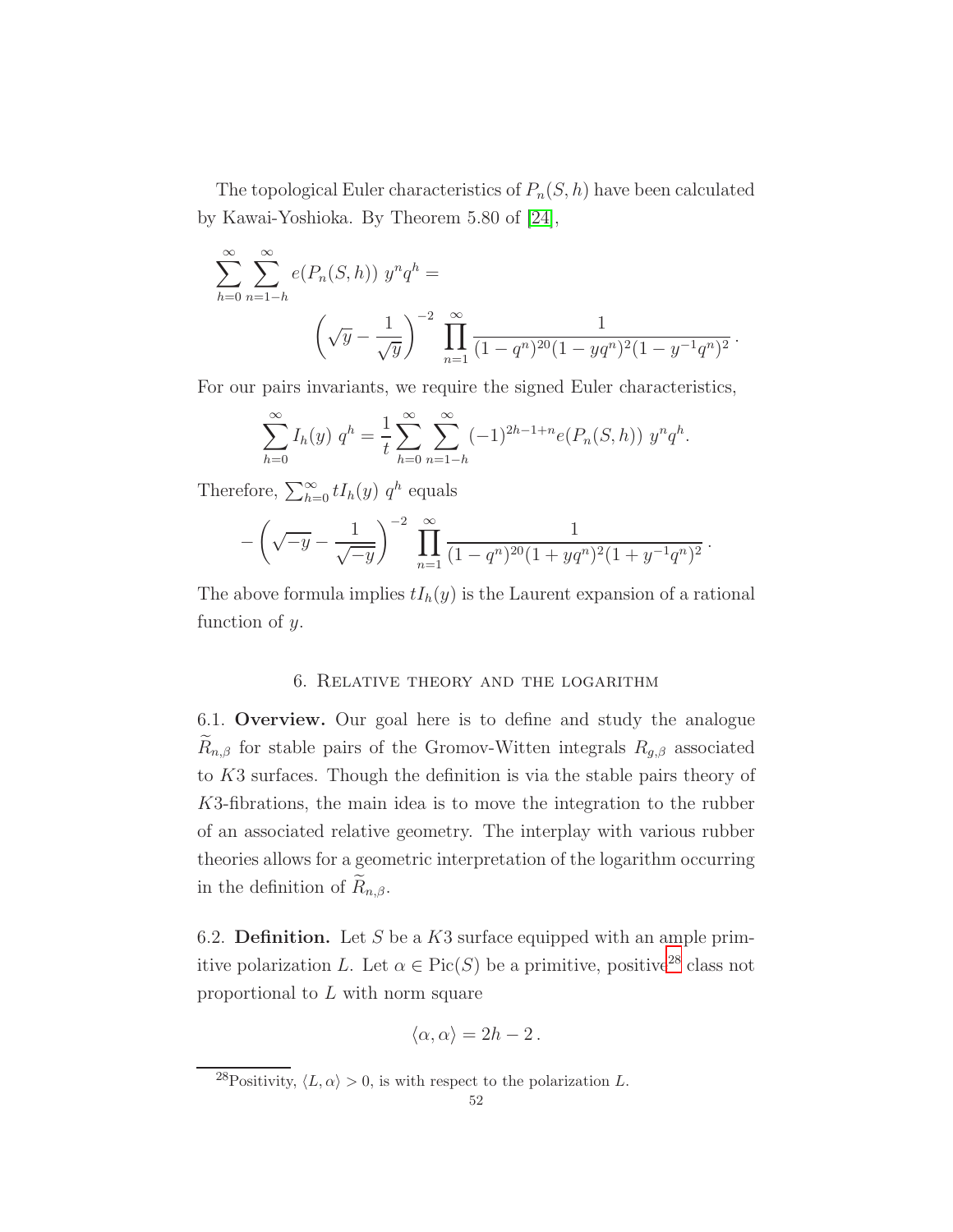Let  $m > 0$  be an integer. By replacing L with  $\hat{L} = xL + \alpha$  for large x, we can assume  $\hat{L}$  is ample and primitive,  $\alpha$  is positive with respect to  $\hat{L}$ , and the inequality

<span id="page-52-0"></span>(6.1) 
$$
\langle \widehat{L}, \widehat{L} \rangle > m \langle \widehat{L}, \alpha \rangle
$$

holds. Condition [\(6.1\)](#page-52-0) forbids effective summands of  $m\alpha$  to be multiples of  $\widehat{L}$ .

Let  $(S,\widehat{L}) \in \mathcal{M}$  denote the corresponding moduli point in the associated moduli space of polarized  $K3$  surfaces.<sup>[29](#page-52-1)</sup> Since no effective summand  $\gamma$  of  $m\alpha$  is a multiple of  $\widehat{L}$ , every such summand corresponds to a nondegenerate local Noether-Lefschetz locus  $NL(\gamma)$  near  $(S, \widehat{L})$  of codimension 1. Let

 $\Delta \subset \mathcal{M}$ 

be a quasi-projective curve passing through  $(S, \hat{L})$  and transverse to the local Noether-Lefschetz loci corresponding to all the (finitely many) effective summands of  $m\alpha$ .

Associated to  $\Delta$  is a 3-fold X fibered in polarized K3 surfaces,

(6.2) 
$$
\epsilon: X \to (\Delta, 0)
$$

We summarize the conditions we have as follows:

- (i)  $\Delta$  is a nonsingular quasi-projective curve,
- (ii)  $\epsilon$  is smooth, projective, and  $\epsilon^{-1}(0) \stackrel{\sim}{=} S$ ,
- $(\star)$  for every *effective* decomposition

$$
m\alpha = \sum_{i=1}^{l} \gamma_i \in \text{Pic}(S),
$$

the local Noether-Lefschetz locus  $NL(\gamma_i) \subset \Delta$  corresponding to each class  $\gamma_i \in \text{Pic}(S)$  is the *reduced* point  $0 \in \Delta$ .

The class  $\alpha \in \text{Pic}(S)$  is m-rigid with respect to the K3-fibration  $\epsilon$ .

In Section [0.6,](#page-6-0) m-rigidity was defined for effective  $\alpha$ . The above definition is for positive  $\alpha$ . Since effective implies positive, the definition here extends the definition of Section [0.6.](#page-6-0)

<span id="page-52-1"></span><sup>&</sup>lt;sup>29</sup>We require  $\hat{L}$  to be ample, so M is an open set of the moduli of quasi-polarized K3 surfaces considered in Section [1.](#page-13-0)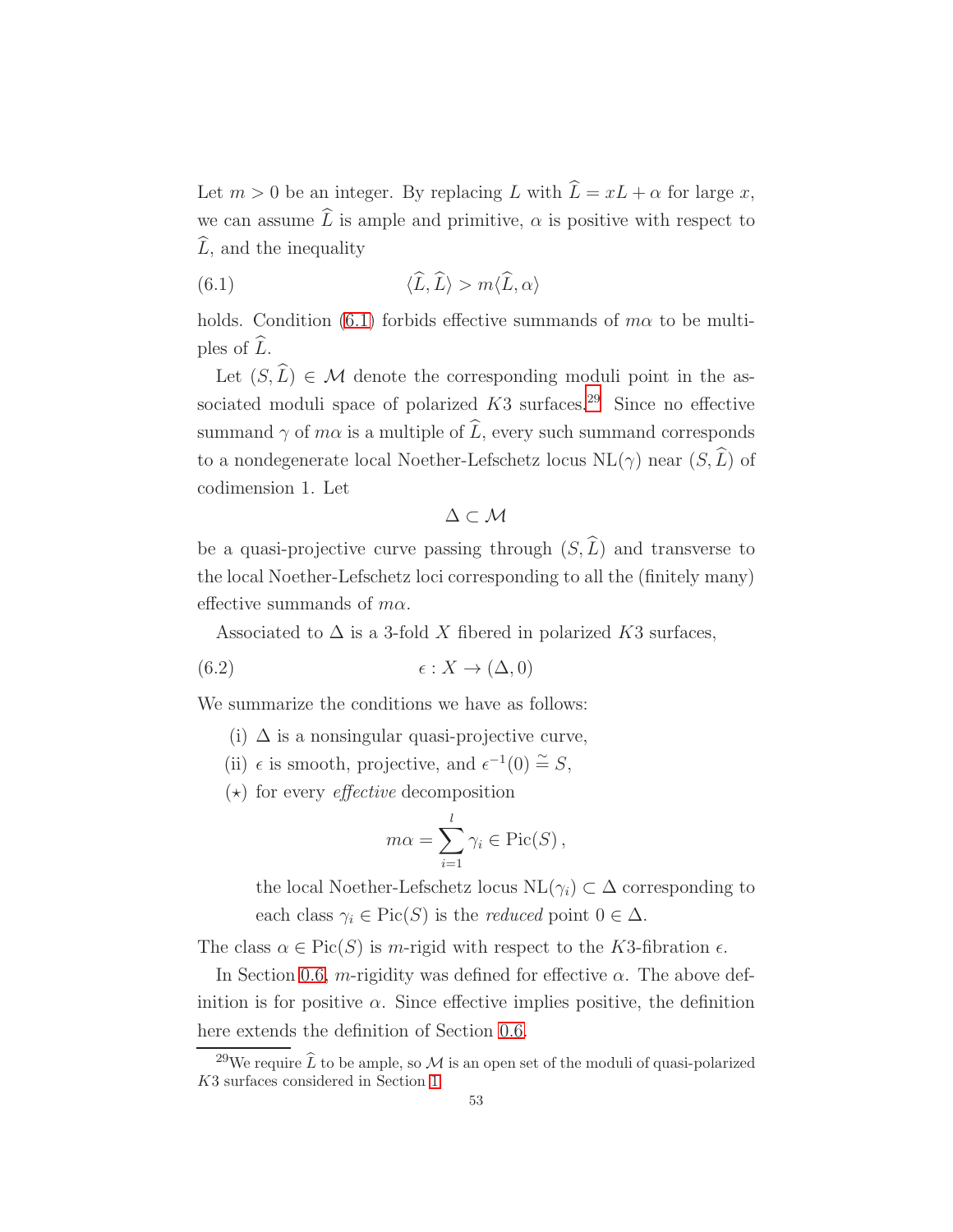At the special fiber  $\epsilon^{-1}(0) \cong S$ , the Kodaira-Spencer class

$$
(6.3) \qquad \qquad \kappa \in H^1(T_S)
$$

associated to  $\epsilon$  is the extension class of the exact sequence

<span id="page-53-1"></span>
$$
0 \longrightarrow T_S \longrightarrow T_X|_S \longrightarrow \mathcal{O}_S \longrightarrow 0.
$$

After fixing a holomorphic symplectic form  $\sigma \in H^0(\Omega_S^2)$ , we obtain the  $(1,1)$  class

<span id="page-53-2"></span>
$$
\kappa\lrcorner\,\sigma\in H^1(\Omega_S)\,.
$$

The transversality of  $\Delta$  to the local Noether-Lefschetz locus corresponding to the class  $\gamma \in Pic(S)$  is equivalent to the condition

(6.4) 
$$
\int_{\gamma} \kappa \, d\sigma \neq 0.
$$

Let  $\mathrm{Eff}(m\alpha) \subset \mathrm{Pic}(S)$  denote the subset of effective summands of  $m\alpha$ . By property  $(\star)$ , there is a compact, open, and closed component

$$
P_n^*(X, \gamma) \subset P_n(X, \gamma)
$$

parameterizing stable pairs supported set-theoretically over the point  $0 \in \Delta$  for every effective summand  $\gamma \in \text{Eff}(m\alpha)$ .

**Definition.** Let  $\alpha \in Pic(S)$  be a primitive, positive class. Given a family  $\epsilon: X \to (\Delta, 0)$  satisfying conditions (i),(ii), and ( $\star$ ) for m $\alpha$ , let

<span id="page-53-0"></span>(6.5) 
$$
\sum_{n\in\mathbb{Z}} \widetilde{R}_{n,m\alpha}(S) q^n =
$$

$$
\operatorname{Coeff}_{v^{m\alpha}} \left[ \log \left( 1 + \sum_{n\in\mathbb{Z}} \sum_{\gamma \in \operatorname{Eff}(m\alpha)} q^n v^{\gamma} \int_{[P_n^{\star}(X,\gamma)]^{\operatorname{vir}}} 1 \right) \right].
$$

An immediate geometric consequence of the above definition is the following vanishing statement: if  $m\alpha \in Pic(S)$  is not effective, then  $\widetilde{R}_{n,m\alpha}(S) = 0$  for all n.

The main result of our study here will be a geometric interpretation of the logarithm on the right. As a consequence, we will see that  $\widetilde{R}_{n,m\alpha}(S)$  depends only upon n, m, and  $\langle \alpha, \alpha \rangle$  and not upon S nor the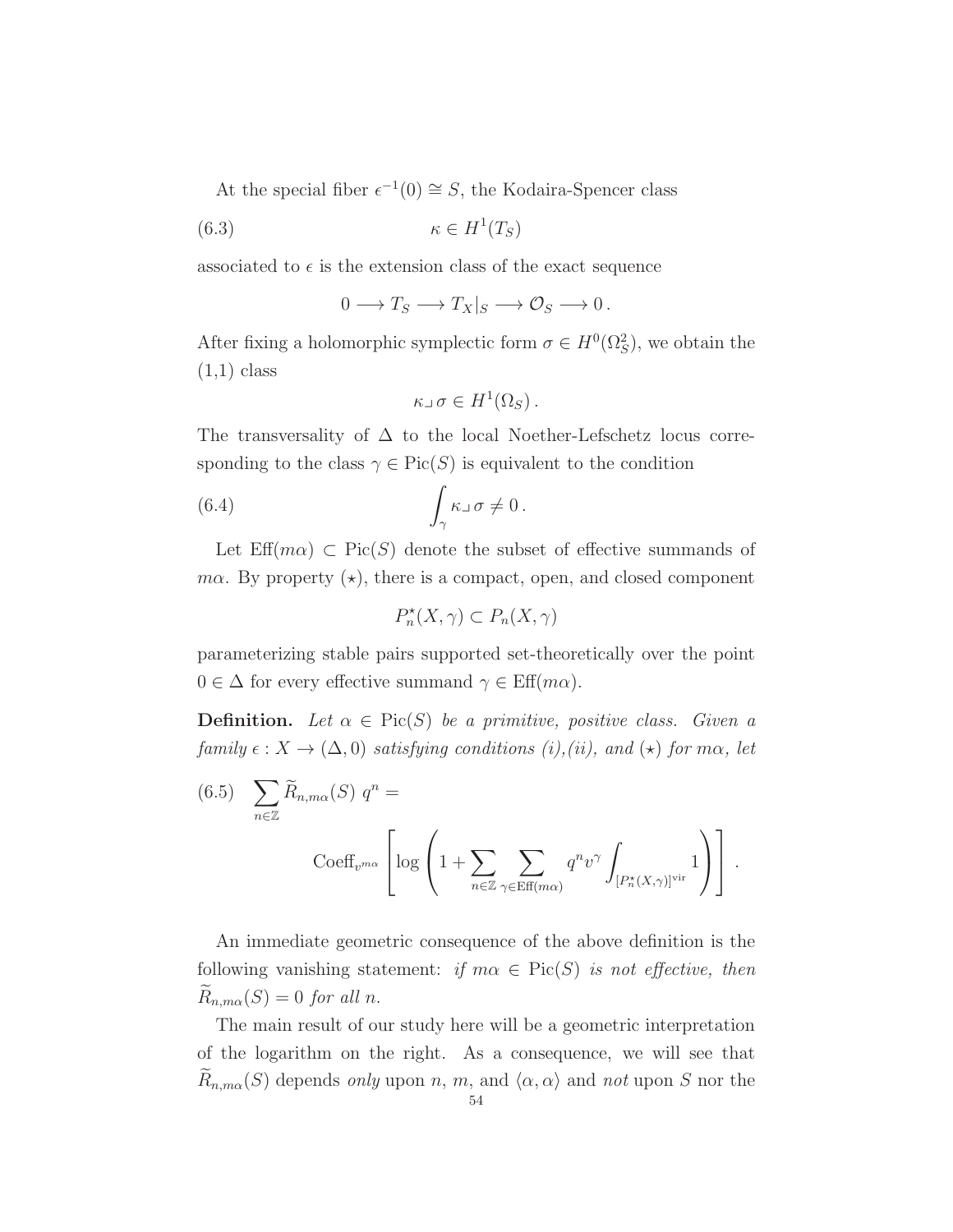family  $\epsilon$ . We therefore drop S from the notation. Also,  $R_{n,m\alpha}$  is welldefined for all m by the the existence of m-rigid families  $\epsilon$  for suitable  $\hat{L}$  (as we have constructed).

The integrals over  $P_n^*(X, m\alpha)$  appearing on the right side of [\(6.5\)](#page-53-0) play a central role,

$$
P_{n,\gamma}^{\star}(X) = \int_{[P_n^{\star}(X,\gamma)]^{\text{vir}}} 1, \quad \gamma \in \text{Eff}(m\alpha) .
$$

6.3. Relative moduli spaces. Let  $\alpha \in Pic(S)$  be a primitive class. Let  $\epsilon$  be a family of polarized K3 surfaces

$$
\epsilon: X \to (\Delta, 0)
$$

for which  $\alpha$  is positive and m-rigid. We will consider the relative geometry associated to

<span id="page-54-1"></span>
$$
X/S = X/\epsilon^{-1}(0).
$$

Let  $\beta \in \text{Eff}(m\alpha) \subset \text{Pic}(S)$ . We recall the definition [\[34,](#page-123-3) [39\]](#page-123-4) of the moduli space  $P_n(X/S, \beta)$  parameterizing stable relative pairs

$$
(6.6) \t\t \t\t \mathcal{O}_{X[k]} \xrightarrow{s} F
$$

on k-step degenerations<sup>[30](#page-54-0)</sup>  $X[k]$  of X along S [\[32\]](#page-123-5). Here, F is a sheaf on  $X[k]$  with

$$
\chi(F) = n
$$

and support [F] which pushes down to the class  $\beta \in H_2(X, \mathbb{Z})$ . The pair  $(F, s)$  satisfies the following stability conditions:

- (i)  $F$  is pure with finite locally free resolution,
- (ii) the higher derived functors of the restriction of  $F$  to the singular loci of  $X[k]$ , and the divisor at infinity, vanish,
- (iii) the section s has 0-dimensional cokernel supported away from the singular loci of  $X[k]$  and away from  $S_{\infty}$ .

<span id="page-54-0"></span> $\frac{30}{N}$ [k] is the union of X with a chain of  $k \geq 0$  copies of  $S \times \mathbb{P}^1$ , where the *i*th copy of  $S \times \mathbb{P}^1$  is attached along  $S \times \{\infty\}$  to the  $(i+1)$ st along  $S \times \{0\}$ . Contracting the chain to  $S \subset X$  defines a projection  $X[k] \to X$  with automorphism group  $(\tilde{\mathbb{C}}^*)^k$ . There is a distinguished divisor  $S_{\infty} \subset X[k]$  at  $S \times \{\infty\}$  in the extremal component. If  $k = 0$ , then  $S_{\infty}$  is just  $S \subset X$ .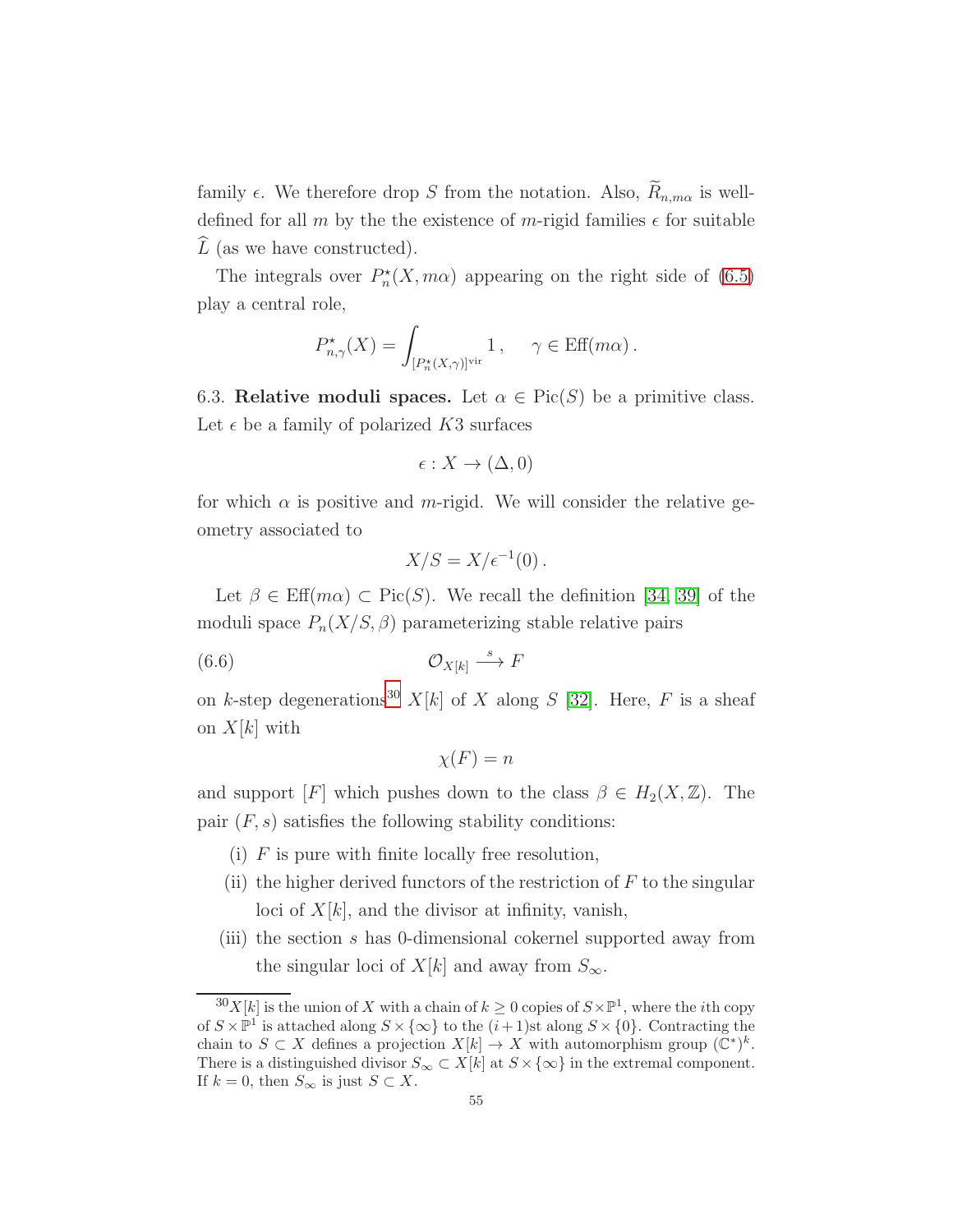(iv) the pair [\(6.6\)](#page-54-1) has only finitely many automorphisms covering the automorphisms of  $X[k]/X$ .

The moduli space  $P_n(X/S, \beta)$  is a Deligne-Mumford stack with a perfect obstruction theory which we describe in Section [6.5.](#page-57-0)

In our situation,  $\beta$  is a fiber class and the nearby fibers  $X_{t\neq0}$  contain no curves of class  $\beta$  (by the transversality condition of  $\epsilon$ ). Hence, there is a compact, open and closed substack

$$
P_n^*(X/S, \beta) \subset P_n(X/S, \beta)
$$

parameterizing stable pairs  $(F, s)$  lying over the central fiber. By condition (ii) of stability, the target must be bubbled, with  $(F, s)$  living on some  $X[k]$  with  $k \geq 1$ . Restricted to the  $i^{th}$  bubble  $S \times \mathbb{P}^1$ ,  $(F, s)$ determines a stable pair

(6.7) 
$$
(F_i, s_i) \text{ disjoint from } S \times \{0, \infty\},
$$

with invariants $31$ 

<span id="page-55-2"></span>
$$
\chi(F_i) = n_i, \quad [F_i] = \beta_i \in \text{Eff}(m\alpha) \subset H_2(S, \mathbb{Z}).
$$

Since  $F$  is a disjoint union of the  $F_i$ ,

(6.8) 
$$
\sum_{i=1}^{k} n_i = n, \qquad \sum_{i=1}^{k} \beta_i = \beta.
$$

Let  $\mathscr B$  denote the stack of  $(n, \beta)$ -marked expanded degenerations<sup>[32](#page-55-1)</sup> [\[32,](#page-123-5) [34\]](#page-123-3) of  $X/S$ , with universal family

$$
\mathcal{X}\to\mathscr{B}.
$$

Over a closed point of  $\mathscr{B}$  with stabilizer  $(\mathbb{C}^*)^k$ , the fiber of  $\mathcal X$  is the scheme  $X[k]$  acted on by  $(\mathbb{C}^*)^k$ , covering the identity on X, with markings

$$
(n_0, \beta_0) \in \mathbb{Z} \oplus H_2(X, \mathbb{Z}), \qquad (n_i, \beta_i) \in \mathbb{Z} \oplus H_2(S, \mathbb{Z}),
$$

<sup>&</sup>lt;sup>31</sup>For the class of the supports  $[F_i]$ , we always push down to S.

<span id="page-55-1"></span><span id="page-55-0"></span><sup>&</sup>lt;sup>32</sup>To emphasize the marking, we will sometimes denote  $\mathscr{B}$  by  $\mathscr{B}_{n,\beta}$ .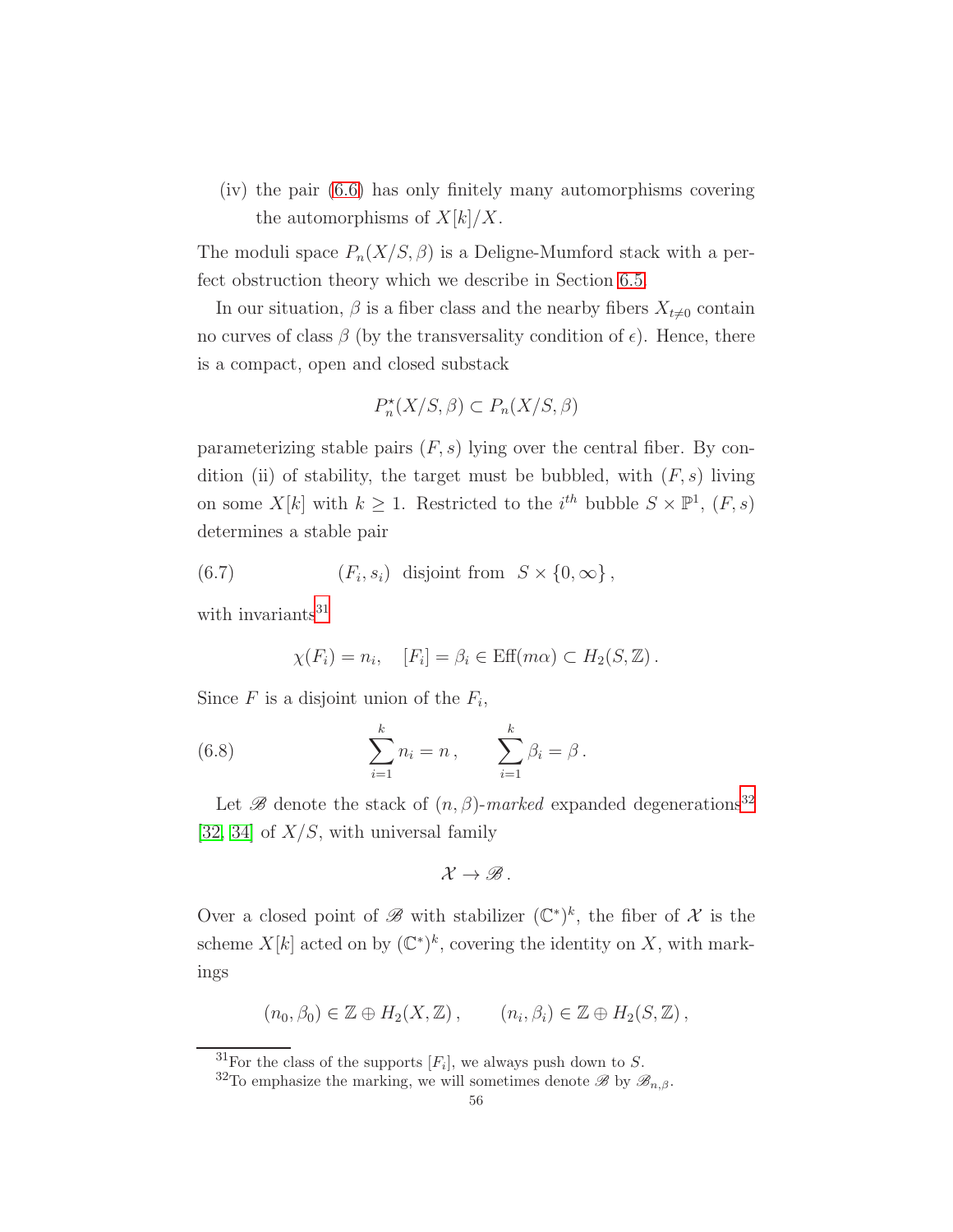satisfying

<span id="page-56-0"></span>(6.9) 
$$
n_0 + \sum_{i=1}^k n_i = n, \qquad \beta_0 + \sum_{i=1}^k \beta_i = \beta.
$$

All the stable pairs parameterized by  $P_n^*(X/S, \beta)$  lie over the substack where  $(n_0, \beta_0) = (0, 0)$ . By  $(6.9)$ , we see the  $(n_i, \beta_i)$  are required to satisfy  $(6.8)$ .

We view  $P_n^*(X/S, \beta)$  as a moduli space of stable pairs on the fibers of  $\mathcal{X} \to \mathscr{B}$  with a map

$$
P_n^*(X/S,\beta) \to \mathscr{B}
$$

taking a pair to the marked support.

6.4. **Rubber.** The universal family over the divisor of  $\mathscr{B}$  corresponding to a nontrivial degeneration of  $X$  over  $S$  with

$$
(n_0, \beta_0) = (0, 0)
$$

is called rubber.

Alternatively, rubber geometry arises from the following construction. Consider the stack  $\mathscr{B}_{0,\infty}$  of  $(n,\beta)$ -marked expanded degenerations of

(6.10) 
$$
S \times \mathbb{P}^1 / S \times \{0, \infty\}.
$$

The markings  $(n_i, \beta_i)$  on the components are required to satisfy [\(6.8\)](#page-55-2). Let

$$
\mathscr{B}_{\infty}\subset\mathscr{B}_{0,\infty}
$$

be the open substack where  $S \times \{0\}$  has not been bubbled. The standard  $\mathbb{C}^*$ -action on  $\mathbb{P}^1$  induces a  $\mathbb{C}^*$ -action on  $\mathscr{B}_{\infty}$  and the associated universal family. Quotienting by the  $\mathbb{C}^*$ -action yields the *rubber target*: the universal family

$$
(6.11) \t\t S \longrightarrow \mathscr{B}_r
$$

over the rubber stack

<span id="page-56-1"></span>
$$
\mathscr{B}_r = \mathscr{B}_{\infty}/\mathbb{C}^*.
$$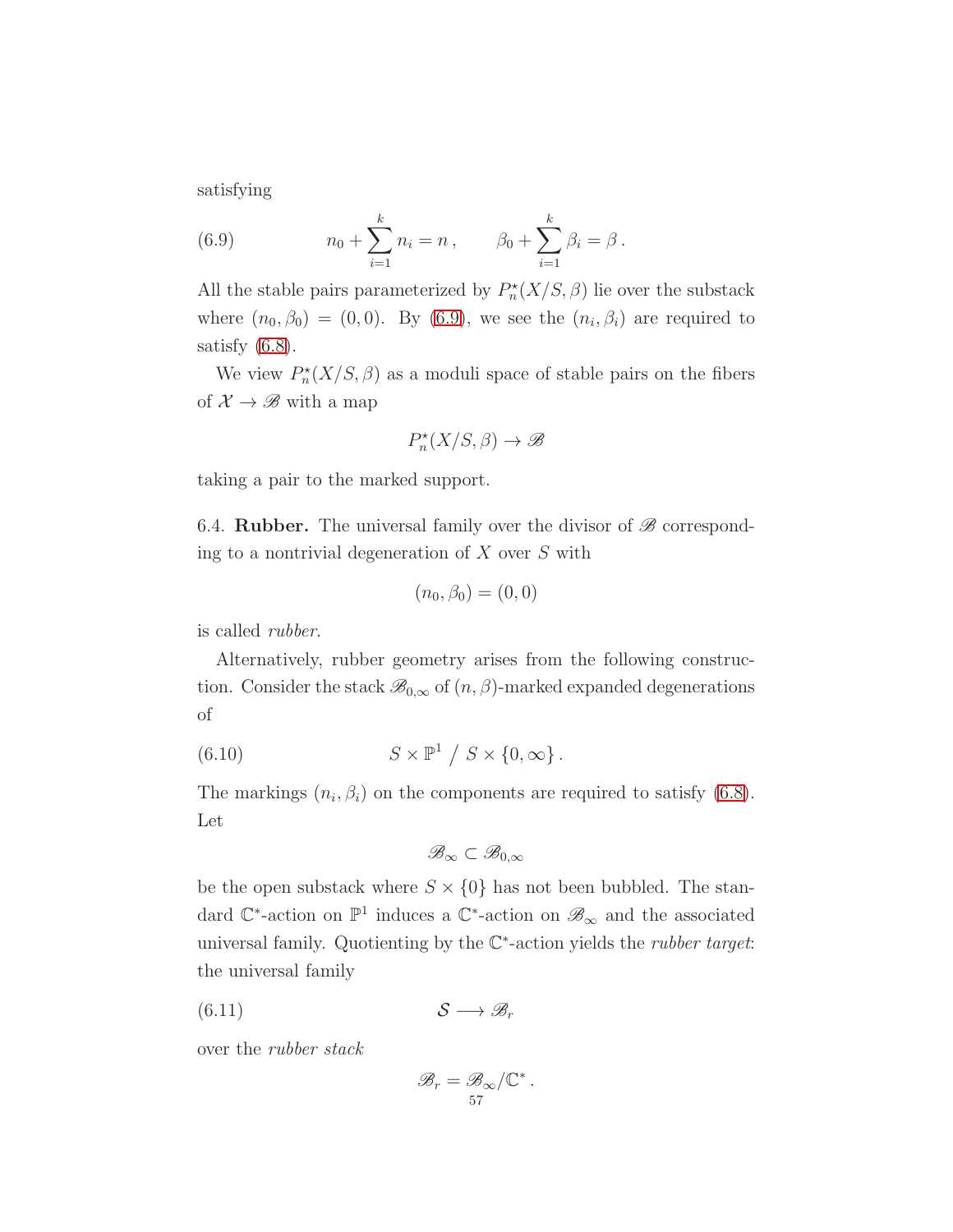The universal family  $S$  carries the canonical divisors

<span id="page-57-1"></span>
$$
S_0 \times \mathscr{B}_r, \quad S_\infty \times \mathscr{B}_r \subset \mathcal{S} \, .
$$

Gluing  $S_0$  of the rubber target to the central fiber  $S$  of  $X$  embeds the rubber stack into the stack of  $(n, \beta)$ -marked expanded degenerations of X. We obtain the commutative diagram

(6.12) 
$$
\begin{array}{ccc}\n & \mathcal{S} & \longrightarrow \mathcal{X} \\
 & \downarrow & \downarrow \\
\mathcal{B}_r & \longrightarrow \mathcal{B}.\n\end{array}
$$

Let  $R(n, \beta)$  denote the moduli space of stable pairs on the fibers of [\(6.11\)](#page-56-1). Concretely,  $R(n, \beta)$  is the moduli space of relative stable pairs on

$$
S\times \mathbb{P}^1\ /\ S\times \{0,\infty \}
$$

with Euler characteristic n, class  $\beta$ , and no bubbling over  $S \times \{0\}$  – all modulo the action of  $\mathbb{C}^*$ . The compactness of  $R(n, \beta)$  is a consequence of the C ∗ -quotient geometry.

We have seen that relative stable pairs on  $X/S$  near  $0 \in \Delta$  are in fact supported on the rubber target [\(6.12\)](#page-57-1). Pushing forward from rubber to the expanded degenerations of  $X/S$  yields a morphism

<span id="page-57-2"></span>(6.13) 
$$
\iota: R(n, \beta) \to P_n^{\star}(X/S, \beta)
$$

which is a closed embedding of Deligne-Mumford stacks and a bijection on closed points. The equation which cuts out  $R(n, \beta) \subset P_n^*(X/S, \beta)$ is the smoothing parameter of the first bubble.

We will prove  $\iota$  is almost an isomorphism:  $\iota$  satisfies the curvilinear lifting property. To prove  $\iota$  is an isomorphism, the smoothing parameter of the first bubble must be shown to vanish in all flat families associated to the moduli space  $P_n^*(X/S, \beta)$ . We leave the isomorphism question open.

<span id="page-57-0"></span>6.5. Deformation theory. Following Section [6.1,](#page-51-1) let

$$
\epsilon: X \to (\Delta, 0)
$$
  
58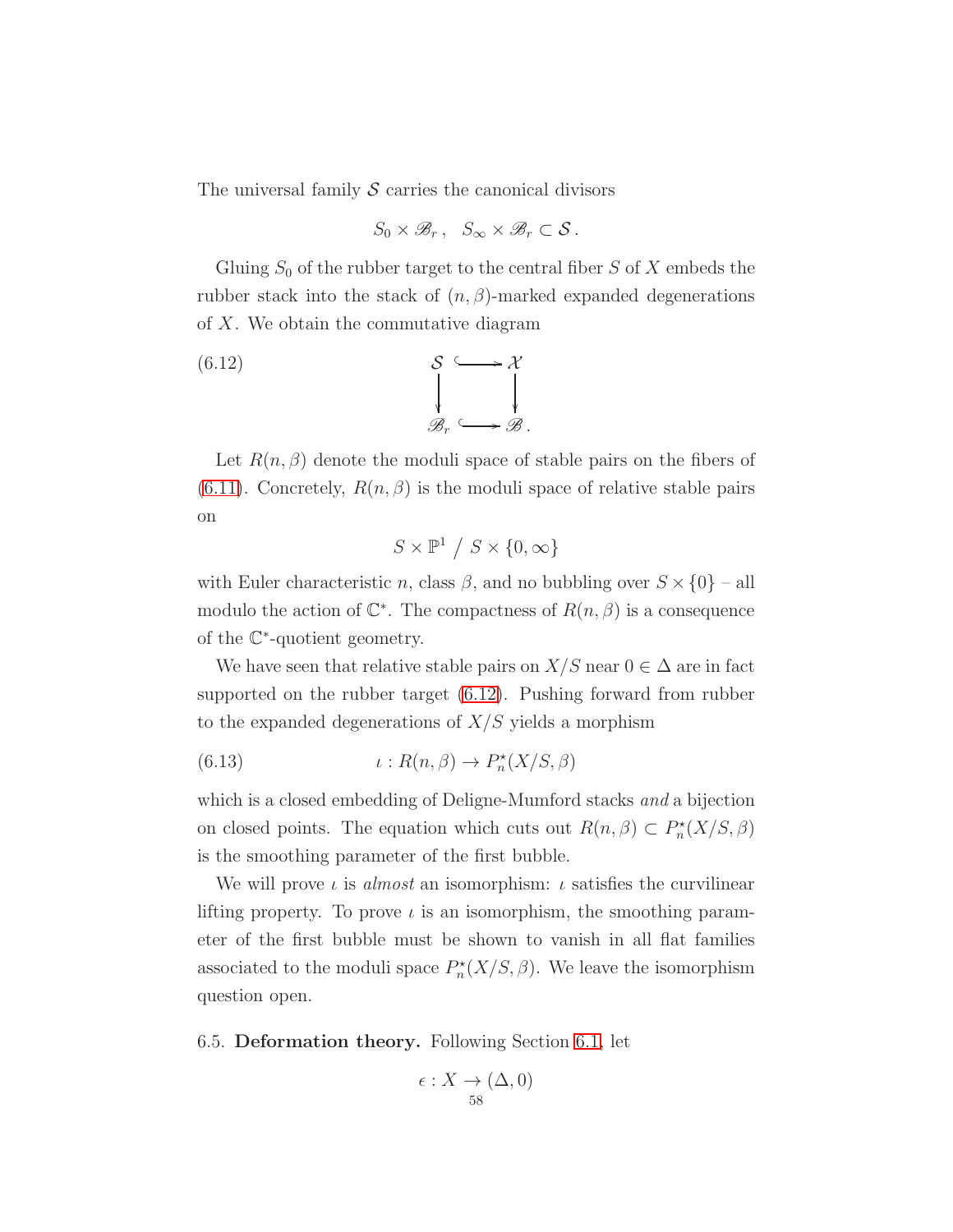be a K3-fibration for which  $\alpha$  is m-rigid. Let  $\beta \in \text{Eff}(m\alpha)$ . We study here the deformation theory of

$$
P = P_n^*(X/S, \beta) \longrightarrow \mathscr{B},
$$

the moduli space of stable pairs on the fibers of the right hand side of the diagram [\(6.12\)](#page-57-1). Identical arguments apply to the left hand side of [\(6.12\)](#page-57-1), replacing  $\mathscr B$  by the substack  $\mathscr B_r$  and P by  $R(n,\beta)$  to give the deformation theory of stable pairs on the rubber target.

Over  $\mathcal{X} \times_{\mathcal{B}} P$  there is a universal stable pair

<span id="page-58-4"></span><span id="page-58-1"></span>
$$
\mathbb{I}^{\bullet} = \{ \mathcal{O}_{\mathcal{X} \times_{\mathcal{B}} P} \xrightarrow{s} \mathbb{F} \},
$$

where the complex  $\mathbb{I}^*$  has  $\mathcal{O}$  in degree 0. Let  $\pi_P$  denote the projection  $\mathcal{X} \times_{\mathscr{B}} P \to P$  and<br> $^{33}$  $^{33}$  $^{33}$ 

(6.14) 
$$
E^{\bullet} = (R\mathscr{H}\!\mathit{om}_{\pi_P}(\mathbb{I}^{\bullet}, \mathbb{I}^{\bullet})_0[1])^{\vee}.
$$

By [\[19,](#page-122-4) [34\]](#page-123-3),  $P \rightarrow \mathscr{B}$  admits a relative perfect obstruction theory

$$
(6.15) \t\t E^{\bullet} \longrightarrow \mathbb{L}_{P/\mathscr{B}}
$$

described as follows. Under the map  $\mathbb{L}_{\chi_{\chi_{\mathscr{B}}P}} \to \mathbb{L}_{(\chi_{\chi_{\mathscr{B}}P})/\mathscr{B}}$ , the Atiyah class  $At(\mathbb{I}^{\bullet})$  of  $\mathbb{I}^{\bullet}$  projects to the *relative* Atiyah class: (6.16)

<span id="page-58-2"></span>
$$
\operatorname{Ext}^1\left(\mathbb{I}^\bullet, \mathbb{I}^\bullet \otimes \mathbb{L}_{\mathcal{X} \times_{\mathscr{B}} P}\right) \longrightarrow \operatorname{Ext}^1\left(\mathbb{I}^\bullet, \mathbb{I}^\bullet \otimes \left(\mathbb{L}_{\mathcal{X}/\mathscr{B}} \oplus \mathbb{L}_{P/\mathscr{B}}\right)\right),
$$
  
At( $\mathbb{I}^\bullet$ )  $\longmapsto$   $(\operatorname{At}_{\mathcal{X}/\mathscr{B}}(\mathbb{I}^\bullet), \operatorname{At}_{P/\mathscr{B}}(\mathbb{I}^\bullet))$ .

The map [\(6.15\)](#page-58-1) is given by the partial Atiyah class  $\text{At}_{P/\mathscr{B}}(\mathbb{I}^{\bullet})$  via the following identifications:

<span id="page-58-3"></span>
$$
\begin{array}{rcl}\n\operatorname{Ext}^1(\mathbb{I}^\bullet, \mathbb{I}^\bullet \otimes \pi_P^* \mathbb{L}_{P/\mathscr{B}}) & = & H^1\big(R\mathscr{H}\!om(\mathbb{I}^\bullet, \mathbb{I}^\bullet) \otimes \pi_P^* \mathbb{L}_{P/\mathscr{B}}\big) \\
& = & H^0\big(R\pi_{P*}R\mathscr{H}\!om(\mathbb{I}^\bullet, \mathbb{I}^\bullet)[1] \otimes \mathbb{L}_{P/\mathscr{B}}\big) \\
\longrightarrow & H^0\big(R\pi_{P*}R\mathscr{H}\!om(\mathbb{I}^\bullet, \mathbb{I}^\bullet)_0[1] \otimes \mathbb{L}_{P/\mathscr{B}}\big) \\
& = & \operatorname{Hom}\big(E^\bullet, \mathbb{L}_{P/\mathscr{B}}\big)\,. \n\end{array}
$$

<span id="page-58-0"></span> $33$ Here  $R\mathcal{H}om_{\pi_P} = R\pi_{P*}R\mathcal{H}om$  is the right derived functor of  $\mathscr{H}\!om_{\pi_P} = \pi_{P*}\mathscr{H}\!om$  .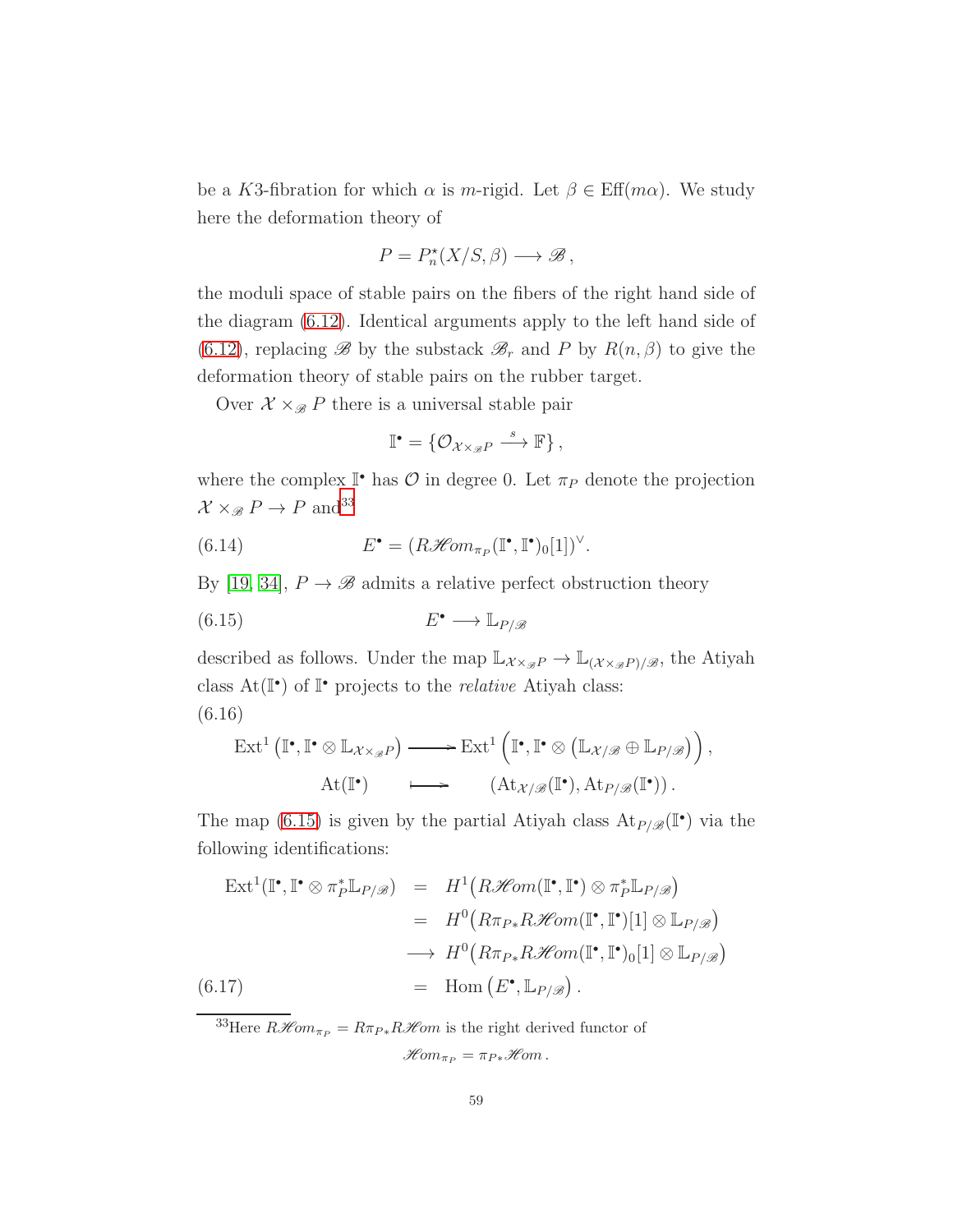Defining  $\mathcal{E}^{\bullet}$  to be the cone on the induced map  $E^{\bullet}[-1] \to \mathbb{L}_{\mathscr{B}}$ , we obtain a commutative diagram of exact triangles:

<span id="page-59-0"></span>(6.18) 
$$
\mathcal{E}^{\bullet} \longrightarrow E^{\bullet} \longrightarrow \mathbb{L}_{\mathscr{B}}[1] \downarrow \qquad \qquad \downarrow \qquad \qquad \parallel \mathbb{L}_{P} \longrightarrow \mathbb{L}_{P/\mathscr{B}} \longrightarrow \mathbb{L}_{\mathscr{B}}[1].
$$

The Artin stack  $\mathscr B$  is smooth with  $\mathbb L_{\mathscr B}$  a 2-term complex of bundles supported in degrees 0 and 1. The induced map

$$
\Omega_P = h^0(E^{\bullet}) \longrightarrow h^1(\mathbb{L}_{\mathscr{B}})
$$

is onto because the points of  $P$  all have finite stabilizers by condition (iv) above. Therefore the long exact sequence of sheaf cohomologies of the top row of  $(6.18)$  shows  $\mathcal{E}^{\bullet}$  has cohomology in degrees  $-1$  and 0 only. The complex  $\mathcal{E}^{\bullet}$  is perfect because  $E^{\bullet}$  and  $\mathbb{L}_{\mathscr{B}}$  are. Since the Deligne-Mumford stack  $P$  is projective,  $\mathcal{E}^{\bullet}$  is quasi-isomorphic to a 2-term complex of locally free sheaves on  $P$ . Finally, the 5-Lemma applied to the long exact sequences in cohomology of [\(6.18\)](#page-59-0) implies

$$
(6.19) \t\t \mathcal{E}^{\bullet} \longrightarrow \mathbb{L}_P
$$

is an isomorphism on  $h^0$  and onto on  $h^{-1}$ . Therefore [\(6.19\)](#page-59-1) is a perfect obstruction theory for P.

The virtual dimension of  $P_n(X/S, \beta)$  is 0. The open and closed component  $P_n^*(X/S, \beta) \subset P_n(X/S, \beta)$  hence carries a virtual class of dimension 0. We define

<span id="page-59-1"></span>
$$
P_{n,\beta}^{\star}(X/S) = \int_{[P_n^{\star}(X/S,\beta)]^{\rm vir}} 1.
$$

**Lemma 2.** We have  $P_{n,\beta}^*(X) = P_{n,\beta}^*(X/S)$ .

*Proof.* Consider the degeneration of the total space  $X$  to the normal cone of the special fiber  $S = \epsilon^{-1}(0)$ . By the degeneration formula for stable pairs invariants,  $P_{n,\beta}^{\star}(X)$  is expressed as a product of integrals over  $P_{n_1}^{\star}(X/S, \beta_1)$  and  $P_{n_2}(S \times \mathbb{P}^1/S \times \{0\}, \beta_2)$  where

$$
n = n_1 + n_2, \quad \beta = \beta_1 + \beta_2.
$$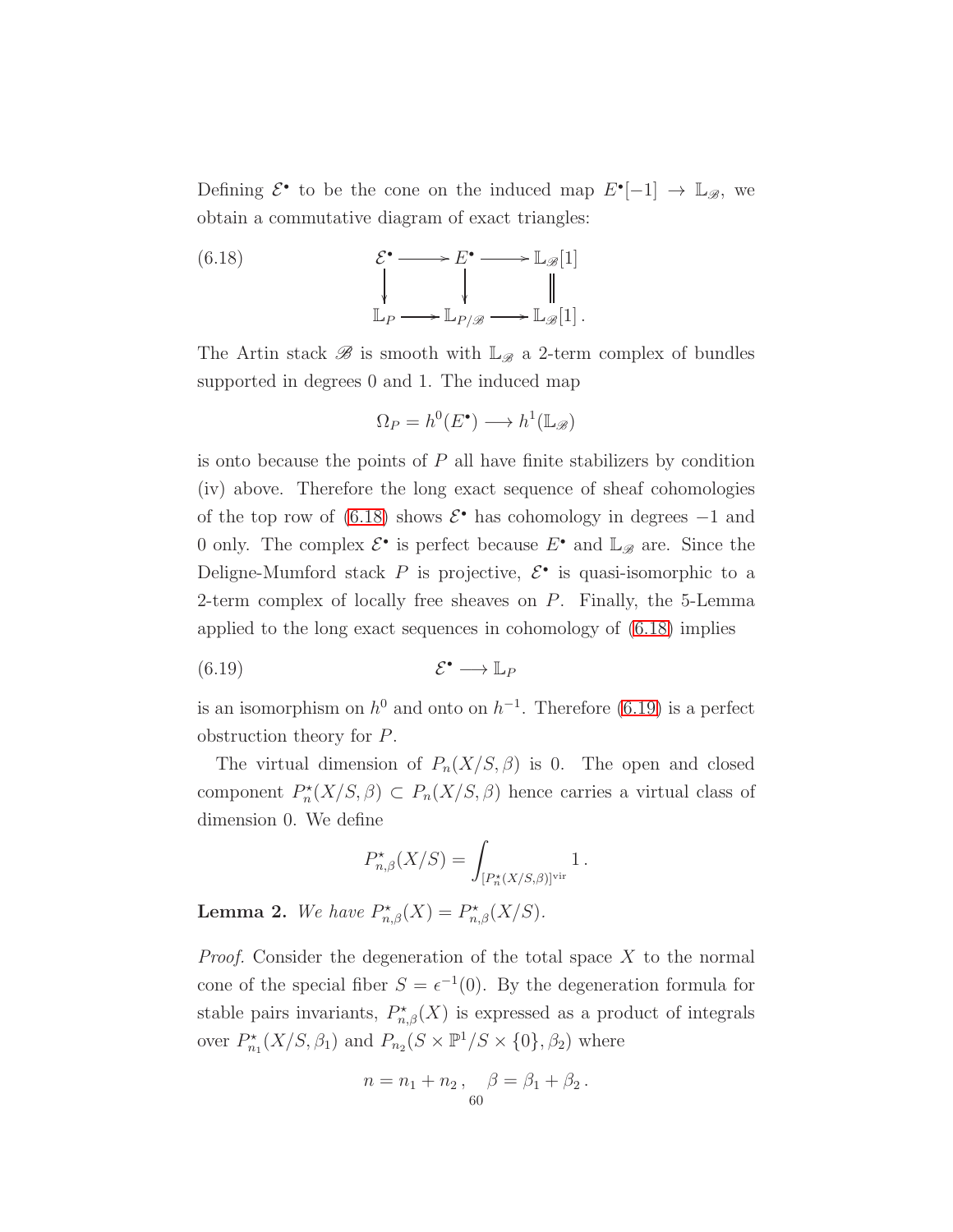Since the virtual class of  $P_{n_2}(S \times \mathbb{P}^1/S \times \{0\}, \beta_2)$  vanishes by the existence of the reduced theory (see Section [6.6](#page-60-0) below), the only surviving term of the degeneration formula is  $n_1 = n$  and  $\beta_1 = \beta$ .

<span id="page-60-0"></span>6.6. Reduced obstruction theory. Let  $R = R(n, \beta)$  be the moduli space of stable pairs on the rubber target.

The construction of the obstruction theory in Section [6.5](#page-57-0) applies to  $S \times_{\mathscr{B}_r} R$  with the associated universal complex  $\mathbb{I}^{\bullet}$  and projection  $\pi_R$  to R. The result is a relative obstruction theory for  $R$  given by a similar formula:

<span id="page-60-1"></span>(6.20) 
$$
F^{\bullet} = (R\mathscr{H}om_{\pi_R}(\mathbb{I}^{\bullet}, \mathbb{I}^{\bullet})_0[1])^{\vee} \longrightarrow \mathbb{L}_{R/\mathscr{B}_r},
$$

and an absolute obstruction theory

<span id="page-60-3"></span>(6.21) 
$$
\mathcal{F}^{\bullet} = \text{Cone}\left(F^{\bullet}[-1] \longrightarrow \mathbb{L}_{\mathscr{B}_r}\right).
$$

The relative obstruction sheaf of  $(6.20)$  contains  $H^{0,2}(S)$  which can be thought of as the topological or Hodge theoretic part of the obstruction to deforming a stable pair. So long as S remains fixed,  $H^{0,2}(S)$  is trivial and can be removed. After removal, we obtain the reduced obstruction theory. By now, there are many approaches to the reduced theory: see [\[28\]](#page-122-1) for an extensive account and references. We include here a brief treatment.

We fix a holomorphic symplectic form  $\sigma$  on S. Let the 2-form  $\bar{\sigma}$ denote the pull-back of  $\sigma$  to  $\mathcal{S}$ . The semiregularity map from the relative obstruction sheaf  $Ob_F = h^1((F^{\bullet})^{\vee})$  to  $\mathcal{O}_R$  plays a central role:

$$
\mathcal{E}xt_{\pi_R}^2(\mathbb{I}^\bullet, \mathbb{I}^\bullet)_0 \stackrel{\cup \text{At}(\mathbb{I}^\bullet)}{\longrightarrow} \mathcal{E}xt_{\pi_R}^3(\mathbb{I}^\bullet, \mathbb{I}^\bullet \otimes \mathbb{L}_{(\mathcal{S} \times_{\mathcal{B}_r} R)/\mathcal{B}_r})
$$
  

$$
\longrightarrow \mathcal{E}xt_{\pi_R}^3(\mathbb{I}^\bullet, \mathbb{I}^\bullet \otimes \Omega_{\mathcal{S}/\mathcal{B}_r}) \stackrel{\wedge \overline{\sigma}}{\longrightarrow} \mathcal{E}xt_{\pi_R}^3(\mathbb{I}^\bullet, \mathbb{I}^\bullet \otimes \Omega_{\mathcal{S}/\mathcal{B}_r}^3)
$$
  
(6.22)  

$$
\stackrel{\text{tr}}{\longrightarrow} R^3 \pi_{R*}(\Omega_{\mathcal{S}/\mathcal{B}_r}^3) \longrightarrow R^3 \pi_{R*}(\omega_{\mathcal{S}/\mathcal{B}_r}) \cong \mathcal{O}_R.
$$

<span id="page-60-2"></span>In the last line,  $\omega_{\mathcal{S}/\mathcal{B}_r}$  is the fiberwise canonical sheaf. Using the simple structure of the singularities, we see  $\omega_{\mathcal{S}/\mathscr{B}_r}$  is the sheaf of fiberwise 3forms with logarithmic poles along the singular divisors in each fiber with opposite residues along each branch. The canonical sheaf  $\omega_{\mathcal{S}/\mathcal{B}_r}$ inherits a natural map from  $\Omega_{\mathcal{S}/\mathscr{B}_r}^3$ .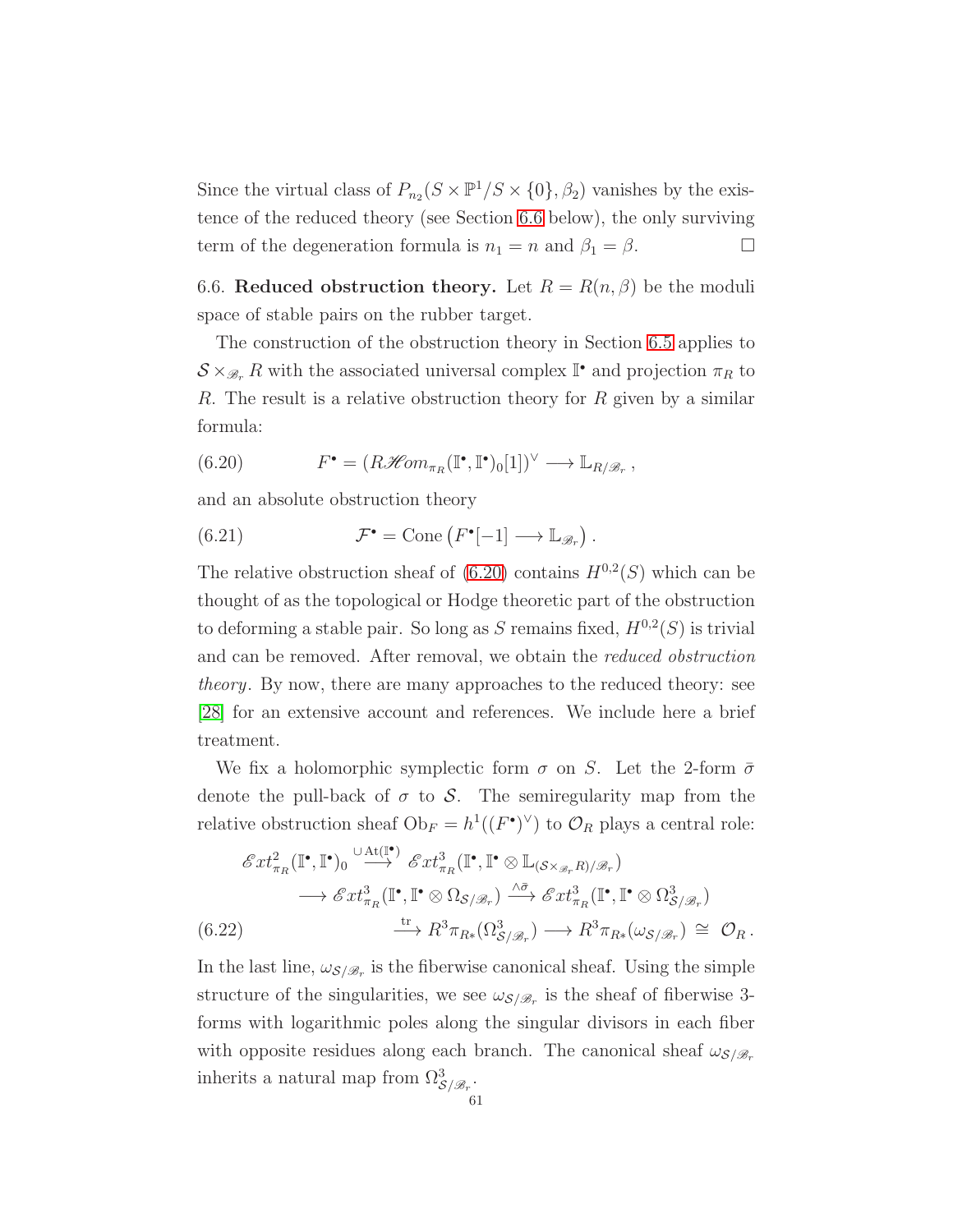## <span id="page-61-3"></span>Proposition 15. The semiregularity map  $(6.22)$  is onto.

*Proof.* We work at a closed point  $(F, s)$  of R where F is a sheaf on  $S \times \mathbb{P}^1[k]$ . In [\(6.22\)](#page-60-2), we replace  $\mathbb{I}^{\bullet}$  by

<span id="page-61-0"></span>
$$
I^{\bullet} = \{ \mathcal{O} \stackrel{s}{\to} F \}
$$

and each  $\mathscr{E}xt_{\pi_R}$  sheaf by the corresponding  $Ext_{S\times \mathbb{P}^1[k]}$  group. We will show the result is a surjection

(6.23) 
$$
\operatorname{Ext}^2(I^{\bullet}, I^{\bullet})_0 \longrightarrow \mathbb{C}.
$$

By the vanishing of the higher trace-free Ext sheaves, base change and the Nakayama Lemma, the surjection [\(6.23\)](#page-61-0) implies the claimed result.

We use the first order deformation  $\kappa \in H^1(T_S)$  of S of [\(6.3\)](#page-53-1) and the holomorphic symplectic form  $\sigma$ . By [\(6.4\)](#page-53-2), we have

(6.24) 
$$
\int_{\beta} \kappa \, d\sigma \neq 0.
$$

The pull-back of the Kodaira-Spencer class  $\kappa$  to  $S \times \mathbb{P}^1[k]$  is

<span id="page-61-2"></span><span id="page-61-1"></span> $\bar{\kappa} \in \mathrm{Ext}^1(\mathbb{L}_{S \times \mathbb{P}^1[k]}, \mathcal{O}_{S \times \mathbb{P}^1[k]})$ ,

the class of the corresponding deformation of  $S \times \mathbb{P}^1[k]$ . We consider

(6.25) 
$$
\bar{\kappa} \circ \text{At}(I^{\bullet}) \in \text{Ext}^{2}(I^{\bullet}, I^{\bullet}),
$$

which by  $[9, 20]$  $[9, 20]$  is the obstruction to deforming  $I^{\bullet}$  to first order with the deformation  $\kappa$  of S. Since  $\det(I^{\bullet})$  is trivial, [\(6.25\)](#page-61-1) lies in the subgroup of trace-free Exts. We will show the map [\(6.23\)](#page-61-0) is nonzero on the element [\(6.25\)](#page-61-1) of  $\text{Ext}^2(I^{\bullet}, I^{\bullet})_0$ .

The semiregularity map is entirely local to the support

$$
supp(F) \subset \coprod_i S \times \{p_i\},\
$$

where the  $p_i$  lie in the interiors of the  $\mathbb{P}^1$  bubbles. Using the  $(\mathbb{C}^*)^k$ action, we may assume the  $p_i$  are all different points of  $\mathbb{C}^* = \mathbb{P}^1 \setminus \{0, \infty\}.$ By moving all of the  $p_i$  to a single bubble, we may compute the same map on  $S \times \mathbb{P}^1$ .

By [\[9,](#page-122-5) Proposition 4.2],

$$
\operatorname{tr}\left(\bar{\kappa} \circ \operatorname{At}(I^{\bullet}) \circ \operatorname{At}(I^{\bullet})\right) \in H^{3}(\Omega_{S \times \mathbb{P}^{1}})
$$
  
62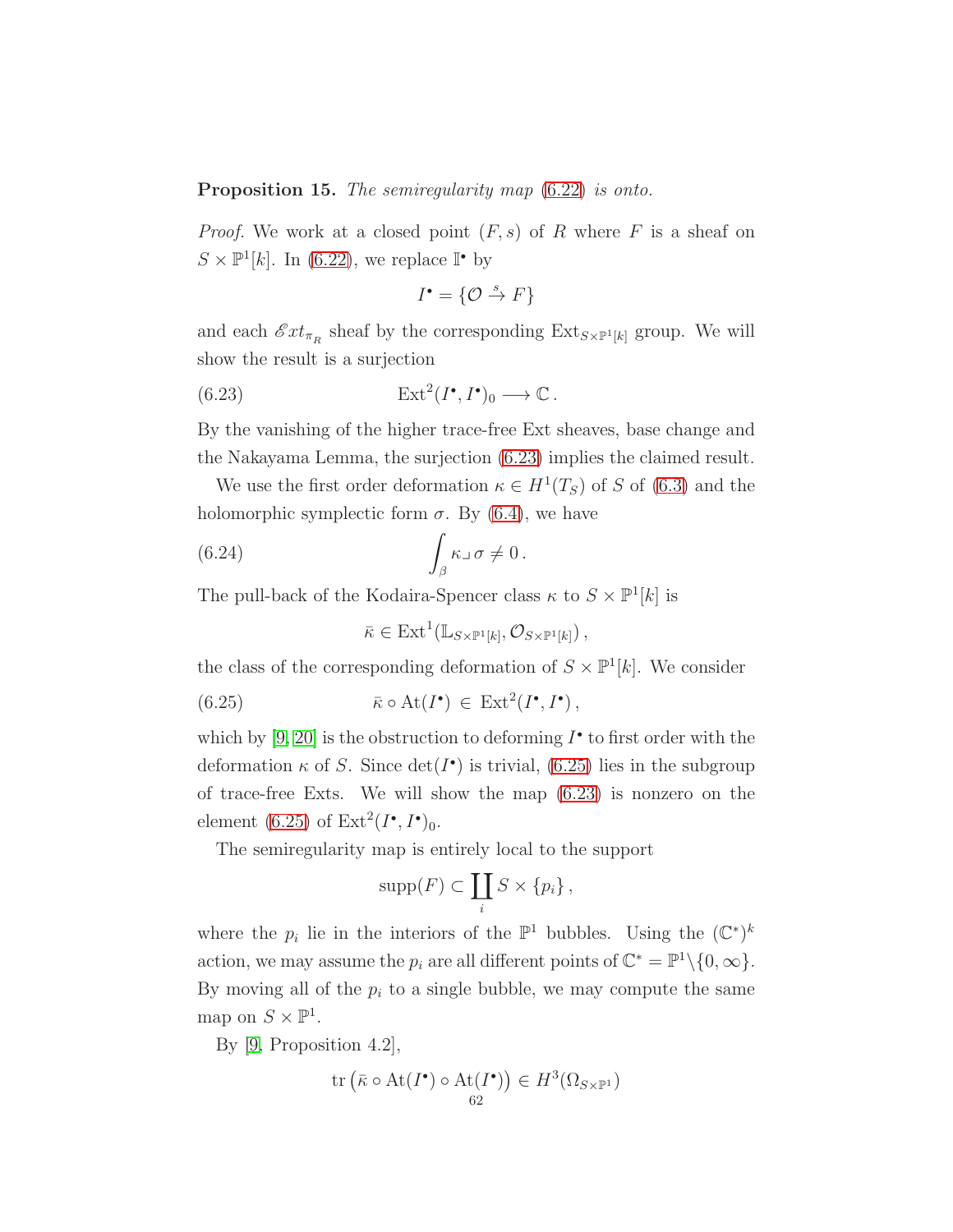equals  $2\bar{\kappa}\supset \text{ch}_2(I^{\bullet})$ . Therefore, the image of  $\bar{\kappa} \circ \text{At}(I^{\bullet})$  under the map [\(6.23\)](#page-61-0) is

<span id="page-62-0"></span>(6.26) 
$$
2\int_{S\times\mathbb{P}^1} (\bar{\kappa}\,\mathrm{d}\,\mathrm{ch}_2(I^{\bullet})) \wedge \bar{\sigma} = -2\int_{S\times\mathbb{P}^1} (\bar{\kappa}\,\mathrm{d}\,\bar{\sigma}) \wedge \mathrm{ch}_2(I^{\bullet}),
$$

by the homotopy formula

$$
(6.27) \quad 0 = \overline{\kappa} \Box (\mathrm{ch}_2(I^{\bullet}) \wedge \overline{\sigma}) = (\overline{\kappa} \Box \mathrm{ch}_2(I^{\bullet})) \wedge \overline{\sigma} + (\overline{\kappa} \Box \overline{\sigma}) \wedge \mathrm{ch}_2(I^{\bullet}).
$$

Since  $ch_2(I^{\bullet})$  is Poincaré dual to  $-\beta$ , we conclude [\(6.26\)](#page-62-0) equals

<span id="page-62-1"></span>
$$
2\int_{\beta} \kappa \lrcorner \, \sigma \, ,
$$

which is nonzero [\(6.24\)](#page-61-2) by the choice of  $\kappa$ .

Composing [\(6.22\)](#page-60-2) with the truncation map  $(F^{\bullet})^{\vee} \to h^1((F^{\bullet})^{\vee})[-1]$ and dualizing gives a map

$$
(6.28) \t\t \t\t \mathcal{O}_R[1] \longrightarrow F^{\bullet}.
$$

<span id="page-62-3"></span>Proposition 16. The map [\(6.28\)](#page-62-1) lifts uniquely to the absolute obstruction theory  $\mathcal{F}^{\bullet}$  of [\(6.21\)](#page-60-3).

Proof. To obtain a lifting, we must show the composition

<span id="page-62-2"></span> $\mathcal{O}_R[1] \longrightarrow F^{\bullet} \longrightarrow \mathbb{L}_{R/\mathscr{B}_r} \longrightarrow \mathbb{L}_{\mathscr{B}_r}[1]$ 

is zero. In fact, the composition of the second and third arrows is already zero on R. We will show the vanishing of the dual composition

(6.29) 
$$
(\mathbb{L}_{\mathscr{B}_r})^{\vee}[-1] \longrightarrow (\mathbb{L}_{R/\mathscr{B}_r})^{\vee} \longrightarrow (F^{\bullet})^{\vee}.
$$

We work with the universal complex  $\mathbb{I}^{\bullet}$  on  $S \times_{\mathscr{B}_r} R$ . By [\(6.16\)](#page-58-2), we have the diagram (in which we have suppressed some pull-back maps):

$$
\mathbb{L}_{\mathscr{B}_r}^{\vee}[-1] \longrightarrow \mathbb{L}_{S/\mathscr{B}_r}^{\vee} \oplus \mathbb{L}_{R/\mathscr{B}_r}^{\vee} \longrightarrow \mathbb{L}_{S \times_{\mathscr{B}_r} R}^{\vee} \longrightarrow \mathbb{L}_{S \times_{\mathscr{B}_r} R}^{\vee} \longrightarrow \mathbb{L}_{S \times_{\mathscr{B}_r} R}^{\vee} \longrightarrow \mathbb{L}_{S \times_{\mathscr{B}_r} R}^{\vee} \longrightarrow \mathbb{L}_{S \times_{\mathscr{B}_r} R}^{\vee} \longrightarrow \mathbb{L}_{S \times_{\mathscr{B}_r} R}^{\vee} \longrightarrow \mathbb{L}_{S \times_{\mathscr{B}_r} R}^{\vee} \longrightarrow \mathbb{L}_{S \times_{\mathscr{B}_r} R}^{\vee} \longrightarrow \mathbb{L}_{S \times_{\mathscr{B}_r} R}^{\vee} \longrightarrow \mathbb{L}_{S \times_{\mathscr{B}_r} R}^{\vee} \longrightarrow \mathbb{L}_{S \times_{\mathscr{B}_r} R}^{\vee} \longrightarrow \mathbb{L}_{S \times_{\mathscr{B}_r} R}^{\vee} \longrightarrow \mathbb{L}_{S \times_{\mathscr{B}_r} R}^{\vee} \longrightarrow \mathbb{L}_{S \times_{\mathscr{B}_r} R}^{\vee} \longrightarrow \mathbb{L}_{S \times_{\mathscr{B}_r} R}^{\vee} \longrightarrow \mathbb{L}_{S \times_{\mathscr{B}_r} R}^{\vee} \longrightarrow \mathbb{L}_{S \times_{\mathscr{B}_r} R}^{\vee} \longrightarrow \mathbb{L}_{S \times_{\mathscr{B}_r} R}^{\vee} \longrightarrow \mathbb{L}_{S \times_{\mathscr{B}_r} R}^{\vee} \longrightarrow \mathbb{L}_{S \times_{\mathscr{B}_r} R}^{\vee} \longrightarrow \mathbb{L}_{S \times_{\mathscr{B}_r} R}^{\vee} \longrightarrow \mathbb{L}_{S \times_{\mathscr{B}_r} R}^{\vee} \longrightarrow \mathbb{L}_{S \times_{\mathscr{B}_r} R}^{\vee} \longrightarrow \mathbb{L}_{S \times_{\mathscr{B}_r} R}^{\vee} \longrightarrow \mathbb{L}_{S \times_{\mathscr{B}_r} R}^{\vee} \longrightarrow \mathbb{L}_{S \times_{\mathscr{B}_
$$

The top row is an exact triangle, so the induced map

$$
\mathbb{L}_{\mathscr{B}_r}^{\vee}[-1] \longrightarrow R\mathscr{H}\hspace{-0.01cm}\mathscr{H}\hspace{-0.01cm}\mathscr{m}(\mathbb{I}^\bullet,\mathbb{I}^\bullet)_0[1]
$$

$$
\qquad \qquad \Box
$$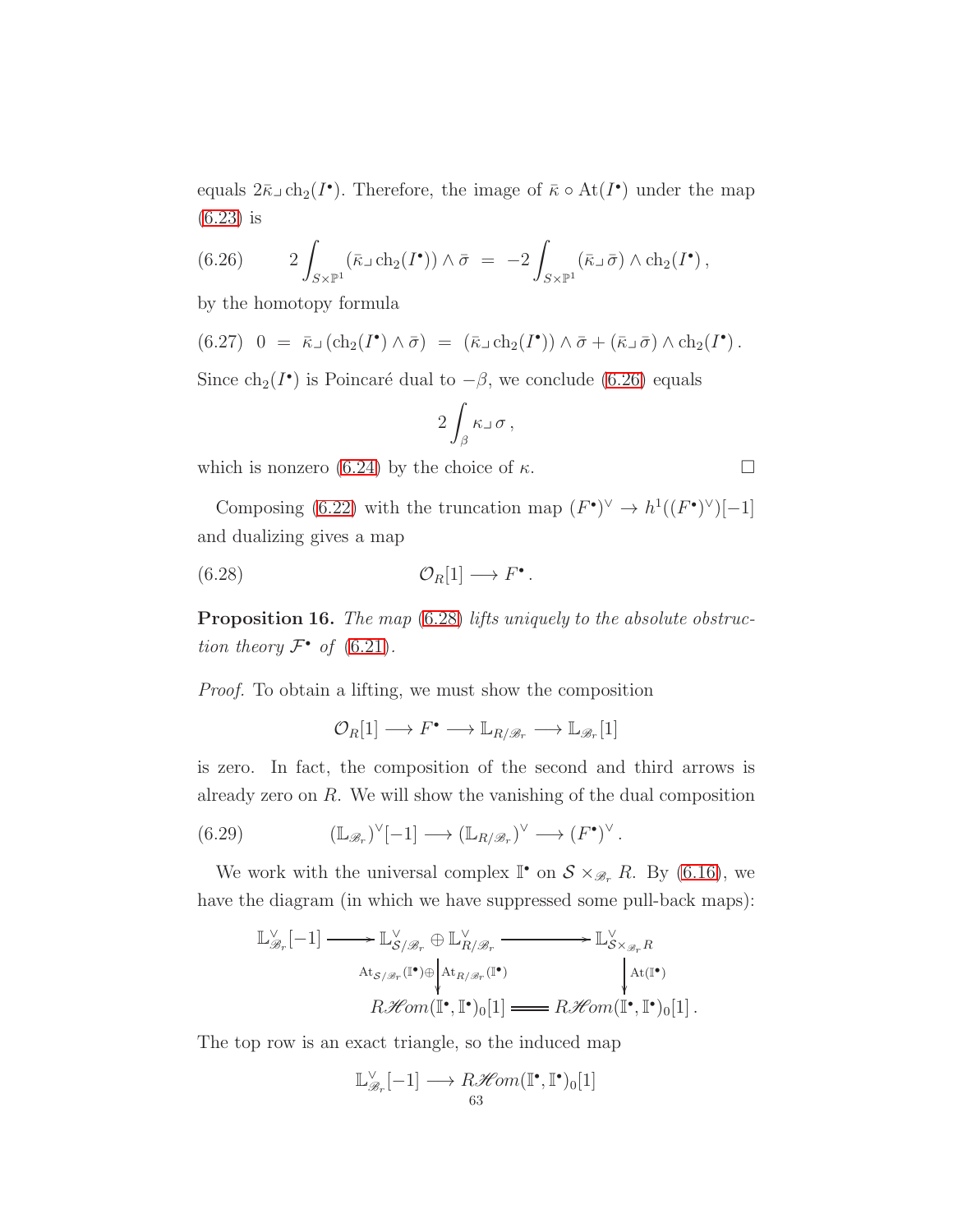vanishes.[34](#page-63-0) Therefore the composition

<span id="page-63-2"></span>(6.30) 
$$
\pi_R^* \mathbb{L}_{\mathscr{B}_r}^{\vee}[-1] \longrightarrow \pi_{\mathcal{S}}^* \mathbb{L}_{\mathcal{S}/\mathscr{B}_r}^{\vee} \xrightarrow{\mathrm{At}_{\mathcal{S}/\mathscr{B}_r}(\mathbb{I}^{\bullet})} R\mathscr{H}om(\mathbb{I}^{\bullet}, \mathbb{I}^{\bullet})_0[1]
$$

equals minus the composition

<span id="page-63-1"></span>(6.31) 
$$
\pi_R^* \mathbb{L}_{\mathscr{B}_r}^{\vee}[-1] \longrightarrow \pi_R^* \mathbb{L}_{R/\mathscr{B}_r}^{\vee} \xrightarrow{\mathrm{At}_{R/\mathscr{B}_r}(\mathbb{I}^{\bullet})} R\mathscr{H}om(\mathbb{I}^{\bullet}, \mathbb{I}^{\bullet})_0[1].
$$

By adjunction the composition [\(6.31\)](#page-63-1) gives the composition

<span id="page-63-5"></span>
$$
(6.32) \qquad \mathbb{L}_{\mathscr{B}_r}^{\vee}[-1] \longrightarrow \mathbb{L}_{R/\mathscr{B}_r}^{\vee} \xrightarrow{\mathrm{At}_{R/\mathscr{B}_r}(\mathbb{I}^{\bullet})} R\pi_{R*}R\mathscr{H}om(\mathbb{I}^{\bullet}, \mathbb{I}^{\bullet})_0[1],
$$

which by  $(6.15, 6.17, 6.20)$  $(6.15, 6.17, 6.20)$  $(6.15, 6.17, 6.20)$  is precisely the composition  $(6.29)$  we want to show is zero. So it is sufficient to show [\(6.30\)](#page-63-2) vanishes.

The first arrow of [\(6.30\)](#page-63-2) is (the pull-back from  $\mathcal{B}_r$  to R of) the Kodaira-Spencer class of  $S/\mathcal{B}_r$ : the final arrow in the exact triangle

$$
\mathbb{L}_{\mathscr{B}_r} \longrightarrow \mathbb{L}_{\mathcal{S}} \longrightarrow \mathbb{L}_{\mathcal{S}/\mathscr{B}_r} \longrightarrow \mathbb{L}_{\mathscr{B}_r}[1].
$$

Away from the singularities  $S \times \{0, \infty\}$  in each  $S \times \mathbb{P}^1$ -bubble, S is locally a trivial family over  $\mathcal{B}_r$ : it is isomorphic to

$$
S\times \mathbb{C}^*\times \mathscr{B}_r
$$

locally<sup>[35](#page-63-3)</sup> over  $\mathscr{B}_r$ . Therefore this Kodaira-Spencer map vanishes in a neighborhood of the support of the universal sheaf F. But the second arrow of  $(6.30)$  – the Atiyah class  $\text{At}_{\mathcal{S}/\mathscr{B}_r}(\mathbb{I}^{\bullet})$  of  $\mathbb{I}^{\bullet}$  – is nonzero only on the support of  $F$ , so the composition is zero.

Finally, choices of lift are parameterized by  $Hom(\mathcal{O}_R[1], \mathbb{L}_{\mathscr{B}_r})$ . This vanishes because  $\mathbb{L}_{\mathscr{B}_r}$  is concentrated in degrees 0 and 1. Therefore the lift is unique.  $\Box$ 

The relative and absolute *reduced* obstruction theories are defined respectively by:

(6.33)

<span id="page-63-4"></span>
$$
F_{\text{red}}^{\bullet} = \text{Cone}(\mathcal{O}_R[1] \longrightarrow F^{\bullet}), \qquad \mathcal{F}_{\text{red}}^{\bullet} = \text{Cone}(\mathcal{O}_R[1] \longrightarrow F^{\bullet})
$$

<span id="page-63-0"></span><sup>&</sup>lt;sup>34</sup>There is no obstruction to deforming as we move through R over the base  $\mathcal{B}_r$ : there indeed exists a complex  $\mathbb{I}^{\bullet}$  over all of  $S \times_{\mathscr{B}_r} R$ .

<span id="page-63-3"></span><sup>&</sup>lt;sup>35</sup>But not globally due to the nontrivial  $\mathbb{C}^*$ -action on the  $\mathbb C$  factor giving a nontrivial line bundle over  $\mathscr{B}_r$ .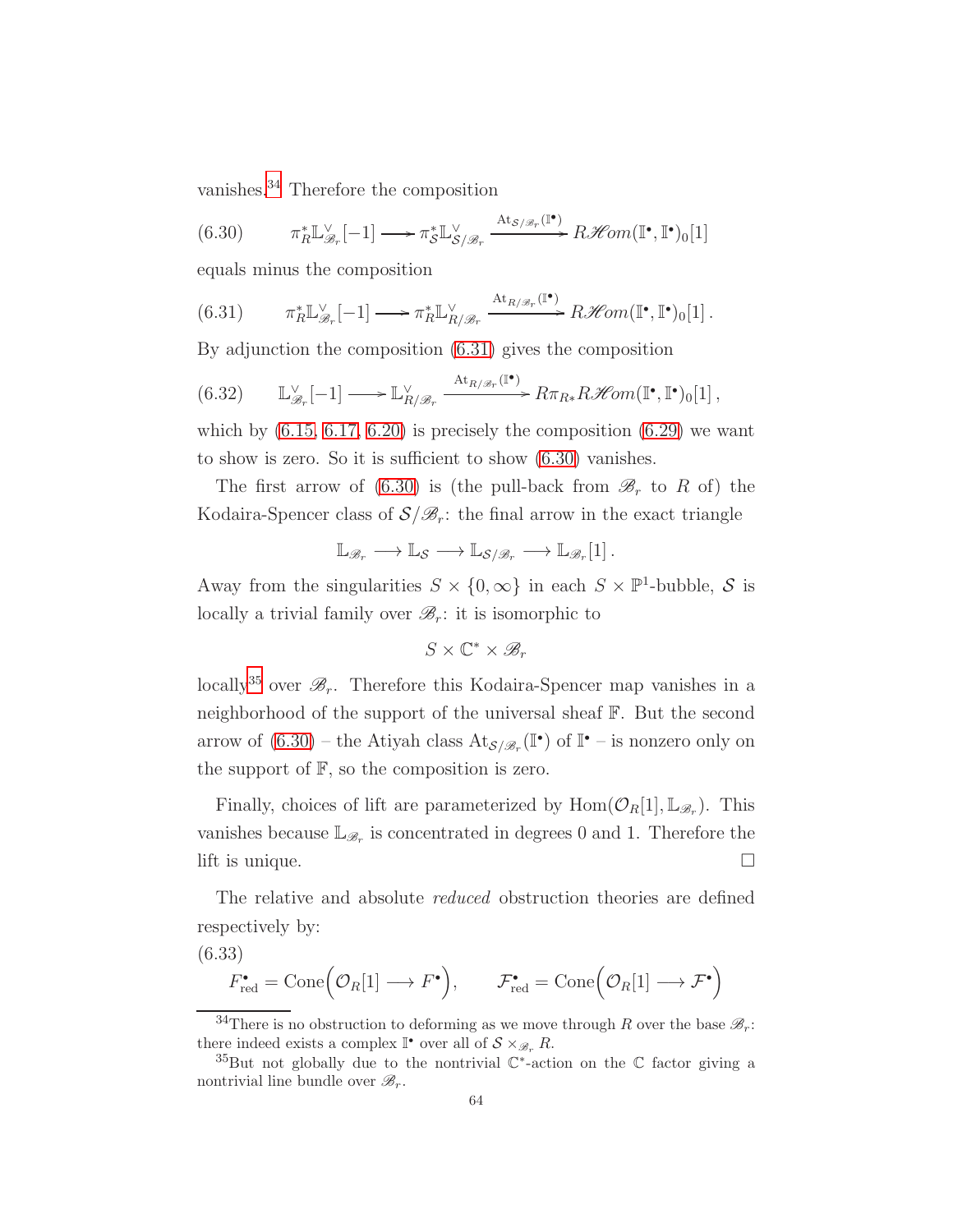The associated obstruction sheaves

<span id="page-64-1"></span>
$$
\mathrm{Ob}_{F}^{\mathrm{red}} = h^{1}((F_{\mathrm{red}}^{\bullet})^{\vee}), \qquad \mathrm{Ob}_{\mathcal{F}}^{\mathrm{red}} = h^{1}((\mathcal{F}_{\mathrm{red}}^{\bullet})^{\vee})
$$

are the kernels of the induced semiregularity maps

(6.34) 
$$
\mathrm{Ob}_F \longrightarrow \mathcal{O}_R, \qquad \mathrm{Ob}_{\mathcal{F}} \longrightarrow \mathcal{O}_R,
$$

with the first given by  $(6.22)$ .

Though not required here, one can show [\[28,](#page-122-1) [41\]](#page-123-6) the complexes [\(6.33\)](#page-63-4) do indeed define perfect obstruction theories for  $R$ . For our purposes of extracting invariants, the simpler cosection method of Kiem-Li [\[25\]](#page-122-2) is sufficient to produce the reduced virtual cycle  $[R]^{red}$  as in [\[36\]](#page-123-0).

We summarize here the cosection method for the reader. Writing

$$
(\mathcal{F}^{\bullet})^{\vee} = \{F_0 \longrightarrow F_1\}
$$

as a global two-term complex of locally free sheaves on R, Behrend and Fantechi [\[3\]](#page-121-1) produce a cone

$$
C \subset F_1
$$
 such that  $[R]^{vir} = 0^!_{F_1}C = [s(C)c(F_1)]_{virdim}$ .

Here, s is the Segre class, c is the total Chern class, and we take the piece in degree equal to the virtual dimension

$$
virdim = \operatorname{rank} F_0 - \operatorname{rank} F_1.
$$

Kiem and Li show the cone  $C$  lies cycle theoretically (rather than scheme theoretically) in the kernel  $K$  of the composition

$$
F_1 \longrightarrow \mathrm{Ob} \longrightarrow \mathcal{O}_R.
$$

We define the reduced virtual cycle in the reduced virtual dimension  $(virdim + 1)$  by

(6.35) 
$$
[R]^{red} = 0_K^! C = [s(C)c(K)]_{\text{virdim}+1}.
$$

The reduced class is much more interesting than the standard virtual class from the point of view of invariants: the exact sequence

<span id="page-64-0"></span>
$$
0 \longrightarrow K \longrightarrow F_1 \longrightarrow \mathcal{O}_R \longrightarrow 0
$$
  

$$
\xrightarrow{65}
$$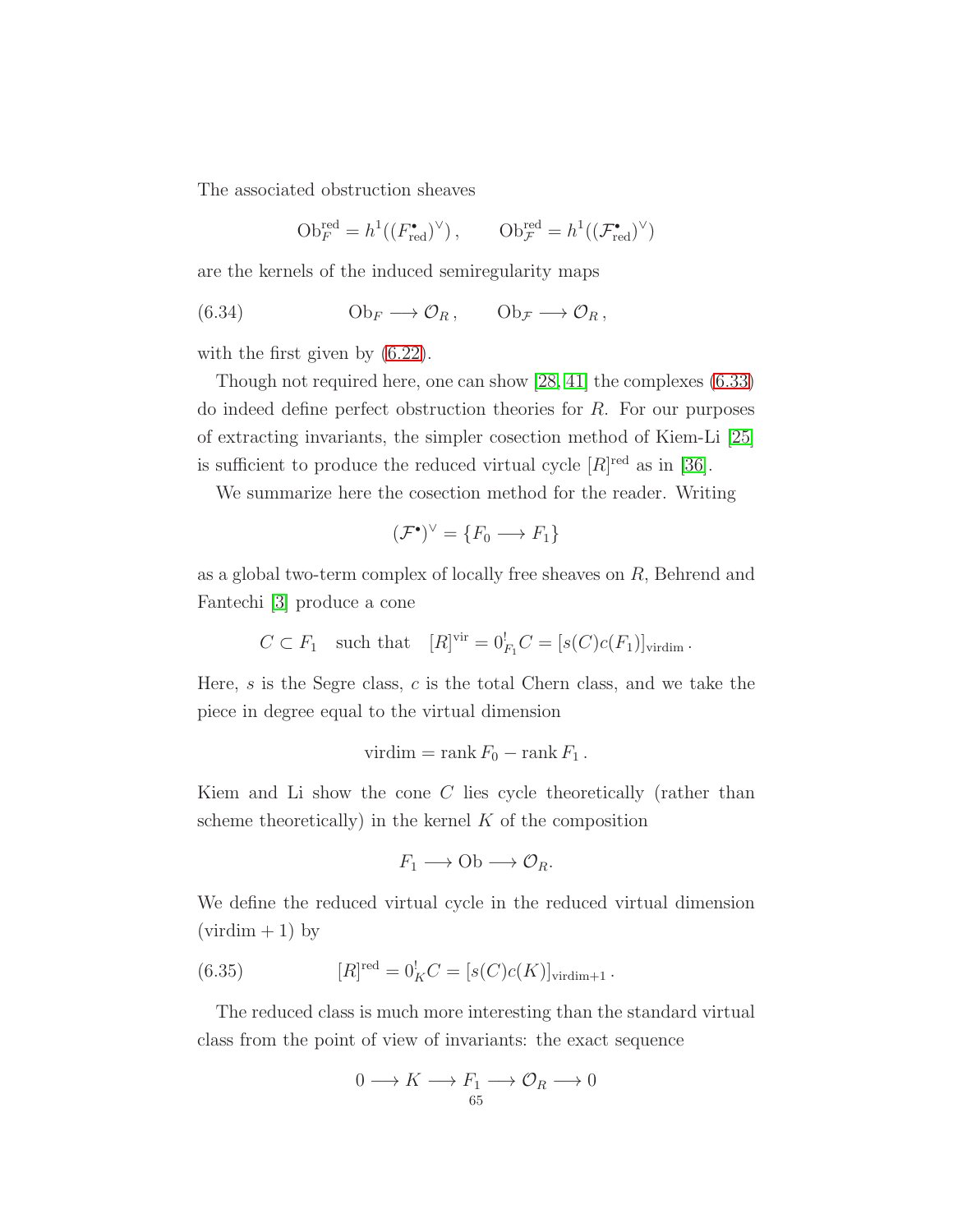implies the vanishing of the standard virtual class,  $36$ 

$$
[R]^{vir} = c_1(\mathcal{O}_R).[R]^{red} + [s(C)c(K)]_{\text{virdim}} = 0.
$$

(The second term vanishes because C is a cycle inside K, so  $s(C)c(K)$ ) is a sum of cycles in dimension  $\geq$  rank  $F_0$  – rank  $K = \text{virdim} + 1$ .)

The vanishing reflects the fact that we can deform S along  $\kappa_S$  [\(6.24\)](#page-61-2):  $\beta$  does not remain of type  $(1, 1)$  so there can be no holomorphic curves in class  $\beta$ .

We define the reduced rubber invariants of  $S$  via integration over the dimension 0 class [\(6.35\)](#page-64-0):

(6.36) 
$$
R_{n,\beta}^{\text{red}}(S \times \mathcal{R}) = \int_{[R(n,\beta)]^{\text{red}}} 1.
$$

Here  $\mathcal R$  denotes the rubber, the quotient by  $\mathbb C^*$  of the relative geometry  $\mathbb{P}^1/\{0,\infty\}.$ 

<span id="page-65-1"></span>6.7. Comparison of obstruction theories. We have constructed three obstruction theories:

- (i)  $\mathcal{F}^{\bullet}$  on the rubber moduli space  $R$ ,
- (ii)  $\mathcal{F}_{\text{red}}^{\bullet}$  on the rubber moduli space  $R$ ,
- (iii)  $\mathcal{E}^*$  on the moduli space  $P^*$  of stable pairs on  $X/S$  over  $0 \in \Delta$ .

Our goal in Sections [6.7](#page-65-1)- [6.9](#page-76-0) is to relate (i), (ii), and (iii).

By pushing stable pairs forward from the rubber to the expanded degenerations of  $X/S$ , we get a map  $(6.13)$ :

$$
\iota\colon R\longrightarrow P^\star.
$$

Since  $E^{\bullet}$  and  $F^{\bullet}$  were defined by essentially the same formulas [\(6.14\)](#page-58-4) and [\(6.20\)](#page-60-1) respectively, we see

$$
(6.37) \t\t t^*E^{\bullet} \cong F^{\bullet}.
$$

<span id="page-65-0"></span> $36$ In our particular situation, the vanishing is even more obvious since the standard virtual dimension is −1. Since the reduced virtual dimension is 0, the reduced virtual class is nonetheless nontrivial in general.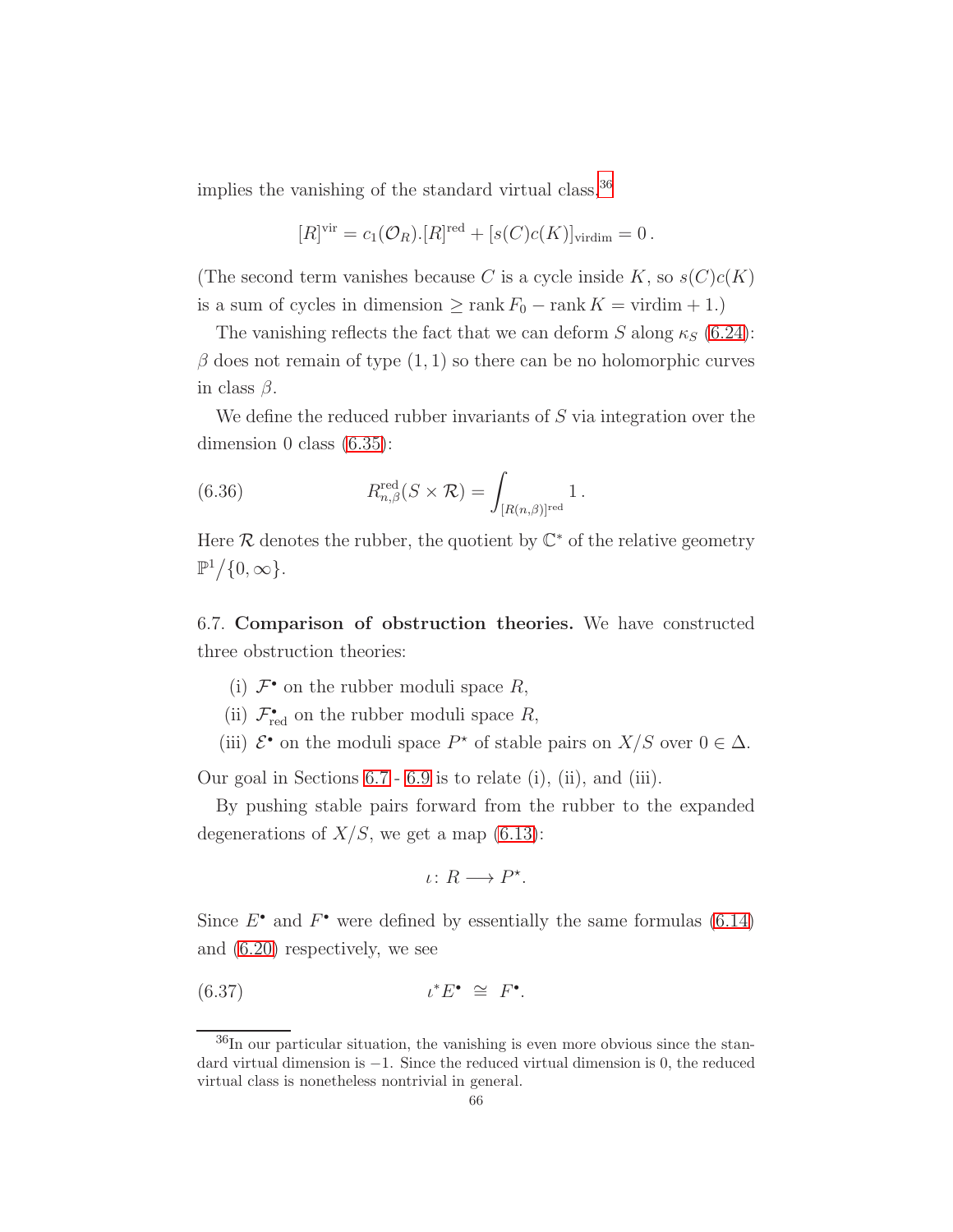The definitions of  $\mathcal{E}^{\bullet}$  and  $\mathcal{F}^{\bullet}$  [\(6.18](#page-59-0) and [6.21\)](#page-60-3) then yield the following diagram of exact triangles on R:

<span id="page-66-5"></span>

where  $N^* = \mathbb{L}_{\mathscr{B}_r/\mathscr{B}}[-1]$  is the conormal bundle of the divisor  $\mathscr{B}_r \subset \mathscr{B}$ . Dualizing the central column and passing to cohomology gives a map

<span id="page-66-0"></span>(6.39) 
$$
N \longrightarrow \mathrm{Ob}_{\mathcal{F}} = h^1((\mathcal{F}^{\bullet})^{\vee})
$$

which describes the obstruction to deforming a pair in the image of  $\iota$ off the rubber and into the bulk of  $X/S$ . Composing with the semiregularity map [\(6.34\)](#page-64-1) gives

<span id="page-66-1"></span>
$$
(6.40) \t\t\t N \longrightarrow \mathcal{O}_R.
$$

The rest of Section [6.7](#page-65-1) will be devoted to proving the following result.

<span id="page-66-4"></span>Proposition 17. The maps  $(6.39, 6.40)$  $(6.39, 6.40)$  are injections of sheaves on R. Moreover, [\(6.39\)](#page-66-0) has no zeros.

**Connected case.** We first work at a stable pair  $(F, s)$  with connected support. The sheaf F is therefore supported on  $S \times (\mathbb{P}^1 \setminus \{0, \infty\})$  with no further bubbles in the rubber.<sup>[37](#page-66-2)</sup> We will show that the composition  $(6.40)$  is an isomorphism at the point  $(F, s)$ . By the vanishing of the higher trace-free Exts, base change and the Nakayama Lemma, the Proposition will follow in the connected support case.

A chart for the stack  $\mathscr B$  of  $(n, \beta)$ -marked expanded degenerations of  $X/S$  in a neighborhood of the 1-bubble locus is  $\mathbb{C}/\mathbb{C}^*$  with universal family  $\mathcal{X} \to \mathscr{B}$  given by [\[32\]](#page-123-5)

<span id="page-66-3"></span>(6.41) 
$$
Bl_{S\times\{0\}}(X\times\mathbb{C}) \cap \mathbb{C}^*
$$

$$
\downarrow \qquad \qquad \downarrow \qquad \qquad \mathbb{C}^*.
$$

<span id="page-66-2"></span><sup>&</sup>lt;sup>37</sup>If we view the stable pair as lying in  $X/S$ , there is a single bubble and  $(F, s)$ is supported in its interior.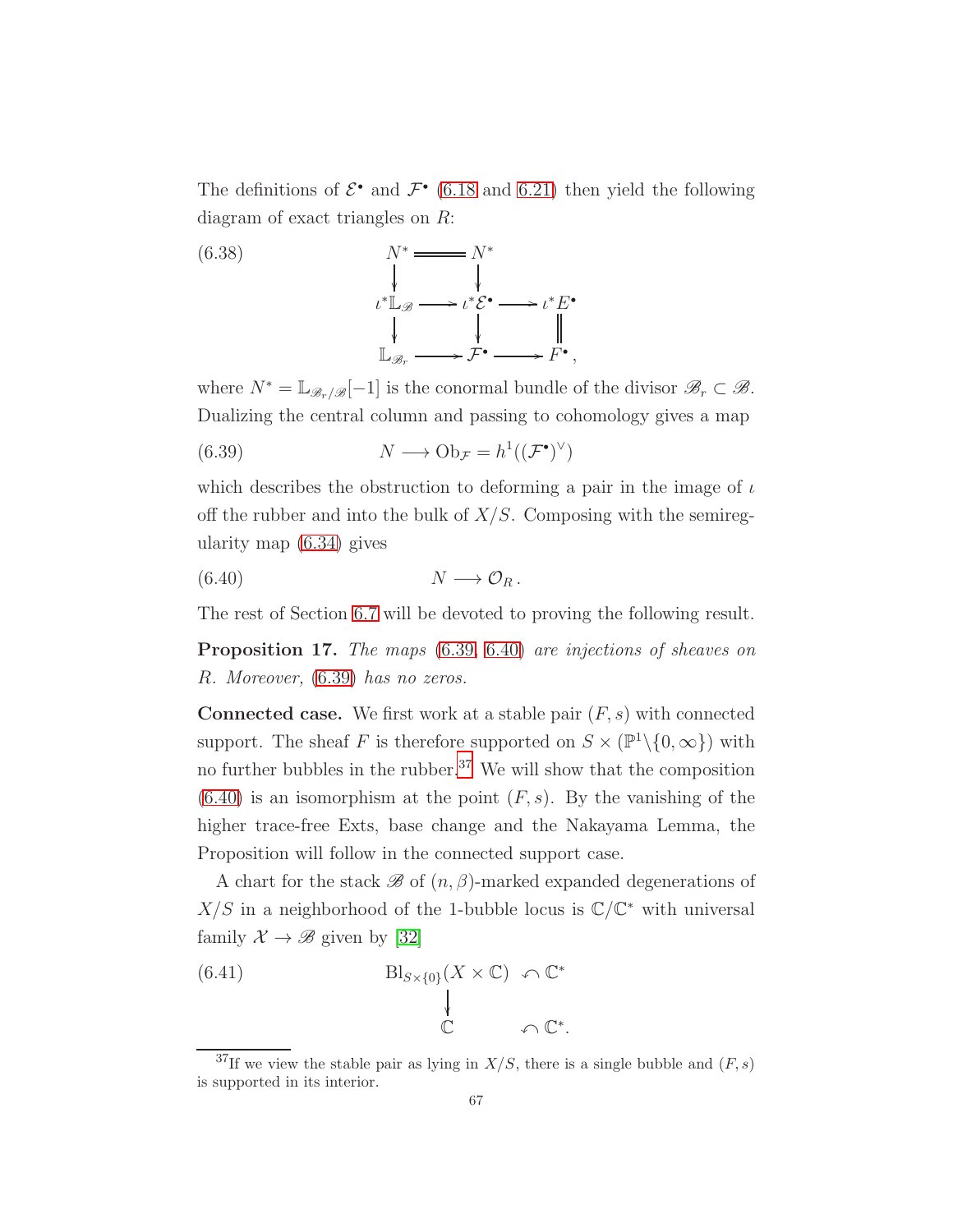Here, the trivial  $\mathbb{C}^*$ -action on X and the usual weight 1 action on  $\mathbb C$ yield a  $\mathbb{C}^*$ -action on  $X \times \mathbb{C}$ . The blow up along the  $\mathbb{C}^*$ -fixed subvariety  $S \times \{0\}$  has a canonically induced  $\mathbb{C}^*$ -action. The exceptional divisor  $S \times \mathbb{P}^1$  inherits a  $\mathbb{C}^*$ -action. The central fiber is

<span id="page-67-1"></span>
$$
X[1] = X \cup_S (S \times \mathbb{P}^1).
$$

More explicitly, let  $x$  denote the coordinate on  $X$  pulled back locally at  $0 \in \Delta$  from the base of the K3-fibration

$$
(6.42) \t\t X \to \Delta,
$$

and let t denote the coordinate pulled back from the  $\mathbb{C}\text{-}$ base of [\(6.41\)](#page-66-3). By definition,

(6.43) 
$$
\text{Bl}_{S\times\{0\}}(X\times\mathbb{C}_t) \text{ is } \{t=\lambda x\}\subset X\times\mathbb{C}_t\times\mathbb{P}^1_\lambda,
$$

where x has  $\mathbb{C}^*$ -weight 0 while t and  $\lambda$  have weight -1. Here,  $\lambda$  is the usual coordinate on  $\mathbb{P}^1$  which takes the value  $\infty$  on the relative divisor  $S \times \{\infty\}$  in the central fiber, and the value 0 on the proper transform  $\overline{X} \times \{0\}$  of the central fiber. Removing these loci, which are disjoint from the support of  $(F, s)$ , our universal family over  $\mathscr{B}$  becomes the quotient by C <sup>∗</sup> of

<span id="page-67-0"></span>(6.44) 
$$
X \times \mathbb{C}_{\lambda}^{*} \xrightarrow{t=\lambda x} \mathbb{C}_{t}.
$$

The key to Proposition [17](#page-66-4) is the following observation: as we move in the direction  $\partial_t$  in the base of [\(6.44\)](#page-67-0), we move away from the central fiber  $S \subset X$  in the direction  $\lambda^{-1} \partial_x$  over the base of the K3-fibration [\(6.42\)](#page-67-1). In other words, on the central fiber  $S \times \mathbb{C}_{\lambda}^{*}$ , the Kodaira-Spencer class of the family [\(6.44\)](#page-67-0) applied to  $\partial_t$  is

<span id="page-67-2"></span>
$$
(6.45) \qquad \lambda^{-1}\kappa \in \Gamma(\mathcal{O}_{\mathbb{C}^*}) \otimes H^1(T_S) \cong H^1(T_X|_{S \times \mathbb{C}^*}).
$$

Here, as usual,  $\kappa \in H^1(T_S)$  is the Kodaira-Spencer class [\(6.3\)](#page-53-1) of [\(6.42\)](#page-67-1) on the central fiber S. Since  $\lambda \neq \infty$  on the support of  $(F, s)$ , the  $(0, 2)$ part of the class  $\beta$  of F immediately becomes nonzero along  $\lambda^{-1}\partial_x$ , just as in the proof of Proposition [15.](#page-61-3) Thus the semiregularity map is nonzero. We now make the argument more precise.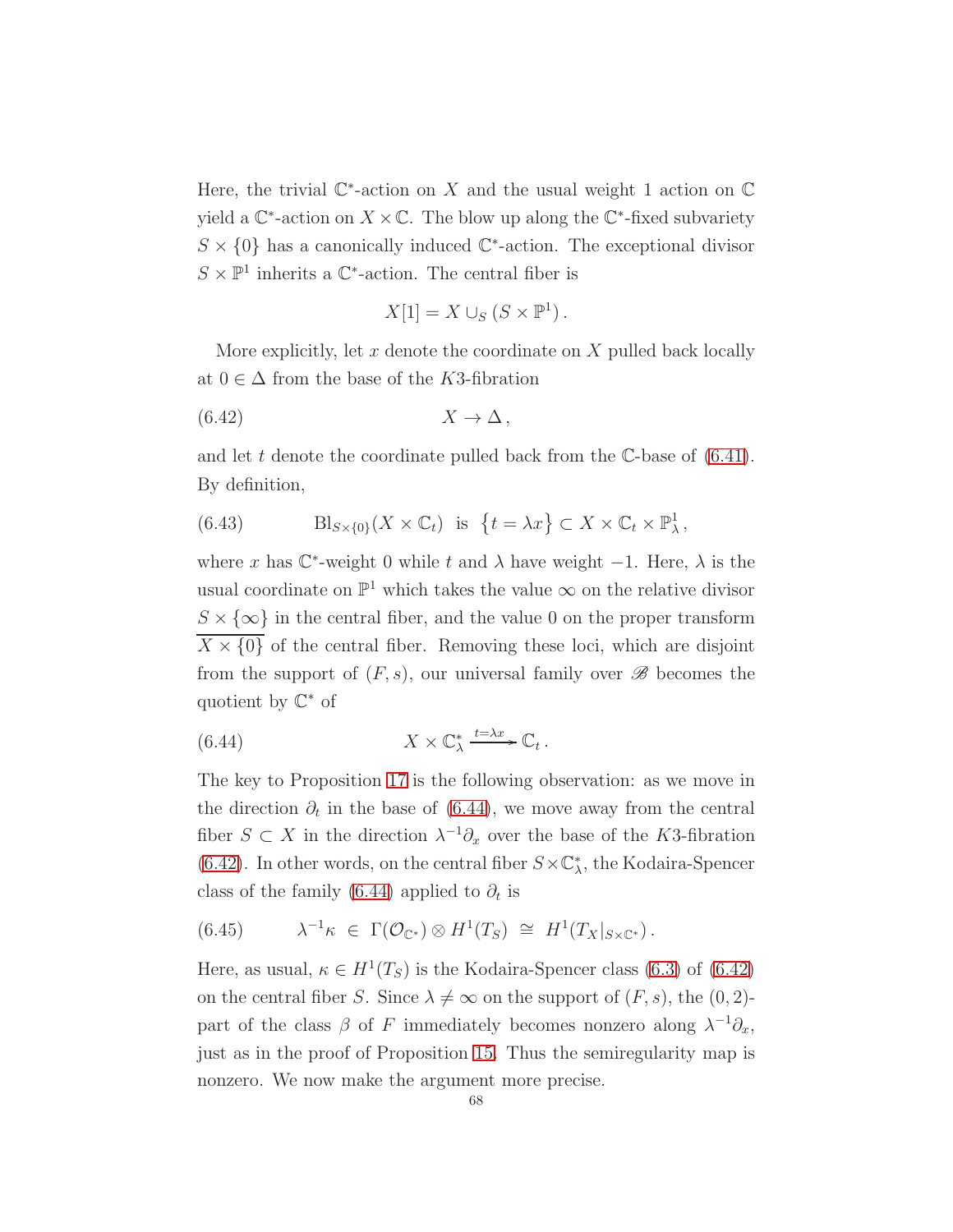The semiregularity map [\(6.34\)](#page-64-1) of Proposition [16](#page-62-3) was first defined on  $F^{\bullet}$ . After rearranging [\(6.38\)](#page-66-5), we see the composition [\(6.40\)](#page-66-1) we require is induced from the composition

<span id="page-68-0"></span>(6.46) 
$$
\iota^* \mathbb{L}_{\mathscr{B}}^{\vee} \longrightarrow (\iota^* E^{\bullet})^{\vee}[1] \cong (F^{\bullet})^{\vee}[1] \longrightarrow \mathcal{O}_R.
$$

The last arrow is [\(6.28\)](#page-62-1). By [\(6.38\)](#page-66-5), the first arrow is zero on composition with  $\mathbb{L}^{\vee}_{\mathscr{B}_r} \to \iota^* \mathbb{L}^{\vee}_{\mathscr{B}}$ , so the first arrow factors through the cone N as required. In fact, we even have a splitting

(6.47) 
$$
\iota^* \mathbb{L}_{\mathscr{B}}^{\vee} \cong N \oplus \mathbb{L}_{\mathscr{B}_r}^{\vee},
$$

obtained from expressing  $\mathscr{B}$  locally as  $\mathbb{C}/\mathbb{C}^*$ , with the substack  $\mathscr{B}_r$ given by  $\{0\}/\mathbb{C}^*$ . Therefore,

<span id="page-68-1"></span>
$$
\mathbb{L}_{\mathscr{B}}\cong\left\{\Omega_{\mathbb{C}}\rightarrow\mathfrak{g}^{*}\otimes\mathcal{O}_{\mathscr{B}}\right\},\
$$

where  $\mathfrak g$  is the Lie algebra of  $\mathbb C^*$ , and, in the standard trivialization, the map takes dt to t. On applying  $\iota^*$  the map therefore vanishes, leaving

$$
\iota^*\Omega_{\mathbb{C}} \oplus (\mathfrak{g}^* \otimes \mathcal{O}_{\mathscr{B}_r})[-1] = N^* \oplus \mathbb{L}_{\mathscr{B}_r}
$$

as claimed.

By the same argument as in  $(6.30-6.32)$ , the first arrow of  $(6.46)$  is (up to a sign) the composition of the following Kodaira-Spencer and Atiyah classes:

$$
\iota^*\mathbb{L}_{\mathscr{B}}^{\vee} \longrightarrow R\pi_{R*}(\iota^*\mathbb{L}_{\mathcal{X}/\mathscr{B}}^{\vee})[1] \xrightarrow{\mathrm{At}_{\mathcal{X}/\mathscr{B}}(\mathbb{I}^{\bullet})} R\pi_{R*}R\mathscr{H}\!{\it om}(\mathbb{I}^{\bullet}, \mathbb{I}^{\bullet})_0[2] \, .
$$

Together with the splitting [\(6.47\)](#page-68-1) and the description [\(6.46\)](#page-68-0) of our map, we find that at a point  $I^{\bullet}$  the map  $(6.40)$  is the composition

<span id="page-68-3"></span>
$$
(6.48) \t\t N|_{I^{\bullet}} \longrightarrow \text{Ext}^1(\mathbb{L}_{X[1]}, \mathcal{O}_{X[1]}) \longrightarrow \text{Ext}^2(I^{\bullet}, I^{\bullet})_0 \longrightarrow \mathbb{C}.
$$

The first arrow is the Kodaira-Spencer class of the family [\(6.41\)](#page-66-3) on the central fiber  $X[1]$ . The connected support of our stable pair  $(F, s)$  is contained in  $S \times \{1\}$ , without loss of generality. On restriction to this support, the Kodaira-Spencer class is  $\kappa$  [\(6.44,](#page-67-0) [6.45\)](#page-67-2).<sup>[38](#page-68-2)</sup>

<span id="page-68-2"></span><sup>&</sup>lt;sup>38</sup>If we act by  $\lambda \in \mathbb{C}^*$  the relevant statement becomes that for a stable pair supported in  $S \times \{\lambda\}$ , the value of the Kodaira-Spencer class on  $\lambda \partial_t$  is  $\lambda \lambda^{-1} \kappa = \kappa$ [\(6.45\)](#page-67-2). The point is that there is no natural trivialisation of N, and  $\lambda \in \mathbb{C}^*$  takes the trivialization  $\partial_t$  to the trivialization  $\lambda \partial_t$ .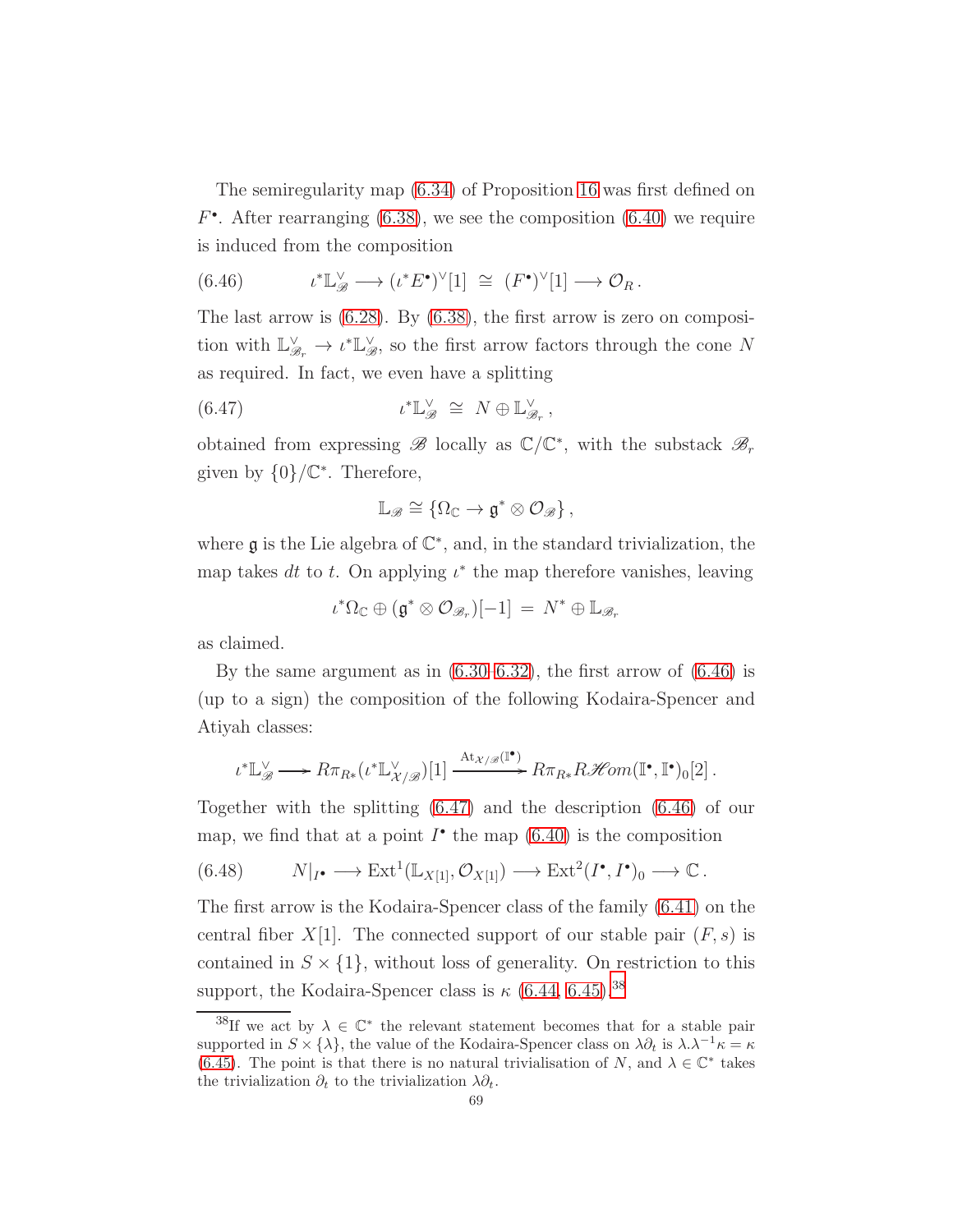The second arrow is composition with the Atiyah class of the complex  $I^{\bullet}$  on  $X[1]$ . The Atiyah class vanishes on the complement of the support  $S \times \{1\}$ . We may restrict  $I^{\bullet}$  to the bubble  $S \times \mathbb{P}^1_{\lambda}$  and calculate there. The final arrow is the semiregularity map [\(6.22\)](#page-60-2). So [\(6.48\)](#page-68-3) simplifies to the composition

<span id="page-69-0"></span>
$$
(6.49) \quad \mathbb{C} \longrightarrow H^1(T_{S\times\mathbb{P}^1}) \xrightarrow{\mathrm{At}(I^{\bullet})} \mathrm{Ext}^2_{S\times\mathbb{P}^1}(I^{\bullet}, I^{\bullet})_0 \xrightarrow{\mathrm{tr}(\cdot \circ \mathrm{At}(I^{\bullet})\wedge \bar{\sigma})} \mathbb{C} \ ,
$$

where again we have trivialized N by the section  $\partial_t$ . The composition is therefore

$$
\int_{S\times\mathbb{P}^1} \mathrm{tr}(\kappa\circ\mathrm{At}(I^{\bullet})\circ\mathrm{At}(I^{\bullet}))\wedge\bar{\sigma}.
$$

By [\[9,](#page-122-5) Proposition 4.2], this is

$$
2\int_{S\times\mathbb{P}^1} \kappa\lrcorner\operatorname{ch}_2(I^{\bullet})\wedge \bar{\sigma} = -2\int_{S\times\mathbb{P}^1} (\kappa\lrcorner\,\bar{\sigma})\wedge \operatorname{ch}_2(I^{\bullet}) = 2\int_{\beta} \kappa\lrcorner\,\sigma,
$$

just as in [\(6.26\)](#page-62-0). Since  $\kappa \lrcorner \sigma$  is nonzero on  $\beta$  by design [\(6.4\)](#page-53-2), the composition [\(6.49\)](#page-69-0) is nonzero. Proposition [17](#page-66-4) is established in the connected case.

Disconnected case. To deal with the case of arbitrary support, we write a stable pair  $(F, s)$  on the rubber target as a direct sum of stable pairs with connected supports:

<span id="page-69-1"></span>(6.50) 
$$
(F,s) = \bigoplus_i (F_i, s_i).
$$

By stability we may assume, without loss of generality, that  $(F_1, s_1)$  is supported on the interior of the first bubble.

The decomposition  $(6.50)$  holds in a neighborhood of  $(F, s)$  in the moduli space  $R$  (though the  $i^{th}$  summand need not have connected support for pairs not equal to  $(F, s)$ ). The obstruction sheaf  $\mathrm{Ob}_{\mathcal{F}}$  is additive with respect to the decomposition:  $\mathscr{E}xt_{\pi_R}^2(\mathbb{I}^\bullet, \mathbb{I}^\bullet)$  splits into a corresponding direct sum. We will prove [\(6.40\)](#page-66-1) is an isomorphism on the summand  $(F_1, s_1)$ . The isomorphism will follow from the connected case after we have set up appropriate notation. Since the map [\(6.39\)](#page-66-0) is linear, the result will prove [\(6.39\)](#page-66-0) has no zeros. We will address the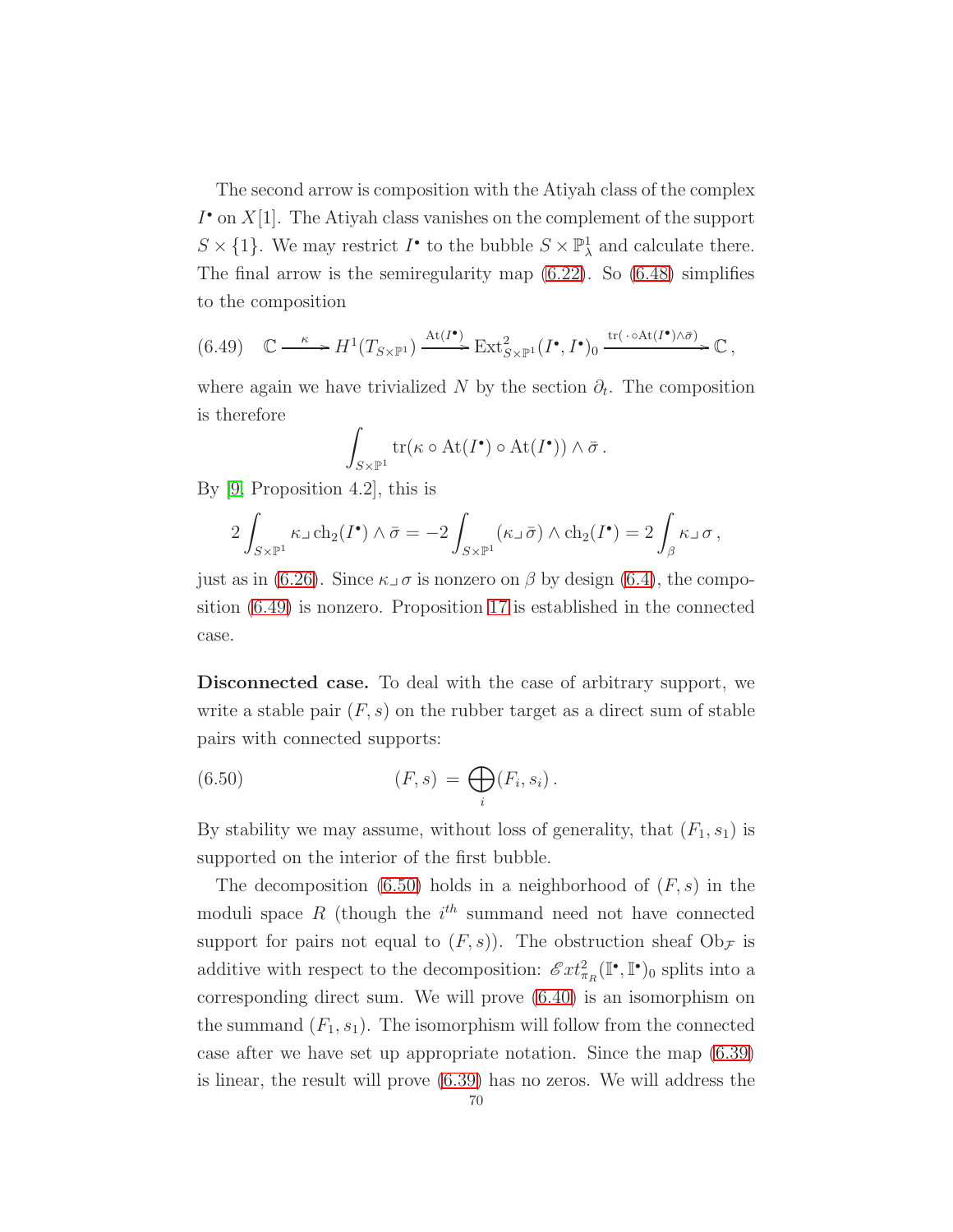injectivity claim for the map [\(6.40\)](#page-66-1) in the statement of Proposition [17](#page-66-4) at the end of the proof.

Suppose  $(F, s)$  is supported on  $X[k]$ . In a neighborhood of  $X[k]$ , a chart for the stack of  $(n, \beta)$ -marked expanded degenerations of X is given by

<span id="page-70-0"></span>
$$
(6.51)\t\t \t\mathbb{C}^k/(\mathbb{C}^*)^k
$$

where the group acts diagonally [\[32\]](#page-123-5). We let  $t_1, \ldots, t_n$  denote the coordinates on the base  $\mathbb{C}^k$ . Let x be the coordinate pulled back from the base  $\Delta$  of the K3-fibration X.

<span id="page-70-1"></span>The universal family

$$
(6.52) \t\t \mathcal{X} \to \mathscr{B},
$$

restricted to the chart [\(6.51\)](#page-70-0), is constructed by the following sequence of  $(\mathbb{C}^*)^k$ -equivariant blow-ups of  $X \times \mathbb{C}^k$ :

- Blow-up  $X \times \mathbb{C}^k$  along  $x = 0 = t_1$  (the product of the surface  $S \subset X$  and the first coordinate hyperplane).
- Blow-up the result along the *proper transform* of  $x = 0 = t_2$ , (the proper transform of  $S$  times the second coordinate hyperplane).
- At the ith stage, blow-up the result of the previous step in the proper transform of  $x = 0 = t_i$ .

After k steps, we obtain the universal family  $(6.52)$  over the chart  $(6.51).$  $(6.51).$ 

The fiber of the universal family over the origin of  $(6.51)$  is  $X[k]$ with marking

$$
(n_0, \beta_0) \in \mathbb{Z} \oplus H_2(X, \mathbb{Z})
$$

on the first component and marking  $(n_i, \beta_i) \in \mathbb{Z} \oplus H_2(S, \mathbb{Z})$  on the *i*th bubble for  $1 \leq i \leq k$ . The data satisfy [\(6.9\)](#page-56-0):

$$
n_0 + \sum_{i=1}^k n_i = n , \qquad \beta_0 + \sum_{i=1}^k \beta_i = \beta.
$$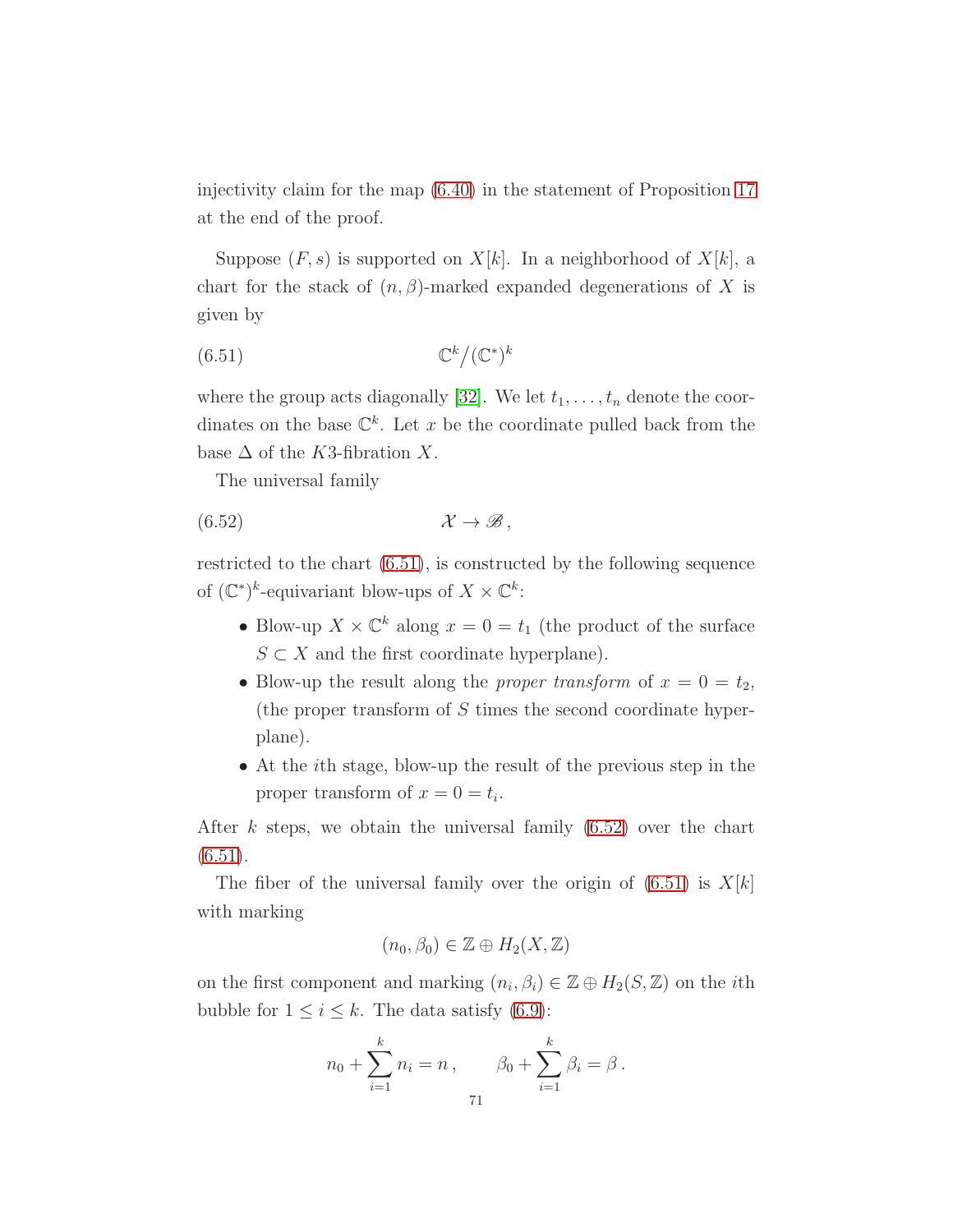Over a point of  $\mathbb{C}^k$  with precisely j of the coordinates  $t_i$  vanishing, the fiber is  $X[j]$ . The j vanishing coordinates are in bijective ordered correspondence with the j bubbles and the j creases<sup>[39](#page-71-0)</sup> of  $X[j]$ . Moving away from this point of the base, a crease smooths if and only if the corresponding coordinate becomes nonzero. If the *i*th and  $(i + 1)$ th vanishing coordinates are  $t_a$  and  $t_b$ , then the marking on the *i*th bubble of  $X[j]$  is

$$
\left(\sum_{i=a}^{b-1} n_i, \sum_{i=a}^{b-1} \beta_i\right) \in \mathbb{Z} \oplus H^2(S).
$$

Similarly, if the first vanishing coordinate is  $t_c$ , then the marking on  $X \subset X[j]$  is

<span id="page-71-1"></span>(6.53) 
$$
\left(n_0 + \sum_{i=1}^{t_c-1} n_i, \ \beta_0 + \sum_{i=a}^{t_c-1} \beta_i\right) \in \mathbb{Z} \oplus H^2(X).
$$

Relative stable pairs – which cannot lie in  $X$  – all lie over the locus

$$
t_1 = 0, \ n_0 = 0, \ \beta_0 = 0,
$$

where  $c = 1$  in [\(6.53\)](#page-71-1) and the marking on X vanishes. The inclusion of the hyperplane  $t_1 = 0$ ,

<span id="page-71-2"></span>(6.54) 
$$
\iota: \mathbb{C}^{k-1}/(\mathbb{C}^*)^k = \{t_1 = 0\}/(\mathbb{C}^*)^k \hookrightarrow \mathbb{C}^k/(\mathbb{C}^*)^k
$$

describes the inclusion [\(6.12\)](#page-57-1) of the corresponding chart of the stack  $\mathscr{B}_r \subset \mathscr{B}$  over which the rubber target S lies.

On the chart [\(6.51\)](#page-70-0),

$$
\mathbb{L}_{\mathscr{B}} \;=\; \left\{\Omega_{\mathbb{C}^k}\longrightarrow (\mathfrak{g}^*)^k\otimes \mathcal{O}_{\mathscr{B}}\right\},
$$

where the map is diag  $(t_1, \ldots, t_k)$  in the natural trivializations. Pulling back by [\(6.54\)](#page-71-2) gives

$$
\iota^* \mathbb{L}_{\mathscr{B}} = \left( N^* \oplus \mathfrak{g}^* \otimes \mathcal{O}_{\mathscr{B}_r}[1] \right) \oplus \left\{ \Omega_{\mathbb{C}^{k-1}} \xrightarrow{\text{diag}(t_2,\ldots,t_k)} (\mathfrak{g}^*)^{k-1} \otimes \mathcal{O}_{\mathscr{B}_r} \right\}
$$
  
=  $N^* \oplus \mathbb{L}_{\mathscr{B}_r}.$ 

<span id="page-71-0"></span><sup>&</sup>lt;sup>39</sup>The *i*th crease of  $X[j]$  is the copy of S at the bottom of the *i*th bubble: the intersection of the  $(i - 1)$ th and *i*th bubbles of  $X[j]$ .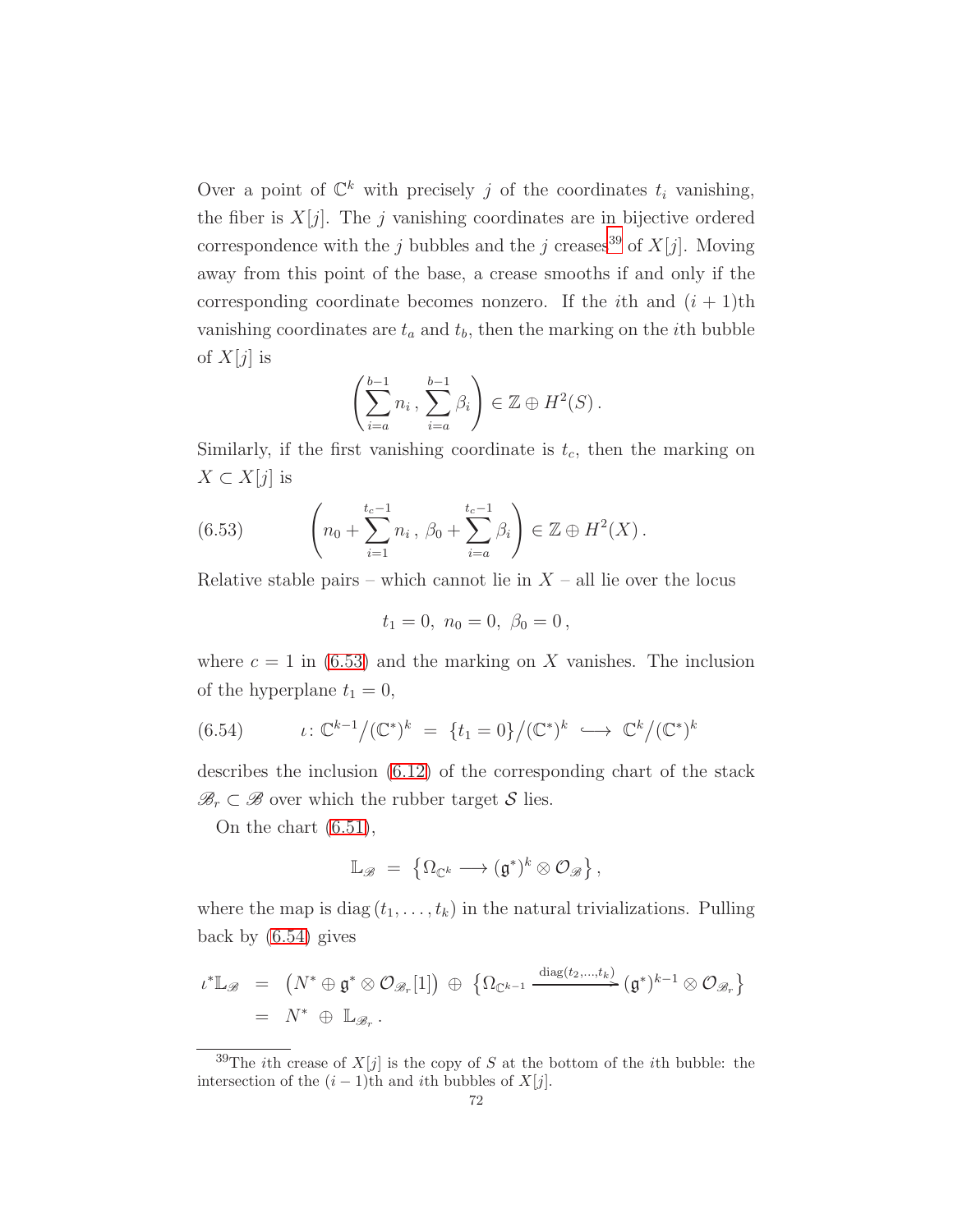Thus  $\iota^* \mathbb{L}_{\mathscr{B}}^{\vee} \cong N \oplus \mathbb{L}_{\mathscr{B}_r}^{\vee}$  just as in [\(6.47\)](#page-68-0). The element  $\partial_{t_1}$  lies in and generates – the first summand (but, just as before, is not a global trivialisation as it is not  $\mathbb{C}^*$ -invariant).

We have to work out the composition [\(6.48\)](#page-68-1) as before, replacing  $\partial_t$ by  $\partial_{t_1}$ . The stable pair  $(F_1, s_1)$  is supported on some  $S \times \{1\}$  of the first bubble of  $X[k]$  just as before. Restricting to the first bubble, the Kodaira-Spencer class evaluated on the section  $\partial_{t_1}$  of N is  $\kappa$  just as in the single bubble case: all further blow-ups in the construction of  $\mathcal{X} \to \mathscr{B}$  occur at  $S \times \{\infty\}$  in the bubble and hence do not affect the interior of the first bubble or its Kodaira-Spencer class. The same calculation then shows the map [\(6.40\)](#page-66-0) at the point  $(F_1, s_1)$  takes  $\partial_{t_1}$  to

<span id="page-72-0"></span>(6.55) 
$$
2\int_{\beta_1} \kappa \,\mathrm{d}\sigma \,,
$$

where  $\beta_1 = [F_1]$ . Since [\(6.55\)](#page-72-0) is nonzero by [\(6.4\)](#page-53-0), the map [\(6.40\)](#page-66-0) is an isomorphism on the first summand  $(F_1, s_1)$  as claimed. As explained above, this implies that [\(6.39\)](#page-66-1) has no zeros.

Consider now the summand  $(F_2, s_2)$ . If the support of  $(F_2, s_2)$  is in the first bubble, the support lies in  $S \times {\lambda}$  for some  $\lambda \neq 1$ , and the work we have already done shows that applied to  $(F_2, s_2)$  the map  $(6.40)$  takes  $\partial_{t_1}$  to

<span id="page-72-1"></span>(6.56) 
$$
2\lambda^{-1} \int_{\beta_2} \kappa \,\mathrm{d}\sigma \neq 0.
$$

Here, the nonvanishing is by [\(6.4\)](#page-53-0) applied to  $\beta_2 = [F_2]$ .

For summands  $(F_i, s_i)$  not in the first bubble we can do a similar calculation, blowing up [\(6.43\)](#page-67-0) once more and using local coordinates again. The result is that the Kodaira-Spencer class in the higher bubbles is 0 (this is effectively the  $\lambda \to \infty$  limit of the above calculation).

To prove the injectivity claim for the map [\(6.40\)](#page-66-0) in the statement of Proposition [17,](#page-66-2) we consider two possibilitites.

• If  $(F_1, s_1)$  is the only summand in the first bubble, all others contribute zero to  $(6.40)$ , so in total  $(6.40)$  is nonzero by  $(6.55)$ .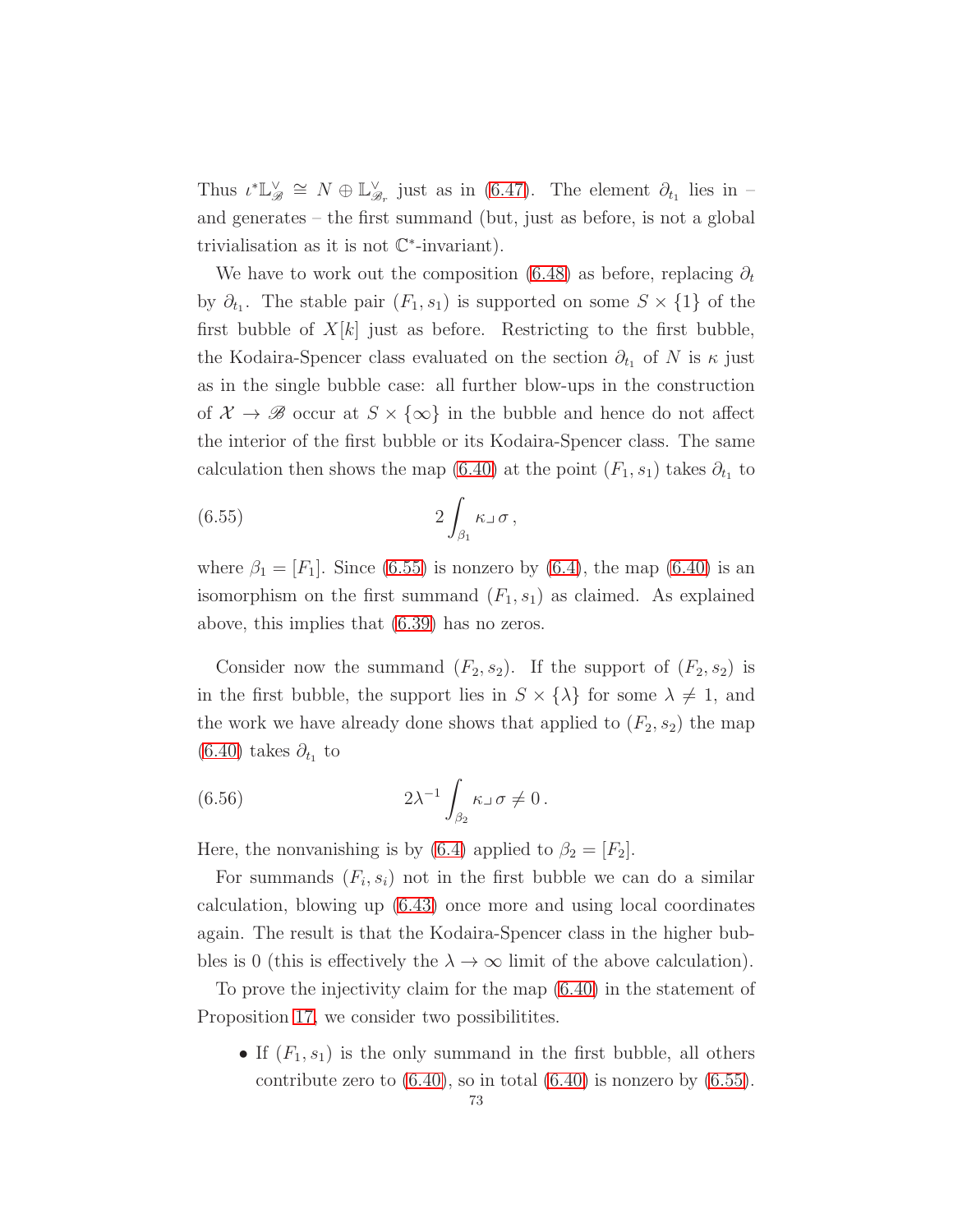• If there is another summand  $(F_2, s_2)$  in the first bubble, then, by linearity, the nonzero contribution  $(6.56)$  of  $(F_2, s_2)$  is added to that of the other summands, and can be varied by perturbing its support

$$
\lambda\in\mathbb{C}^*\subset\mathbb{P}^1\,.
$$

Therefore, even though the map  $(6.40)$  might be zero at  $(F, s)$ , the map [\(6.40\)](#page-66-0) is nonzero at a nearby perturbation. Since the perturbation by moving the support  $\lambda$  is along an étale trivial factor in the moduli space  $R$ , the map  $(6.40)$  must be injective as a morphism of sheaves.

<span id="page-73-3"></span>The proof of Proposition [17](#page-66-2) is complete.

6.8. Curvilinear lifting. Proposition [17](#page-66-2) does not imply the moduli spaces R and  $P^*$  are isomorphic. Our analysis of  $R_{n,\beta}$  is crucially dependent upon a weaker curvilinear lifting relationship between R and  $P^*$  which does follow from Proposition [17.](#page-66-2)

<span id="page-73-0"></span>**Lemma 3.** The map  $\iota: R \to P^*$  of [\(6.13\)](#page-57-0) induces an isomorphism  $\iota^* \Omega_{P^*} \cong \Omega_R$  of cotangent sheaves.

*Proof.* The obstruction theories  $\mathcal{E}^{\bullet}$ ,  $\mathcal{F}^{\bullet}$  are related by the exact triangle

 $N^* \longrightarrow \iota^* \mathcal{E}^{\bullet} \longrightarrow \mathcal{F}^{\bullet}$ 

of [\(6.38\)](#page-66-3), giving the exact sequence

$$
h^{-1}(\mathcal{F}^{\bullet}) \longrightarrow N^* \longrightarrow h^0(\iota^*\mathcal{E}^{\bullet}) \longrightarrow h^0(\mathcal{F}^{\bullet}) \longrightarrow 0.
$$

Since  $\mathcal{E}^{\bullet}$  vanishes in strictly positive degrees and  $\iota^*$  is right exact,  $h^0(\iota^*\mathcal{E}^{\bullet}) = \iota^*h^0(\mathcal{E}^{\bullet}).$  Therefore, we obtain

(6.57) 
$$
h^{-1}(\mathcal{F}^{\bullet}) \longrightarrow N^* \longrightarrow \iota^*\Omega_{P^*} \longrightarrow \Omega_R \longrightarrow 0.
$$

By Proposition [17,](#page-66-2) the first map is surjective.  $\Box$ 

<span id="page-73-2"></span>Corollary 2. Suppose A is a subscheme of B with ideal J satisfying

<span id="page-73-1"></span>(6.58) 
$$
d: J \to \Omega_B|_A \text{ injective.}
$$

(In particular  $J^2 = 0$ .) Then any extension  $\hat{f}: B \to P^*$  of a map  $f: A \rightarrow R$  factors through R.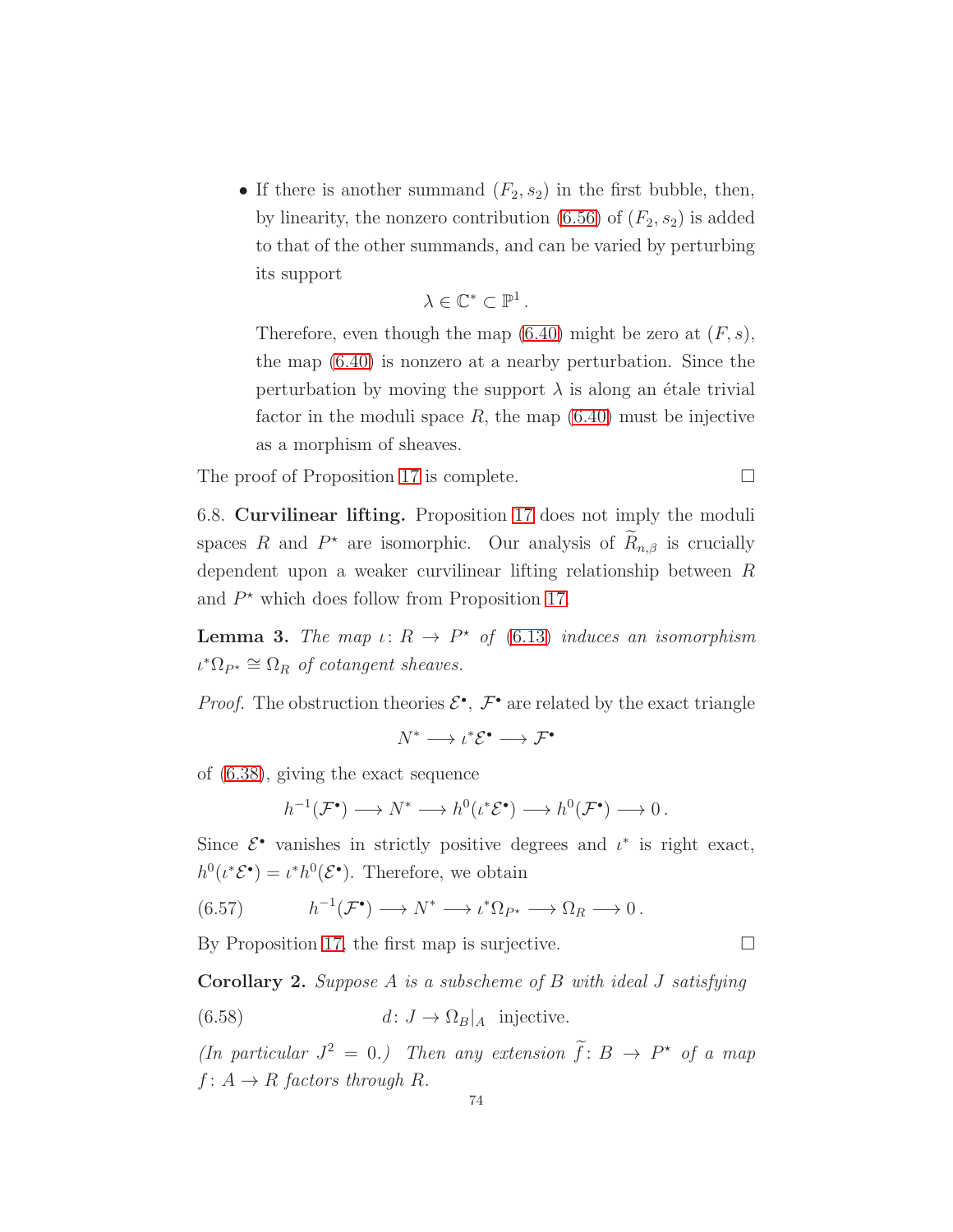*Proof.* Let I denote the ideal of R inside P. To show the factorization of  $\tilde{f}$  through R, we must show the image of

<span id="page-74-0"></span>
$$
\tilde{f}^*I \to J
$$

vanishes. Since  $J^2 = 0$ , the above image can be evaluated after restriction to A,

(6.59) 
$$
\tilde{f}^*I|_A = f^*I \to J.
$$

By Lemma [3,](#page-73-0) the first map  $d$  vanishes in the exact sequence of Kähler differentials

$$
I \xrightarrow{d} \iota^* \Omega_{P^*} \longrightarrow \Omega_R \longrightarrow 0 \, .
$$

Pulling-back via f gives the top row of the following commutative diagram with exact rows.

$$
f^*I \xrightarrow{0} f^* \iota^* \Omega_{P^*} \xrightarrow{\sim} f^* \Omega_R \longrightarrow 0
$$

$$
\downarrow \tilde{f}^* \qquad \qquad \downarrow \tilde{f}^* \qquad \qquad \downarrow f^*
$$

$$
0 \longrightarrow J \xrightarrow{d} \Omega_B|_A \longrightarrow \Omega_A \longrightarrow 0.
$$

Here, the central map uses the isomorphism  $f^* \iota^* \Omega_{P^*} \cong (f^* \Omega_{P^*})|_A$ . As a result, the first vertical arrow (given by [\(6.59\)](#page-74-0)) is zero. Hence,  $\widetilde{f}$  has image in  $R$ .

The basic relationship between  $R$  and  $P^*$  which we need is the *curvi*linear lifting property proven in the following Corollary.

**Corollary 3.** Every map  $Spec \mathbb{C}[x]/(x^k) \to P^*$  factors through R.

*Proof.* Since  $R \subset P^*$  is a bijection of sets, we have the result for  $k = 1$ . Since

$$
A = \operatorname{Spec} \frac{\mathbb{C}[x]}{(x^k)} \subset \operatorname{Spec} \frac{\mathbb{C}[x]}{(x^{k+1})} = B
$$

satisfies  $(6.58)$ , the result for higher k follows by Corollary [2](#page-73-2) and induction.  $\Box$ 

We summarize the above results in the following Proposition.

<span id="page-74-1"></span>**Proposition 18.** The map  $\iota: R \to P^*$  of [\(6.13\)](#page-57-0) is a closed embedding of Deligne-Mumford stacks which satisfies the curvilinear lifting property.  $\Box$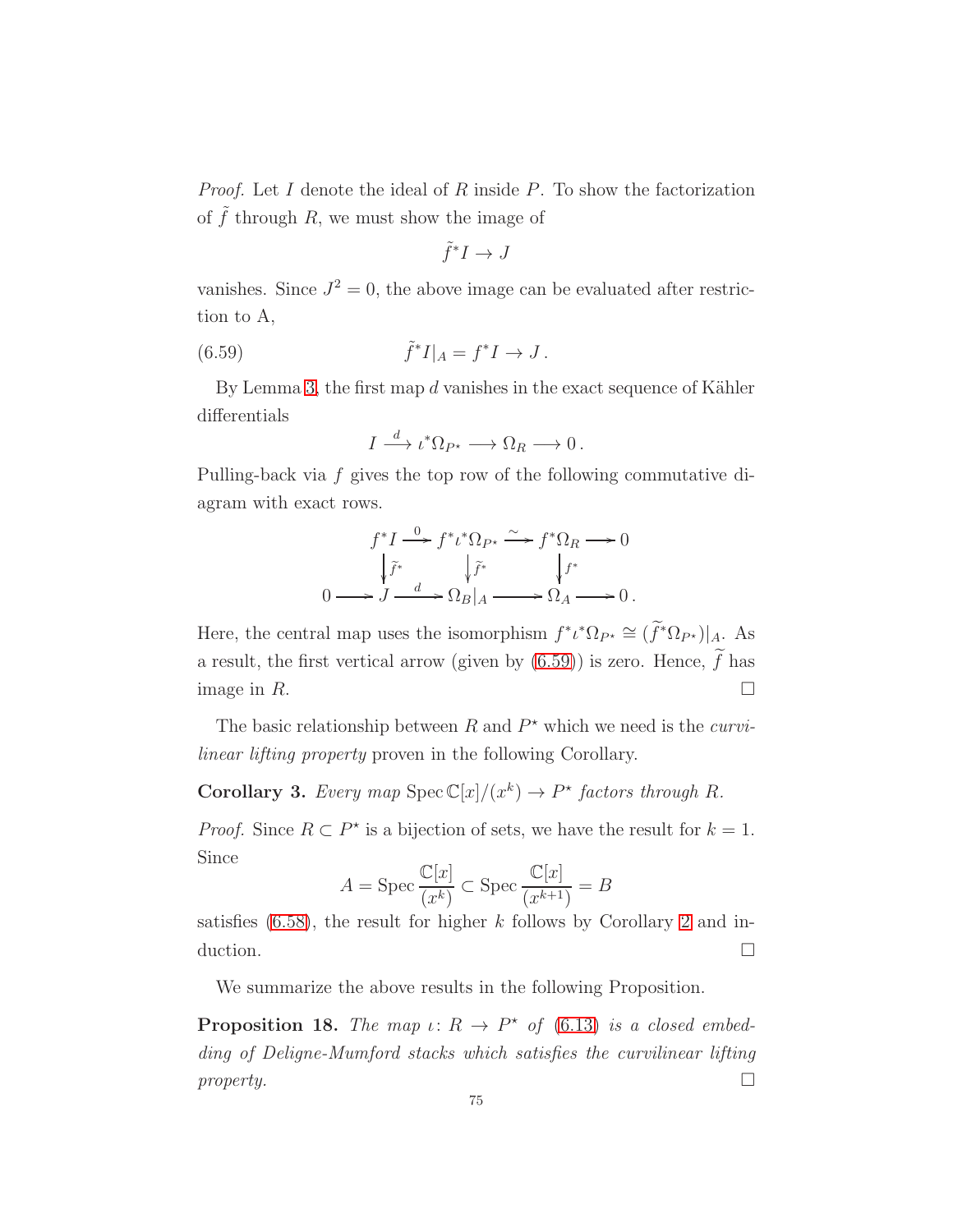The complexes  $\iota^* \mathcal{E}^{\bullet}, \ \mathcal{F}^{\bullet}$ , and  $\mathcal{F}_{\text{red}}^{\bullet}$  on R are related by the exact triangles

<span id="page-75-2"></span>(6.60)  
\n
$$
(F_{\text{red}}^{\bullet})^{\vee} \longrightarrow (F_{\text{red}}^{\bullet})^{\vee}
$$
\n
$$
\downarrow \qquad \qquad \downarrow
$$
\n
$$
N[-1] \longrightarrow (F^{\bullet})^{\vee} \longrightarrow (i^{\ast} \mathcal{E}^{\bullet})^{\vee}
$$
\n
$$
\downarrow \qquad \qquad \downarrow
$$
\n
$$
N[-1] \longrightarrow \mathcal{O}_R[-1] \longrightarrow \mathcal{O}_D[-1].
$$

Here, D is the Cartier divisor on which the injection  $N \to \mathcal{O}_R$  [\(6.40\)](#page-66-0) vanishes.

In particular, in K-theory the classes of  $(\iota^*\mathcal{E}^{\bullet})^{\vee}$  and  $(\mathcal{F}_{red}^{\bullet})^{\vee}$  differ by  $\mathcal{O}_D[-1]$ . The K-theory classes determine the corresponding virtual cycles via the formula of [\[15,](#page-122-0) [43\]](#page-123-0). For the virtual class  $[P^{\star}]^{\text{vir}}$  associated to  $\mathcal{E}^{\bullet}$ , the formula is

<span id="page-75-0"></span>(6.61) 
$$
[P^*]^{\text{vir}} = [s((\mathcal{E}^{\bullet})^{\vee}) \cap c_F(P^{\star})]_{\text{virdim}},
$$

where  $c_F(P^*)$  is the Fulton total Chern class [\[15,](#page-122-0) 4.2.6.(a)] of the scheme  $P^{\star}$ , s denotes the total Segre class, and the subscript denotes the term in degree specified by the virtual dimension (equal to 0 here). The homology class  $c_F(P^*)$  is not of pure degree. The expression [\(6.61\)](#page-75-0) is a sum of different degree parts of the cohomology class  $s((\mathcal{E}^{\bullet})^{\vee})$  capped with the different degree parts of  $c_F(P^*)$  to give the virtual class.

Since the reduced scheme structure of R and  $P^*$  is the same, we may view  $c_F(P^*)$  and  $[P^*]$ <sup>vir</sup> as cycles on R. The curvilinear lifting property of Proposition [18](#page-74-1) implies a basic relation between the Fulton Chern classes of R and  $P^*$  explained in Appendix [C.2,](#page-117-0)

<span id="page-75-1"></span>(6.62) 
$$
c_F(R) = c_F(P^*) \in A_*(R).
$$

Formulas [\(6.61\)](#page-75-0) and [\(6.62\)](#page-75-1) allow us to study  $[P^{\star}]^{\text{vir}}$  via the geometry of R.

Since  $s(\mathcal{O}_D) = 1 - D$ , the rightmost column of [\(6.60\)](#page-75-2) yields the identity

$$
s((\iota^*\mathcal{E}^{\bullet})^{\vee}) = s((\mathcal{F}_{\text{red}}^{\bullet})^{\vee}) + D. s((\iota^*\mathcal{E}^{\bullet})^{\vee}).
$$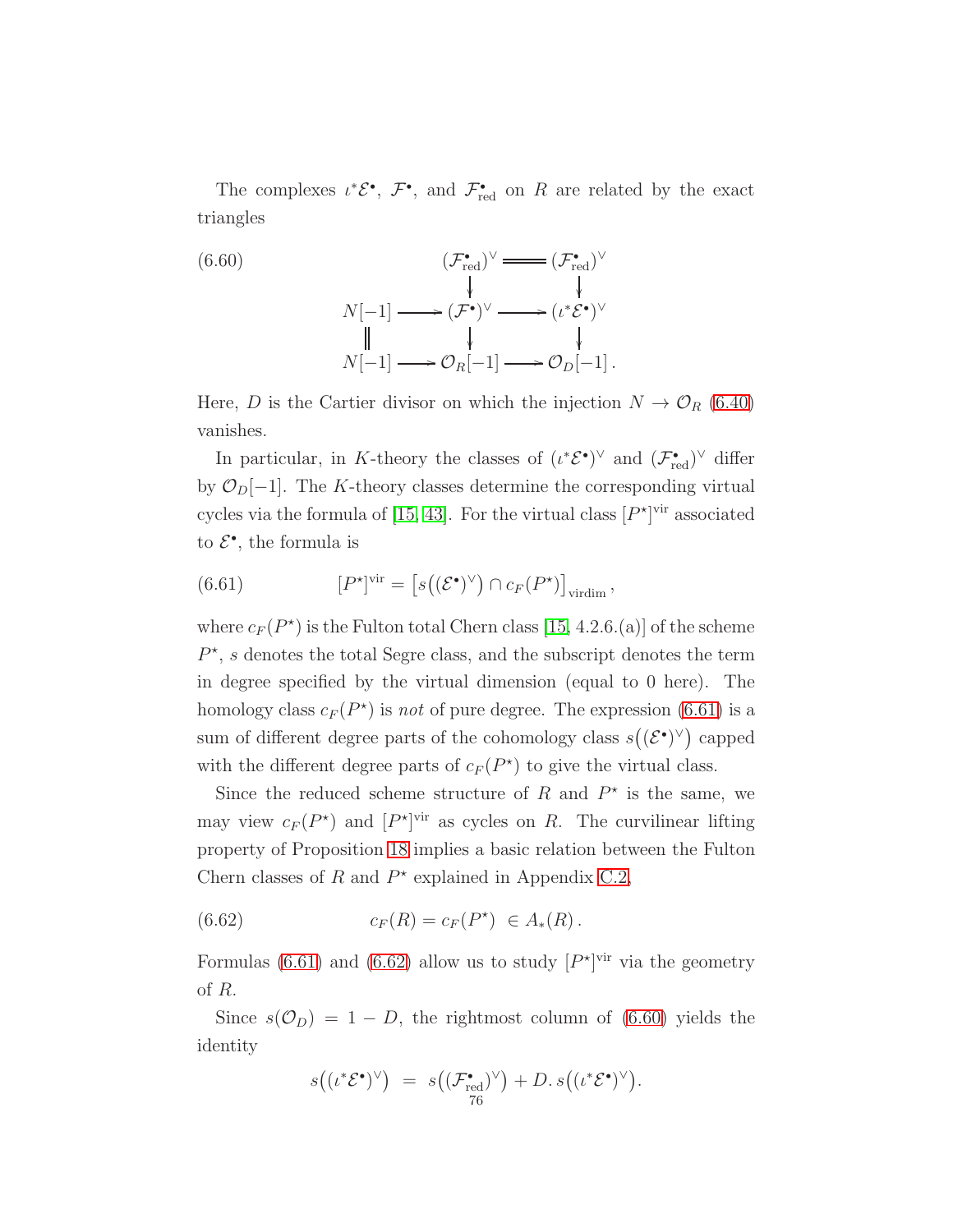After substituting in [\(6.61\)](#page-75-0), we obtain

<span id="page-76-1"></span>
$$
[P^*]^{\text{vir}} = [s((\mathcal{F}_{\text{red}}^{\bullet})^{\vee}) \cap c_F(P^*)]_0 + [s((\iota^* \mathcal{E}^{\bullet}|_D)^{\vee}) \cap c_F(P^*)|_D]_0
$$
  
(6.63)
$$
= [s((\mathcal{F}_{\text{red}}^{\bullet})^{\vee}) \cap c_F(R)]_0 + [s((\iota^* \mathcal{E}^{\bullet}|_D)^{\vee}) \cap c_F(R)|_D]_0
$$

$$
= [R]^{\text{red}} + [s((\iota^* \mathcal{E}^{\bullet}|_D)^{\vee}) \cap c_F(R)|_D]_0.
$$

We may replace  $D$  in the rightmost term by any other Cartier divisor in the same linear equivalence class, since the replacement leaves the K-theory class  $[O_D]$  unchanged. We will work on a cover of the rubber moduli space  $R$  on which  $D$  becomes linearly equivalent to a rather more tractable divisor.

<span id="page-76-2"></span>6.9. Rigidification. Let  $R = R(n, \beta)$  be the moduli space of stable pairs on the rubber target. Let

<span id="page-76-0"></span>(6.64) 
$$
\pi: U(n, \beta) = \mathcal{S} \times_{\mathscr{B}_r} R \to R
$$

be the universal target over the rubber moduli space R. Let

$$
(6.65) \t W(n, \beta) \subset U(n, \beta)
$$

denote the open set on which the morphism  $\pi$  is smooth.

We view U as a moduli of pairs  $(r, p)$  where  $r \in R$  and p is a point in the rubber target associated to r. For pairs  $(r, p) \in W$ , the point p is not permitted to lie on any creases. Hence, the restriction

$$
\pi:W\to R
$$

is a smooth morphism. The rubber target admits a natural map,

$$
\rho: W \to S\,,
$$

to the underlying K3 surface.

Viewing  $[R]^{red}$  and  $[P^{\star}]^{vir}$  as cycle classes on R, we define classes  $[W]^{red}$  and  $[W]^{vir}$  on W by flat pull-back:

$$
[W]^{red} = \pi^*[R]^{red}, \quad [W]^{vir} = \pi^*[P^*]^{vir}.
$$

By the definitions of the cones and the Fulton class,

(6.66) 
$$
[W]^{red} = \left[ s((\pi^* \mathcal{F}_{red}^{\bullet})^{\vee}) s(\mathcal{T}_{\pi}) \cap c_F(W) \right]_3,
$$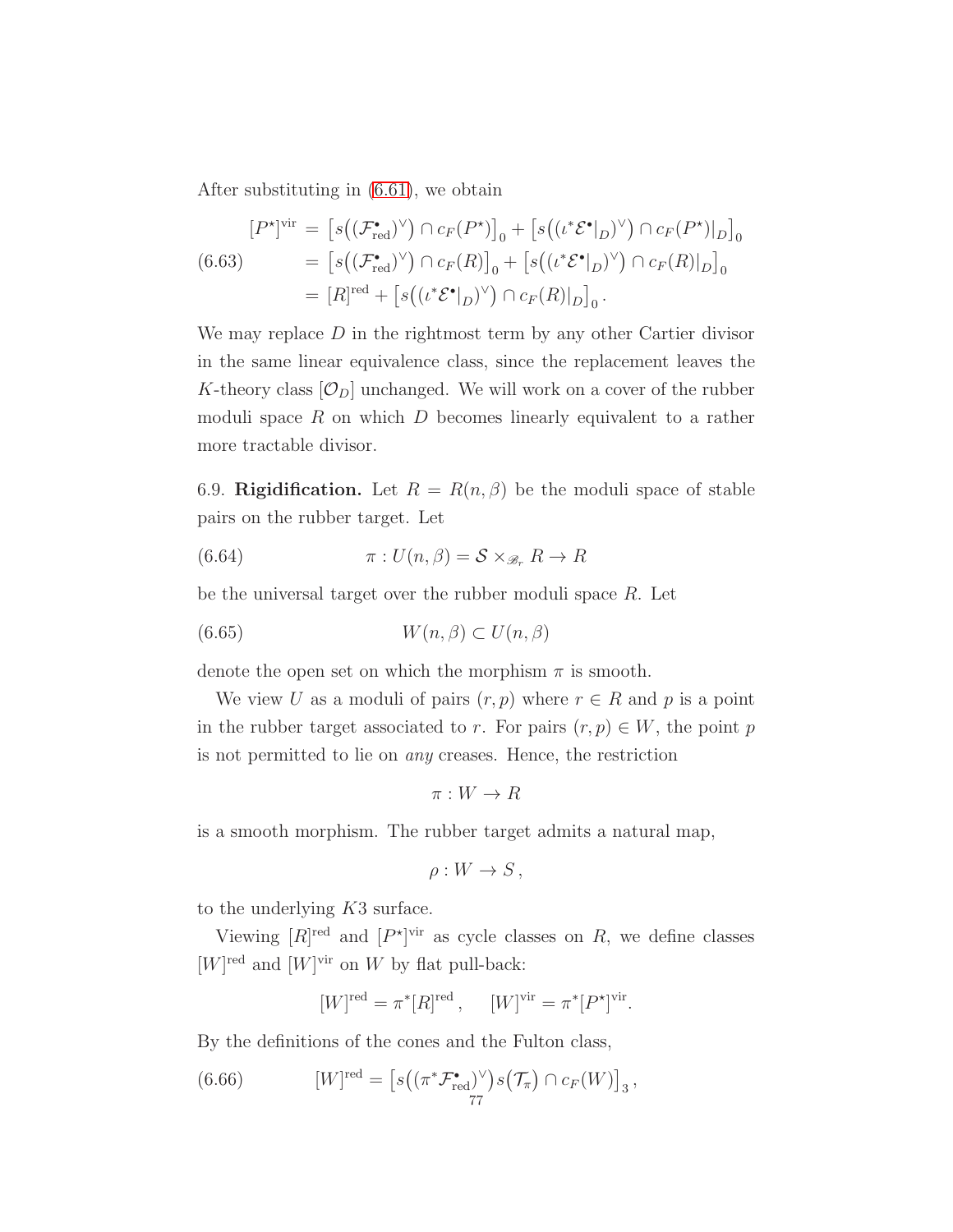where  $\mathcal{T}_{\pi}$  on W is the relative tangent bundle of  $\pi$ . Similarly,

(6.67) 
$$
[W]^{vir} = [s((\pi^* \iota^* \mathcal{E}^{\bullet})^{\vee}) s(\mathcal{T}_{\pi}) \cap c_F(W)]_3.
$$

Integrals over  $R$  may be moved to  $W$  by the following procedure. To a class  $\delta \in H^2(S, \mathbb{Q})$ , we associate a primary insertion

<span id="page-77-1"></span>
$$
T_0(\delta) = \mathrm{ch}_2(\mathbb{F}) \cup \rho^*(\delta) \in H^6(U, \mathbb{Q}),
$$

where  $\mathbb F$  is the universal sheaf. The key identity is the divisor formula obtained by integrating down the fibers of [\(6.64\)](#page-76-0):

(6.68) 
$$
\pi_*(T_0(\delta)) = \langle \delta, \beta \rangle = \int_{\beta} \delta \in H^0(R, \mathbb{Q}).
$$

The push-forward  $\pi_*$  is well-defined since  $\text{ch}_2(\mathbb{F})$  and  $T_0(\delta)$  are supported on  $\text{Supp}(\mathbb{F})$  which is projective over R via  $\pi$ .

The derivation in Section [6.8](#page-73-3) of [\(6.63\)](#page-76-1) can be pulled-back via  $\pi$  to W to yield:

<span id="page-77-0"></span>(6.69) 
$$
[W]^\text{vir} = [W]^\text{red} + [s((\pi^* \iota^* \mathcal{E}^{\bullet}|_D)^\vee) s(\mathcal{T}_\pi) \cap c_F(W)|_D]_3.
$$

As before, D is any divisor representing the first Chern class of the pull-back of  $N^*$ , the conormal bundle of the divisor  $\mathscr{B}_r \subset \mathscr{B}$ . By integration against [\(6.69\)](#page-77-0), formula [\(6.68\)](#page-77-1) yields

<span id="page-77-3"></span>(6.70) 
$$
P_{n,\beta}^{\star}(X) - R_{n,\beta}^{\text{red}}(S \times \mathcal{R}) = \frac{1}{\langle \delta, \beta \rangle} \int_{D} \left( s((\pi^* \iota^* \mathcal{E}^{\bullet}|_{D})^{\vee}) s(\mathcal{T}_{\pi}) \cap c_F(W)|_{D} \right) \cdot T_0(\delta).
$$

We describe next a geometric representative for D.

Attaching the infinity section  $S_{\infty}$  of the rubber over  $R(n_1, \beta_1)$  to the zero section  $S_0$  of rubber over W defines a divisor

<span id="page-77-4"></span>
$$
(6.71) \t D_{n_1,\beta_1} = R(n_1,\beta_1) \times W(n_2,\beta_2) \subset W(n,\beta),
$$

whenever  $(n_1, \beta_1) + (n_2, \beta_2) = (n, \beta)$ . The following result is a form of topological recursion.

<span id="page-77-2"></span>**Lemma 4.** The line bundle  $\pi^*N^*$  has a section with zeros given by the divisor

$$
D = \sum_{\substack{n_1, \beta_1 \\ 78}} D_{n_1, \beta_1} \, .
$$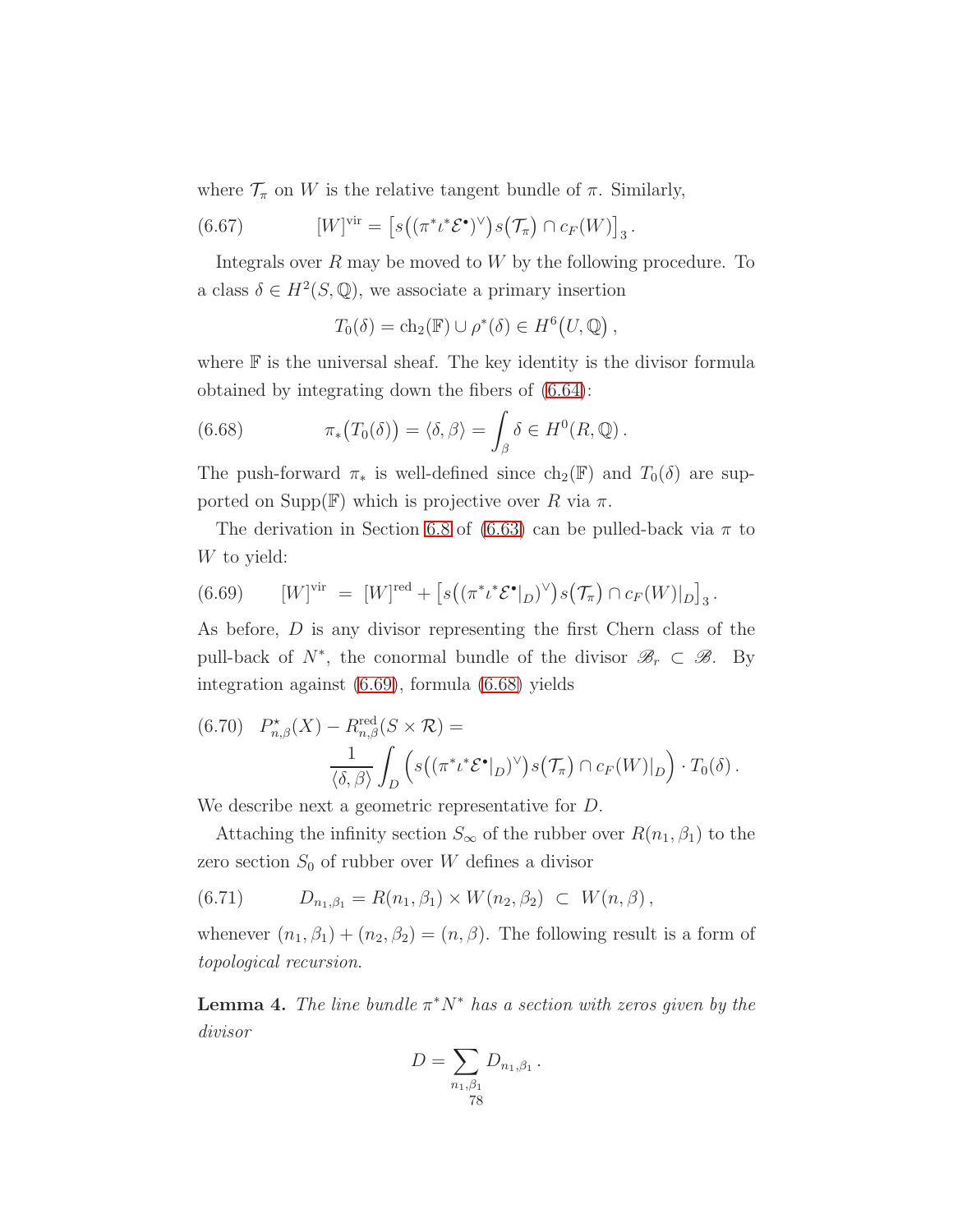The sum is over the finitely many  $(n_1, \beta_1) \in \mathbb{Z} \oplus H_2(S, \mathbb{Z})$  for which  $D_{n_1,\beta_1}$  is nonempty.

*Proof.* The universal family  $\mathcal{X} \to \mathcal{B}$  has smooth total space. Moving normal to  $\mathscr{B}_r$  smooths the first crease in the expanded degeneration  $\mathcal{X}$ : the crease where X joins the rubber S across  $S \subset X$  and the 0-section  $S_0$  of the rubber. Therefore the normal bundle N, pulled back to X and restricted to the first crease, is isomorphic to

$$
N_{S\subset X}\otimes N_{S_0\subset S}.
$$

Fixing once and for all a trivialization of  $N_{S\subset X}$ , we find that

<span id="page-78-1"></span>
$$
N\cong \psi_0^*
$$

is isomorphic to the tangent line to  $\mathbb{P}^1$  on the zero section.<sup>[40](#page-78-0)</sup>

Now pull-back to  $W(n, \beta)$  via [\(6.64\)](#page-76-0). By forgetting S (but remembering the  $\mathbb{Z} \oplus H_2(S, \mathbb{Z})$  marking),  $W(n, \beta)$  maps to the stack  $\mathscr{B}^p_{n, \beta}$  of  $(n, \beta)$ -marked expanded degenerations of  $\mathbb{P}^1/\{0, \infty\}$ ,

(6.72) 
$$
W(n,\beta) \to \mathscr{B}_{n,\beta}^p.
$$

The moduli space  $W(n, \beta)$  parameterizes pairs  $(r, p)$ . The map [\(6.72\)](#page-78-1) is defined by using  $p$  to select the rigid component and to determine  $1 \in \mathbb{P}^1$ . The cotangent line at the relative divisor 0 defines a line bundle on  $\mathscr{B}_{n,\beta}^p$  which we also call  $\psi_0$ . On  $W(n,\beta)$ ,  $\psi_0$  pulls-back to

$$
\pi^*\psi_0 \cong \pi^*N^*
$$

above.

Pick a nonzero element of  $T^*_{\mathbb{P}^1}|_0$ , pull-back to any expanded degeneration, and restrict to the new 0-section. We have constructed a section of  $\psi_0$  over  $\mathscr{B}_{n,\beta}^p$  which vanishes precisely on the divisor where 0 has been bubbled. The latter divisor is the sum of the divisors  $D_{n_1,\beta_1}$  as required.

<span id="page-78-0"></span><sup>&</sup>lt;sup>40</sup>More precisely, fix any point  $s \in S$ . Then the corresponding point of the zero section  $S_0$  of S defines a section  $s_0$  of  $S \to \mathscr{B}_r$ . The first bubble is  $S_0 \times \mathbb{P}^1$ , and the conormal bundle to  $S_0$  is the restriction of  $T_{\mathbb{P}^1}^* \subset T_{S_0 \times \mathbb{P}^1}^*$ . Pulling back by  $s_0$ gives the cotangent line  $\psi_0$ .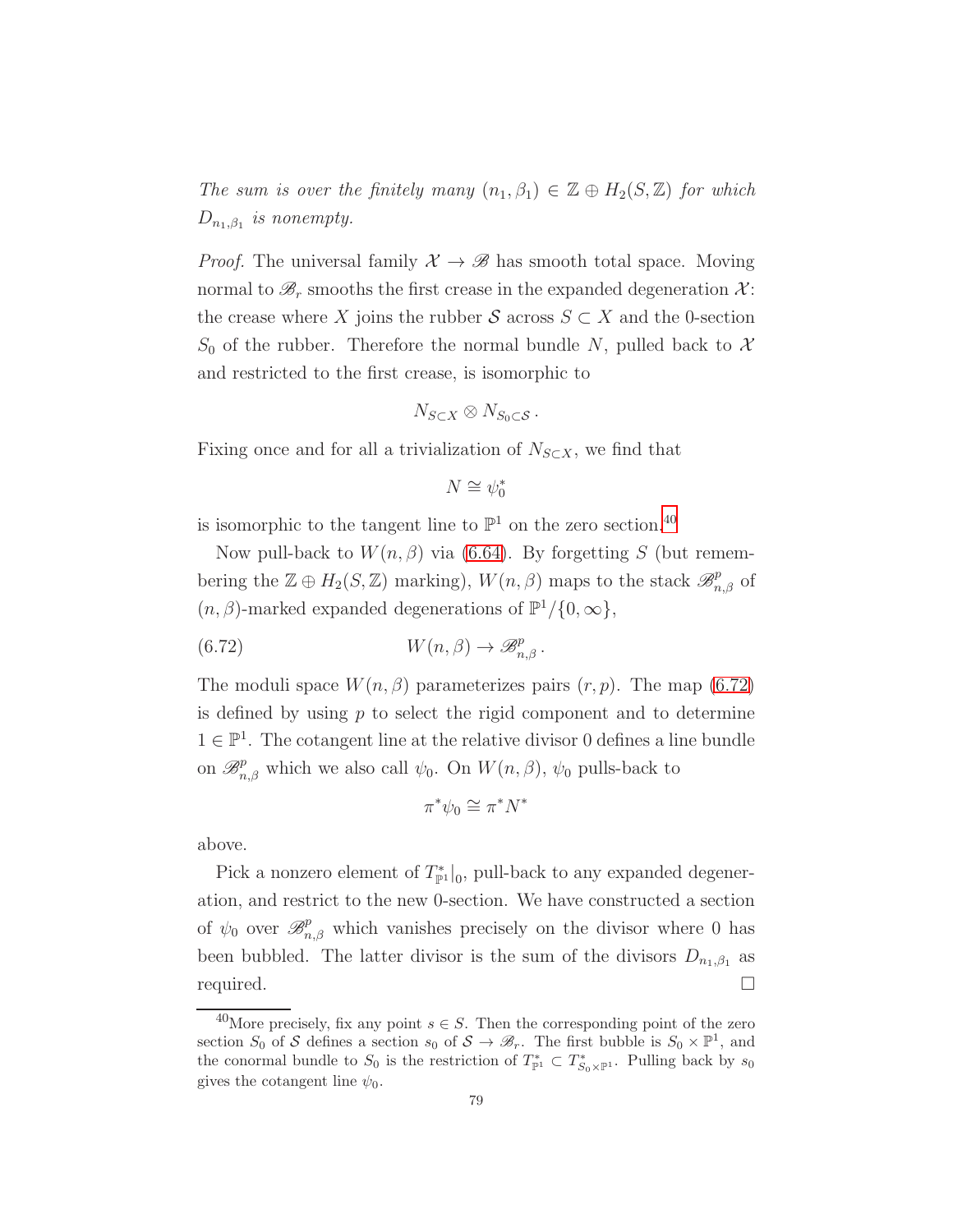After combining Lemma [4](#page-77-2) with [\(6.70\)](#page-77-3), we obtain the formula:

<span id="page-79-4"></span>
$$
(6.73) \quad P_{n,\beta}^{\star}(X) - R_{n,\beta}^{\text{red}}(S \times \mathcal{R}) =
$$
  

$$
\frac{1}{\langle \delta, \beta \rangle} \sum_{n_1, \beta_1} \int_{D_{n_1, \beta_1}} \left( s\left( (\pi^* \iota^* \mathcal{E}^{\bullet})^{\vee}\right) s(\mathcal{T}_{\pi})|_{D_{n_1, \beta_1}} \cap c_F(W)|_{D_{n_1, \beta_1}} \right) \cdot T_0(\delta).
$$

To proceed, we must to compute the restriction of  $\pi^* \iota^* \mathcal{E}^*$  to the divisor  $D_{n_1,\beta_1}$ .

The relative obstruction theory is given by the same formula [\(6.15\)](#page-58-0) on the moduli spaces  $R$  and  $P^*$ . On  $R$ , the relative obstruction theory was denoted  $F^{\bullet}$  [\(6.20\)](#page-60-0). Since the relative obstruction theory is additive over the connected components of a stable pair,

<span id="page-79-0"></span>
$$
(6.74) \t\t \pi^* \iota^* E^{\bullet} \big|_{D_{n_1,\beta_1}} \cong \iota^* E^{\bullet}_{R(n_1,\beta_1)} \oplus \pi^* F^{\bullet}_{W(n_2,\beta_2)},
$$

where we have split  $D_{n_1,\beta_1}$  as  $R(n_1,\beta_1) \times W(n_2,\beta_2)$  using [\(6.71\)](#page-77-4).

As in [\(6.18,](#page-59-0) [6.21\)](#page-60-1) the relationship of the relative to the absolute obstruction theories  $\mathcal{E}_W^{\bullet}$  and  $\mathcal{F}^{\bullet}$  is through the usual exact triangles:

<span id="page-79-1"></span>(6.75) 
$$
\iota^* \mathcal{E}^{\bullet} \longrightarrow \iota^* E^{\bullet} \longrightarrow \iota^* \mathbb{L}_{\mathscr{B}_{n,\beta}}[1]
$$

on the moduli space R and

<span id="page-79-2"></span>
$$
(6.76) \quad \iota^* \mathcal{E}^{\bullet}_{R(n_1,\beta_1)} \oplus \pi^* \mathcal{F}^{\bullet}_{W(n_2,\beta_2)} \longrightarrow \iota^* E^{\bullet}_{R(n_1,\beta_1)} \oplus \pi^* F^{\bullet}_{W(n_2,\beta_2)} \longrightarrow \iota^* \mathbb{L}_{\mathscr{B}_{n_1,\beta_1}}[1] \oplus \pi^* \mathbb{L}_{\mathscr{B}_r}[1]
$$

on  $D_{n_1,\beta_1} = R(n_1,\beta_1) \times W(n_2,\beta_2)$ . In K-theory, the isomorphism [\(6.74\)](#page-79-0) and the exact sequences [\(6.75\)](#page-79-1)-[\(6.76\)](#page-79-2) yield

$$
\begin{aligned} \text{(6.77)} \quad & \left[ \pi^* \iota^* \mathcal{E}^{\bullet} \right]_{D_{n_1, \beta_1}} \right] \ = \left[ \iota^* \mathcal{E}^{\bullet}_{R(n_1, \beta_1)} \right] + \left[ \pi^* \mathcal{F}^{\bullet}_{W(n_2, \beta_2)} \right] \\ &- \left[ \iota^* \mathbb{L}_{\mathscr{B}_{n_1, \beta_1}} \right] - \left[ \pi^* \mathbb{L}_{\mathscr{B}_r} \right] + \left[ \iota^* \mathbb{L}_{\mathscr{B}_{n, \beta}} \right]. \end{aligned}
$$

Since  $D_{n_1,\beta_1}$  is pulled-back<sup>[41](#page-79-3)</sup> from  $\mathscr{B}_{n,\beta}$ , the standard divisor conormal bundle sequence yields

$$
[\mathbb{L}_{\mathscr{B}_{n_1,\beta_1}}]+[\mathbb{L}_{\mathscr{B}_r}]-[\mathbb{L}_{\mathscr{B}_{n,\beta}}]= -[\mathcal{O}_{D_{n_1,\beta_1}}(-D_{n_1,\beta_1})]\,.
$$

<span id="page-79-3"></span><sup>&</sup>lt;sup>41</sup>More precisely,  $D_{n_1,\beta_1} \subset W$  is an open and closed component of the pull-back.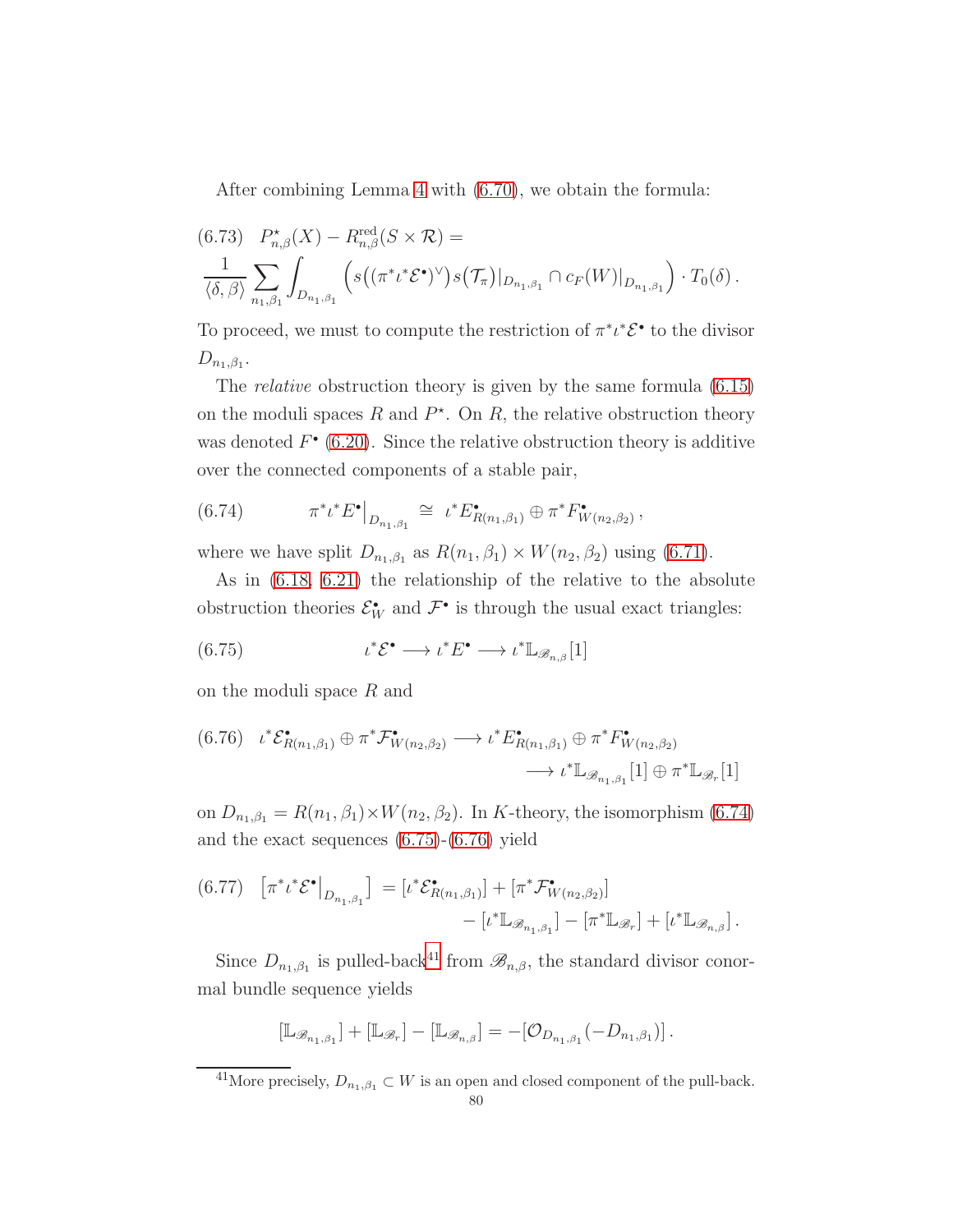Hence, we obtain

<span id="page-80-1"></span>
$$
(6.78) \quad s \Big( \big( \pi^* \iota^* \mathcal{E}^{\bullet} \big|_{D_{\beta_1, n_1}} \big)^{\vee} \Big) c \big( \mathcal{O}_{D_{n_1, \beta_1}}(D_{n_1, \beta_1}) \big) = s \big( (\iota^* \mathcal{E}^{\bullet}_{R(n_1, \beta_1)})^{\vee} \big) s \big( (\pi^* \mathcal{F}^{\bullet}_{W(n_2, \beta_2)})^{\vee} \big)
$$

By the basic properties of cones and the embedding  $D_{n_1,\beta_1} \subset W(n,\beta)$ discussed in Appendix [C.3,](#page-120-0) we have

<span id="page-80-0"></span>
$$
(6.79) \t c_F(W(n,\beta))|_{D_{n_1,\beta_1}} = c_F(D_{n_1,\beta_1})c(\mathcal{O}_{D_{n_1,\beta_1}}(D_{n_1,\beta_1})).
$$

We replace  $c_F(W(n, \beta))|_{D_{n_1, \beta_1}}$  by [\(6.79\)](#page-80-0) in [\(6.73\)](#page-79-4). After using [\(6.78\)](#page-80-1) to cancel the  $c(\mathcal{O}_{D_{n_1,\beta_1}}(D_{n_1,\beta_1}))$  term, we obtain<sup>[42](#page-80-2)</sup>

$$
\frac{1}{\langle \delta, \beta \rangle} \sum_{n_1, \beta_1} \int_{R(n_1, \beta_1)} s((\iota^* \mathcal{E}^{\bullet})^{\vee}) \cap c_F(R(n_1, \beta_1)) \times \int_{W(n_2, \beta_2)} \left( s((\pi^* \mathcal{F}^{\bullet})^{\vee}) s(\mathcal{T}_{\pi}) \cap c_F(W(n_2, \beta_2)) \right) \cdot T_0(\delta).
$$

Since the two obstruction theories  $\mathcal{F}^{\bullet}$  and  $\mathcal{F}^{\bullet}_{red}$  on  $W(n_2, \beta_2)$  differ only by the trivial line bundle,

$$
s((\mathcal{F}^{\bullet})^{\vee}) = s((\mathcal{F}^{\bullet}_{red})^{\vee}).
$$

By another application of the rigidification formula [\(6.68\)](#page-77-1), we obtain

$$
P_{n,\beta}^{\star}(X) - R_{n,\beta}^{\text{red}}(S \times \mathcal{R}) = \frac{1}{\langle \delta, \beta \rangle} \sum_{n_1, \beta_1} P_{n_1, \beta_1}^{\star}(X) \cdot \langle \delta, \beta_2 \rangle R_{n_2, \beta_2}^{\text{red}}(S \times \mathcal{R}).
$$

6.10. Logarithm. Let  $\alpha \in Pic(S)$  is a primitive class which is positive with respect to a polarization, and let  $\beta \in \text{Eff}(m\alpha)$ . The only effective decompositions of  $\beta$  are

$$
\beta = \beta_1 + \beta_2, \quad \beta_i \in \text{Eff}(m\alpha) .
$$

We formulate the last equation of Section [6.9](#page-76-2) as the following result.

<span id="page-80-2"></span><sup>&</sup>lt;sup>42</sup>The integration over  $W(n_2, \beta_2)$  is well-defined since the insertions  $\tau_0(\delta)$  yields a complete cycle as before.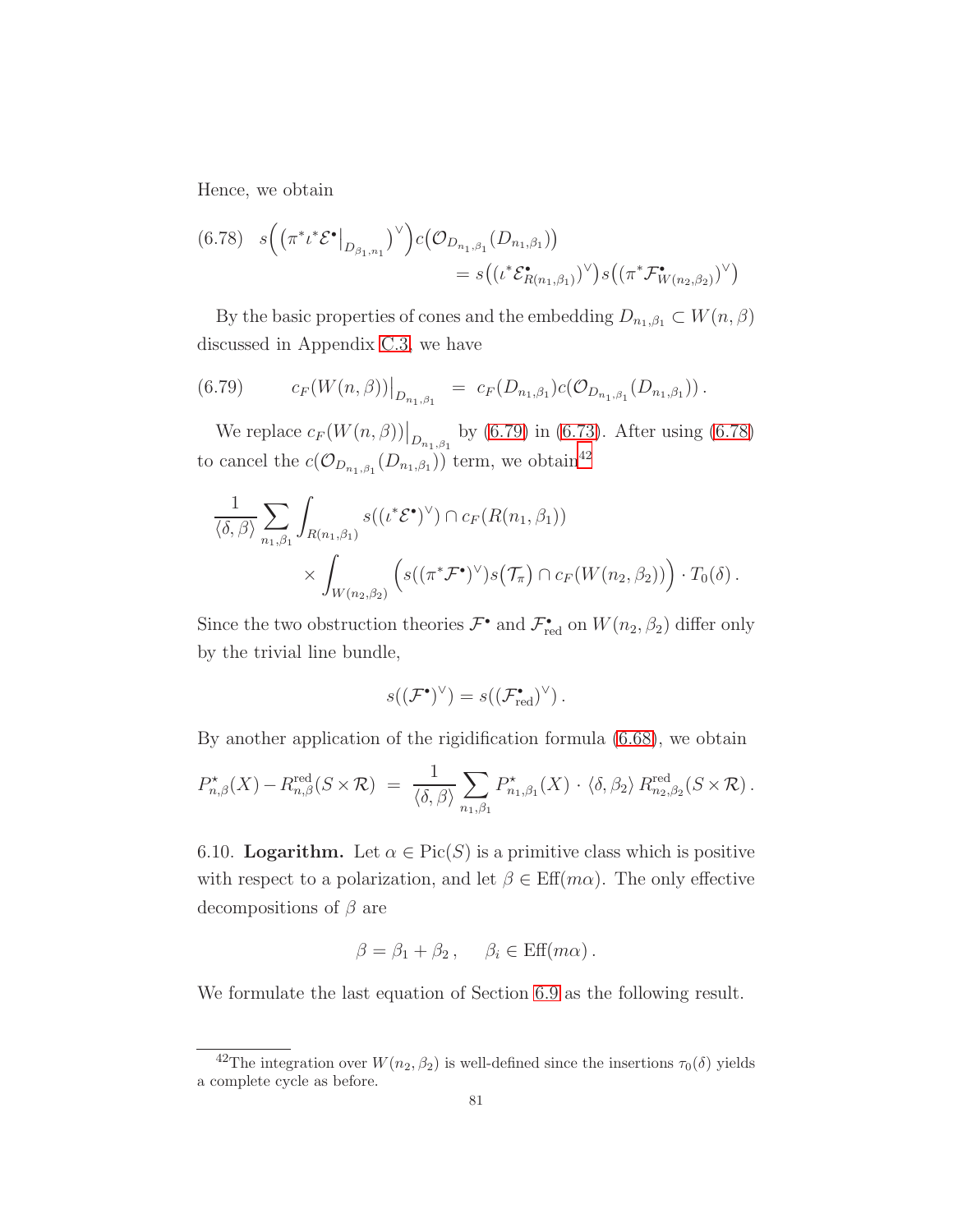<span id="page-81-0"></span>**Theorem 5.** For the family  $\epsilon$  :  $X \to (\Delta, 0)$  satisfying conditions  $(i,ii,\star)$  of Section [6.1](#page-51-0) for  $m\alpha$ , we have

$$
P_{n,\beta}^{\star}(X) - R_{n,\beta}^{\text{red}}(S \times \mathcal{R}) =
$$
  

$$
\frac{1}{\langle \delta, \beta \rangle} \sum_{n_1 + n_2 = n} \sum_{\beta_1 + \beta_2 = \beta} P_{n_1,\beta_1}^{\star}(X) \cdot \langle \delta, \beta_2 \rangle R_{n_2,\beta_2}^{\text{red}}(S \times \mathcal{R})
$$

for every  $\beta \in \text{Eff}(m\alpha)$  and  $\delta \in H^2(S, \mathbb{Z})$  satisfying  $\langle \delta, \beta \rangle \neq 0$ .

The basic relationship between  $P^{\star}_{n,\beta}(X)$  and  $R^{\text{red}}_{n,\beta}(S \times \mathcal{R})$  is an immediate Corollary of Theorem [5.](#page-81-0) Let

$$
P_{\beta}^{\star}(X) = \sum_{n \in \mathbb{Z}} P_{n,\beta}^{\star}(X) q^n, \quad R_{\beta}^{\text{red}}(S \times \mathcal{R}) = \sum_{n \in \mathbb{Z}} R_{n,\beta}^{\text{red}}(S \times \mathcal{R}) q^n.
$$

<span id="page-81-1"></span>Corollary 4. For  $\beta \in \text{Eff}(m\alpha)$ ,

$$
P_{\beta}^{\star}(X) = \text{Coeff}_{v^{\beta}} \left[ \exp \left( \sum_{\widehat{\beta} \in \text{Eff}(m\alpha)} v^{\widehat{\beta}} R_{\widehat{\beta}}^{\text{red}}(S \times \mathcal{R}) \right) \right].
$$

*Proof.* Since  $\delta \in H^2(S, \mathbb{Z})$  is arbitrary, Theorem [5](#page-81-0) uniquely determines  $P_{\beta}^{\star}(X)$  in terms of  $R_{\beta_i}^{\text{red}}(S \times \mathcal{R})$  for  $\beta_i \in \text{Eff}(m\alpha)$ . We see Corollary [4](#page-81-1) implies exactly the recursion of Theorem [5](#page-81-0) by differentiating the exponential. To write the differentiation explicitly, let

$$
v_1,\ldots,v_{22}\in H^2(S,\mathbb{Z})
$$

be a basis. For  $\beta = \sum_{i=1}^{22} b_i v_i$ , we write

$$
v^{\beta} = \prod_{i=1}^{22} v_i^{b_i}.
$$

Let  $\langle \delta, v_i \rangle = c_i$ . Then, differentiation of the equation of Corollary [4](#page-81-1) by

$$
\sum_{i=1}^{22} c_i v_i \frac{\partial}{\partial v_i}
$$

yields the recursion of Theorem [5.](#page-81-0)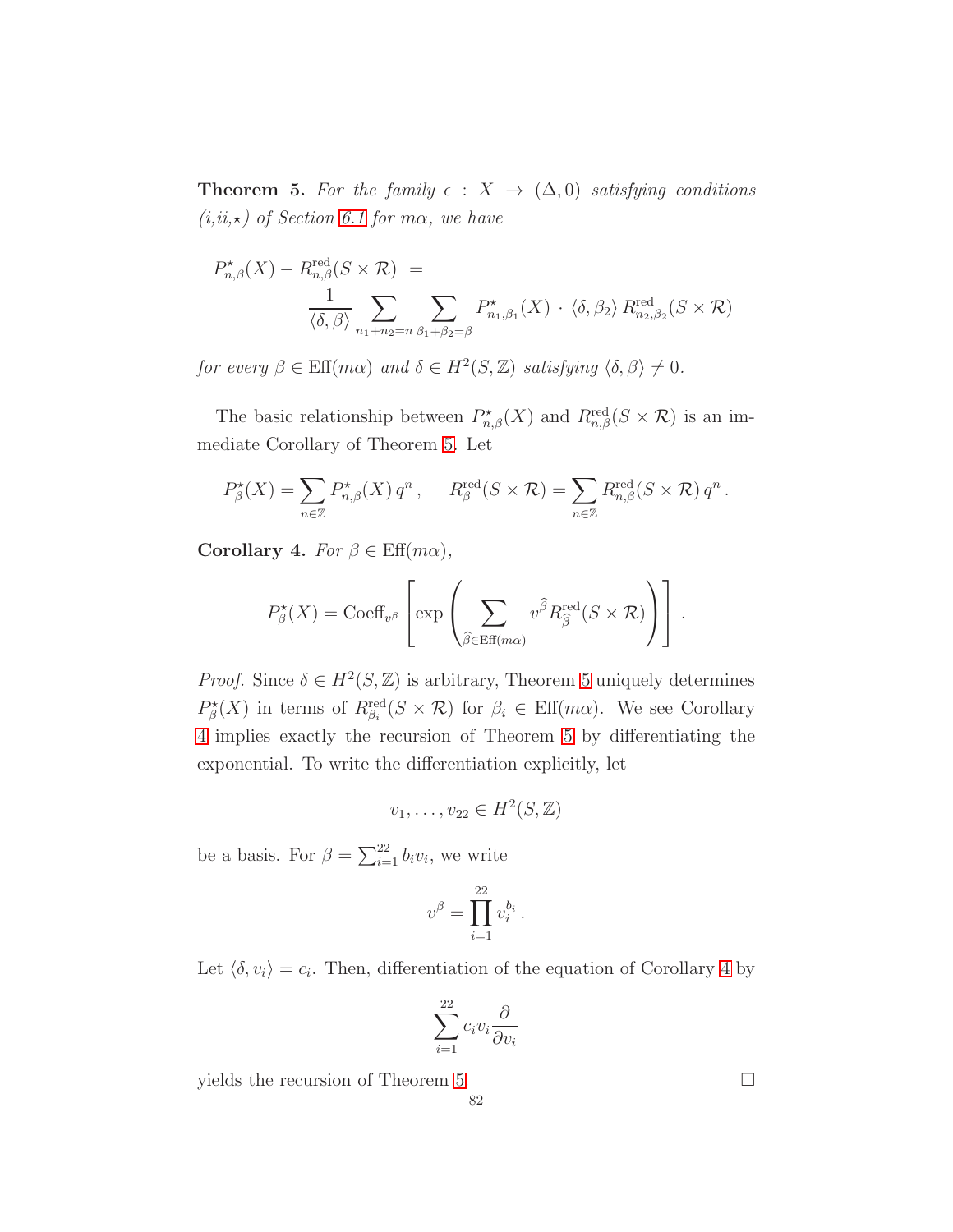6.11. Definition of  $\widetilde{R}_{n,\beta}$ . We now return to the definition of stable pairs invariants for K3 surface given in Section [6.2.](#page-51-1)

Let  $\alpha \in \text{Pic}(S)$  be a primitive class which is positive with respect to a polarization. Let

$$
\epsilon: X \to (\Delta, 0)
$$

satisfying the conditions of Section [6.1:](#page-51-0) (i), (ii), and  $(\star)$  for  $m\alpha$ . We have

$$
\widetilde{R}_{m\alpha}(S) = \text{Coeff}_{v^{m\alpha}} \left[ \log \left( 1 + \sum_{\beta \in \text{Eff}(m\alpha)} v^{\beta} P_{\beta}^{\star}(X) \right) \right].
$$

Let  $\widetilde{R}_{n,m\alpha}(S)$  be the associated q coefficients:

$$
\widetilde{R}_{m\alpha}(S) = \sum_{n \in \mathbb{Z}} \widetilde{R}_{n,m\alpha}(S) q^n.
$$

By Corollary [4](#page-81-1) of Theorem [5,](#page-81-0) we can take the logarithm.

<span id="page-82-0"></span>**Proposition 19.** We have  $\overline{R}_{m\alpha}(S) = R_{m\alpha}^{\text{red}}(S \times \mathcal{R})$ .

Proof. By Corollary [4](#page-81-1) and the above definition,

$$
\widetilde{R}_{m\alpha}(S) = \text{Coeff}_{v^{m\alpha}} \left[ \log \exp \left( \sum_{\widehat{\beta} \in \text{Eff}(m\alpha)} v^{\widehat{\beta}} R_{\widehat{\beta}}^{\text{red}}(S \times \mathcal{R}) \right) \right]
$$
\n
$$
= \text{Coeff}_{v^{m\alpha}} \left[ \sum_{\widehat{\beta} \in \text{Eff}(m\alpha)} v^{\widehat{\beta}} R_{\widehat{\beta}}^{\text{red}}(S \times \mathcal{R}) \right].
$$

Hence, if  $m\alpha \in Pic(S)$  is effective,  $R_{m\alpha}(S) = R_{m\alpha}^{\text{red}}(S \times \mathcal{R})$ . If  $m\alpha \in$ Pic(S) is not effective, both  $\widetilde{R}_{m\alpha}(S)$  and  $R_{m\alpha}^{\text{red}}(S \times \mathcal{R})$  vanish.  $\Box$ 

Proposition [19](#page-82-0) is the main point of Section [6.](#page-51-2) The complete geometric interpretation of the logarithm as integration over a moduli of stable pairs is crucial for our proof of the KKV conjecture.

6.12. Dependence. Let  $\alpha \in Pic(S)$  be a primitive class which is positive with respect to a polarization. As a consequence of Proposition [19,](#page-82-0) we obtain a dependence result.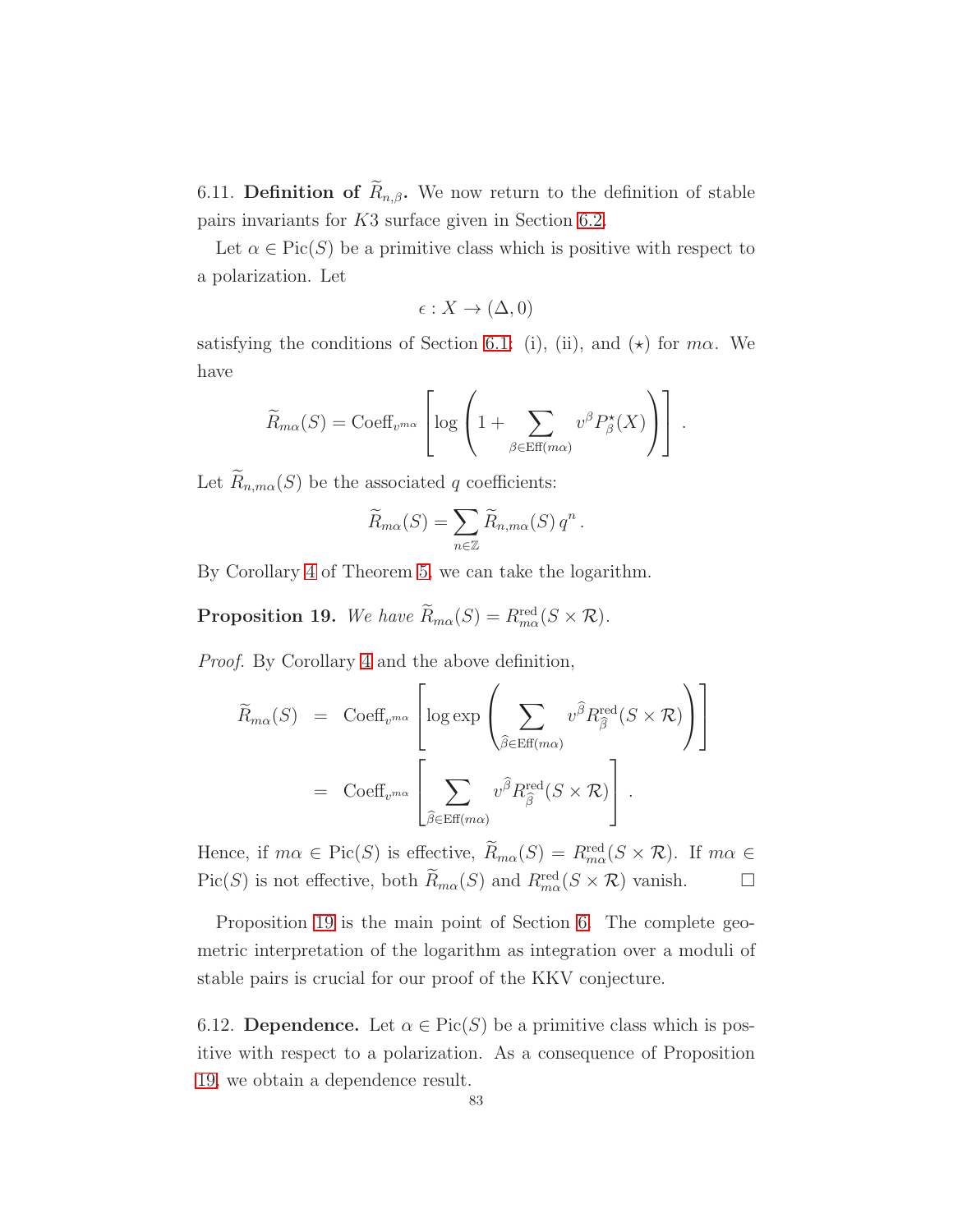**Proposition 20.**  $\widetilde{R}_{m\alpha}(S)$  depends only upon m and

$$
\langle \alpha, \alpha \rangle = 2h-2
$$

and not upon S or the family  $\epsilon$ .

From the definition of  $\widetilde{R}_{m\alpha}(S)$ , the dependence statement is not immediate (since the argument of the logarithm depends upon invariants of effective summands of  $m\alpha$  which may or may not persist in deformations of S for which  $\alpha$  stays algebraic). However,  $R_{m\alpha}^{\text{red}}(S \times \mathcal{R})$  depends only upon m and the deformation class of the pair  $(S, \alpha)$  – and the latter depends only upon  $\langle \alpha, \alpha \rangle$ .

We finally have a well-defined analogue in stable pairs of the Gromov-Witten invariants  $R_{n,m\alpha}$ . We drop S from the notation, and to make the dependence clear, we define

(6.80) 
$$
\tilde{R}_{m,m^2(h-1)+1} = \tilde{R}_{m\alpha}
$$

where right side is obtained from any K3 surface and family  $\epsilon$  satisfying conditions (i), (ii), and ( $\star$ ) for  $m\alpha$ . Here,  $m\alpha$  is of divisibility m and has norm square

<span id="page-83-1"></span>
$$
\langle m\alpha, m\alpha \rangle = m^2(2h - 2) = 2(m^2(h - 1) + 1) - 2.
$$

In case  $m = 1$ , we will use the abbreviation

$$
\widetilde{R}_h = \widetilde{R}_{1,h} \, .
$$

## <span id="page-83-0"></span>7. Multiple covers

7.1. Overview. By Proposition [19,](#page-82-0) the stable pairs invariants  $R_{m\alpha}(S)$ equal the reduced rubber invariants  $R_{m\alpha}^{\text{red}}(S \times \mathcal{R})$ . Our goal here is to express the latter in terms of the reduced residue invariants  $\langle 1 \rangle_{Y,m\alpha}^{\text{red}}$  of

$$
Y = S \times \mathbb{C}
$$

studied in Sections [4](#page-29-0) and [5.](#page-41-0) The explicit calculations of Section [5.6](#page-49-0) then determine  $\widetilde{R}_{m\alpha}(S)$  and can be interpreted in terms of multiple cover formulas.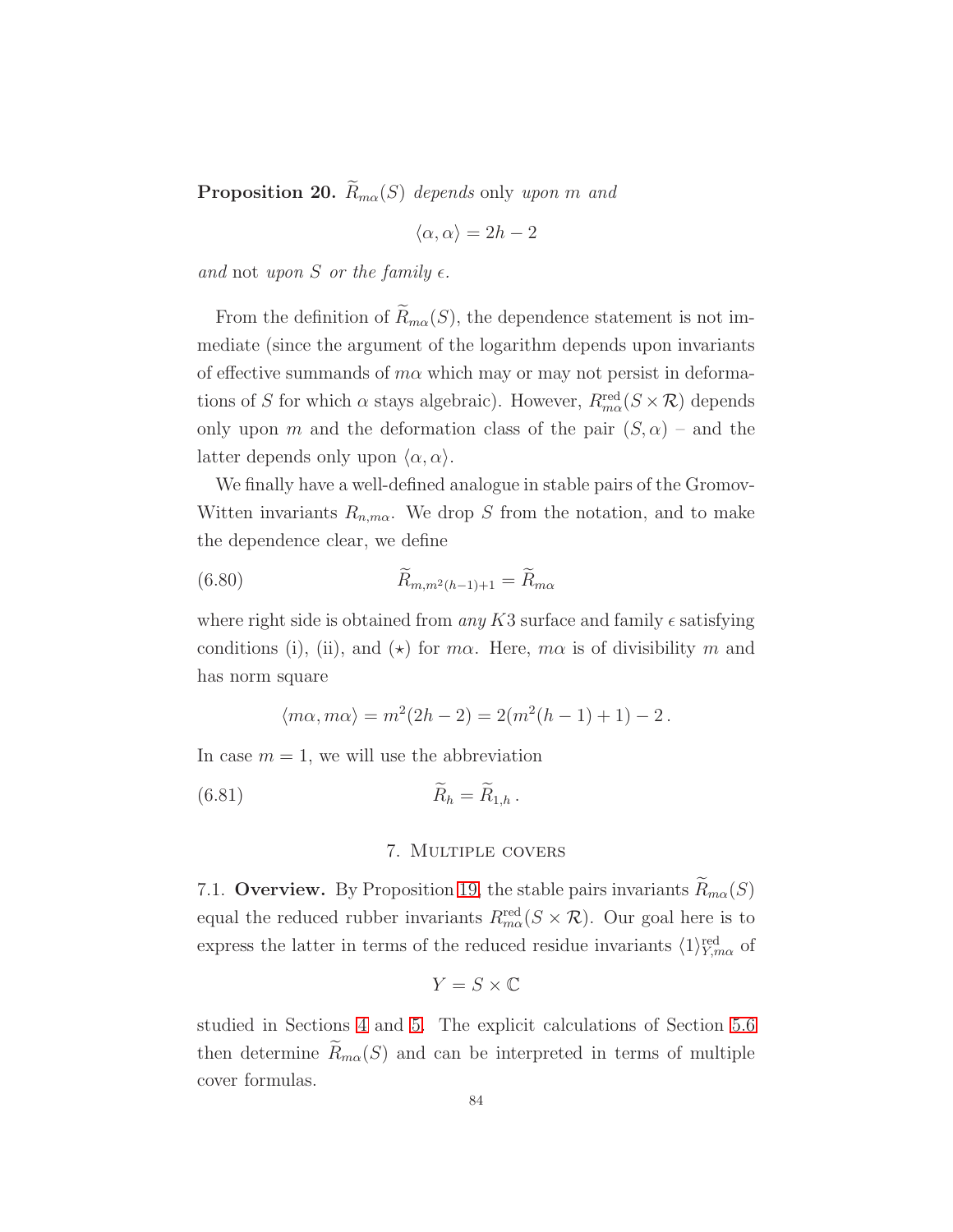<span id="page-84-2"></span>7.2. Rigidification. Let S be a K3 surface equipped with an ample polarization L. Let  $\alpha \in Pic(S)$  be a primitive, positive<sup>[43](#page-84-0)</sup> class with norm square

$$
\langle \alpha, \alpha \rangle = 2h - 2 \, .
$$

Let  $m > 0$  be a integer. The invariants

$$
R_{m\alpha}^{\text{red}}(S \times \mathcal{R}) = \sum_{n \in \mathbb{Z}} R_{n,m\alpha}^{\text{red}}(S \times \mathcal{R}) q^n
$$

have been defined in Section [6.5](#page-57-1) by integration over the rubber moduli spaces  $R(n, m\alpha)$ .

Following the notation of Section [6.9,](#page-76-2) let

$$
\pi: U(n, m\alpha) = \mathcal{S} \times_{\mathcal{B}_r} R(n, m\alpha) \to R(n, m\alpha)
$$

be the universal target with virtual class pulled-back from  $R(n, m\alpha)$ . We also consider here

$$
V(n, m\alpha/0, \infty) = P_n(S \times \mathbb{P}^1/S_0 \cup S_\infty, m\alpha),
$$

the moduli space of stable pairs on  $S \times \mathbb{P}^1$  relative to the fibers over  $0, \infty \in \mathbb{P}^1$ . There is a standard rigidification map<sup>[44](#page-84-1)</sup>

$$
\rho: U(n, m\alpha) \to V(n, m\alpha/0, \infty)
$$

with the point in universal target determining  $1 \in \mathbb{P}^1$ .

As in Section [6.9,](#page-76-2) let  $T_0(L)$  be the primary insertion in the rubber theory obtained from  $L \in H^2(S, \mathbb{Z})$ . By the divisor property [\(6.68\)](#page-77-1),

$$
m\langle L, \alpha \rangle R_{m\alpha}^{\text{red}}(S \times \mathcal{R}) = \sum_{n} q^{n} \int_{[U(n,m\alpha)]^{\text{red}}} T_0(L).
$$

By rigidification, we find

$$
\sum_{n} q^n \int_{[U(n,m\alpha)]^{\text{red}}} T_0(L) = \sum_{n} q^n \int_{[V(n,m\alpha/0,\infty)]^{\text{red}}} T_0(L).
$$

where  $\mathcal{L} \in H^4(S \times \mathbb{P}^1, \mathbb{Z})$  is dual to the cycle

 $\ell \times \{1\} \subset S \times \mathbb{P}^1$ 

<span id="page-84-0"></span><sup>&</sup>lt;sup>43</sup>Positivity,  $\langle L, \alpha \rangle > 0$ , is with respect to the polarization L.

<span id="page-84-1"></span><sup>&</sup>lt;sup>44</sup>We identify the point in the universal target S with the corresponding distinguished point of  $S \times \mathbb{P}^1/S_0 \cup S_\infty$  lying over  $1 \in \mathbb{P}^1$ . The resulting identification of the two universal targets (for the rubber and for  $S \times \mathbb{P}^1/S_0 \cup S_{\infty}$ ) is used to transport stable pairs from the former to the latter.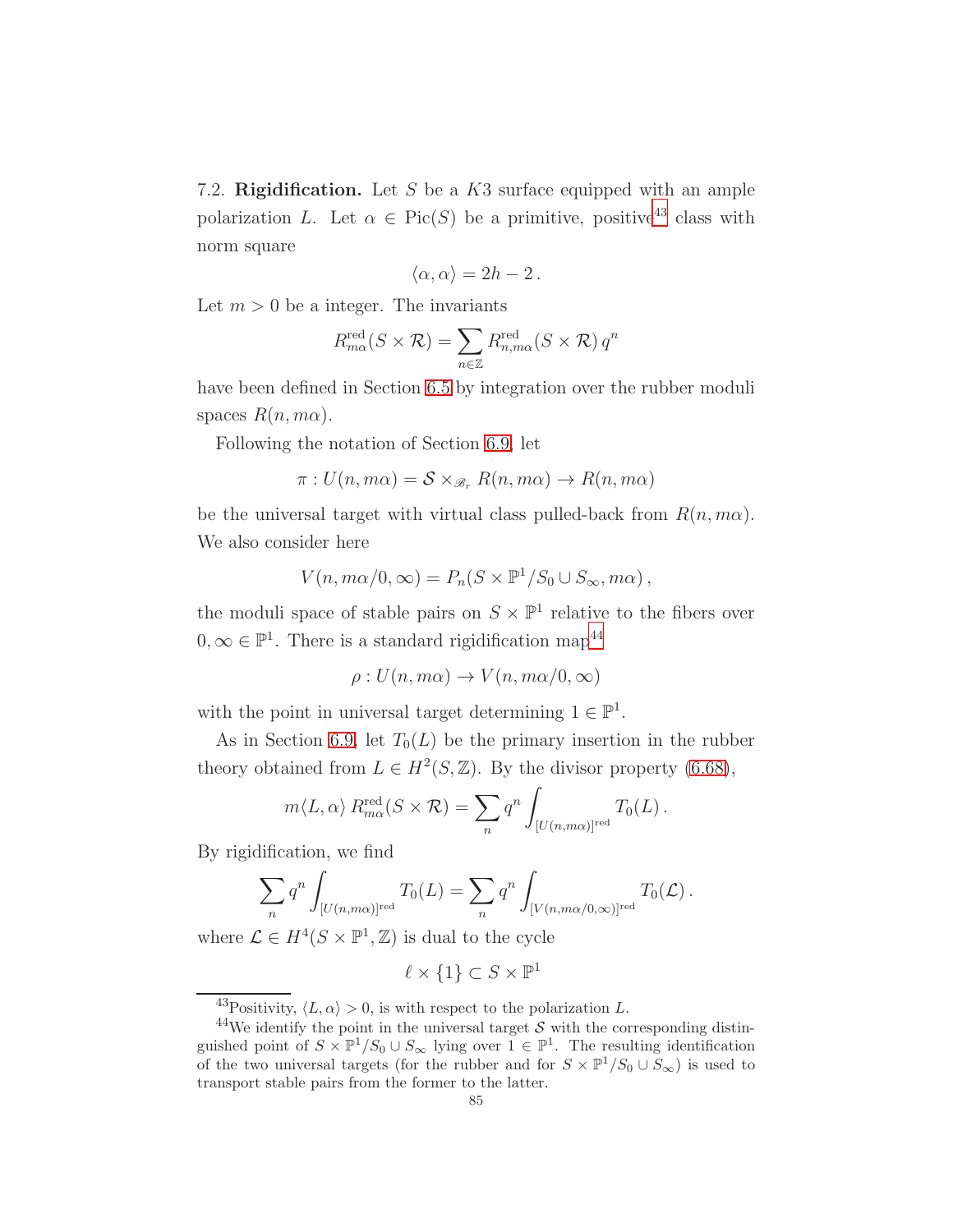and  $\ell \subset S$  represents  $L \cap [S] \in H_2(S, \mathbb{Z})$ . We define

$$
V_{m\alpha}^{\text{red}}(S \times \mathbb{P}^1/S_0 \cup S_{\infty}) = \sum_{n} q^n \int_{[V(n,m\alpha/0,\infty)]^{\text{red}}} T_0(\mathcal{L})
$$

and conclude

<span id="page-85-0"></span>(7.1) 
$$
m\langle L, \alpha \rangle R_{m\alpha}^{\text{red}}(S \times \mathcal{R}) = V_{m\alpha}^{\text{red}}(S \times \mathbb{P}^1/S_0 \cup S_{\infty}).
$$

7.3. **Degeneration.** We now study  $V_{ma}^{\text{red}}(S \times \mathbb{P}^1/S_0 \cup S_{\infty})$  on the right side of [\(7.1\)](#page-85-0) via the degeneration formula.

We consider the degeneration of the relative geometry  $S \times \mathbb{P}^1/S_{\infty}$  to the normal cone of

$$
S_0 \subset S \times \mathbb{P}^1.
$$

The degeneration formula for the virtual class of the moduli of stable pairs under

<span id="page-85-1"></span>(7.2) 
$$
S \times \mathbb{P}^1 / S_{\infty} \rightsquigarrow S_0 \times \mathbb{P}^1 / S_0 \bigcup S \times \mathbb{P}^1 / S_0 \cup S_{\infty}
$$

is easily seen to be compatible with the reduced class (since all the geometries project to  $S$ ). Let

$$
V(n, m\alpha/\infty) = P_n(S \times \mathbb{P}^1/S_{\infty}, m\alpha),
$$
  
\n
$$
V_{m\alpha}^{\text{red}}(S \times \mathbb{P}^1/S_{\infty}) = \sum_n q^n \int_{[V(n, m\alpha/\infty)]^{\text{red}}} T_0(\mathcal{L}).
$$

for the insertion  $T_0(\mathcal{L})$  defined in Section [7.2.](#page-84-2)

#### Proposition 21. We have

$$
V_{m\alpha}^{\text{red}}(S \times \mathbb{P}^1 / S_{\infty}) = V_{m\alpha}^{\text{red}}(S \times \mathbb{P}^1 / S_0 \cup S_{\infty}).
$$

Proof. By the degeneration formula, the reduced virtual class of the moduli space  $V(n, m\alpha/\infty)$  distributes to the products

<span id="page-85-2"></span>
$$
(7.3) V(n_1, \beta_1/\infty) \times V(n_2, \beta/0, \infty), n_1 + n_2 = n, \beta_1 + \beta_2 = m\alpha,
$$

associated to the reducible target [\(7.2\)](#page-85-1). If  $\beta_1$  and  $\beta_2$  are *both* nonzero, then the product [\(7.3\)](#page-85-2) admits a double reduction of the standard virtual class. Hence, the (singly) reduced virtual class of [\(7.3\)](#page-85-2) vanishes unless  $\beta_1$  or  $\beta_2$  is 0.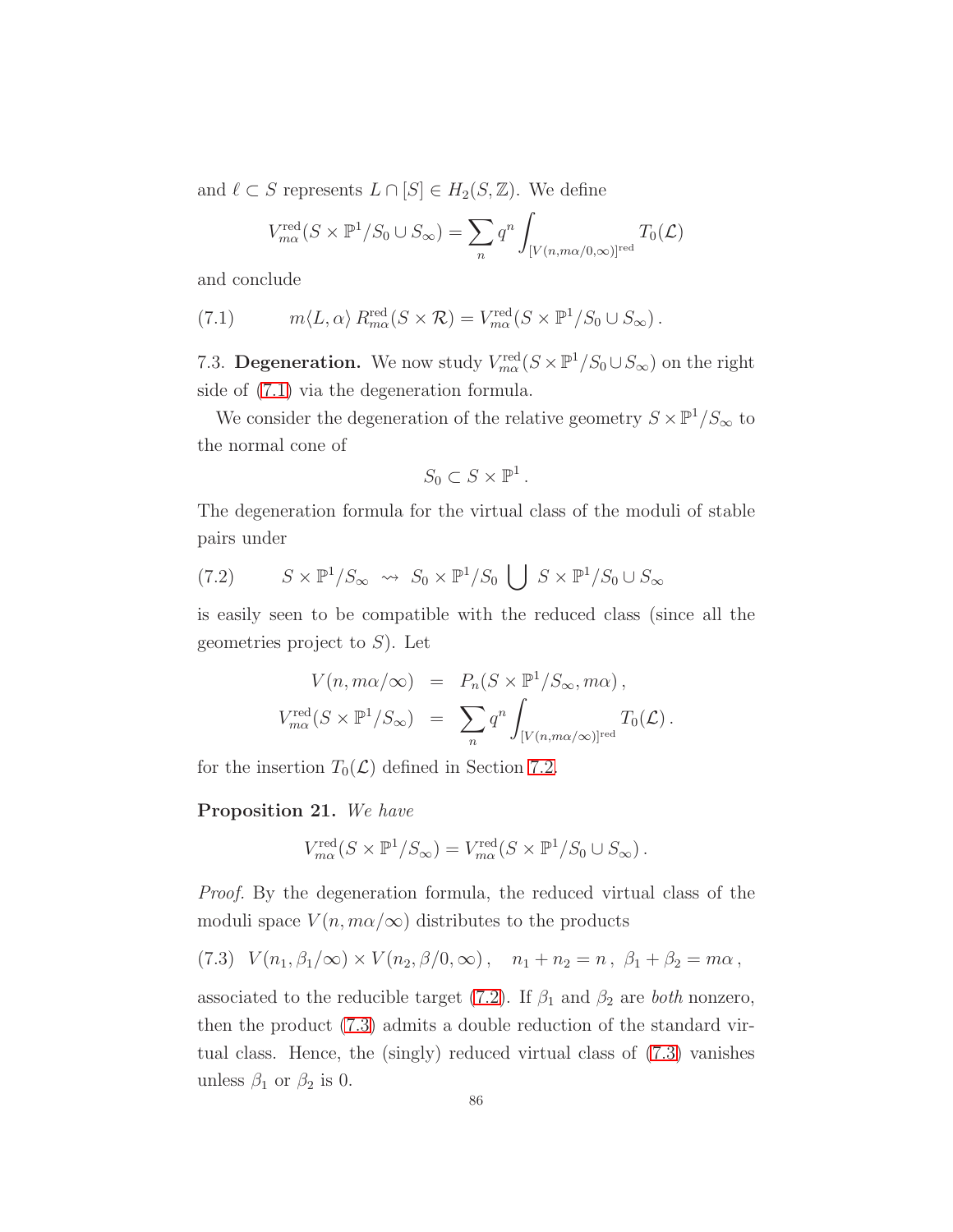When the degeneration formula is applied to  $V_{m\alpha}^{\text{red}}(S \times \mathbb{P}^1/S_{\infty})$ , the insertion  $T_0(\mathcal{L})$  requires  $\beta_2$  to be nonzero. Hence, only the  $n_2 = n$  and  $\beta_2 = m\alpha$  term contributes to the reduced degeneration formula.  $\square$ 

<span id="page-86-0"></span>7.4. Localization. The next step is to apply  $\mathbb{C}^*$ -equivariant localization to  $V_{m\alpha}^{\text{red}}(S \times \mathbb{P}^1/S_{\infty}).$ 

Let  $\mathbb{C}^*$  act on  $\mathbb{P}^1$  with tangent weight  $\mathfrak t$  at 0. We lift the class  $\mathcal L$  to C ∗ -equivariant cohomology by selecting the C ∗ -fixed representative

$$
L \times \{0\} \subset S \times \mathbb{P}^1.
$$

The virtual localization formula expresses  $V_{m\alpha}^{\text{red}}(S \times \mathbb{P}^1/S_{\infty})$  as a sum over products of residue contributions over  $S_0$  and  $S_{\infty}$  in  $S \times \mathbb{P}^1/S_{\infty}$ . The **ℂ**<sup>∗</sup>-fixed loci admit a double reduction of their virtual class unless  $m\alpha$  is distributed entirely to 0 or  $\infty$ . Since the insertion  $T_0(\mathcal{L})$  requires the distribution to be over 0, we conclude

(7.4) 
$$
V_{m\alpha}^{\text{red}}(S \times \mathbb{P}^1/S_{\infty}) = \left\langle T_0(\mathcal{L}) \right\rangle_{Y,m\alpha}^{\text{red}}(q)
$$

$$
= mt \langle L, \alpha \rangle \left\langle 1 \right\rangle_{Y,m\alpha}^{\text{red}}(q),
$$

where we have followed the notation of Section [5.6](#page-49-0) except for writing  $\langle 1 \rangle_{Y,\text{max}}^{\text{red}}$  as a series in q instead of y.

7.5. Multiple cover formula. Sections [7.2](#page-84-2)[–7.4](#page-86-0) together with Proposition [14](#page-50-0) imply

<span id="page-86-2"></span>(7.5) 
$$
R_{m\alpha}^{\text{red}}(S \times \mathcal{R}) = t \left\langle 1 \right\rangle_{Y,m\alpha}^{\text{red}}(q)
$$

$$
= \sum_{k|m} \frac{t}{k} I_{\frac{m^{2}}{k^{2}}(h-1)+1}(-(-q)^{k})
$$

where  $\langle \alpha, \alpha \rangle = 2h-2$ . By the formulas of Section [5.7,](#page-50-1)  $tI(q)$  is a rational function<sup>[45](#page-86-1)</sup> of q. Hence,  $R_{m\alpha}^{\text{red}}(S \times \mathcal{R})$  is a rational function of q.

We define  $R_h^{\text{red}}$  to equal the generating series  $R_\alpha^{\text{red}}(S \times \mathcal{R})$  associated to a primitive and positive class  $\alpha$  with norm square  $2h - 2$ . By [\(7.5\)](#page-86-2) in the  $m = 1$  case,

$$
R_h^{\text{red}} = tI_h(q) ,
$$

<span id="page-86-1"></span><sup>&</sup>lt;sup>45</sup>The variable q here is the variable y in Section [5.7.](#page-50-1)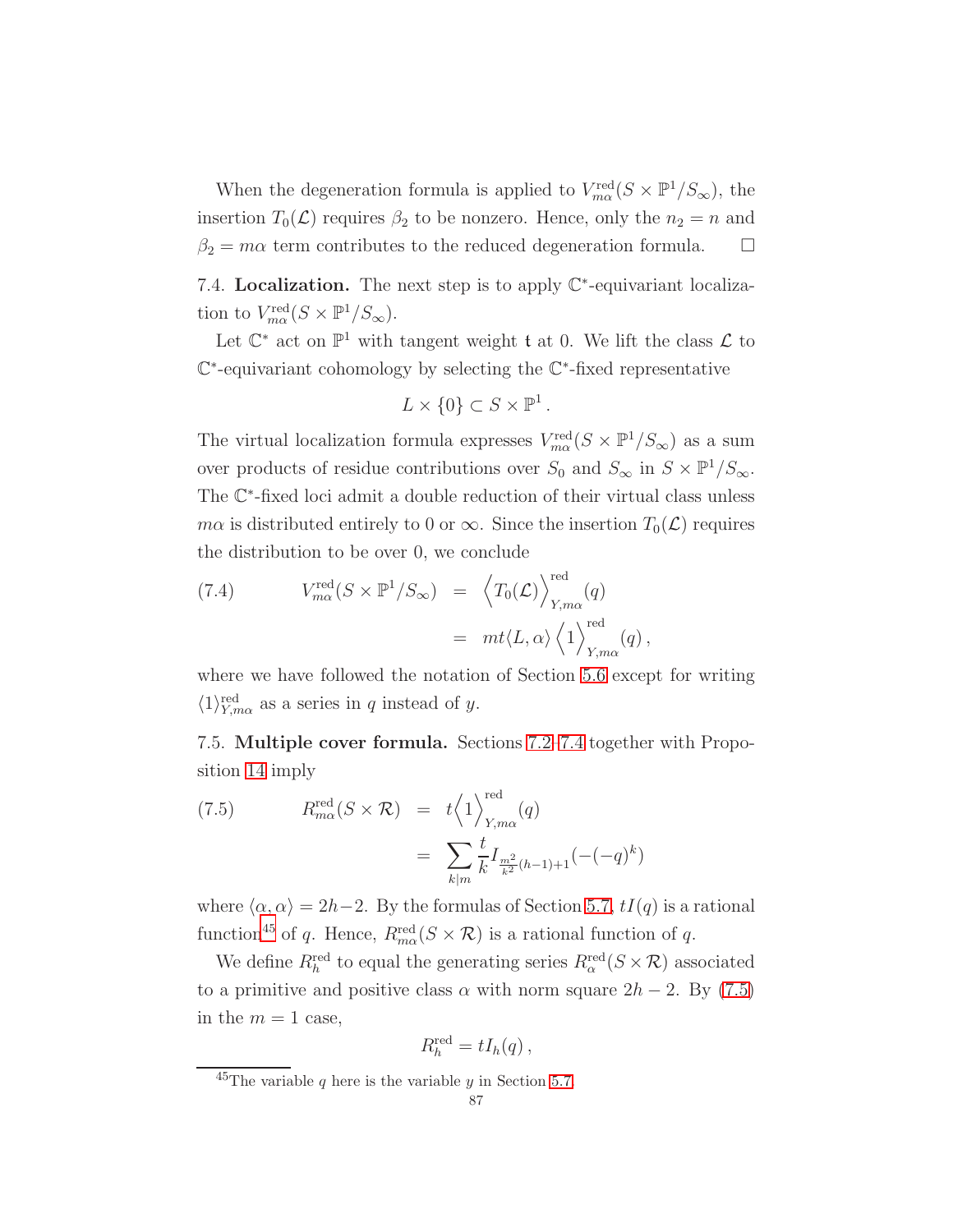so  $R_h^{\text{red}} = 0$  for  $h < 0$  by Proposition [13.](#page-49-1) Rewriting [\(7.5\)](#page-86-2), we obtain the fundamental multiple cover formula governing  $R_{m\alpha}^{\text{red}}$ .

<span id="page-87-0"></span>(7.6) 
$$
R_{m\alpha}^{\text{red}}(q) = \sum_{k|m} \frac{1}{k} R_{\frac{m^2}{k^2}(h-1)+1}^{\text{red}}(-(q)^k).
$$

The terms on the right correspond to lower degree primitive contributions to  $m\alpha$ .

Finally, we write the multiple cover formula in terms of the invariants  $\widetilde{R}_{m\alpha}$ . Following the notation [\(6.81\)](#page-83-0), let  $\widetilde{R}_{h}$  equal the series  $\widetilde{R}_{\alpha}(S)$ associated to a primitive and positive class  $\alpha$  with norm square  $2h-2$ . By Proposition [19,](#page-82-0) we see

(7.7) 
$$
\widetilde{R}_h = 0 \quad \text{for} \quad h < 0 \, .
$$

The multiple cover formula [\(7.6\)](#page-87-0) implies the following result.

<span id="page-87-1"></span>**Theorem 6.** The series  $\widetilde{R}_{m\alpha}(q)$  is the Laurent expansion of a rational function of q, and

<span id="page-87-2"></span>
$$
\widetilde{R}_{m\alpha}(q) = \sum_{k|m} \frac{1}{k} \widetilde{R}_{\frac{m^2}{k^2}(h-1)+1}(-(-q)^k).
$$

7.6. Stable pairs BPS counts. The stable pairs potential  $\widetilde{F}_\alpha(q, v)$ for classes proportional to  $\alpha$  is

$$
\widetilde{F}_{\alpha} = \sum_{n \in \mathbb{Z}} \sum_{m > 0} \widetilde{R}_{n,m\alpha} q^n v^{m\alpha}.
$$

The stable pairs BPS counts  $\tilde{r}_{g,m\alpha}$  are uniquely defined [\[39\]](#page-123-1) by:

$$
\widetilde{F}_{\alpha} = \sum_{g \in \mathbb{Z}} \sum_{m>0} \widetilde{r}_{g,m\alpha} \sum_{d>0} \frac{(-1)^{g-1}}{d} \left( (-q)^d - 2 + (-q)^{-d} \right)^{g-1} v^{dm\alpha}.
$$

Because  $\widetilde{R}_{m\alpha}$  is a Laurent series in  $q$ , we see

<span id="page-87-3"></span>
$$
\widetilde{r}_{g,m\alpha}=0
$$

for sufficiently high  $q$  and fixed  $m$ . In the primitive case,

(7.8) 
$$
\widetilde{r}_{g,\alpha} = 0 \quad \text{for } g < 0
$$

by equation  $(2.10)$  of  $[40]$ .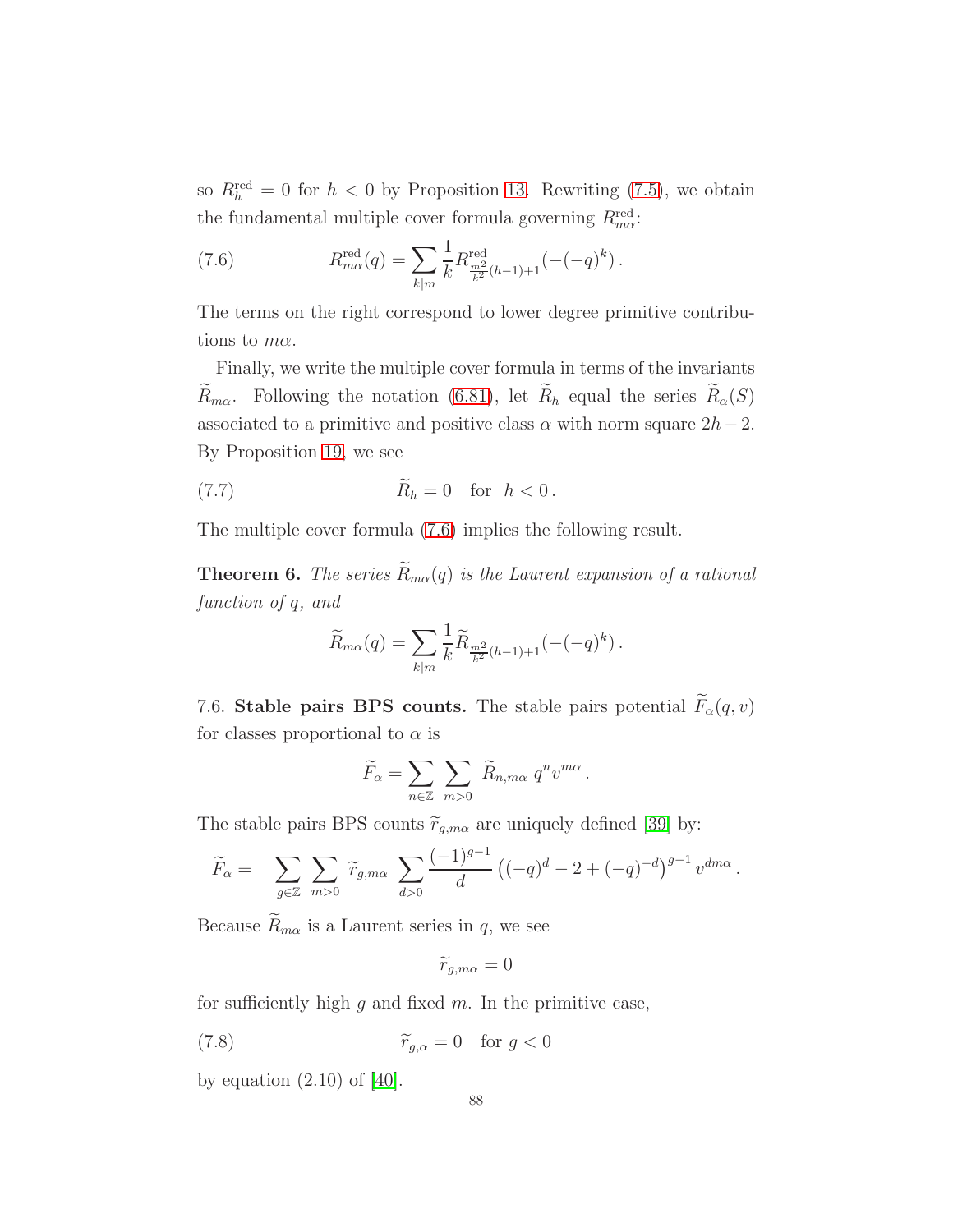Since we know  $\widetilde{R}_{m\alpha}$  only depends upon m and the norm square  $\langle m\alpha, m\alpha \rangle$ , the same is true for the associated BPS counts. Following the notation [\(6.80\)](#page-83-1), we define

$$
\widetilde{r}_{g,m,m^2(h-1)+1}=\widetilde{r}_{g,m\alpha}.
$$

<span id="page-88-0"></span>Proposition 22. The stable pairs BPS counts do not depend upon the divisibility:

$$
\widetilde{r}_{g,m,m^2(h-1)+1}=\widetilde{r}_{g,1,m^2(h-1)+1}\,.
$$

*Proof.* By Theorem [6,](#page-87-1) we can write  $\widetilde{F}_{\alpha}$  as

$$
\widetilde{F}_{\alpha} = \sum_{m>0} \widetilde{R}_{m\alpha} v^{m\alpha}
$$

$$
= \sum_{m>0} \sum_{k|m} \frac{1}{k} \widetilde{R}_{\frac{m^2}{k^2}(h-1)+1}(-(-q)^k)v^{m\alpha}.
$$

Next, using the definition of BPS counts for primitive classes, we find

$$
\widetilde{F}_{\alpha} = \sum_{m>0} \sum_{k|m} \sum_{g\geq 0} \frac{(-1)^{g-1}}{k} \widetilde{r}_{g,1,\frac{m^2}{k^2}(h-1)+1} ((-q)^k - 2 + (-q)^{-k})^{g-1} v^{m\alpha}.
$$

After a reindexing of the summation on the right, we obtain

$$
\sum_{g\geq 0} \sum_{m>0} \widetilde{r}_{g,1,m^2(h-1)+1} \sum_{d>0} \frac{(-1)^{g-1}}{d} \left( (-q)^d - 2 + (-q)^{-d} \right)^{g-1} v^{dm\alpha}.
$$

By the definition of the BPS counts and the uniqueness statement, we conclude the  $\widetilde{r}_{g,m,m^2(h-1)+1}$  does not depend upon the divisibility. □

As a Corollary of Proposition [22,](#page-88-0) we obtain basic properties of  $\widetilde{r}_{g,m,h}$ required in Section [3.](#page-24-0)

# **Corollary 5.** We have  $\widetilde{r}_{g,m,h\leq 0} = 0$  except for the case

$$
\widetilde{r}_{0,1,0}=1\,.
$$

*Proof.* By Proposition [22,](#page-88-0) we need only consider the  $m = 1$  case. If  $h < 0$ , the vanishing follows from [\(7.7\)](#page-87-2). If  $h = 0$ , the result is the consequence of the stable pair calculation of the conifold [\[39\]](#page-123-1).  $\Box$ 

Corollary 6. We have  $\widetilde{r}_{g<0,m,h} = 0$ .

*Proof.* After reducing to the  $m = 1$  case, the result is [\(7.8\)](#page-87-3).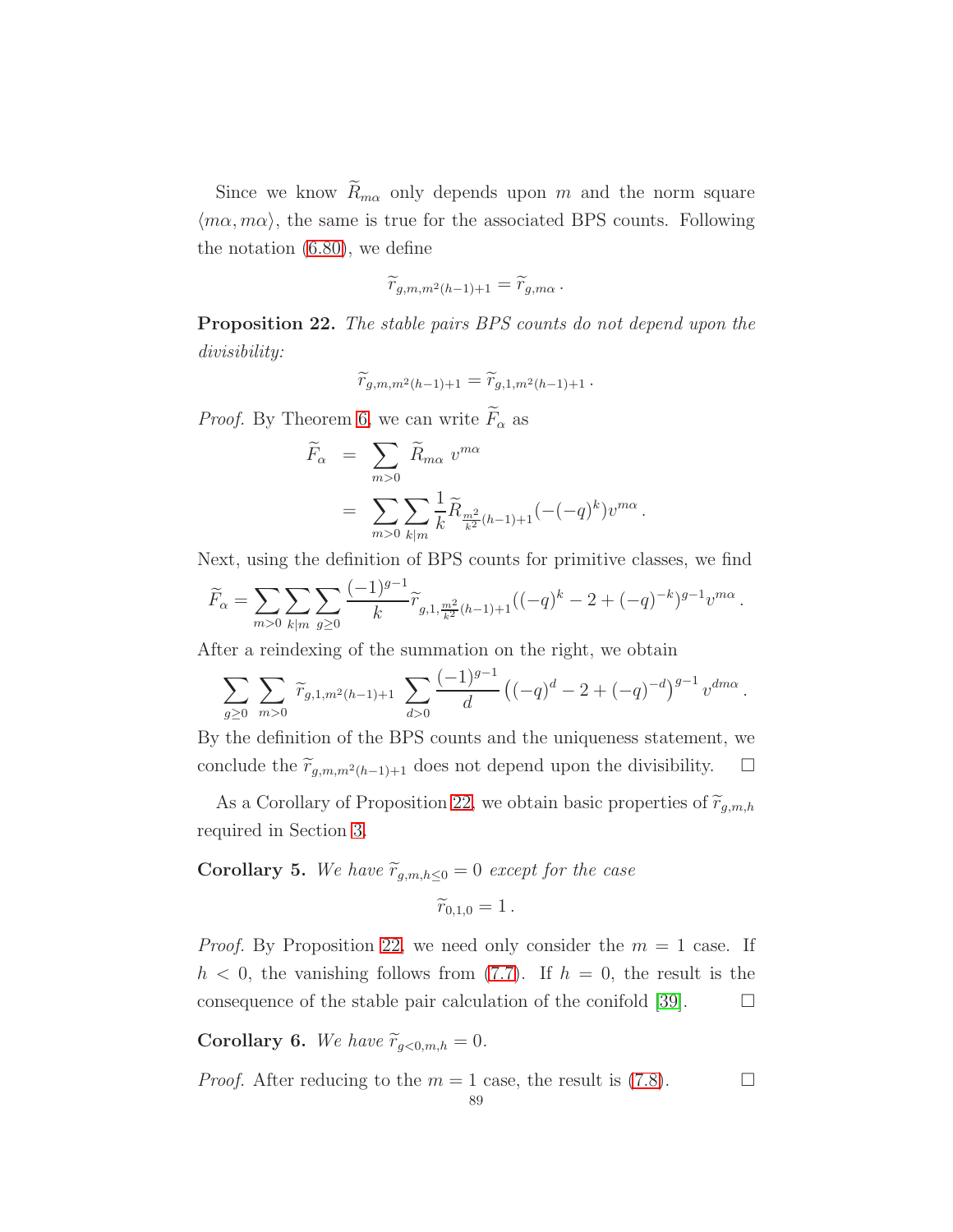## 8. P/NL correspondence

8.1. Overview. Our goal here is to prove the Pairs/Noether-Lefschetz correspondence of Theorem [4](#page-28-0) in Section [3.5.](#page-28-1) The main tool needed is Theorem [5.](#page-81-0)

Following the definitions of Sections [1.2](#page-15-0) and [2.1,](#page-20-0) let

$$
(\pi_3: \mathsf{X} \rightarrow \mathbb{P}^1, L_1, L_2, E)
$$

be the 1-parameter family of Λ-polarized,

$$
\Lambda = \left( \begin{array}{ccc} 2 & 3 & 0 \\ 3 & 0 & 0 \\ 0 & 0 & -2 \end{array} \right),
$$

 $K3$  surfaces obtained from a very general<sup>[46](#page-89-0)</sup> anticanonical Calabi-Yau hypersurface,

<span id="page-89-3"></span><span id="page-89-2"></span> $\mathsf{X} \subset \widetilde{\mathbb{P}^2} \times \widetilde{\mathbb{P}^1} \times \mathbb{P}^1$ .

For a very general fiber of the base  $\xi \in \mathbb{P}^1$ ,

(8.1) 
$$
Pic(X_{\xi}) \cong \Lambda.
$$

We also assume, for each nodal fiber<sup>[47](#page-89-1)</sup>  $X_{\xi}$ , the K3 resolution  $\widetilde{X}_{\xi}$  satisfies

(8.2) 
$$
Pic(\widetilde{X}_{\xi}) \cong \Lambda \oplus \mathbb{Z}[\widetilde{E}]
$$

where  $\widetilde{E} \subset \widetilde{X}_{\xi}$  is the exceptional  $-2$  curve. Both [\(8.1\)](#page-89-2) and [\(8.2\)](#page-89-3) can be satisfied since  $\Lambda$  is the Picard lattice of a very general<sup>[48](#page-89-4)</sup> point of  $\mathcal{M}_{\Lambda}$ and  $\Lambda \oplus \mathbb{Z}[\widetilde{E}]$  is the Picard lattice of a very general point of the nodal locus in  $\mathcal{M}_{\Lambda}$ .

The stable pairs potential  $\widetilde{F}^{\times}$  for nonzero vertical classes is the series

$$
\widetilde{F}^{\mathsf{X}} = \log \left( 1 + \sum_{0 \neq \gamma \in H_2(\mathsf{X}, \mathbb{Z})^{\pi_3}} \mathsf{Z}_{\mathsf{P}} \left( \mathsf{X}; q \right)_{\gamma} v^{\gamma} \right) \n= \sum_{n \in \mathbb{Z}} \sum_{0 \neq \gamma \in H_2(\mathsf{X}, \mathbb{Z})^{\pi_3}} \widetilde{N}_{n, \gamma}^{\mathsf{X}} q^n v^{\gamma}.
$$

<sup>46</sup>Very general here is the complement of a countable set.

<span id="page-89-1"></span><span id="page-89-0"></span><sup>47</sup>The nodal fibers have exactly 1 node.

<span id="page-89-4"></span><sup>&</sup>lt;sup>48</sup>We leave these standard facts about K3 surfaces of type  $\Lambda$  to the reader. The upcoming text by Huybrechts is an excellent source for the study of  $K3$  surfaces.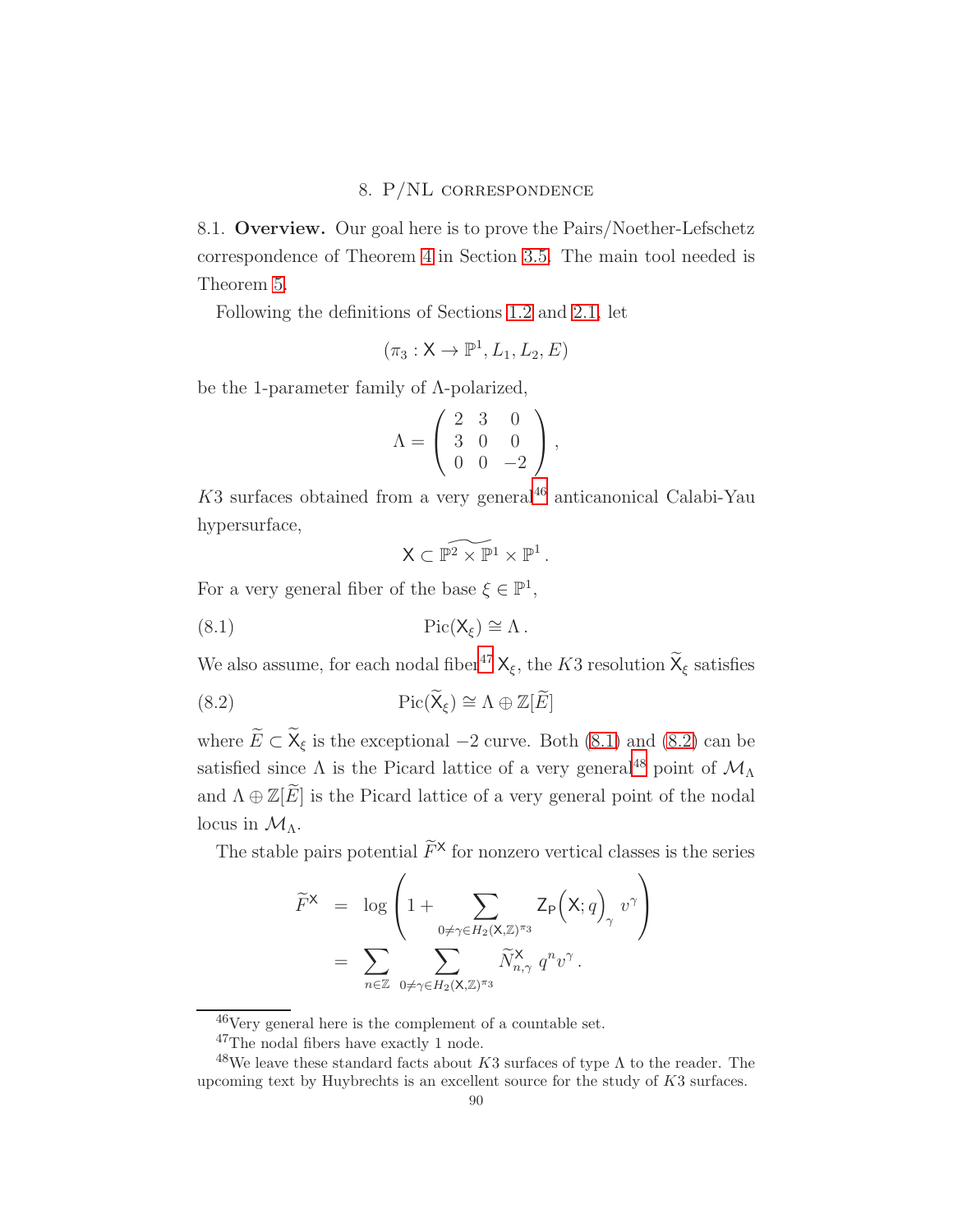Here,  $v$  is the curve class variable, and the second equality defines the connected stable pairs invariants  $\widetilde{N}_{n,\gamma}^{\mathsf{X}}$ . The stable pairs BPS counts  $\widetilde{n}_{g,\gamma}^{\mathsf{X}}$  are then defined by

$$
\widetilde{F}^{\mathsf{X}} = \sum_{g \in \mathbb{Z}} \sum_{0 \neq \gamma \in H_2(\mathsf{X}, \mathbb{Z})^{\pi_3}} \widetilde{n}_{g, \gamma}^{\mathsf{X}} \sum_{d > 0} \frac{(-1)^{g-1}}{d} \left( (-q)^d - 2 + (-q)^{-d} \right)^{g-1} v^{d\gamma}.
$$

Let  $\widetilde{n}_{g}^{\mathsf{X}}$  $\mathcal{X}_{g,(d_1,d_2,d_3)}$  denote the stable pairs BPS invariant of X in genus g for  $\pi_3$ -vertical curve classes of degrees  $d_1, d_2, d_3$  with respect to the line bundles  $L_1, L_2, E \in \Lambda$  respectively. Let  $\widetilde{r}_{g,m,h}$  be the stable pairs BPS counts associated to K3 surfaces in Section [3.4.](#page-26-0) The Pairs/Noether-Lefschetz correspondence is the following result.

**Theorem 4.** For degrees  $(d_1, d_2, d_3)$  positive with respect to the quasipolarization,

$$
\widetilde{n}_{g,(d_1,d_2,d_3)}^{\mathsf{X}} = \sum_{h=0}^{\infty} \sum_{m=1}^{\infty} \widetilde{r}_{g,m,h} \cdot NL_{m,h,(d_1,d_2,d_3)}^{\pi_3}
$$

.

<span id="page-90-1"></span>8.2. Strategy of proof. Since the formulas relating the BPS counts to stable pairs invariants are the same for  $X$  and the  $K3$  surface, Theorem [4](#page-28-0) is equivalent to the analogous stable pairs statement:

<span id="page-90-0"></span>(8.3) 
$$
\widetilde{N}_{n,(d_1,d_2,d_3)}^{\mathsf{X}} = \sum_{h} \sum_{m=1}^{\infty} \widetilde{R}_{n,m,h} \cdot NL_{m,h,(d_1,d_2,d_3)}^{\pi_3}
$$

for degrees  $(d_1, d_2, d_3)$  positive with respect to the quasi-polarization of X.

We denote the base of the fibration  $\pi_3$  by  $C \cong \mathbb{P}^1$ . Let  $C^{\circ} \subset C$  be the locus over which

$$
\pi_3: \mathsf{X} \to C
$$

is smooth. By condition (i) of Section [1.2](#page-15-0) for a 1-parameter family of  $\Lambda$ -polarized K3 surfaces, the complement of  $C^{\circ}$  consists of finitely many points over which each fiber of  $\pi_3$  has a single ordinary node. For each  $\xi \in C^{\circ}$ , let

$$
\mathcal{V}_{\xi}=H^2(\mathsf{X}_{\xi},\mathbb{Z}).
$$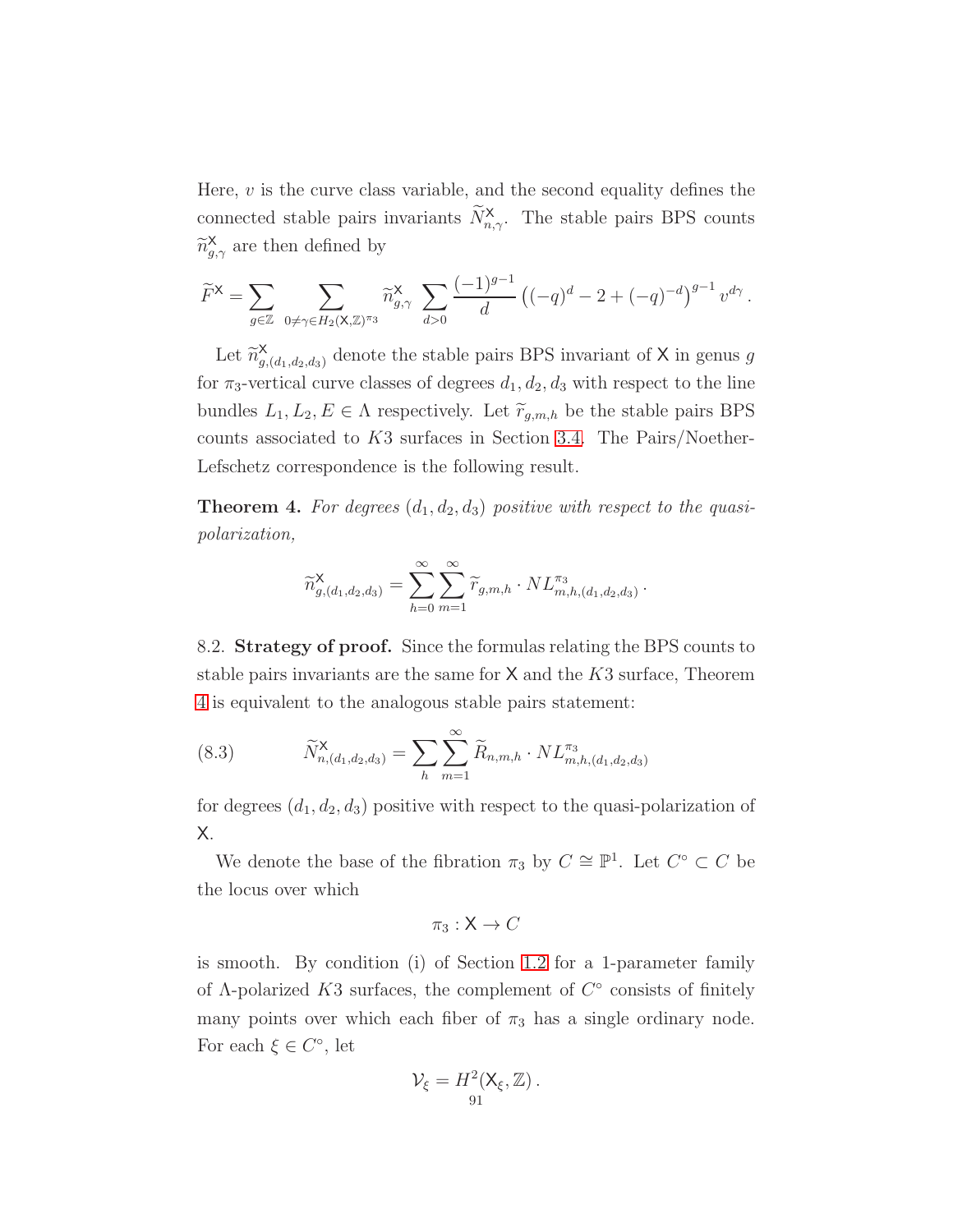As  $\xi \in C^{\circ}$  varies, the fibers  $\mathcal{V}_{\xi}$  determine a local system

$$
\mathcal{V}^{\circ}\to C^{\circ}.
$$

We denote the effective divisor classes on  $X_{\xi}$  by

$$
Eff_{\xi} = \{ \beta \in \mathcal{V}_{\xi} \mid \beta \in Pic(X_{\xi}) \text{ and } \beta \text{ effective} \}.
$$

For  $\xi \in C \setminus C^{\circ}$ , we denote the K3 resolution of singularities of the node of  $X_{\xi}$  by

$$
\rho:\widetilde{\mathsf{X}}_{\xi}\to\mathsf{X}_{\xi}\,,
$$

and we define

$$
\mathcal{V}_{\xi}=H^2(\widetilde{\mathsf{X}}_{\xi},\mathbb{Z})\,.
$$

As before, let

$$
Eff_{\xi} = \{ \beta \in \mathcal{V}_{\xi} \mid \beta \in Pic(\widetilde{X}_{\xi}) \text{ and } \beta \text{ effective} \}.
$$

The push-forward of a divisor class on  $\widetilde{X}_{\xi}$  to  $X_{\xi}$  can be considered in  $H_2(\mathsf{X}_{\xi}, \mathbb{Z})$  and, by Poincaré duality (for the quotient singularity), in

$$
\frac{1}{2}H^2(\mathsf{X}_{\xi},\mathbb{Z})\subset H^2(\mathsf{X}_{\xi},\mathbb{Q})\,.
$$

We view the push-forward by  $\rho$  of the effective divisors classes as:

(8.4) 
$$
\rho_* : \text{Eff}_{\xi} \to \frac{1}{2} H^2(\mathsf{X}_{\xi}, \mathbb{Z}).
$$

We will study the contributions of the classes  $\text{Eff}_{\xi}$  to both sides of [\(8.3\)](#page-90-0). Certainly, only effective curves contribute to the left side of [\(8.3\)](#page-90-0). Suppose  $\xi \in C$  lies on the Noether-Lefschetz divisor<sup>[49](#page-91-0)</sup>

$$
D_{m,h,(d_1,d_2,d_3)}\subset \mathcal{M}_{\Lambda}.
$$

Then there exists  $\beta \in Pic(X_{\xi})$  if  $\xi \in C^{\circ}$  (or  $\beta \in Pic(\widetilde{X}_{\xi})$  if  $\xi \in C \setminus C^{\circ}$ ) of divisibility  $m$ ,

$$
2h-2=\langle \beta, \beta \rangle\,,
$$

and degree  $(d_1, d_2, d_3)$  positive with respect to the quasi-polarization. Let  $\alpha = \frac{1}{n}$  $\frac{1}{m}\beta$  be the corresponding primitive class. If  $\beta$  is not effective on  $X_{\xi}$  (or  $\widetilde{X}_{\xi}$  if  $\xi \in C \setminus C^{\circ}$ ), then  $\alpha$  is also not effective. Since  $\alpha$  is

<span id="page-91-0"></span><sup>49</sup>We follow the notation of Section [1.2.1.](#page-15-1)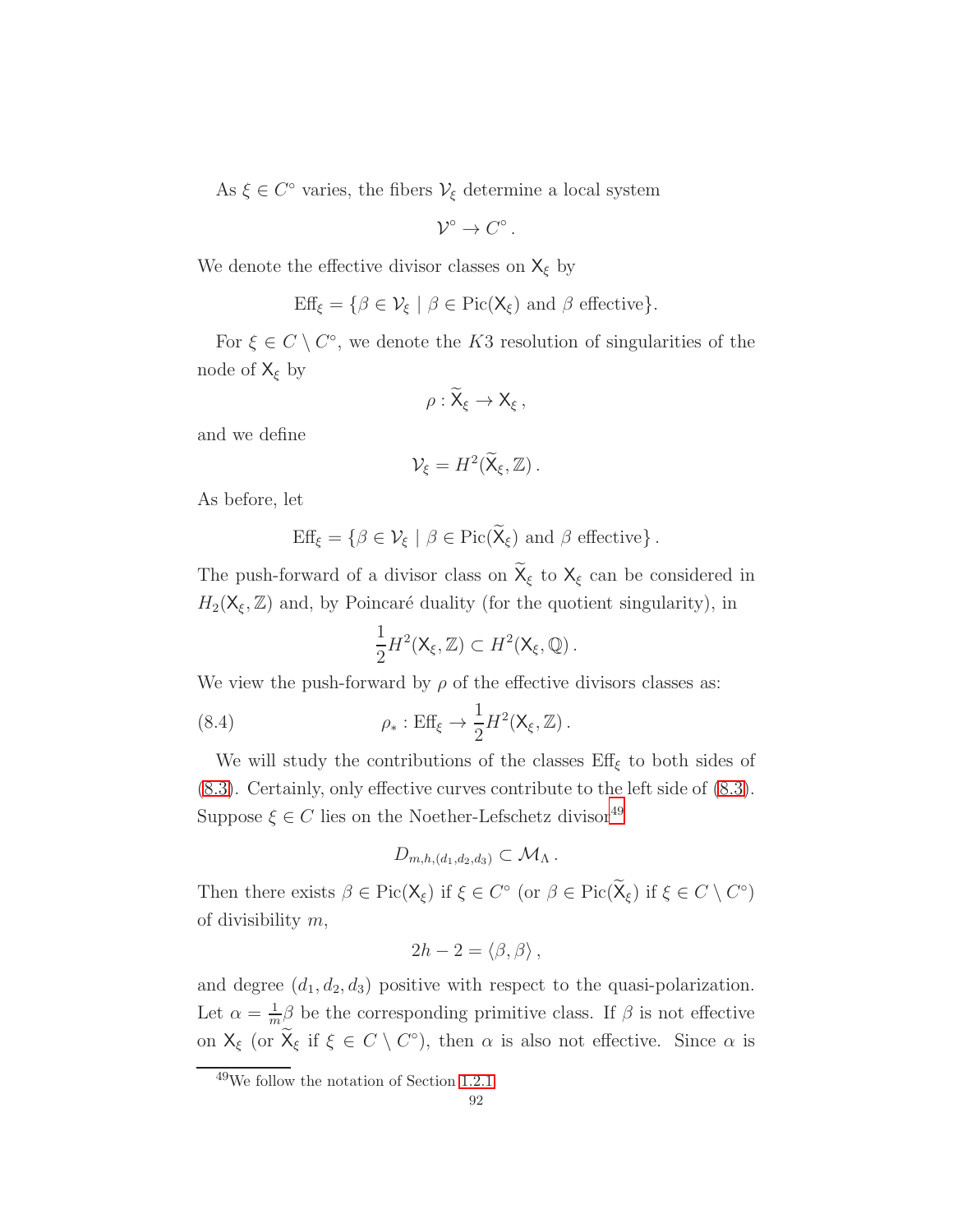positive with respect to the quasi-polarization, Riemann-Roch implies  $h_{\alpha} < 0$ , where

$$
2h_{\alpha}-2=\langle \alpha,\alpha\rangle.
$$

By Theorem [6](#page-87-1) and the vanishing [\(7.7\)](#page-87-2),

$$
\widetilde{R}_{n,m,h}=0.
$$

Ineffective classes  $\beta$  therefore do not contribute to the right side of [\(8.3\)](#page-90-0).

8.3. Isolated contributions. We consider first the simplest contributions. Let  $\xi \in C^{\circ}$ . A nonzero effective class  $\beta \in Pic(X_{\xi})$  is *completely* isolated on X if the following property holds:

 $(\star \star)$  for every *effective* decomposition

$$
\beta = \sum_{i=1}^l \gamma_i \in \mathrm{Pic}(\mathsf{X}_{\xi}),
$$

the local Noether-Lefschetz locus  $NL(\gamma_i) \subset C$  corresponding to each class  $\gamma_i \in \text{Pic}(X_{\xi})$  contains  $\xi$  as an isolated<sup>[50](#page-92-0)</sup> point.

Let  $\gamma \in Pic(X_{\xi})$  be an effective summand of  $\beta$  which occurs in condition ( $\star\star$ ). The stable pairs with set-theoretic support on  $X_{\xi}$  form an open and closed component,

$$
P_n^{\xi}(\mathsf{X}, \gamma) \subset P_n(\mathsf{X}, \gamma)
$$

of the moduli space of stable pairs<sup>[51](#page-92-1)</sup> for every *n*.

We consider now the contribution of  $X_{\xi}$  for  $\xi \in C^{\circ}$  to the stable pairs series  $\widetilde{F}^{\times}$  of a nonzero effective and completely isolated class  $\beta \in H^2(\mathsf{X}_{\xi}, \mathbb{Z})$  satisfying

$$
\operatorname{div}(\beta) = m, \quad \langle \beta, \beta \rangle = 2h - 2
$$

and of degree **d** with respect to  $\Lambda$ . More precisely, let Cont $(X_{\xi}, \beta, \widetilde{N}_{n,d}^{\mathbf{X}})$ be the contribution corresponding to  $\beta$  of all the moduli of stable pairs

 $^{50}\!$  Nonreduced structure is allowed at  $\xi.$ 

<span id="page-92-1"></span><span id="page-92-0"></span><sup>&</sup>lt;sup>51</sup>As usual, we denote the push-forward of  $\gamma$  to  $H_2(\mathsf{X}, \mathbb{Z})$  also by  $\gamma$ .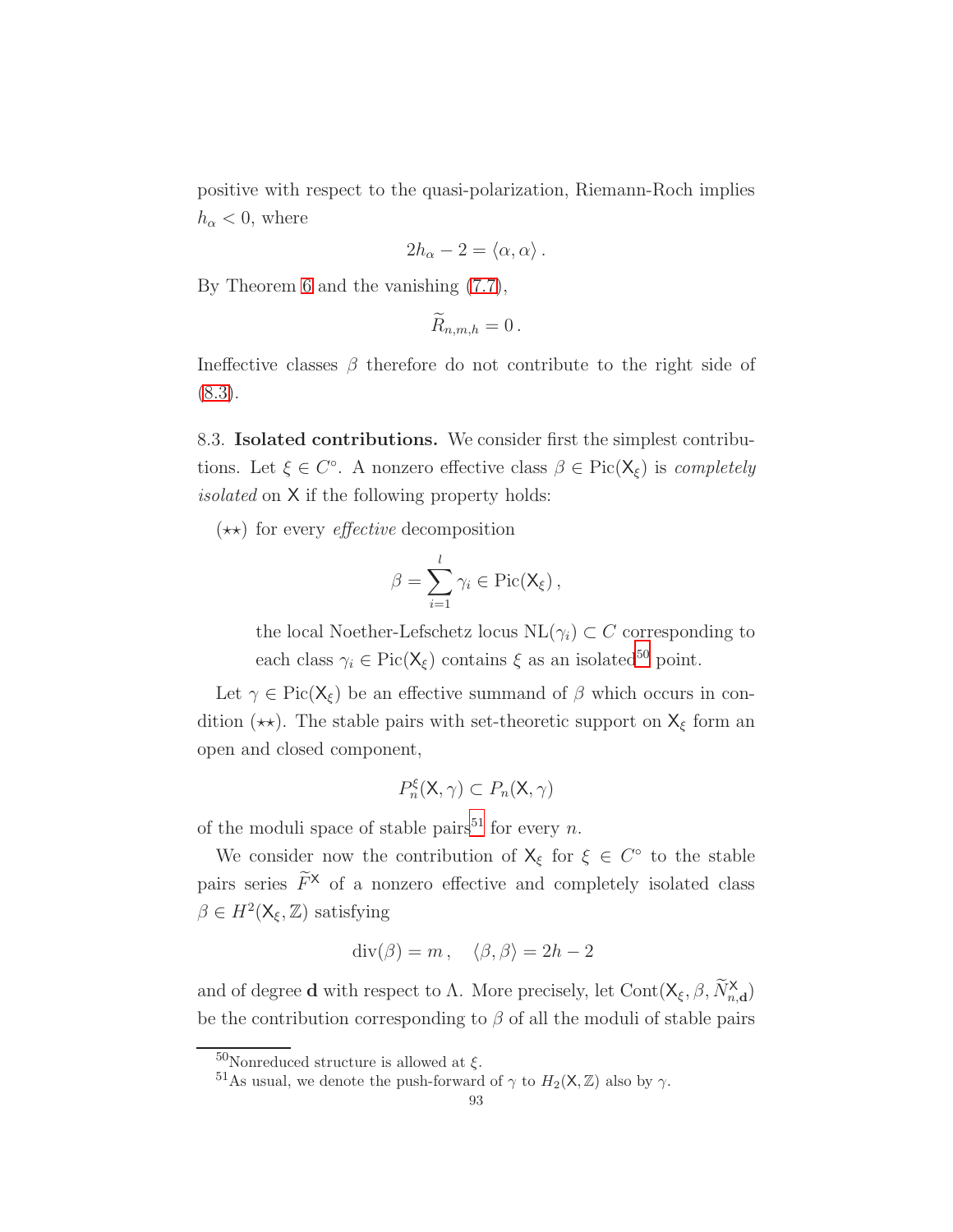with set theoretic support on  $X_{\xi}$ :

<span id="page-93-1"></span>(8.5) 
$$
\text{Cont}(\mathsf{X}_{\xi}, \beta, \widetilde{N}_{n,d}^{\mathsf{X}}) = \text{Coeff}_{q^{n}v^{\beta}} \left[ \log \left( 1 + \sum_{n \in \mathbb{Z}} \sum_{\gamma \in \text{Eff}(\beta)} q^{n} v^{\gamma} \int_{[P_n^{\xi}(\mathsf{X}, \gamma)]^{\text{vir}}} 1 \right) \right],
$$

where  $\text{Eff}_{\xi}(\beta) \subset \text{Pic}(X_{\xi})$  is the subset of effective summands of  $\beta$ . By condition  $(\star \star)$ , the contribution is well-defined.

Let  $\ell_{\beta}$  be the length of the local Noether-Lefschetz locus  $NL(\beta) \subset C$ at  $\xi \in C$ . We define

$$
Cont(\mathsf{X}_{\xi}, \beta, NL_{m,h,\mathbf{d}}^{\pi_3}) = \ell_{\beta},
$$

the local intersection contribution to the Noether-Lefschetz number.

<span id="page-93-3"></span>**Proposition 23.** For a completely isolated effective class  $\beta \in Pic(X_{\xi})$ with  $\xi \in C^{\circ}$ , we have

$$
Cont(X_{\xi}, \beta, \widetilde{N}_{n,\mathbf{d}}^{\mathbf{X}}) = \widetilde{R}_{n,m,h} \cdot Cont(X_{\xi}, \beta, NL_{m,h,\mathbf{d}}^{\pi_3}).
$$

*Proof.* We perturb the family C locally near  $\xi$  to be transverse to all the local Noether-Lefschetz loci corresponding to effective summands of  $\beta$  on  $X_{\xi}$ . In order to perturb in algebraic geometry, we first approximate C by C' near  $[X_{\xi}]$  to sufficiently high order<sup>[52](#page-93-0)</sup> by a moving family of curves in the moduli space of  $\Lambda$ -polarized  $K3$  surfaces. Then, we perturb the resulting moving curve  $C'$  to  $C''$  to achieve the desired transversality. Since transversality is a generic condition, we may take the perturbation  $C''$  to be as small as necessary. Let

<span id="page-93-2"></span>
$$
\pi: \mathsf{X}'' \to C''
$$

be the family of  $\Lambda$ -polarized  $K3$  surfaces determined by  $C''$ .

Near  $[X_{\xi}]$  in the moduli of  $\Lambda$ -polarized K3 surfaces, the local system of second cohomologies is trivial. In a contractible neighborhood U of  $[X_{\xi}]$ , we have a canonical isomorphism

(8.6) 
$$
H^2(S, \mathbb{Z}) \cong H^2(\mathsf{X}_{\xi}, \mathbb{Z})
$$

<span id="page-93-0"></span> $52\mathrm{The}$  order should be high enough to obstruct all the deformations away from  $X_{\xi}$  of the stable pairs occurring on the right side of [\(8.5\)](#page-93-1).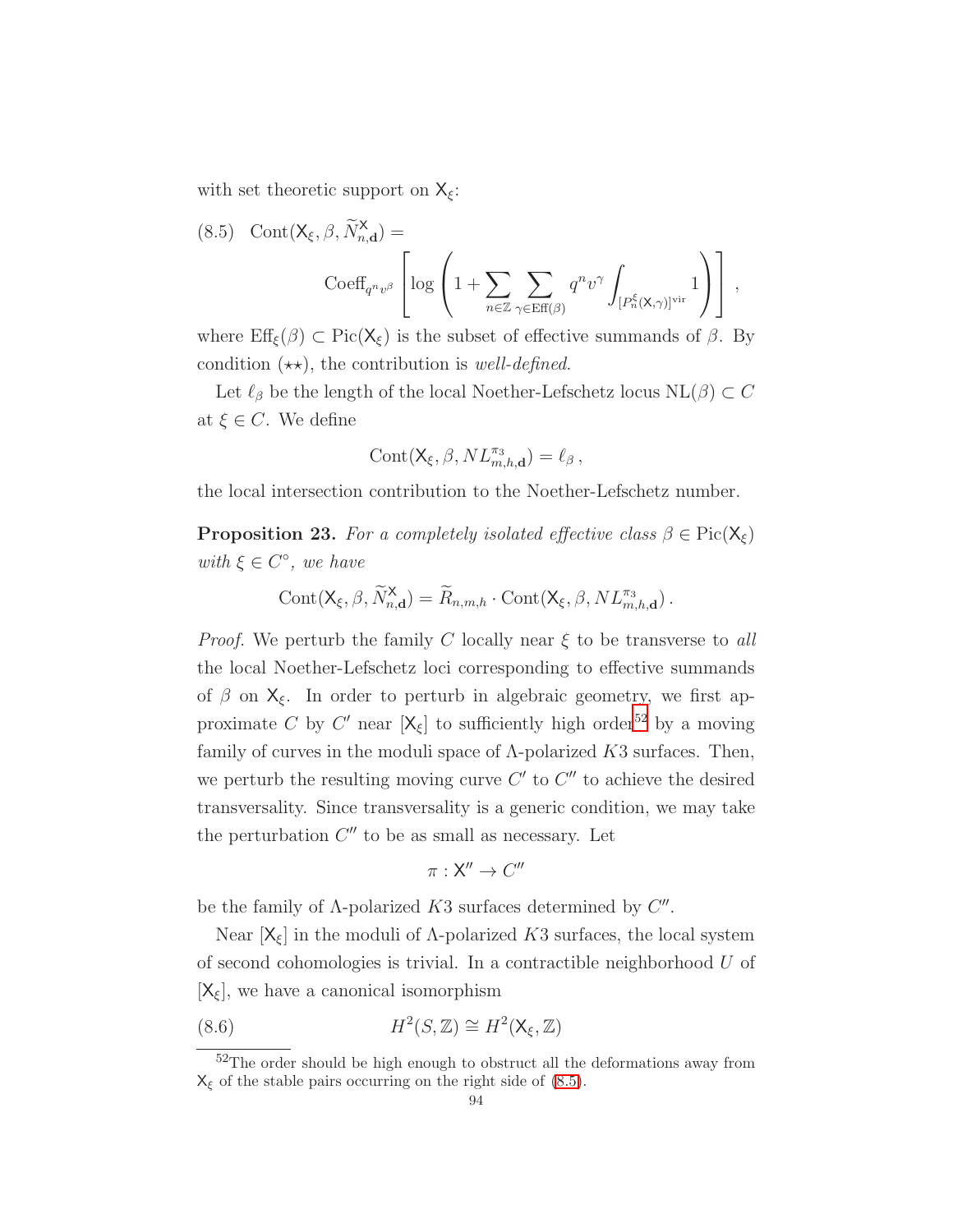for all  $[S] \in U$ . We will use the identification [\(8.6\)](#page-93-2) when discussing  $H^2(\mathsf{X}_{\xi},\mathbb{Z})$ .

By deformation invariance of the stable pairs theory, the contribution [\(8.5\)](#page-93-1) can be calculated after perturbation. We assume all the intersections of  $C''$  with the above local Noether-Lefschetz loci which have limits tending to  $[X_{\xi}]$  (as  $C''$  tends to C) lie in U.

For every  $\gamma \in \text{Eff}_{\xi}(\beta)$ , the curve C'' intersects the local Noether-Lefschetz loci associated to  $\gamma$  transversely at a finite set of reduced points

$$
I_\gamma\subset C''
$$

near  $[X_{\xi}]$ . The local intersection number at  $\xi \in C$  of C with the local Noether-Lefschetz locus corresponding to  $\gamma$  is  $|I_{\gamma}|$ . Let  $\xi_{\gamma} \in I_{\gamma}$  be one such point of intersection. Let  $m_{\gamma}$  be the divisibility of  $\gamma$ .

On the K3 surface  $\mathsf{X}''_{\xi_{\gamma}}$ , the class  $\frac{1}{m_{\gamma}}\gamma$  is primitive and positive since  $\gamma$  is positive on  $\mathsf{X}_{\xi}$ . Moreover, the family  $C''$  is  $m_{\gamma}$ -rigid for  $\frac{1}{m_{\gamma}}\gamma$  on  $\mathsf{X}''_{\xi_{\gamma}}$ since the effective summands of  $\gamma$  on  $X''_{\xi_{\gamma}}$  all lie in  $\text{Eff}_{\xi}(\beta)$ . By upper semicontinuity, no more effective summands of  $\beta$  can appear near  $[X_{\xi}]$ in the moduli of K3 surfaces.

By Corollary [4](#page-81-1) to Theorem [5,](#page-81-0) we have a formula for the stable pairs contribution of  $\gamma$  at  $X''_{\xi_{\gamma}}$ ,

$$
P_{\gamma}^{\star,\xi_{\gamma}}(\mathsf{X}'')=\mathrm{Coeff}_{v^{\gamma}}\left[\exp\left(\sum_{\widehat{\gamma}\in \mathrm{Eff}_{\xi_{\gamma}}(\gamma)} v^{\widehat{\gamma}} R_{\widehat{\gamma}}^{\mathrm{red}}(\mathsf{X}''_{\xi_{\gamma}}\times\mathcal{R})\right)\right].
$$

Here,  $\mathrm{Eff}_{\xi_{\gamma}}(\gamma) \subset \mathrm{Pic}(X''_{\xi_{\gamma}})$  is the subset of effective summands of  $\gamma$ (which is empty if  $\gamma$  is not effective).

Finally, consider the original contribution  $Cont(X_{\xi}, \beta, \widetilde{N}_{n,d}^{\mathsf{X}})$ . Let

 $I \subset C''$ 

be the union of all the  $I_{\gamma}$  for  $\gamma \in \text{Eff}_{\xi}(\beta)$ . For each  $\widehat{\xi} \in I$ , let

$$
\mathrm{Alg}_{\widehat{\xi},\xi}(\beta) \subset \mathrm{Eff}_{\xi}(\beta)
$$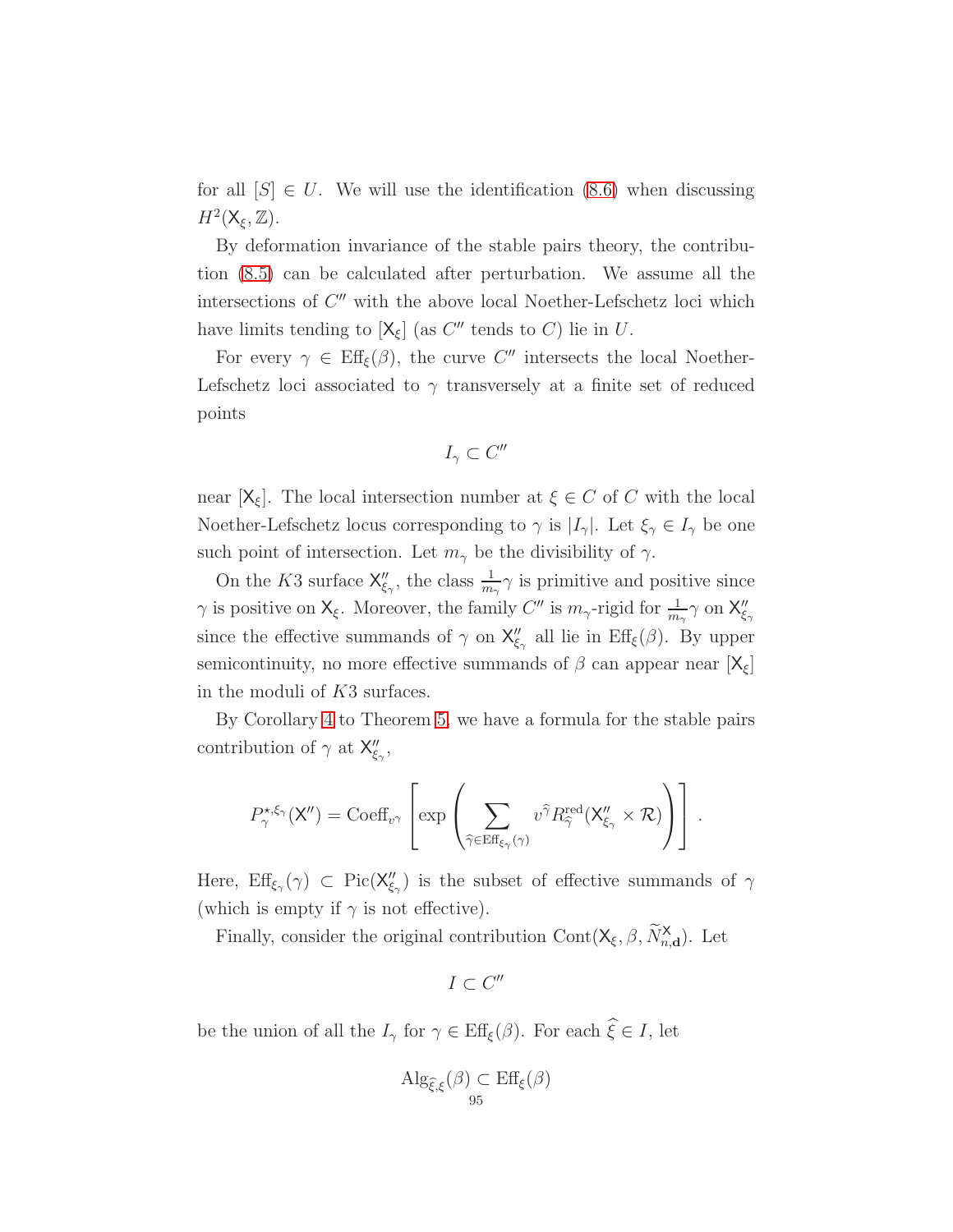be the subset of classes of  $\text{Eff}_{\xi}(\beta)$  which are algebraic on  $X''_{\widehat{\xi}}$  $\int_{\hat{\xi}}^{\prime}$ . All elements of  $\mathrm{Alg}_{\widehat{\xi},\xi}(\beta)$  are positive. By semicontinuity

$$
\mathrm{Eff}_{\widehat{\xi}}(\gamma) \subset \mathrm{Alg}_{\widehat{\xi},\xi}(\beta)
$$

for all  $\gamma \in \text{Eff}_{\xi}(\beta)$ . After perturbation, our formula for [\(8.5\)](#page-93-1) is

$$
\mathrm{Coeff}_{q^{n}v^{\beta}}\left[\log\left(\prod_{\widehat{\xi}\in I}\exp\left(\sum_{\gamma\in\mathrm{Alg}_{\widehat{\xi},\xi}(\beta)}v^{\gamma}R_{\gamma}^{\mathrm{red}}(\mathsf{X}''_{\widehat{\xi}}\times\mathcal{R})\right)\right)\right].
$$

After taking the logarithm of the exponential, we have

$$
\text{Cont}(\mathsf{X}_{\xi},\beta,\widetilde{N}_{n,\mathbf{d}}^{\mathbf{X}})=\text{Coeff}_{q^n v^\beta}\left[\sum_{\widehat{\xi}\in I}\sum_{\gamma\in\text{Alg}_{\widehat{\xi},\xi}(\beta)}v^\gamma R_\gamma^{\text{red}}(\mathsf{X}_{\widehat{\xi}}''\times\mathcal{R})\right]\,.
$$

Hence, we see only the  $\xi \in I$  for which  $\beta \in \mathrm{Alg}_{\widehat{\xi},\xi}(\beta)$  contribute. We conclude

$$
Cont(X_{\xi}, \beta, \widetilde{N}_{n,d}^{\mathsf{X}}) = \sum_{\widehat{\xi} \in I_{\beta}} Coeff_{q^n} \left[ R_{\beta}^{\text{red}}(X_{\widehat{\xi}}^{\prime \prime} \times \mathcal{R}) \right]
$$
  

$$
= \widetilde{R}_{n,m,h} \cdot |I_{\beta}|,
$$

where the second equality uses Proposition [19.](#page-82-0)

Since Cont $(X_{\xi}, \beta, NL_{m,h,d}^{\pi}) = |I_{\beta}|$  is the local contribution of  $\beta$  to the Noether-Lefschetz number, the Proposition is established.  $\Box$ 

We have proven Proposition [23](#page-93-3) for our original family  $\pi_3$  of  $\Lambda$ polarized K3 surfaces. Definition  $(\star \star)$  of a *completely isolated* class is valid for any family

$$
\pi: X \to C
$$

of lattice polarized  $K3$  surfaces. By the proof given, Proposition [23](#page-93-3) is valid for the contributions of every completely isolated class

<span id="page-95-0"></span>
$$
\beta \in H^2(X_{\xi}, \mathbb{Z}), \quad \xi \in C^{\circ}
$$

for any family [\(8.7\)](#page-95-0). For different lattices  $\widehat{\Lambda}$ , the degree index **d** in Proposition [23](#page-93-3) is replaced by the degree with respect to a basis of  $\widehat{\Lambda}$ .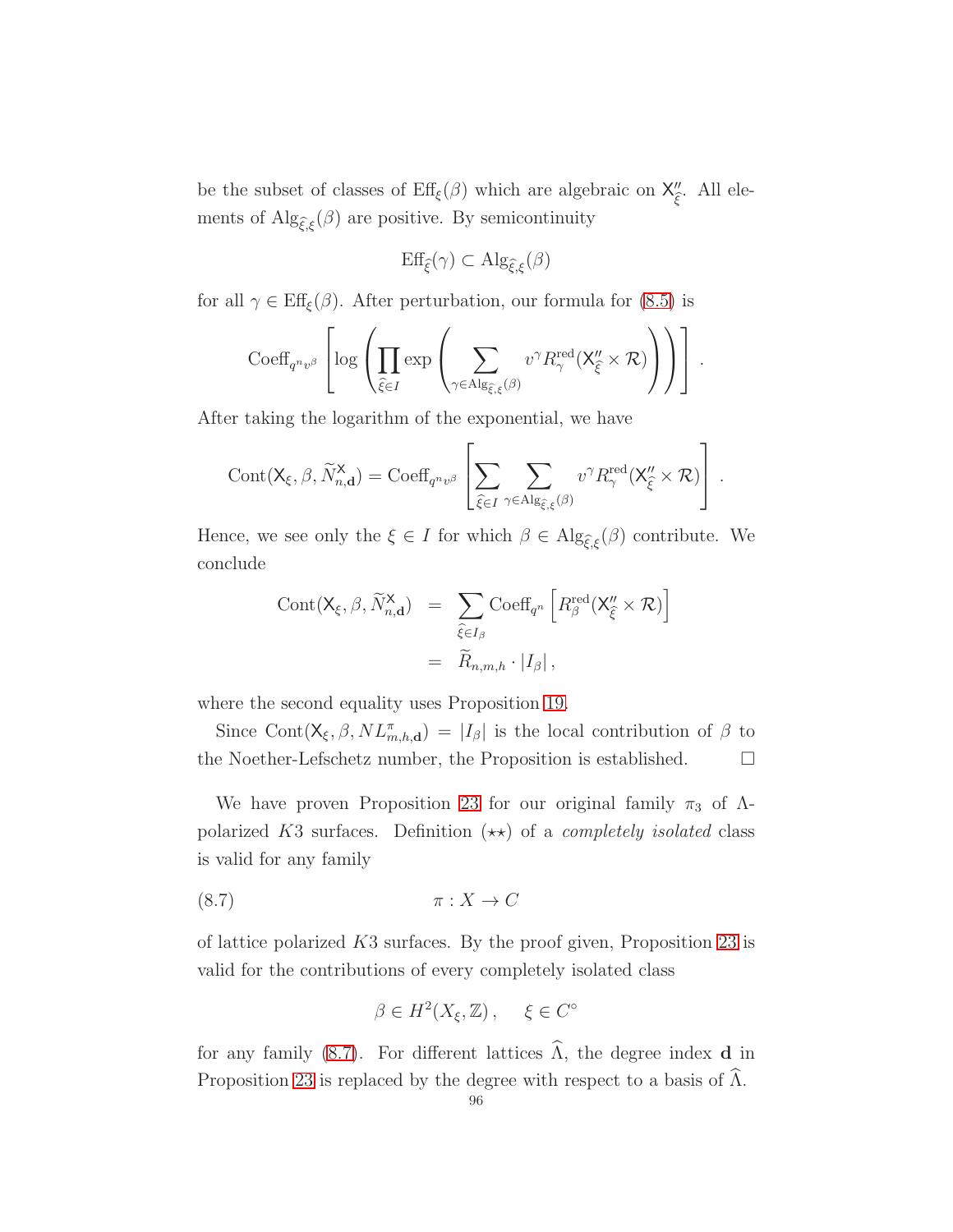<span id="page-96-1"></span>8.4. **Sublattice**  $\widehat{\Lambda} \subset \Lambda$ . For  $\ell > 0$ , we define

$$
\operatorname{Eff}_X(\lambda^\pi,\ell)\in H_2(\mathsf{X},\mathbb{Z})^\pi
$$

to be the set of classes of degree at most  $\ell$  (with respect to the quasipolarization  $\lambda^{\pi}$ ) which are represented by algebraic curves on X. By the boundedness of the Chow variety of curves of X of degree at most  $\ell$ ,  $\text{Eff}_{\mathsf{X}}(\lambda^{\pi}, \ell)$  is a *finite* set.

For any quasi-polarization  $\delta$  given by an ample class of X in  $\Lambda$ , let the set of effective classes of degree at most  $\ell$  (with respect to  $\delta$ ) be

$$
Eff_X(\delta, \ell) \in H_2(\mathsf{X}, \mathbb{Z})^{\pi}.
$$

Similarly,  $let^{53}$  $let^{53}$  $let^{53}$ 

$$
\text{Eff}_{\xi}(\delta,\ell) \subset \text{Eff}_{\xi}
$$

be the effective curve classes of  $\delta$ -degree at most  $\ell$  over  $\xi \in C$ .

We select a primitive sublattice  $\widehat{\Lambda} = \mathbb{Z}\delta_1 \oplus \mathbb{Z}\delta_2 \subset \Lambda$  satisfying the following properties:

(i)  $\delta_1$  is a quasi-polarization with

$$
L = \text{Max}\{ \langle \delta_1, \gamma \rangle \mid \gamma \in \text{Eff}_X(\lambda^{\pi}, \ell) \} ,
$$

- (ii)  $\widehat{\Lambda} \cap \text{Eff}_{\xi}(\delta_1, L) = \emptyset$  for all  $\xi \in C^{\circ}$ ,
- (iii)  $\frac{1}{2}\hat{\Lambda} \cap \rho_* \text{Eff}_{\xi}(\delta_1, L) = \emptyset$  for all  $\xi \in C \setminus C^{\circ}$
- (iv) the intersection maps

$$
\mathrm{Eff}_X(\delta_1, L) \to \mathrm{Hom}(\Lambda, \mathbb{Z}), \quad \gamma \mapsto \langle \star, \gamma \rangle,
$$
  

$$
\mathrm{Eff}_X(\delta_1, L) \to \mathrm{Hom}(\widehat{\Lambda}, \mathbb{Z}), \quad \gamma \mapsto \langle \star, \gamma \rangle
$$

have images of the same cardinality.

We will find such  $\delta_1, \delta_2 \in \Lambda$  by a method explained below: we will first select  $\delta_1$  and then  $\delta_2$ .

Consider the quasi-polarization  $\hat{\delta} = k\lambda^{\pi_3}$  for  $k > 2\ell$ . Then  $\frac{1}{2}\hat{\delta}$  has  $\widehat{\delta}$ -degree  $\frac{k^2}{2}$  $\frac{k^2}{2} \langle \lambda^{\pi_3}, \lambda^{\pi_3} \rangle$  on the K3 fibers while

$$
\text{Max}\{\langle \widehat{\delta}, \gamma \rangle \mid \gamma \in \text{Eff}_X(\lambda^{\pi}, \ell) \} \leq k\ell < \frac{k^2}{2} \leq \frac{k^2}{2} \langle \lambda^{\pi_3}, \lambda^{\pi_3} \rangle \,.
$$

<span id="page-96-0"></span><sup>53</sup>We follow the notation of Section [8.2.](#page-90-1)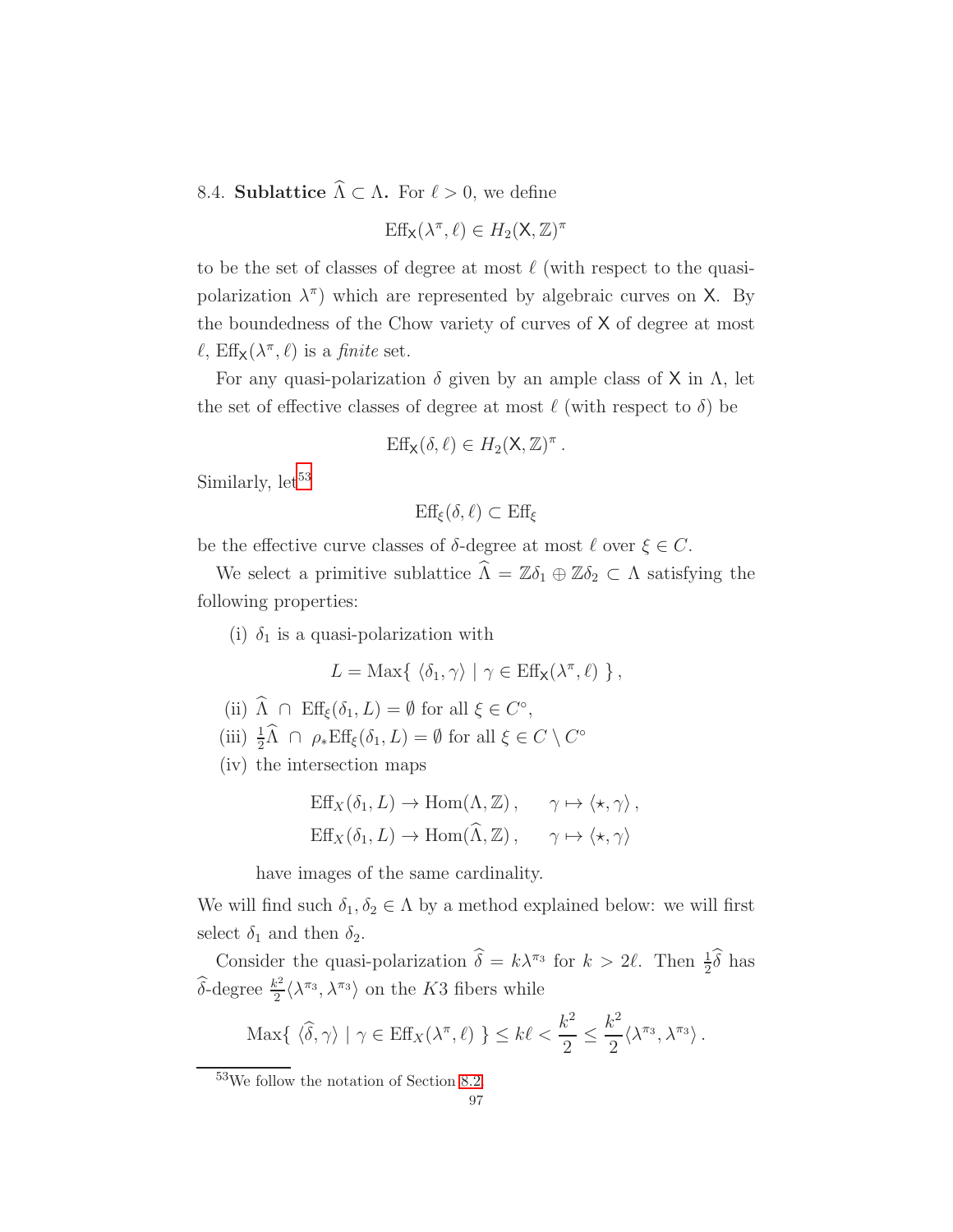We choose  $\delta_1$  to be a small shift of  $k\lambda^{\pi_3}$  in the lattice  $\Lambda$  to ensure primitivity. Hence, we have met the conditions

<span id="page-97-0"></span>(8.8) 
$$
\mathbb{Z}\delta_1 \cap \text{Eff}_{\xi}(\delta_1, L) = \emptyset, \quad \frac{1}{2}\mathbb{Z}\delta_1 \cap \rho_* \text{Eff}_{\xi}(\delta_1, L) = \emptyset
$$

for  $\xi \in C^{\circ}$  and  $\xi \in C \setminus C^{\circ}$  respectively. Conditions [\(8.8\)](#page-97-0) are required for (ii) and (iii).

Again by the boundedness of the Chow variety of curves in X, the following subset of  $\frac{1}{2}\Lambda$  is a finite set:

$$
\bigcup_{\xi \in C^{\circ}} \Lambda \cap \text{Eff}_{\xi}(\delta_1, L) \ \cup \ \bigcup_{\xi \in C \setminus C^{\circ}} \frac{1}{2} \Lambda \cap \rho_* \text{Eff}_{\xi}(\delta_1, L) \ \subset \ \frac{1}{2} \Lambda \, .
$$

Since the rank of  $\Lambda$  is 3, we can easily find  $\delta_2 \in \Lambda$  such that

$$
\mathbb{Z}\delta_1\oplus\mathbb{Z}\delta_2\subset\Lambda
$$

is primitive and conditions (ii) and (iii) are satisfied.

Finally, since  $\text{Eff}_X(\delta_1, L)$  is a finite set, condition (iv) is easily satisfied when  $\delta_2$  is selected as above. Since

$$
Eff_X(\delta_1, L) \to Hom(\Lambda, \mathbb{Z}) \to Hom(\Lambda, \mathbb{Z}),
$$

condition (iv) states there is no loss of information for a class in  $\text{Eff}_X(\delta_1, L)$ in taking degrees in  $\widehat{\Lambda}$  instead of  $\Lambda$ .

<span id="page-97-1"></span>8.5. Non-isolated contributions: smoothing. Let  $\widehat{\Lambda} \subset \Lambda$  be the rank 2 lattice selected in Section [8.4.](#page-96-1) We consider here the moduli space of  $\widehat{\Lambda}$ -polarized K3 surfaces which is 1 dimension larger than the moduli of  $\Lambda$ -polarized  $K3$  surfaces,

$$
\mathcal{M}_{\Lambda}\subset\mathcal{M}_{\widehat{\Lambda}}\,.
$$

To the curve  $C \subset \mathcal{M}_{\Lambda}$ , we can attach a nonsingular complete curve  $C'\subset \mathcal{M}_{\widehat{\Lambda}}$  satisfying the following properties:

- (1)  $C \cup C'$  is a connected nodal curve with nodes occurring at very general points of  $C$ ,
- (2) C ′ does not lie in any of the finitely many Noether-Lefschetz divisors of  $\mathcal{M}_{\widehat{\Lambda}}$  determined by

$$
\Lambda \cap \text{Eff}_{\xi}(\delta_1, L) \text{ for } \xi \in C \,,
$$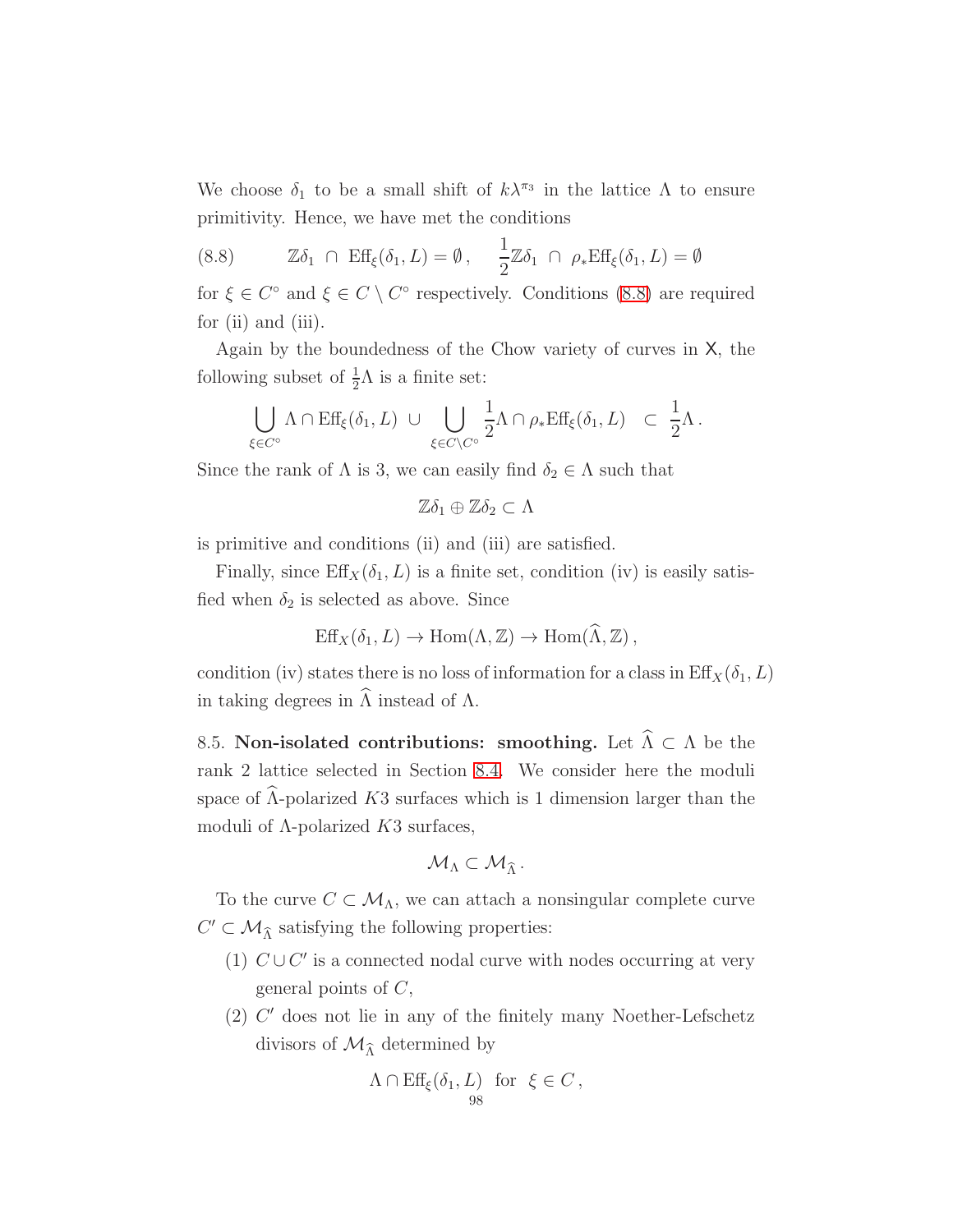and  $C'$  is transverse to the Noether-Lefschetz divisor of nodal K3 surfaces,

(3)  $C \cup C'$  smooths in  $\mathcal{M}_{\widehat{\Lambda}}$  to a nonsingular curve

$$
C''\subset \mathcal{M}_{\widehat{\Lambda}}
$$

which also does not lie in any of the finitely many Noether-Lefschetz divisors listed in (2) and is also transverse to the nodal divisor.

Let  $\xi \in C$  and let  $\beta \in \Lambda \cap \text{Eff}_{\xi}(\delta_1, L)$ . By the construction of  $\widehat{\Lambda}$  in Section [8.4,](#page-96-1)  $\beta \notin \widehat{\Lambda}$ . Let

$$
e_1 = \langle \delta_1, \beta \rangle
$$
,  $e_2 = \langle \delta_2, \beta \rangle$ ,  $2h - 2 = \langle \beta, \beta \rangle$ .

By the Hodge index theorem, the intersection form on the lattice generated by  $\widehat{\Lambda}$  and  $\widehat{\beta}$  is of signature (1, 2). In particular, the discriminant

$$
\Delta(\widehat{\Lambda} \oplus \mathbb{Z}\beta) = (-1)^2 \det \begin{pmatrix} \langle \delta_1, \delta_1 \rangle & \langle \delta_1, \delta_2 \rangle & e_1 \\ \langle \delta_2, \delta_1 \rangle & \langle \delta_2, \delta_2 \rangle & e_2 \\ e_1 & e_2 & 2h - 2 \end{pmatrix}
$$

is positive. Hence, by the construction of Section [1.2.1,](#page-15-1) the Noether-Lefschetz divisor

$$
D_{m,h,(e_1,e_2)} \subset \mathcal{M}_{\widehat{\Lambda}}
$$

is of pure codimension 1. Conditions (2) and (3) require  $C'$  and  $C''$ respectively not to lie in the Noether-Lefschetz divisors obtained from

<span id="page-98-0"></span>
$$
\Lambda \cap \text{Eff}_{\xi}(\delta_1, L), \quad \text{for } \xi \in C
$$

and the nodal Noether-Lefschetz locus  $D_{1,0,(0,0)}$ . Together, these are finitely many proper divisors in  $\mathcal{M}_{\hat{\lambda}}$ .

There is no difficulty in finding  $C'$  and the smoothing  $C''$  since the the moduli space  $\mathcal{M}_{\hat{\Lambda}}$  has a Satake compactification as a projective variety of dimension 18 with boundary of dimension 1. We first find a nonsingular projective surface

$$
(8.9) \t\t Y \subset \mathcal{M}_{\widehat{\Lambda}}
$$

which contains C and does *not* lie in any of the Noether-Lefschetz divisors listed in  $(2)$ . Then C' is chosen to be a very ample section of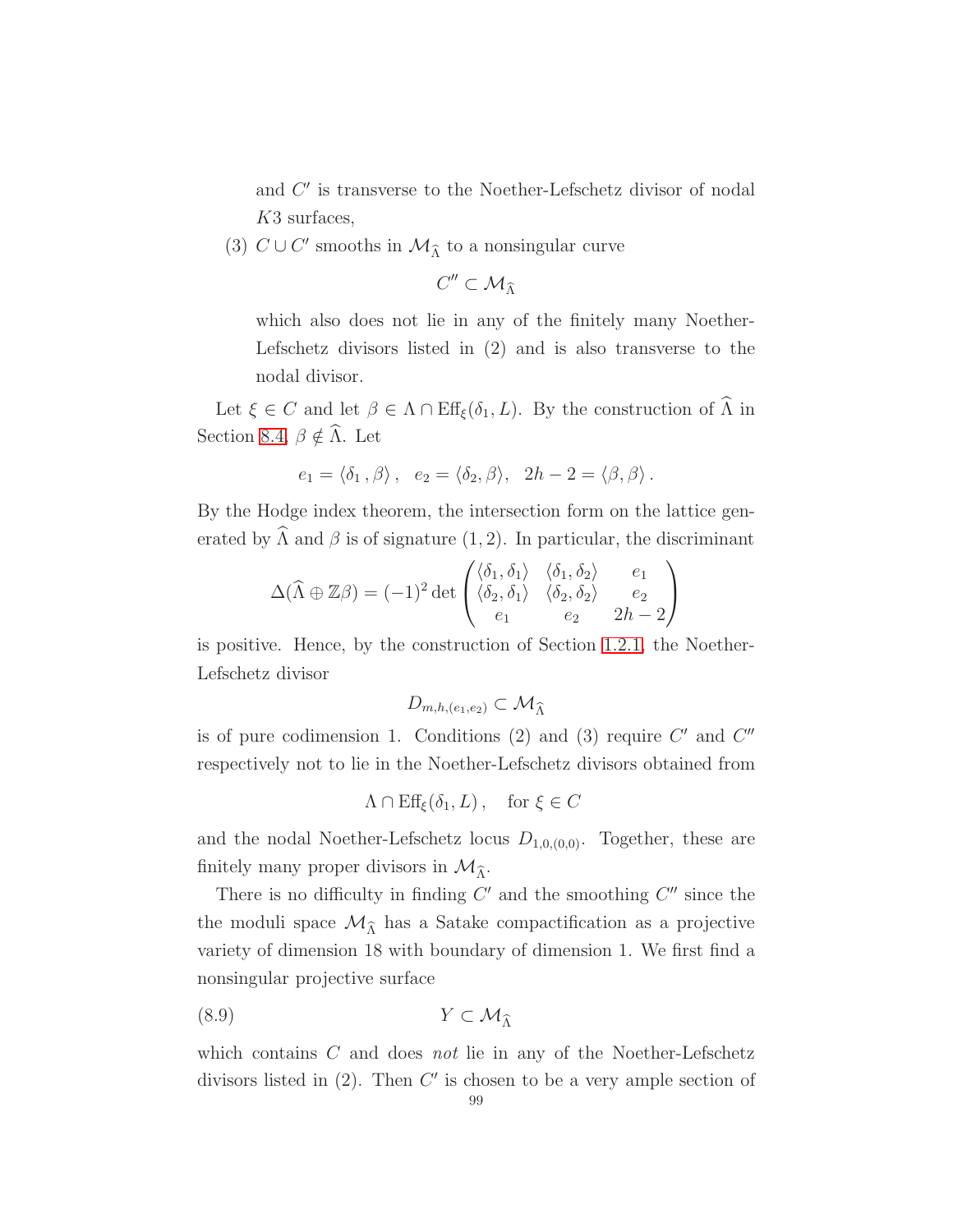Y whose union with C smooths to a very ample section  $C''$  of Y. As divisor classes

$$
[C] + [C'] = [C''] \in Pic(Y),
$$

and the smoothing occurs as a pencil of divisors in the linear series on  $Y$ .

8.6. Non-isolated contributions: degeneration. Let  $X$ ,  $X'$ , and  $X''$  denote the families of  $\widehat{\Lambda}$ -polarized K3 surfaces

$$
\pi: X \to C \,, \quad \pi': X' \to C' \,, \quad \pi'': X'' \to C''
$$

obtained from the curves  $C, C', C'' \subset \mathcal{M}_{\hat{\Lambda}}$ . By the transversality conditions in (2) and (3) of Section [8.5](#page-97-1) with respect to the nodal Noether-Lefschetz divisor, the families  $X'$  and  $X''$  are nonsingular and have only finitely many nodal fibers. Of course,  $\pi$  is just

$$
\pi_3: \mathsf{X} \to C
$$

viewed with a different lattice polarization. As  $C''$  degenerates to the curve  $C \cup C'$ , we obtain a degeneration of 3-folds

$$
X'' \leadsto X \cup X'
$$

with nonsingular total space.

Consider the degeneration formula for stable pairs invariants of  $X''$ in fiber classes. The degeneration formula expresses such stable pairs invariants of  $X''$  in terms of the relative stable pairs invariants of

$$
X / \pi^{-1}(C \cap C')
$$
 and  $X' / (\pi')^{-1}(C \cap C')$ 

in fiber classes. Degeneration to the normal cone of  $\pi^{-1}(C \cap C') \subset X$ (together with usual  $K3$  vanishing via the reduced theory) shows the relative invariants of  $X/\pi^{-1}(C \cap C')$  equal the standard stable pairs invariants of  $X$  in fiber classes. Similarly, the relative invariants of  $X'/(\pi')^{-1}(C \cap C')$  equal the standard stable pairs invariants of X'.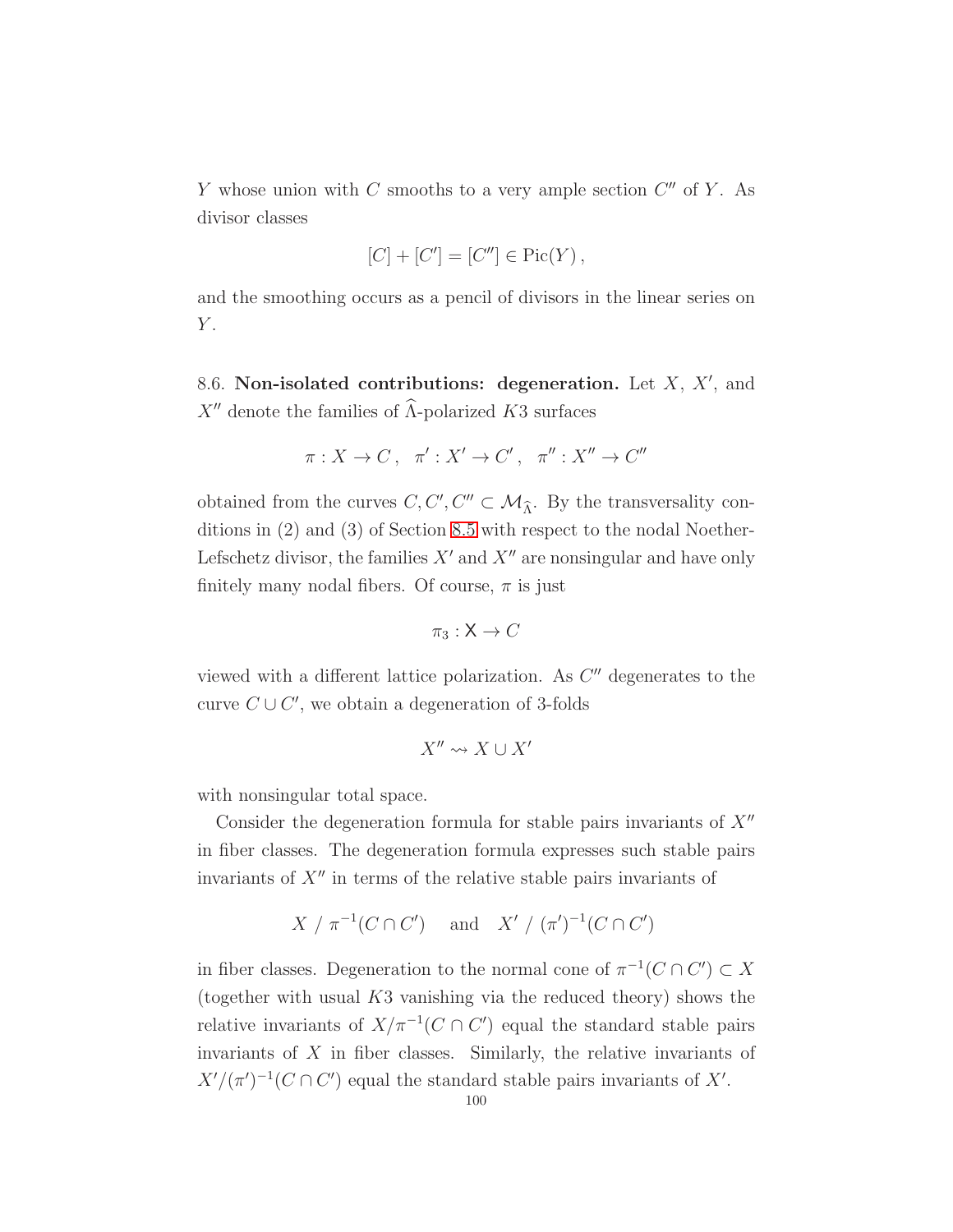We index the fiber class invariants of  $X, X'$ , and  $X''$  by the degrees measured against  $\delta_1$  and  $\delta_2$ . The stable pairs partition functions are:

$$
\begin{array}{lcl} \mathsf{Z}_{\mathsf{P}}(X;q) & = & 1 + \sum_{(e_1,e_2) \neq (0,0)} \mathsf{Z}_{\mathsf{P}}\Bigl(X;q\Bigr)_{(e_1,e_2)} v_1^{e_1} v_2^{e_2} \,, \\[2mm] \mathsf{Z}_{\mathsf{P}}(X';q) & = & 1 + \sum_{(e_1,e_2) \neq (0,0)} \mathsf{Z}_{\mathsf{P}}\Bigl(X';q\Bigr)_{(e_1,e_2)} v_1^{e_1} v_2^{e_2} \,, \\[2mm] \mathsf{Z}_{\mathsf{P}}\bigl(X'',q\bigr) & = & 1 + \sum_{(e_1,e_2) \neq (0,0)} \mathsf{Z}_{\mathsf{P}}\Bigl(X'',q\Bigr)_{(e_1,e_2)} v_1^{e_1} v_2^{e_2} \,. \end{array}
$$

Since  $\delta_1$  is ample, only terms with  $e_1 > 0$  can occur in the above sums. The degeneration formula yields the following result.

### <span id="page-100-0"></span>Proposition 24. We have

<span id="page-100-2"></span>
$$
\mathsf{Z}_{\mathsf{P}}(X''; q) = \mathsf{Z}_{\mathsf{P}}(X; q) \cdot \mathsf{Z}_{\mathsf{P}}(X'; q) .
$$

Let  $\widetilde{F}^{X}$ ,  $\widetilde{F}^{X'}$ , and  $\widetilde{F}^{X''}$  denote the logarithms of the partition functions of  $X, X'$ , and  $X''$  respectively. Proposition [24](#page-100-0) yields the relation:

.

(8.10) 
$$
\widetilde{F}^{X''} = \widetilde{F}^X + \widetilde{F}^{X'}
$$

We now restrict ourselves to fiber classes of  $\delta_1$ -degree bounded by L (as specified in the construction of  $\widehat{\Lambda}$  in Section [8.4\)](#page-96-1). For such classes on X', we will divide  $\widetilde{F}^{X'}$  into two summands.

<span id="page-100-1"></span>**Lemma 5.** There are no curves of X' in class  $\beta \in H_2(X',\mathbb{Z})^{\pi'}$  of  $\delta_1$ -degree bounded by L which move in families dominating X'.

*Proof.* If a such a family of curves were to dominate  $X'$ , then every fiber  $X'_{\xi'}$  as  $\xi'$  varies in C' would contain an effective curve class of the family. In particular, the fibers over  $\xi' \in C \cap C'$  would contain such effective curves. By construction,  $\xi' \in C \cap C'$  is a very general point of C. Therefore,

$$
Pic(X'_{\xi'}) = Pic(X_{\xi'}) \cong \Lambda.
$$

Since C' was chosen not to lie in any Noether-Lefschetz divisors associated to effective curves on  $X_{\xi'}$  in  $\Lambda$  of  $\delta_1$ -degree bounded by L, we have a contradiction.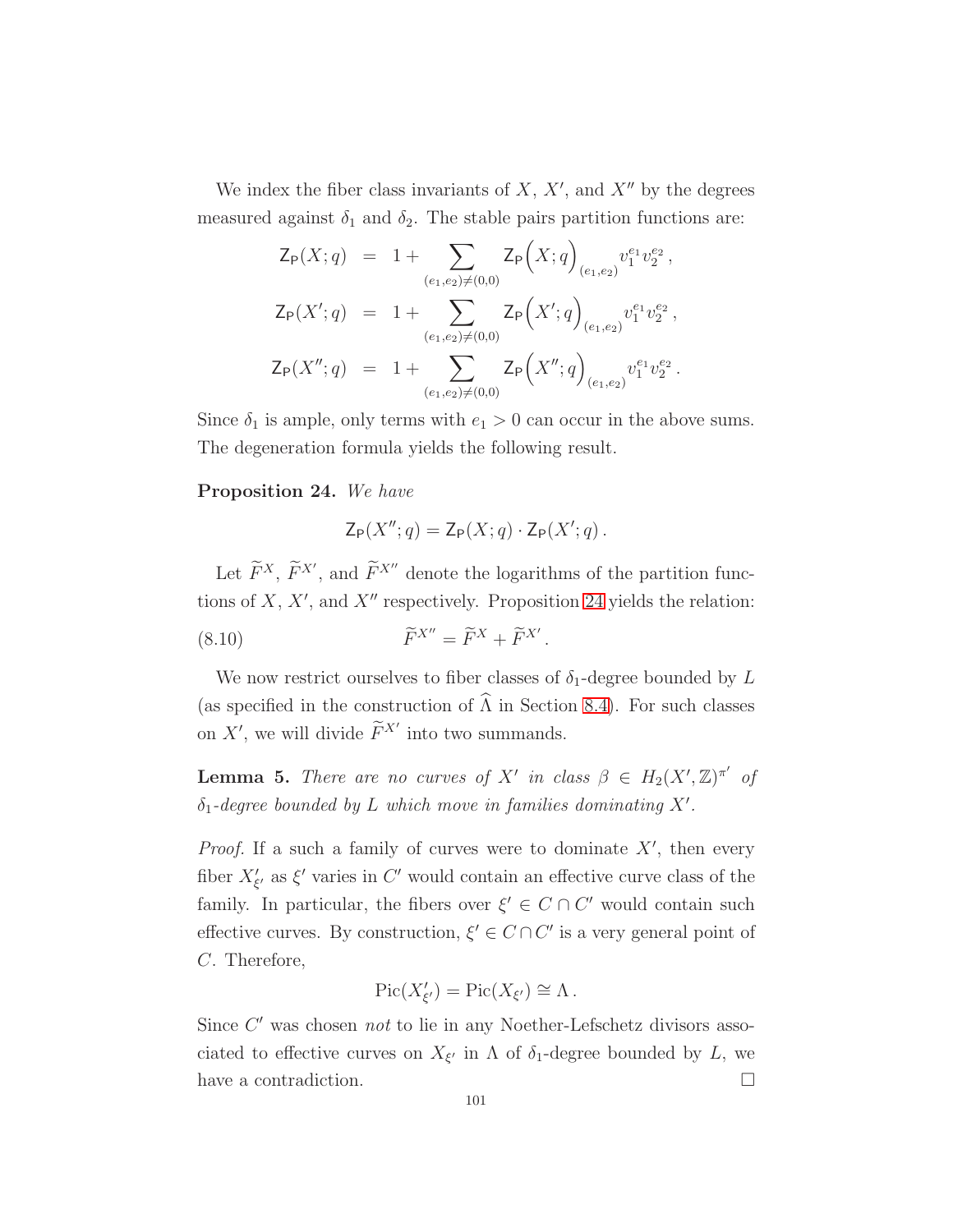By Lemma [5,](#page-100-1) we can separate the contributions of the components of  $P_n(X', \beta)$  by the points  $\xi' \in C'$  over which they lie:

<span id="page-101-0"></span>(8.11) 
$$
\widetilde{F}^{X',L} = \sum_{\xi' \in C \cap C'} \widetilde{F}_{\xi'}^{X',L} + \widetilde{F}_{C' \setminus (C \cap C')}^{X',L}.
$$

Here,  $\widetilde{F}^{X',L}$  is the  $\delta_1$ -degree L truncation of  $\widetilde{F}^{X'}$ . For each  $\xi' \in C \cap C'$ ,  $\widetilde{F}^{X',L}_{\xi'}$ <sup>{X',L</sup> is the  $\delta_1$ -degree L truncation of  $\log(\mathsf{Z}_{P,\xi'}^L(X';q))$ , the logarithm of the truncated stable pairs partition functions of moduli component contributions over  $\xi'$ . Finally,  $\widetilde{F}_{C' \setminus (C \cap C')}^{X',L}$  is the  $\delta_1$ -degree L truncation of  $\log(\mathsf{Z}_{P,C'\setminus (C\cap C')}^{L}(X';q))$ , the logarithm of the truncated stable pairs partition functions of contributions over  $C' \setminus (C \cap C')$ .

<span id="page-101-1"></span>**Lemma 6.** For  $\xi' \in C \cap C'$ , we have

$$
\widetilde{F}_{\xi'}^{X',L} = \sum_{\beta \in \text{Eff}_{\xi'}(\delta_1,L)} \sum_{n \in \mathbb{Z}} q^n v_1^{e_1^{\beta}} v_2^{e_2^{\beta}} \widetilde{R}_{n,m_{\beta},h_{\beta}} \cdot \text{Cont}\big(X'_{\xi'}, \beta, NL^{\pi'}_{m_{\beta},h_{\beta},(e_1^{\beta},e_2^{\beta})}\big).
$$

Here,  $m_\beta$  denotes the divisibility of  $\beta$ , and

$$
2h_{\beta}-2=\langle \beta, \beta \rangle , e_1^{\beta}=\langle \delta_1, \beta \rangle , e_2^{\beta}=\langle \delta_2, \beta \rangle.
$$

*Proof.* By Lemma [5,](#page-100-1) every class  $\beta \in \text{Eff}_{\xi'}(\delta_1, L)$  is completely isolated with respect to the family  $\pi'$ . Hence, we may apply Proposition [23](#page-93-3) to the contributions of  $\beta$  to the  $\widehat{\Lambda}$ -polarized family  $\pi'$ . — Пример, на пример, на пример, на пример, на пример, на пример, на пример, на пример, на пример, на пример,<br>В село на пример, на пример, на пример, на пример, на пример, на пример, на пример, на пример, на пример, на п

8.7. Nonisolated contributions: analysis of  $C''$ . By the construction of  $C''$  in Section [8.5,](#page-97-1)

$$
C,C',C''\subset Y\subset \mathcal{M}_{\widehat{\Lambda}}
$$

where  $Y$  is the nonsingular projective surface  $(8.9)$  not contained in any of the Noether-Lefschetz divisors listed in condition  $(2)$ . Both  $C'$ and  $C''$  were constructed as very ample divisors on Y which also do not lie in the Noether-Lefschetz loci listed in (2). Since

$$
[C] + [C'] = [C''] \in Pic(Y),
$$

we have

$$
\langle [C], [C] \rangle_Y + \langle [C], [C'] \rangle_Y = \langle [C], [C''] \rangle_Y > 0.
$$
  

$$
\frac{102}{102}
$$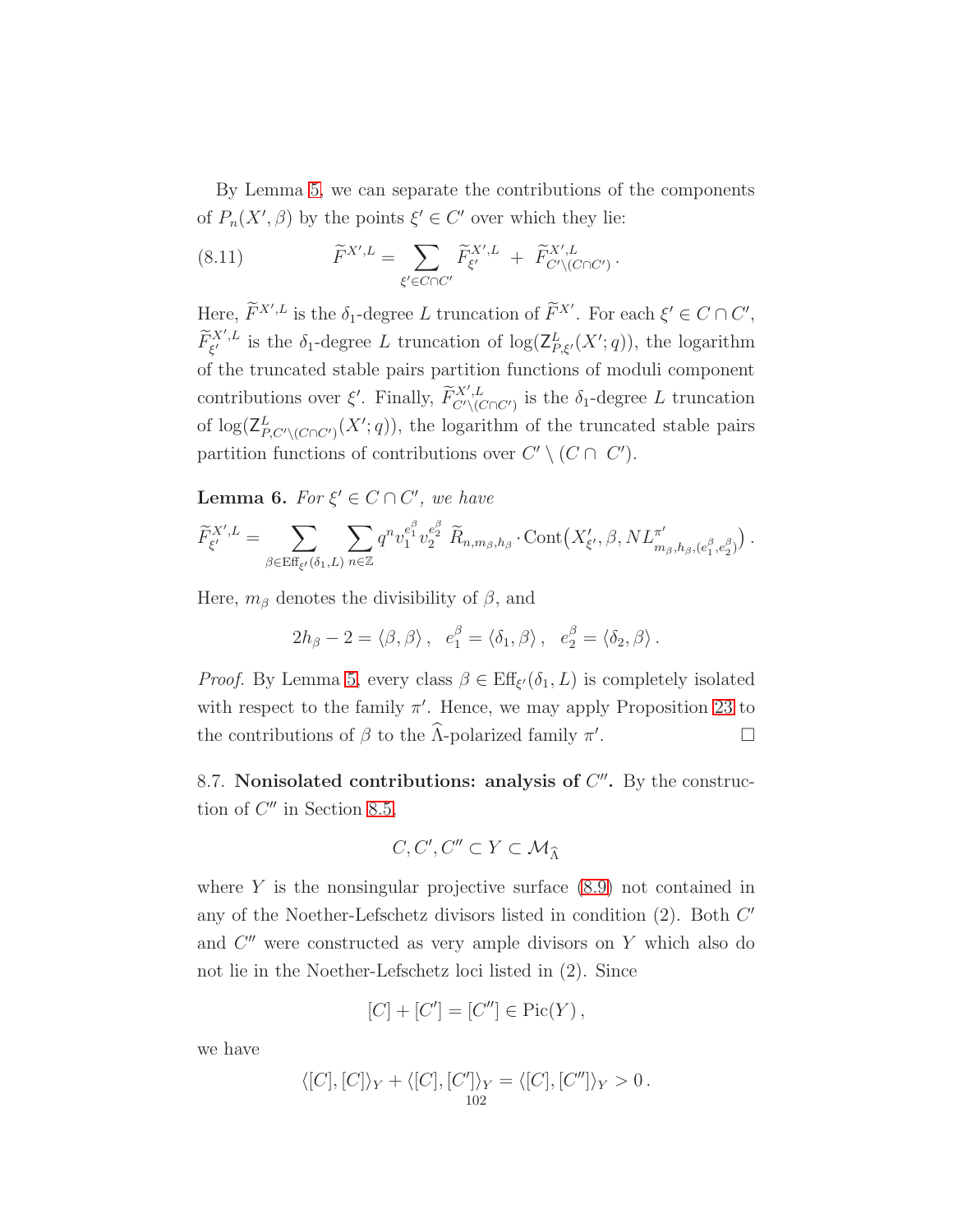Let  $r = \langle [C], [C''] \rangle_Y$ , and let  $\zeta_1, \ldots, \zeta_r$  be the r distinct intersection points of C with  $C''$ . We can choose  $C''$  so the  $\zeta_i$  are very general points of C. In particular

$$
(8.12) \t\t \zeta_i \notin C \cap C'.
$$

The degeneration of  $C''$  to  $C \cup C'$  occurs in the pencil on Y spanned by  $C''$  and  $C \cup C'$ .

Let  $D_{m,h,(e_1,e_2)}$  occur in the finite list of Noether-Lefschetz divisors given in condition (2) of Section [8.5.](#page-97-1) Since Y does not lie in  $D_{m,h,(e_1,e_2)}$ , the intersection

<span id="page-102-1"></span>
$$
D_{m,h,(e_1,e_2)} \cap Y \subset Y
$$

is a proper divisor. We write

<span id="page-102-2"></span>
$$
D_{m,h,(e_1,e_2)} \cap Y = w[C] + \sum_j w_j[T_j], \quad w, w_j \ge 0
$$

where w is the multiplicity of C and the  $T_j \subset Y$  are curves not containing C. By the genericity hypotheses,

(8.13) 
$$
C \cap C' \cap T_j = C \cap C'' \cap T_j = \emptyset.
$$

<span id="page-102-0"></span>**Lemma 7.** There are no curves of  $X''$  in class  $\beta \in H_2(X'',\mathbb{Z})^{\pi''}$  of  $\delta_1$ -degree bounded by L which move in families dominating  $C''$ .

*Proof.* If a such a family of curves were to dominate  $C''$ , then every fiber  $X''_{\xi''}$  as  $\xi''$  varies in  $C''$  would contain an effective curve class of the family. In particular, the fibers over  $\zeta \in C \cap C''$  would contain such effective curves. By construction,  $\zeta \in C \cap C''$  is a very general point of C. Therefore,

$$
Pic(X''_{\zeta}) = Pic(X_{\zeta}) \cong \Lambda.
$$

Since  $C''$  was chosen not to lie in any Noether-Lefschetz divisors associated to effective curves on  $X_{\zeta}$  in  $\Lambda$  of  $\delta_1$ -degree bounded by L, we have a contradiction.

We now consider the family of nonsingular curves  $C_t''$  in the pencil as  $C''$  degenerates to  $C \cup C'$ . Here t varies in  $\Delta$ , the base of the pencil.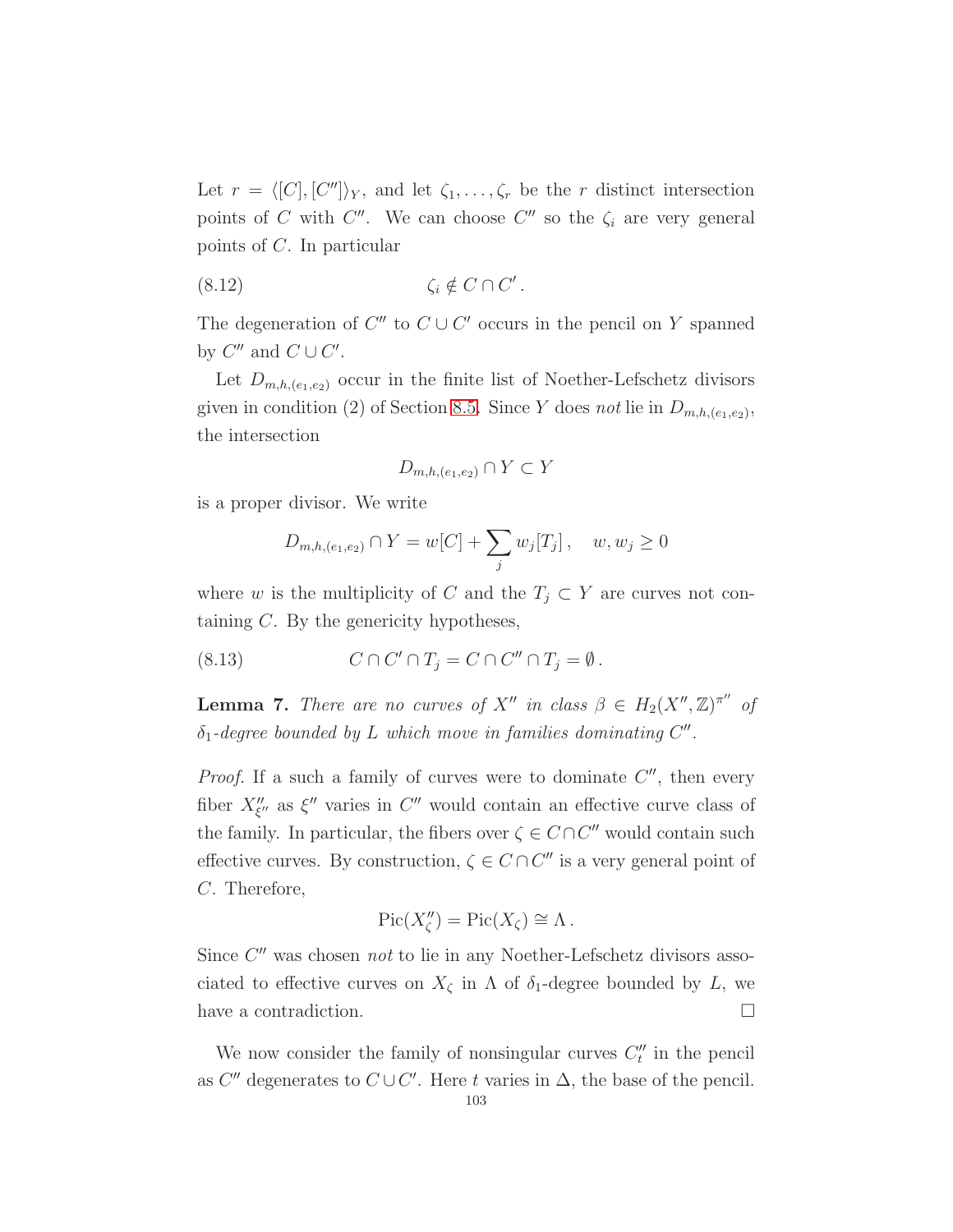The total space of the pencil is

$$
\mathcal{C}''\to \Delta
$$

with special fiber

$$
C_0'' = C \cup C' \quad \text{over} \quad 0 \in \Delta \, .
$$

For fixed  $t \neq 0$ , the stable pairs theory in  $\delta_1$ -degree bounded by L for each  $C_t''$  can be separated, by Lemma [7,](#page-102-0) into contributions over isolated points of  $C_t''$ . The union of these support points for the stable pairs theory of  $C_t''$  defines an algebraic curve

$$
\mathrm{Supp} \subset \mathcal{C}'' \setminus C_0'' \to \Delta_{t \neq 0}
$$

in the total space of the pencil. Precisely, Supp equals the set

 $\{(t, p) \mid t \neq 0, p \in C''_t, X''_{(t,p)}$ carries an effective curve of degree  $\leq L\}$ .

<span id="page-103-0"></span>**Lemma 8.** The closure  $\overline{\text{Supp}} \subset C''$  contains no components which intersect the special fiber  $C_0'' = C \cup C'$  in  $C \cap C'$ .

*Proof.* If a component  $Z \subset \overline{\text{Supp}}$  meets  $\xi' \in C \cap C'$ , then there must be an effective curve class  $\beta \in Pic(X_{\xi'})$  which remains effective (and algebraic) on all of Z. By construction,

$$
\operatorname{Pic}(X_{\xi'})=\Lambda.
$$

Hence,  $Z$  must be contained in the Noether-Lefschetz divisor at  $\xi'$ corresponding to  $\beta$ . The latter Noether-Lefschetz divisor is on the list specified in condition (2) of Section [8.5](#page-97-1) and hence takes the form

$$
D_{m,h,(e_1,e_2)} = w[C] + \sum_j w_j[T_j].
$$

The intersection of  $C''_{t\neq0}$  with C is always  $\{\zeta_1,\ldots,\zeta_r\}$  since  $C''_t$  is a pencil. By condition [\(8.12\)](#page-102-1),  $\xi'$  is not a limit. The intersection of  $C''_{t\neq 0}$ with  $T_j$  can not have limit  $\xi'$  by [\(8.13\)](#page-102-2).

The subvariety  $\overline{\text{Supp}} \subset \mathcal{C}''$  is proper (by Lemma [8\)](#page-103-0) and therefore consists of finitely many curves and points. Let

$$
\operatorname{Supp}_{1} \subset \overline{\operatorname{Supp}}_{104}
$$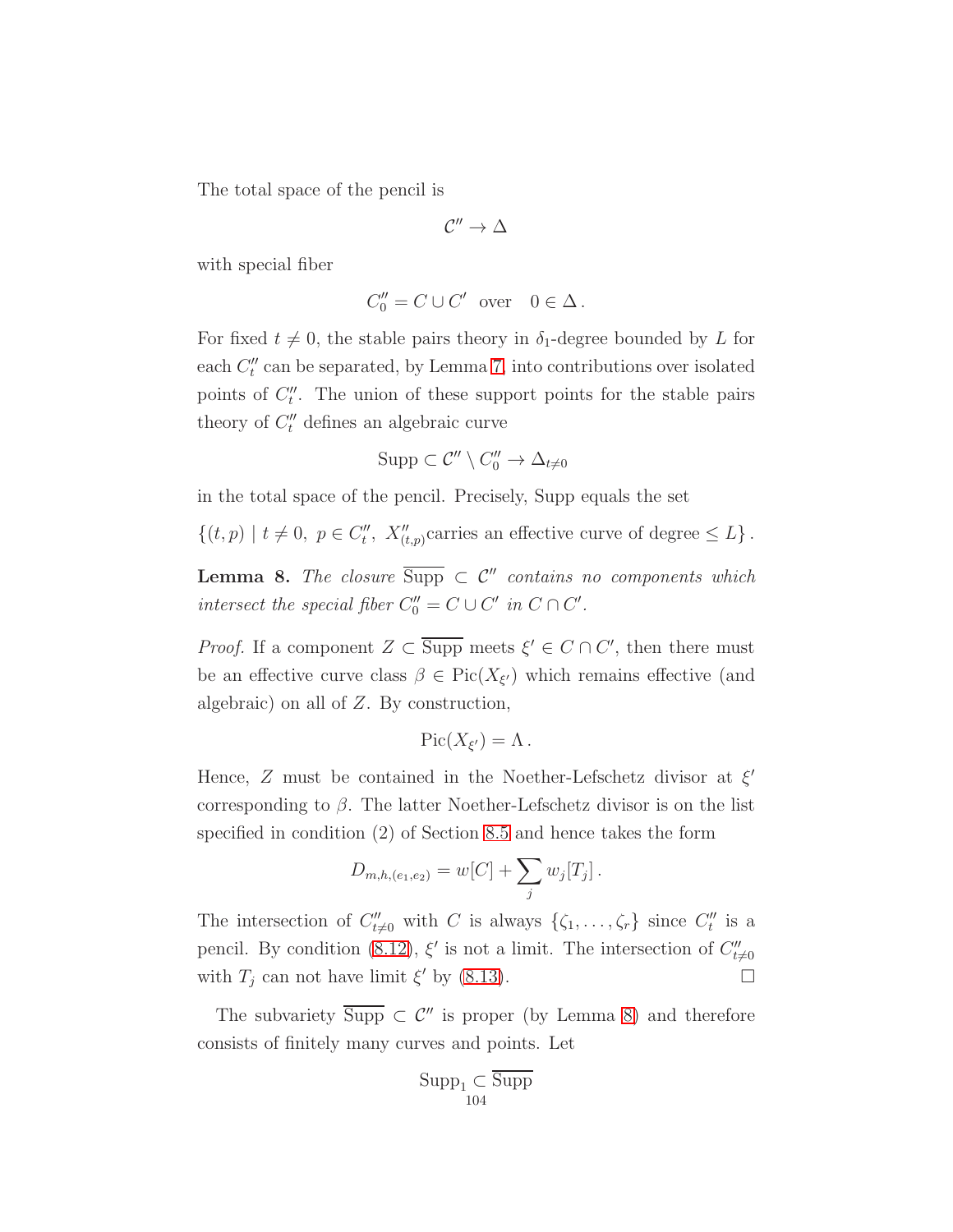denote the union of the 1-dimensional components of Supp. By Lemmas [7](#page-102-0) and [8](#page-103-0) no such component lies in the fibers of the pencil

$$
\mathcal{C}''\to\Delta\,.
$$

Hence, after a base change  $\epsilon : \widetilde{\Delta} \to \Delta$  possibly ramified over  $0 \in \Delta$ , the pull-back of  $\widetilde{\mathrm{Supp}}_1$  to the pulled-back family

$$
\widetilde{\mathcal{C}}''\to\widetilde{\Delta}
$$

is a union of sections. We divide the sections into two types

$$
\widetilde{\text{Supp}}_1 = \bigcup_i A_i \ \cup \ \bigcup_j B_j
$$

by the values of the sections over  $0 \in \tilde{\Delta}$ :

$$
A_i(0) \in C \subset C_0'', \quad B_j(0) \in C' \subset C_0''.
$$

By Lemma [7,](#page-102-0) no section meets  $C \cap C'$  over  $0 \in \Delta$ .

The stable pairs partition functions of every 3-fold

$$
X_t'' \to \widetilde{C}_t'', \quad t \neq 0
$$

factors into into contributions over the sections  $A_i(t)$  and  $B_j(t)$ ,

<span id="page-104-0"></span>(8.14) 
$$
\mathsf{Z}_{P}^{L}(X_{t}'', q) = \left[ \prod_{i} \mathsf{Z}_{P,A_{i}(t)}^{L}(X_{t}'', q) \cdot \prod_{j} \mathsf{Z}_{P,B_{j}(t)}^{L}(X_{t}'', q) \right]_{\leq L}.
$$

As before, the partition functions are all  $\delta_1$ -degree L truncations. The finitely many points of  $\text{Supp}\setminus \text{Supp}_1$  are easily seen not to contribute to [\(8.14\)](#page-104-0) by deformation invariance of the virtual class. We can take the logarithm,

$$
\widetilde{F}^{X_t'',L} = \sum_i \widetilde{F}_{A_i(t)}^{X_t'',L} + \sum_j \widetilde{F}_{B_j(t)}^{X_t'',L}.
$$

Since the sections  $B_j$  all meet  $C' \setminus C \cap C'$  over  $0 \in \Delta$ , the moduli space of stable pairs supported over

$$
\widetilde{\mathcal{C}}''\setminus\left(C\ \cup\ \bigcup_{105}A_i\right)
$$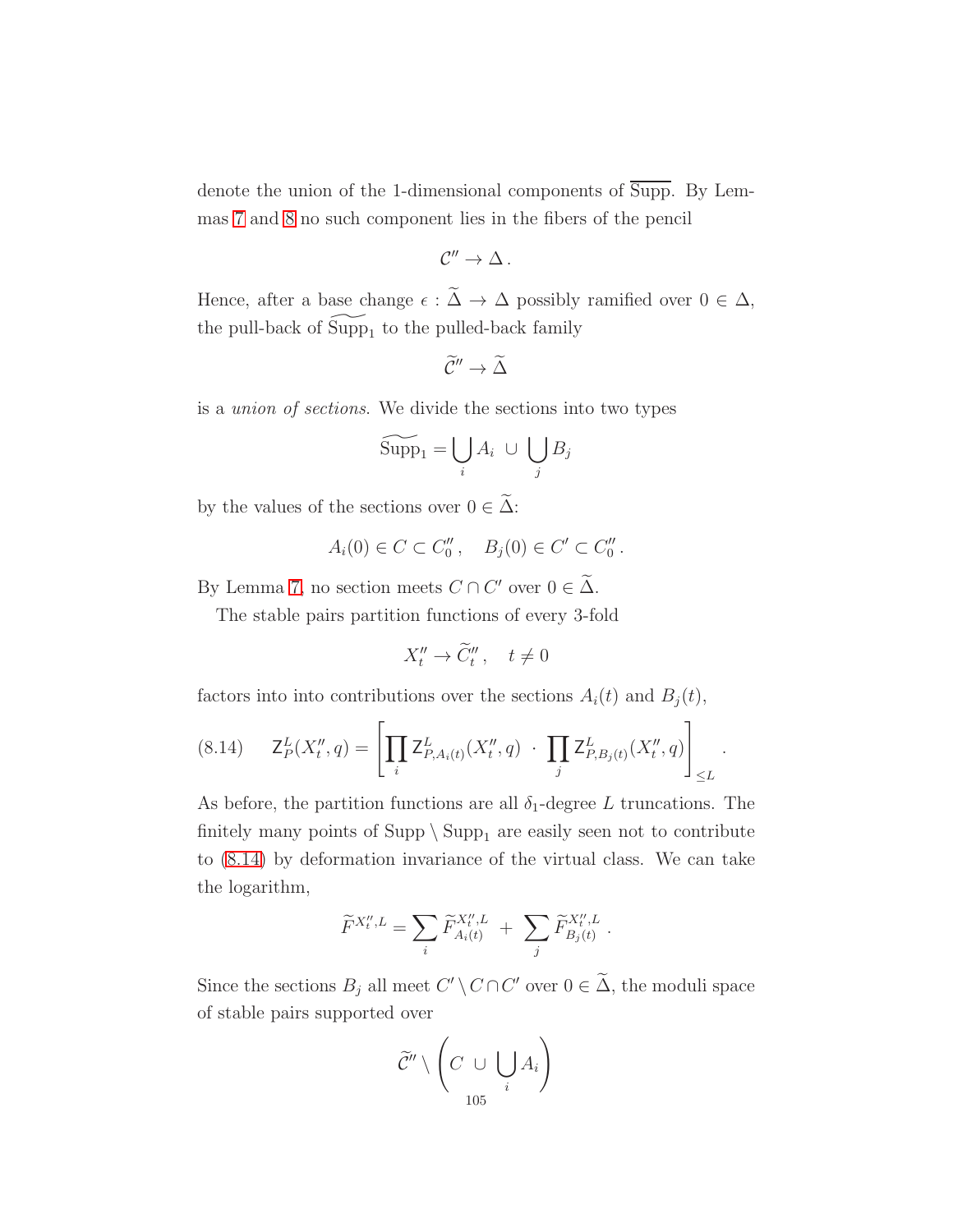is proper. Again, by deformation invariance of the virtual class,

$$
\sum_j \widetilde{F}^{X''_t,L}_{B_j(t)} = \widetilde{F}^{X',L}_{C'\backslash C\cap C'}\,.
$$

Then relations [\(8.10\)](#page-100-2) and [\(8.11\)](#page-101-0) imply

(8.15) 
$$
\widetilde{F}^{X,L} = -\sum_{\xi' \in C \cap C'} \widetilde{F}_{\xi'}^{X',L} + \sum_{i} \widetilde{F}_{A_i(t)}^{X'',L}
$$

for every  $0 \neq t \in \widetilde{\Delta}$ .

<span id="page-105-3"></span>**Lemma 9.** For general  $t \in \tilde{\Delta}$ , the section  $A_i(t)$  does not lie in the nodal Noether-Lefschetz locus in  $\tilde{C}''_t$ .

*Proof.* Suppose  $A_i(t)$  is always contained in the nodal Noether-Lefschetz locus in  $\tilde{C}''_t$ . We can assume by construction that Y meets the nodal Noether-Lefschetz divisor  $D_{1,0,(0,0)}$  at very general points of the latter divisor in  $\mathcal{M}_{\widehat{\Lambda}}$ . Hence, for very general t,  $X''_{t,A_i(t)}$  is a nodal K3 surface with K3 resolution

<span id="page-105-1"></span>
$$
\rho: \widetilde{X}_{t,A_i(t)}'' \longrightarrow X_{t,A_i(t)}''
$$

with Picard lattice<sup>[54](#page-105-0)</sup>

(8.16) 
$$
\operatorname{Pic}(\widetilde{X}_{t,A_i(t)}'') \cong \widehat{\Lambda} \oplus \mathbb{Z}[\widetilde{E}]
$$

where  $E$  is the exceptional  $-2$ -curve.

By the definition of  $A_i(t)$ , there must exist an effective curve

<span id="page-105-2"></span>
$$
Q \subset X''_{t,A_i(t)}
$$

of  $\delta_1$ -degree bounded by L on  $X''_{t,A_i(t)}$ . Since  $X''_{t,A_i(t)}$  is nodal, Q may not be a Cartier divisor. However, 2Q is Cartier. By pulling-back via  $\rho$ , using the identification of the Picard lattice [\(8.16\)](#page-105-1), and pushingforward by  $\rho$ ,

$$
(8.17) \t2Q \in \widehat{\Lambda}.
$$

The effective curve Q moves with the K3 surfaces  $X''_{t,A_i(t)}$  as t goes to 0. The condition  $(8.17)$  holds for very general t and hence for all

<span id="page-105-0"></span><sup>&</sup>lt;sup>54</sup>The lattice  $\widehat{\Lambda} \oplus \mathbb{Z}[\widetilde{E}]$  is primitive in Pic $(\widetilde{X}''_{t,A_i(t)})$  since  $\widehat{\Lambda} \subset \Lambda$  is primitive and [\(8.2\)](#page-89-3) holds. The isomorphism [\(8.16\)](#page-105-1) is then immediate at a very general point of the nodal Noether-Lefschetz divisor of  $\mathcal{M}_{\hat{\Lambda}}$ .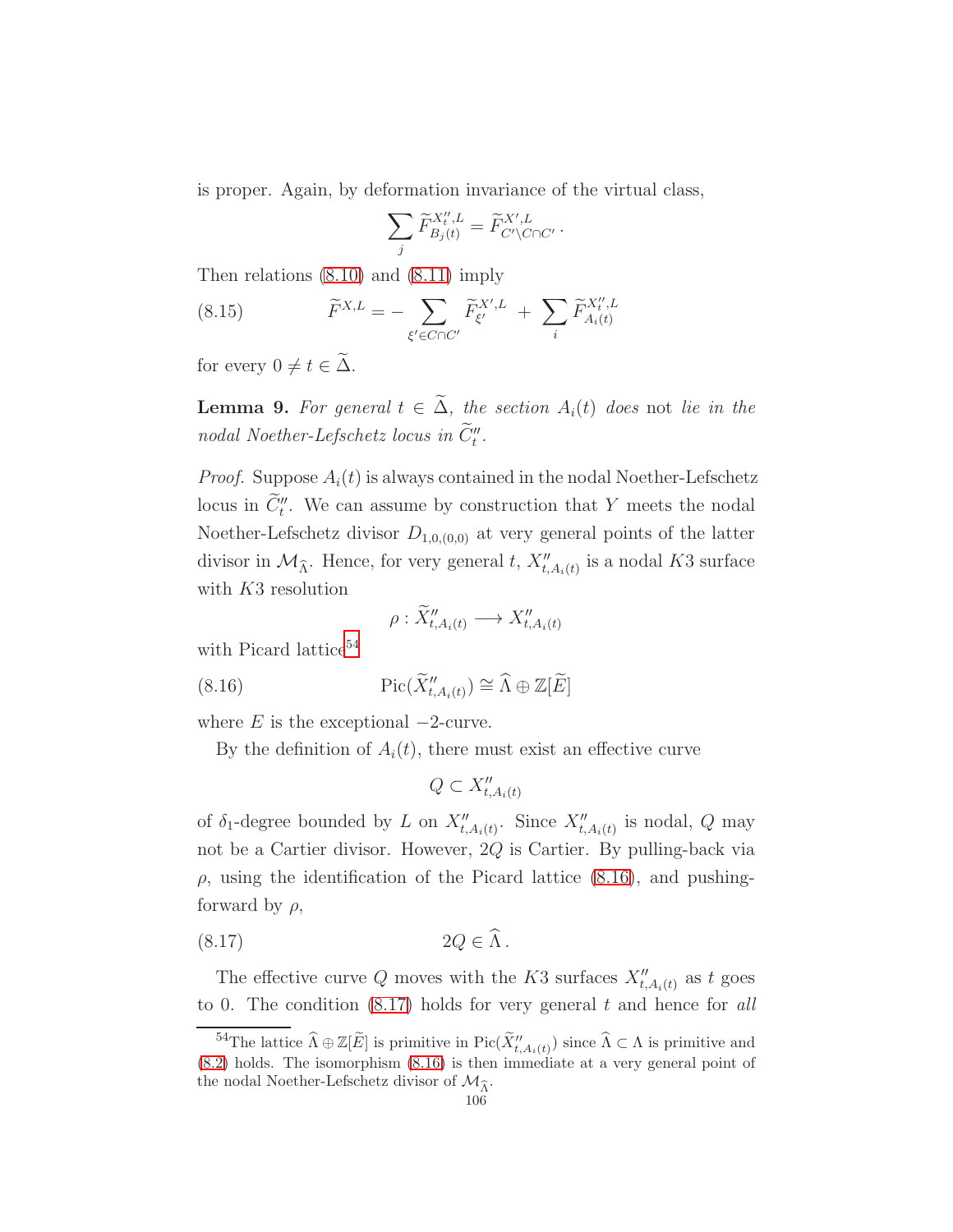t. In particular the condition [\(8.17\)](#page-105-2) hold at  $t = 0$ . The K3 surface  $X''_{0,A_i(0)}$  is a nodal fiber of

$$
X \to C.
$$

The existence of an effective curve  $Q \in \frac{1}{2}$  $\frac{1}{2}$ A directly contradicts condi-tion (iii) of Section [8.4](#page-96-1) of  $\Lambda$ .

Let  $\tilde{C}''_t$  be a general curve of the pencil  $\tilde{\Delta}$ . By Lemma [9,](#page-105-3) the sections  $A_i(t) \in \tilde{C}''_t$  are disjoint from the nodal Noether-Lefschetz divisor on  $\tilde{C}''_t$ . We would like to apply the contribution relation of Proposition [23](#page-93-3) to the fiber of

$$
X_t'' \to \widetilde{C}_t''
$$

over  $A_i(t)$ . We therefore need the following result.

**Lemma 10.** For general  $t \in \Delta$ , the curve  $C_t''$  does not lie in the Noether-Lefschetz divisor associated to any effective curve

$$
\beta\in \mathrm{Pic}(X''_{t,A_i(t)})
$$

of  $\delta_1$ -degree bounded by L.

Proof. If the assertion of the Lemma were false, there would exist a moving family of effective curves

$$
\beta\in \mathrm{Pic}(X''_{t,A_i(t)})
$$

such that  $\hat{C}''_t$  always lies in the Noether-Lefschetz divisor corresponding to β. Then all of Y would lie in the Noether-Lefschetz divisor corresponding to  $\beta$ . The limit of  $\beta$  is an effective class in the K3 fiber over  $A_i(0) \in C$  of  $\delta_1$ -degree bounded by L. Hence, the Noether-Lefschetz divisor corresponding to  $\beta$  is listed in condition (2) of Section [8.5.](#page-97-1) But  $C'' \subset Y$  was constructed to not lie in any of the Noether-Lefschetz divisors of the list  $(2)$ , a contradiction.

We may now apply Proposition [23](#page-93-3) to the fiber of

$$
X_t'' \to \widetilde{C}_t''
$$
  

$$
107
$$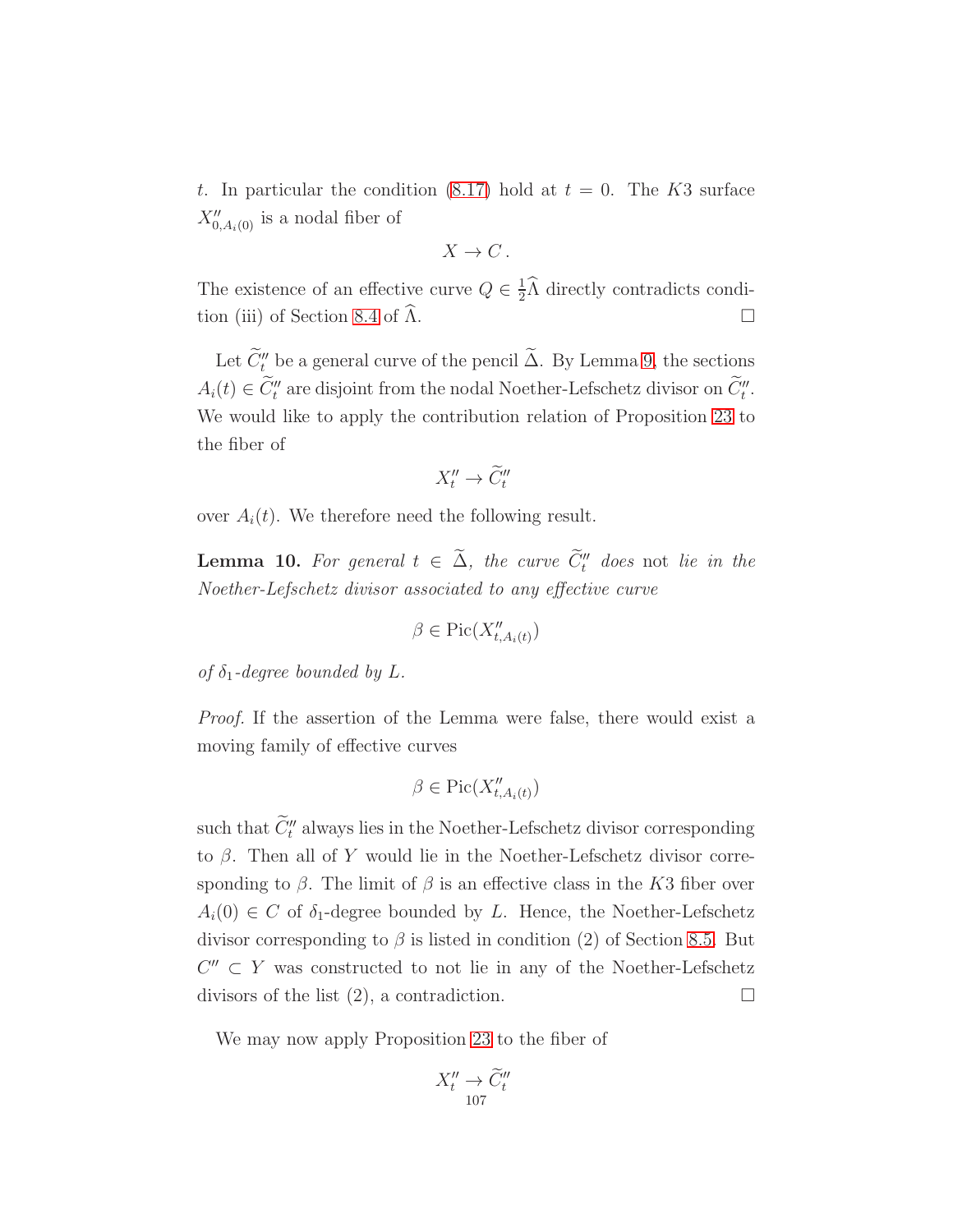over  $A_i(t)$  for a general curve  $C_t''$  of the pencil  $\Delta$ . Just as in Lemma [6,](#page-101-1) we obtain

$$
(8.18) \widetilde{F}_{A_i(t)}^{X_i'',L} = \sum_{\beta \in \text{Eff}_{A_i(t)}(\delta_1, L)} \sum_{n \in \mathbb{Z}} q^n v_1^{e_1^{\beta}} v_2^{e_2^{\beta}} \widetilde{R}_{n, m_{\beta}, h_{\beta}} \cdot \text{Cont}\Big(X_{A_i(t)}'', \beta, NL_{m_{\beta}, h_{\beta}, (e_1^{\beta}, e_2^{\beta})}^{\pi''}\Big).
$$

8.8. Proof of Theorem [4.](#page-28-0) We now complete the proof of Theorem [4](#page-28-0) by proving the relation

<span id="page-107-0"></span>(8.19) 
$$
\widetilde{N}_{n,(d_1,d_2,d_3)}^{\mathsf{X}} = \sum_{h} \sum_{m=1}^{\infty} \widetilde{R}_{n,m,h} \cdot NL_{m,h,(d_1,d_2,d_3)}^{\pi_3}
$$

for degrees  $(d_1, d_2, d_3)$  positive with respect to the quasi-polarization in Λ. The Noether-Lefschetz divisors lie in the moduli space  $\mathcal{M}_Λ$ .

The degrees  $(d_1, d_2, d_3)$  of a class in  $H_2(\mathsf{X}, \mathbb{Z})^{\pi_3}$  with respect to  $\Lambda$ determine the degrees  $(e_1, e_2)$  with respect to  $\widehat{\Lambda}$ . We first show relation  $(8.19)$  is equivalent for classes of  $\delta_1$ -degree bounded by L to the relation

<span id="page-107-1"></span>(8.20) 
$$
\widetilde{N}_{n,(e_1,e_2)}^{\mathsf{X}} = \sum_{h} \sum_{m=1}^{\infty} \widetilde{R}_{n,m,h} \cdot NL_{m,h,(e_1,e_2)}^{\pi_3}.
$$

The Noether-Lefschetz theory in [\(8.20\)](#page-107-1) occurs in the moduli space  $\mathcal{M}_{\widehat{\Lambda}}.$ 

The equivalence of [\(8.19\)](#page-107-0) and [\(8.20\)](#page-107-1) for classes of  $\delta_1$ -degree bounded by L is a consequence of condition (4) in Section [8.4](#page-96-1) for  $\widehat{\Lambda} \subset \Lambda$ . For effective classes of  $\delta_1$ -degree bounded by L, condition (4) says the  $(e_1, e_2)$ degrees *determine* the  $(d_1, d_2, d_3)$  degrees. The left sides of  $(8.19)$  and [\(8.20\)](#page-107-1) then match since the stable pairs invariants only involve effective classes. As shown in Section [8.2,](#page-90-1) only effective classes contribute to the right sides as well. So the right sides of [\(8.19\)](#page-107-0) and [\(8.20\)](#page-107-1) also match.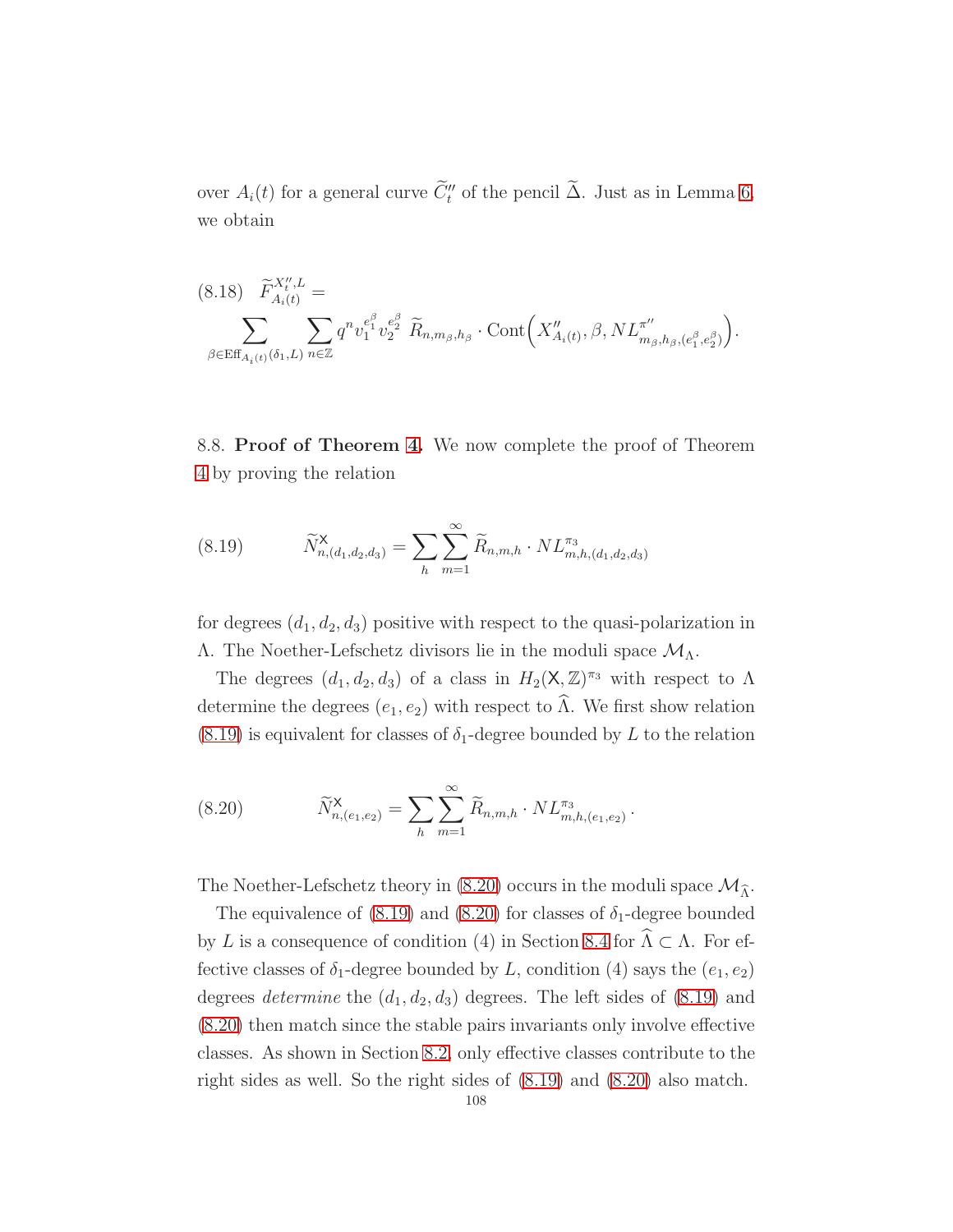We prove [\(8.20\)](#page-107-0) by the result obtains in Sections [8.6](#page-99-0) and [8.7.](#page-101-0) By equations [\(8.15\)](#page-105-0) and [\(8.18\)](#page-107-1) and Lemma [6,](#page-101-1) we have

<span id="page-108-0"></span>
$$
(8.21) \quad \widetilde{F}^{X,L} = \n- \sum_{\xi' \in C \cap C'} \sum_{\beta \in \text{Eff}_{\xi'}(\delta_1, L)} \sum_{n \in \mathbb{Z}} q^n v_1^{e_1^{\beta}} v_2^{e_2^{\beta}} \widetilde{R}_{n, m_{\beta}, h_{\beta}} \cdot \text{Cont}\big(X'_{\xi'}, \beta, NL^{\pi'}_{m_{\beta}, h_{\beta}, (e_1^{\beta}, e_2^{\beta})}\big) + \sum_{i} \sum_{\beta \in \text{Eff}_{A_i(t)}(\delta_1, L)} \sum_{n \in \mathbb{Z}} q^n v_1^{e_1^{\beta}} v_2^{e_2^{\beta}} \widetilde{R}_{n, m_{\beta}, h_{\beta}} \cdot \text{Cont}\big(X''_{A_i(t)}, \beta, NL^{\pi''}_{m_{\beta}, h_{\beta}, (e_1^{\beta}, e_2^{\beta})}\big)
$$

for a general  $t \in \widetilde{\Delta}$ .

By definition, the  $q^n v_1^{e_1} v_2^{e_2}$  coefficient of the left side of [\(8.21\)](#page-108-0) is  $\widetilde{N}_{n,(e_1,e_2)}^{\mathsf{X}}$ . The  $q^n v_1^{e_1} v_2^{e_2}$  coefficients of the right side of [\(8.21\)](#page-108-0) correspond to intersections with the Noether-Lefschetz divisors  $D_{m,h,(e_1,e_2)}$ . As in Section [8.7,](#page-101-0) we write

<span id="page-108-3"></span>(8.22) 
$$
D_{m,h,(e_1,e_2)} \cap Y = w[C] + \sum_j w_j[T_j], \quad w, w_j \ge 0,
$$

where w is the multiplicity of C and the  $T_j \subset Y$  are curves not containing C.

The first sum on the right side of  $(8.21)$  concerns  $C \cap C'$ . The contribution of  $D_{m,h,(e_1,e_2)}$  to the  $q^nv_1^{e_1}v_2^{e_2}$  coefficient of the first sum is

<span id="page-108-2"></span>(8.23) 
$$
- w \langle [C], [C'] \rangle_Y \widetilde{R}_{n,m,h}
$$

if all the instances of  $\beta \in Pic(X'_{\xi'})$  associated to the Noether-Lefschetz divisor  $D_{m,h,(e_1,e_2)}$  are effective. As we have seen in Section [8.2,](#page-90-0) if any such instance of  $\beta$  is not effective, then  $\widetilde{R}_{n,m,h} = 0$  and the entire Noether-Lefschetz divisor  $D_{m,h,(e_1,e_2)}$  contributes 0 to the right sides of both [\(8.20\)](#page-107-0) and [\(8.21\)](#page-108-0).

Next, we study the intersection of  $D_{m,h,(e_1,e_2)}$  with  $\tilde{C}''_t$ . The intersection with  $C$ ,

<span id="page-108-1"></span>
$$
C \cap \widetilde{C}''_t = \{\zeta_1, \ldots, \zeta_r\}, \quad r = \langle C, C'' \rangle_Y,
$$

is independent of  $t$  by the construction of the pencil. The contribution to the  $q^n v_1^{e_1} v_2^{e_2}$  coefficient of the full intersection  $C \cap \widetilde{C}''_t$  is

(8.24) 
$$
w \langle [C], [C''] \rangle_Y \widetilde{R}_{n,m,h}
$$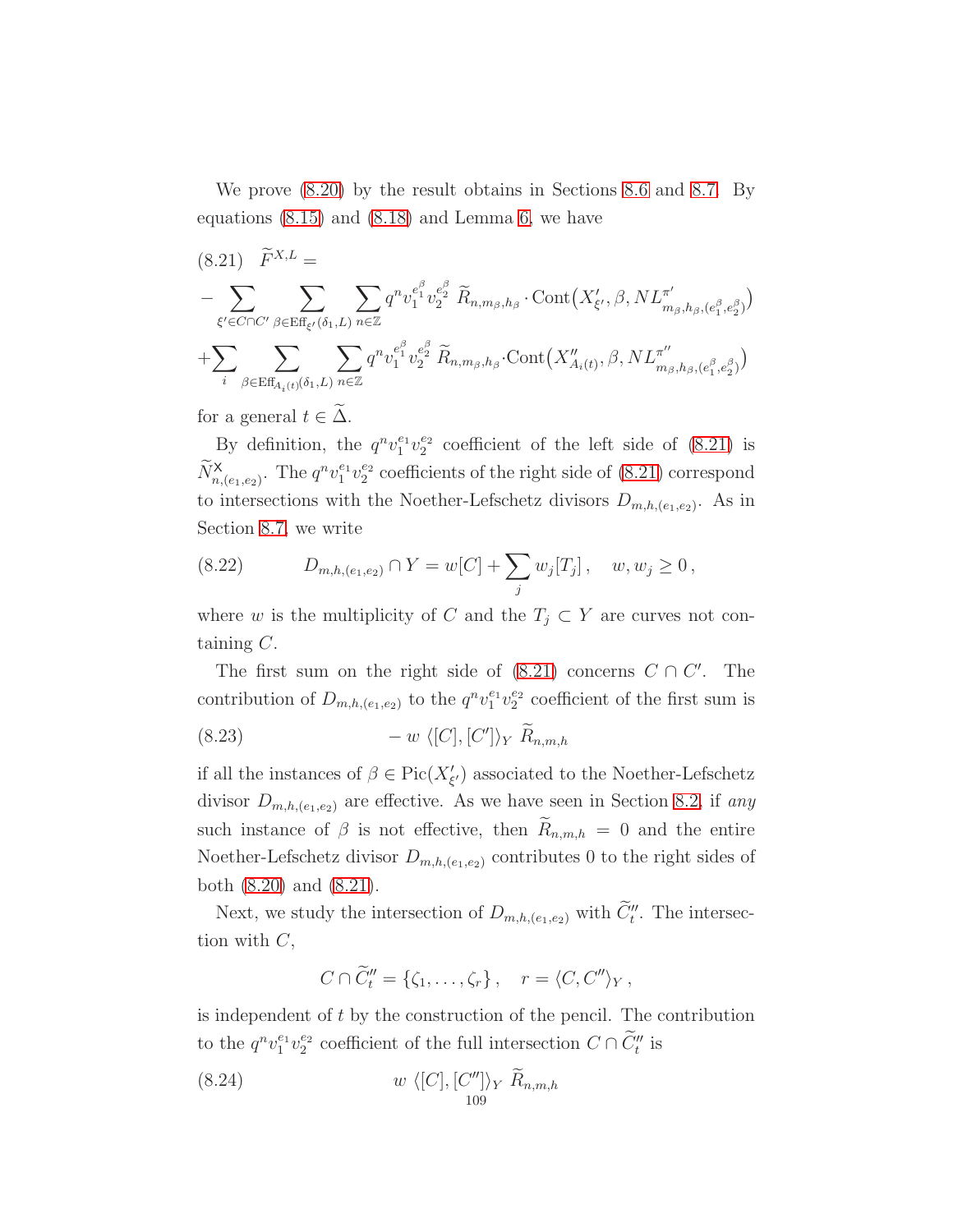if all the instances of

$$
\beta \in \mathrm{Pic}(X''_{t,\zeta_k}) = \mathrm{Pic}(X_{\zeta_k})
$$

associated to the Noether-Lefschetz divisor  $D_{m,h,(e_1,e_2)}$  are effective. Such an effective  $\beta$  implies the point  $\zeta_k \in \widetilde{C}''_s$  is always in Supp and hence corresponds to a section  $A_i$ . In the effective case, the contributions [\(8.24\)](#page-108-1) all occur in the second sum of [\(8.21\)](#page-108-0).

On the other hand, if any class  $\beta \in Pic(X''_{t,\zeta_k})$ , for any  $\zeta_k \in C \cap C'$ , associated to the Noether-Lefschetz divisor  $D_{m,h,(e_1,e_2)}$  is not effective, then  $R_{n,m,h} = 0$  and the entire Noether-Lefschetz divisor  $D_{m,h,(e_1,e_2)}$ contributes 0 to the right sides of [\(8.20\)](#page-107-0) and [\(8.21\)](#page-108-0).

Finally, we consider the intersection of  $T_j$  with  $C_t''$ . By construction,  $T_j \cap C_l'' \subset C_l''$  is a finite collection of points. We divide the intersection

$$
(8.25) \t\t T_j \cap \widetilde{C}_t'' = I_{j,t} \cup I'_{j,t}
$$

into disjoint subset with the following properties:

- <span id="page-109-0"></span>• as  $t \to 0$ , the points of  $I_{i,t}$  have limit in C,
- as  $t \to 0$ , the points of  $I'_{j,t}$  have limit in C'.

Since  $T_j$  does not intersect  $C \cap C'$ , the disjoint union is well-defined and unique  $(8.25)$  for t sufficiently near 0. Moreover, the sum of the local intersection numbers of  $T_j \cap C_t''$  over  $I_{j,t}$  is  $\langle C, T_j \rangle_Y$ . The points of  $I'_{j,t}$ , related to the sections  $B(t)$  in the analysis of Section [8.7,](#page-101-0) do not play a role<sup>[55](#page-109-1)</sup> in the analysis of  $(8.21)$ .

If a single instance of a class

$$
\beta \in \mathrm{Pic}(X''_{t,\xi''}) \text{ for } \xi'' \in I_{j,t}
$$

associated to the Noether-Lefschetz divisor  $D_{m,h,(e_1,e_2)}$  is ineffective for t sufficiently near 0, then  $R_{n,m,h} = 0$  and the entire Noether-Lefschetz divisor  $D_{m,h,(e_1,e_2)}$  contributes 0 to the right sides of [\(8.20\)](#page-107-0) and [\(8.21\)](#page-108-0). Otherwise, every instance of such a  $\beta$  is effective for all t sufficiently near 0. Then

$$
I_{j,t} \subset \bigcup_i A_i(t) \,,
$$

<span id="page-109-1"></span><sup>&</sup>lt;sup>55</sup>The contributions of the sections  $B(t)$  is cancelled in [\(8.15\)](#page-105-0).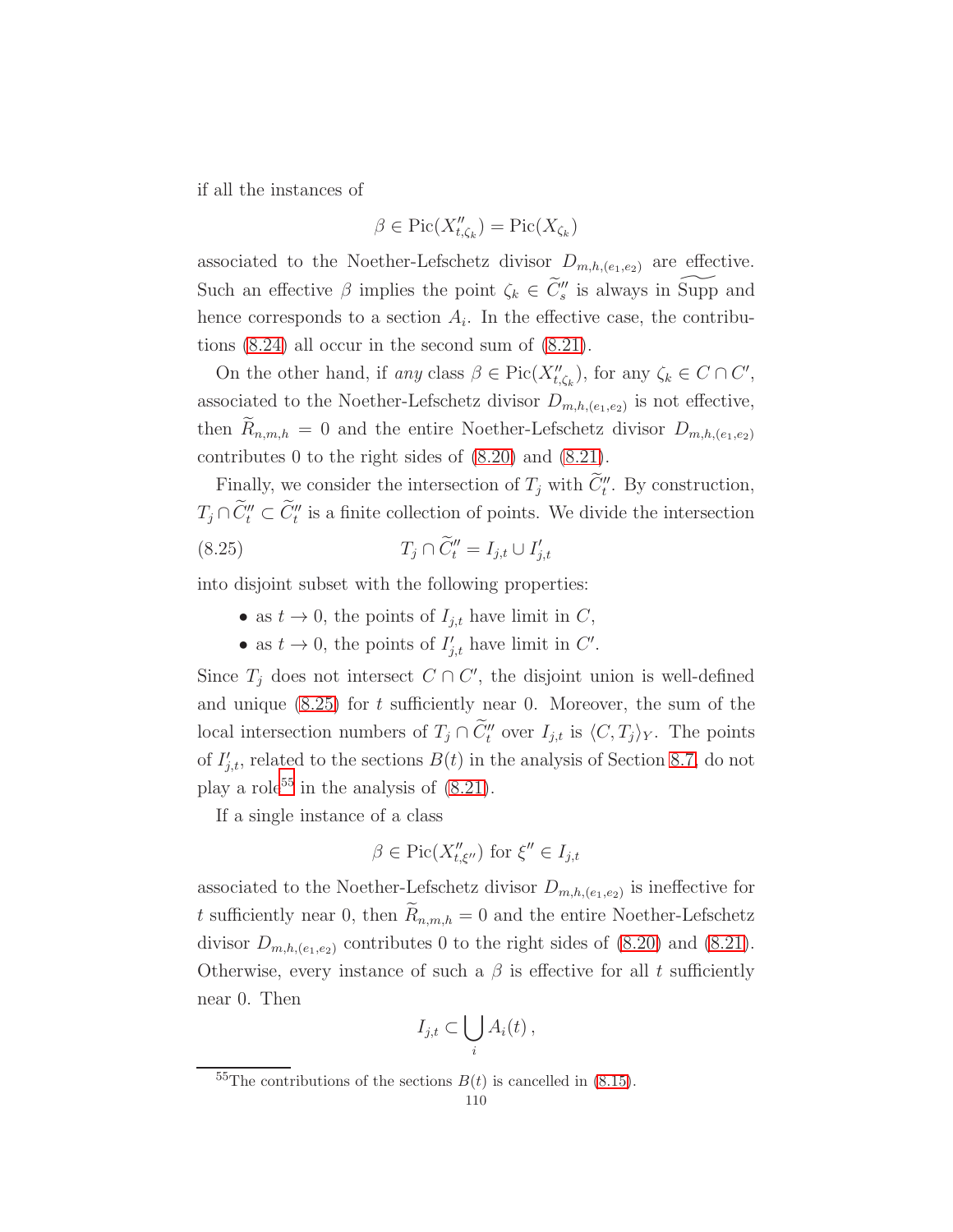and the contribution to the  $q^n v_1^{e_1} v_2^{e_2}$  coefficient of the right side of [\(8.21\)](#page-108-0) of the full intersection  $I_{j,t}$  is

<span id="page-110-0"></span>(8.26) 
$$
w_j \langle [C], T_j \rangle_Y \widetilde{R}_{n,m,h}.
$$

Summing all the contributions [\(8.23\)](#page-108-2), [\(8.24\)](#page-108-1), and [\(8.26\)](#page-110-0) to the right side of  $(8.21)$  associated to  $D_{m,h,(e_1,e_2)}$  yields

<span id="page-110-1"></span>
$$
(8.27)\ \left(-w\langle [C],[C']\rangle_Y+w\ \langle [C],[C'']\rangle_Y+\sum_j w_j\ \langle [C],T_j\rangle_Y\right)\cdot\widetilde{R}_{n,m,h}
$$

Using the relation  $-[C']+[C''] = [C]$  and [\(8.22\)](#page-108-3), the sum [\(8.27\)](#page-110-1) exactly matches contribution

$$
\widetilde{R}_{n,m,h} \cdot NL^{\pi_3}_{m,h,(e_1,e_2)} = \widetilde{R}_{n,m,h} \cdot \int_C [D_{m,h,(e_1,e_2)}]
$$

of  $D_{m,h,(e_1,e_2)}$  to the right side of [\(8.20\)](#page-107-0). The proofs of (8.20) and of Theorem [4](#page-28-0) are complete.

# 9. Katz-Klemm-Vafa conjecture

The proof of the P/NL correspondence of Theorem [4](#page-28-0) was the last step in the proof of Proposition [3:](#page-29-0)

$$
r_{g,m,h} = \widetilde{r}_{g,m,h} \text{ for all } g \in \mathbb{Z}, \quad m > 0, \quad h \in \mathbb{Z}.
$$

The proof of Theorem [2](#page-9-0) is also now complete.

In Section [7.6,](#page-87-0) several properties of the stable pairs invariants  $\widetilde{r}_{q,m,h}$ were established (and in fact were used in the proofs of Theorem [4](#page-28-0) and Proposition [3\)](#page-29-0). The most important property of  $\widetilde{r}_{q,m,h}$  is independence of divisibility established in Proposition [22,](#page-88-0)

 $\widetilde{r}_{g,\beta}$  depends only upon g and  $\langle \beta, \beta \rangle$ .

Also proven in Section [7.6](#page-87-0) were the basic vanishing results

$$
\widetilde{r}_{g<0,m,h}=0\,,\quad \widetilde{r}_{g,m,h<0}=0\,.
$$

The independence of  $\widetilde{r}_{g,\beta}$  upon the divisibility of  $\beta$  reduces the Katz-Klemm-Vafa conjecture to the primitive case.

The stable pairs BPS counts in the primitive case are determined by Proposition [19,](#page-82-0) relation [\(7.5\)](#page-86-0), and the interpretation of the Kawai-Yoshioka results presented in Section [5.7.](#page-50-0) Taken together, we prove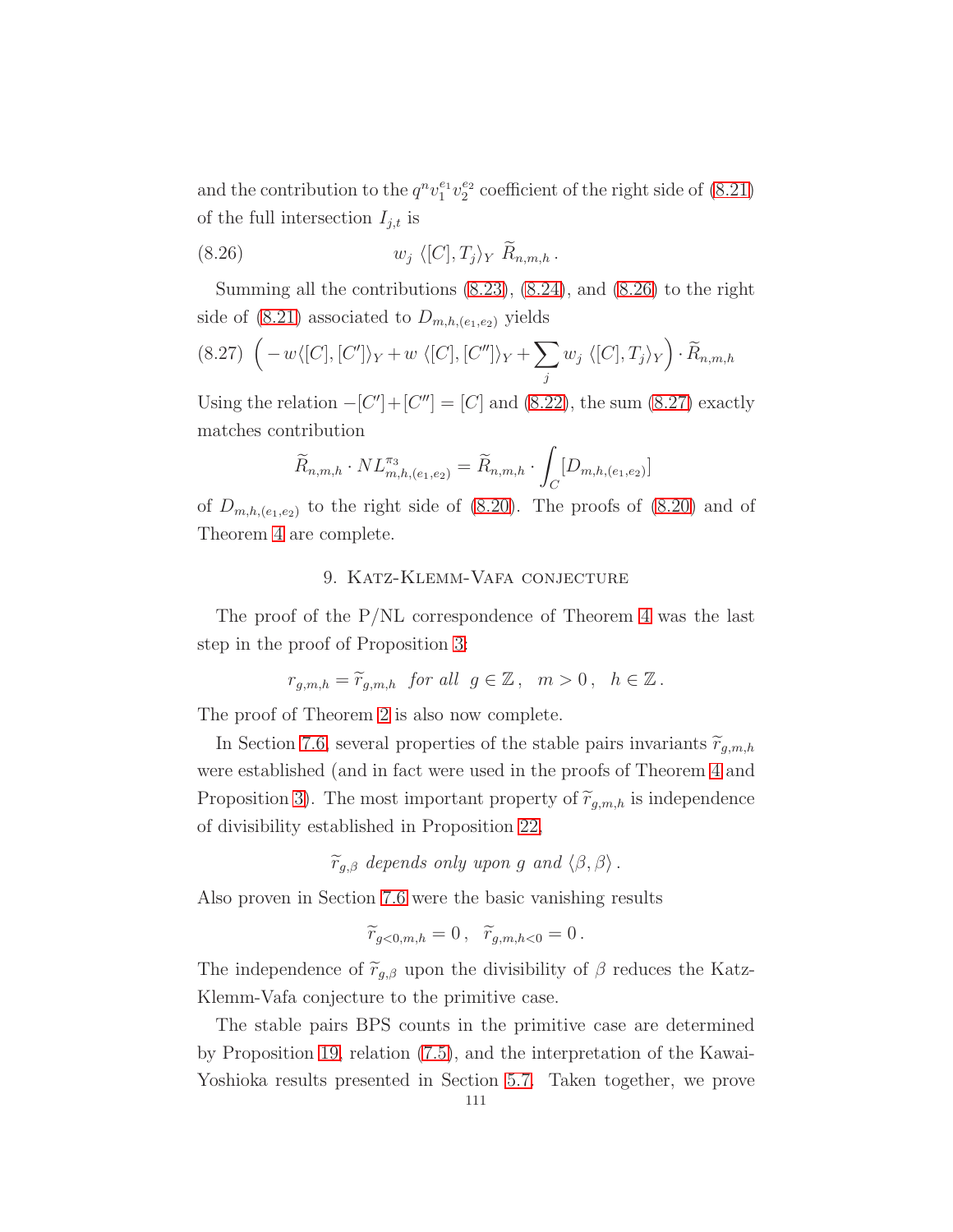the Katz-Klemm-Vafa conjecture in the primitive case and hence in all cases. The proof of Theorem 1 is complete.

Following the notation of Section [1.3,](#page-19-0) let

$$
\pi: X \to C
$$

be a 1-parameter family of  $\Lambda$ -polarized K3 surfaces with respect to a rank r lattice  $\Lambda$ . Using the independence of divisibility, Theorem [3](#page-20-0) in Gromov-Witten theory takes a much simpler form.

<span id="page-111-0"></span>**Theorem 7.** For degrees  $(d_1, \ldots, d_r)$  positive with respect to the quasipolarization  $\lambda^{\pi}$ ,

$$
n_{g,(d_1,\dots,d_r)}^X = \sum_{h=0}^{\infty} r_{g,h} \cdot NL_{h,(d_1,\dots,d_r)}^{\pi}.
$$

Theorems 1 and [7](#page-111-0) together give closed form solutions for the BPS states in fiber classes in term of the Noether-Lefschetz numbers (which are expressed in terms of modular forms by Borcherds' results). A classical example is given in the next Section.

#### 10. Quartic K3 surfaces

We provide a complete calculation of the Noether-Lefschetz numbers and BPS counts in fiber classes for the family of K3 surfaces determined by a Lefschetz pencil of quartics in  $\mathbb{P}^3$ :

$$
\pi: X \to \mathbb{P}^1
$$
,  $X \subset \mathbb{P}^3 \times \mathbb{P}^1$  of type (4, 1).

Let A and B be modular forms of weight  $1/2$  and level 8,

$$
A = \sum_{n \in \mathbb{Z}} q^{\frac{n^2}{8}}, \quad B = \sum_{n \in \mathbb{Z}} (-1)^n q^{\frac{n^2}{8}}.
$$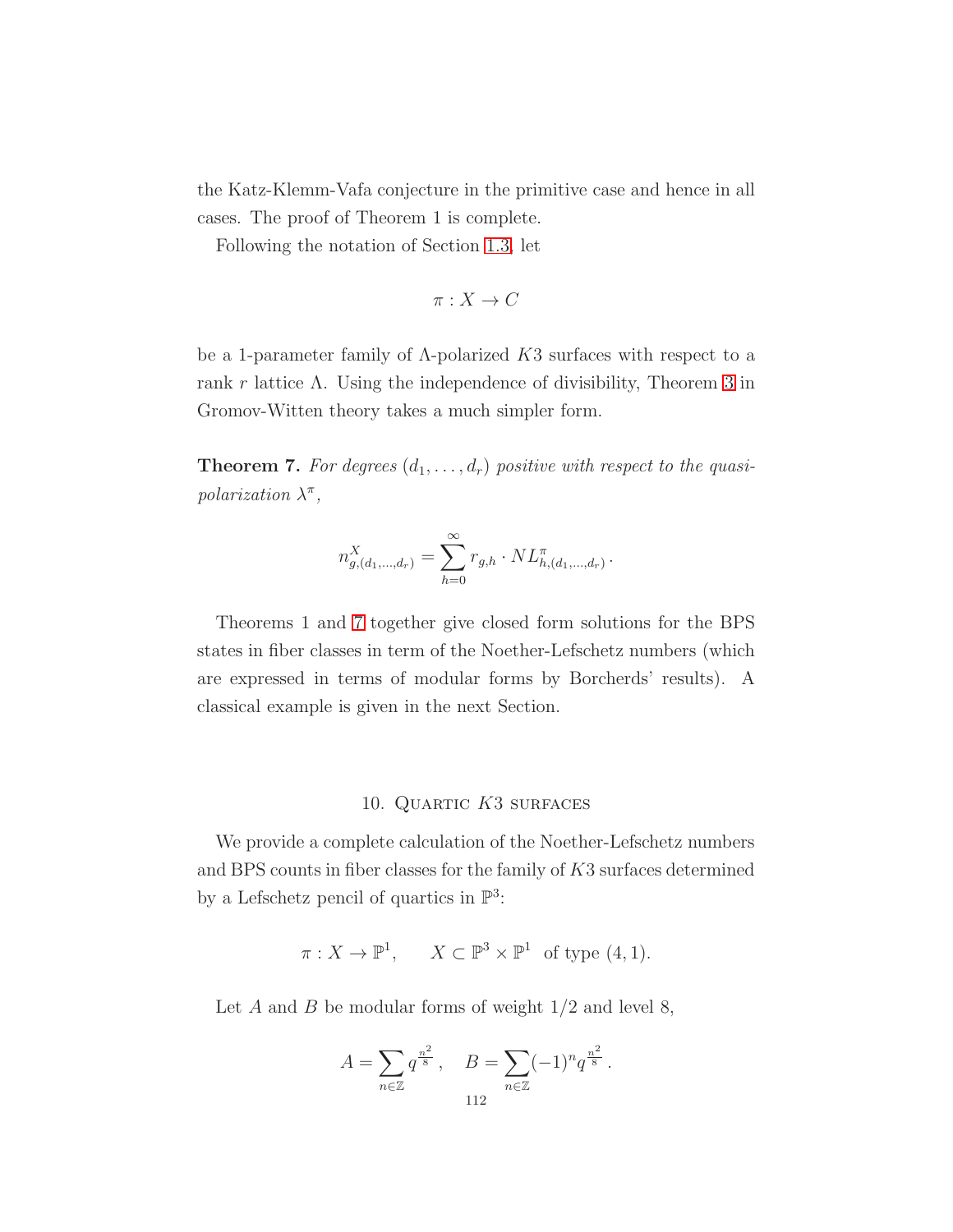Let  $\Theta$  be the modular form of weight 21/2 and level 8 defined by

$$
2^{22}\Theta = 3A^{21} - 81A^{19}B^2 - 627A^{18}B^3 - 14436A^{17}B^4
$$
  
\n
$$
-20007A^{16}B^5 - 169092A^{15}B^6 - 120636A^{14}B^7
$$
  
\n
$$
-621558A^{13}B^8 - 292796A^{12}B^9 - 1038366A^{11}B^{10}
$$
  
\n
$$
-346122A^{10}B^{11} - 878388A^9B^{12} - 207186A^8B^{13}
$$
  
\n
$$
-361908A^7B^{14} - 56364A^6B^{15} - 60021A^5B^{16}
$$
  
\n
$$
-4812A^4B^{17} - 1881A^3B^{18} - 27A^2B^{19} + B^{21}.
$$

We can expand  $\Theta$  as a series in  $q^{\frac{1}{8}}$ ,

$$
\Theta = -1 + 108q + 320q^{\frac{9}{8}} + 50016q^{\frac{3}{2}} + 76950q^2 \dots
$$

Let  $\Theta[m]$  denote the coefficient of  $q^m$  in  $\Theta$ .

The modular form  $\Theta$  first appeared in calculations of [\[26\]](#page-122-0). The following result was proven in [\[35\]](#page-123-0): the Noether-Lefschetz numbers of the quartic pencil  $\pi$  are coefficients of  $\Theta$ ,

$$
NL_{h,d}^{\pi} = \Theta \left[ \frac{\Delta_4(h,d)}{8} \right],
$$

where the discriminant is defined by

$$
\Delta_4(h, d) = -\det\begin{pmatrix} 4 & d \\ d & 2h - 2 \end{pmatrix} = d^2 - 8h + 8.
$$

By Theorem [7,](#page-111-0) we obtain

$$
n_{g,d}^X = \sum_{h=0}^{\infty} r_{g,h} \cdot \Theta \left[ \frac{\triangle_4(h,d)}{8} \right],
$$

as predicted in [\[26\]](#page-122-0). Similar closed form solutions can be found for all the classical families of K3-fibrations, see [\[35\]](#page-123-0).

## Appendix A. Invariants

We include here a short table of the various invariants associated to a K3 surface S and a class  $\beta \in Pic(S)$ .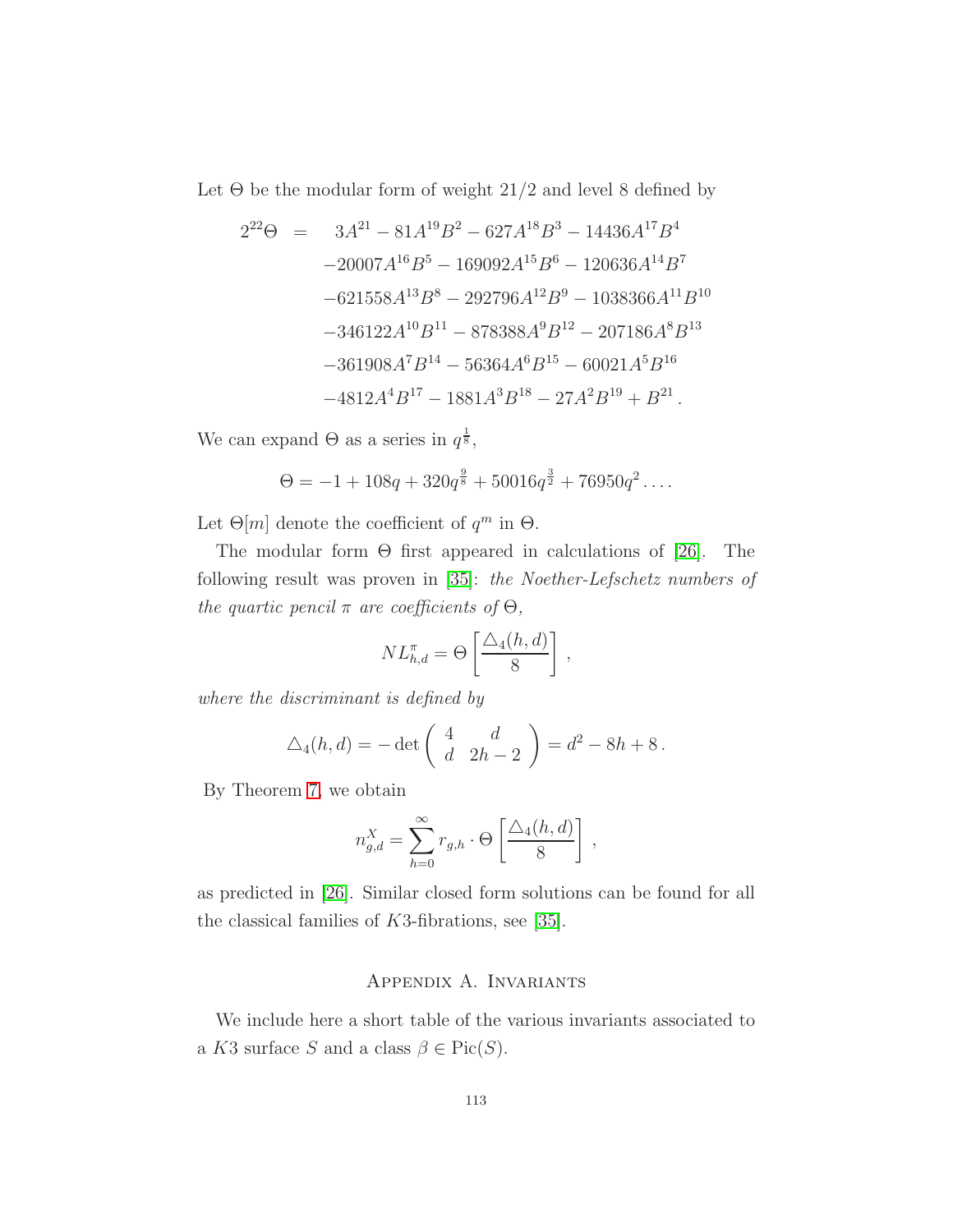| $R_{q,\beta}(S)$                                      | Reduced GW invariants of S                                                                                                         | Section 0.1         |
|-------------------------------------------------------|------------------------------------------------------------------------------------------------------------------------------------|---------------------|
| $r_{g,\beta}$                                         | BPS counts for K3 surfaces in GW theory                                                                                            | Section 0.3         |
| $\widetilde{R}_{n,\beta}(S)$                          | Stable pair invariants of S parallel to $R_{q,\beta}$                                                                              | Sections $0.6, 6.2$ |
| $\widetilde{r}_{n,\beta}$                             | BPS counts for K3 surfaces via stable pairs                                                                                        | Sections 3.4, 7.6   |
| $R_{n,\beta}^{\text{red}}(S\times \mathcal{R})$       | Reduced stable pair invariants of the rubber                                                                                       | Section 6.6         |
| $\left\langle 1 \right\rangle^{\text{red}}_{Y,\beta}$ | Reduced stable pair residues of $Y = S \times \mathbb{C}$                                                                          | Section 5.6         |
| $I_h$                                                 | $I_h = \left\langle 1 \right\rangle_{Y,\alpha}^{\text{red}}$ for $\alpha$ primitive with $\langle \alpha, \alpha \rangle = 2h - 2$ | Section 5.6         |

Associated to  $K3$  fibrations over a curve

$$
X\longrightarrow C\,,
$$

there are several more invariants. Here,  $\beta \in H_2(X,{\mathbb Z})$  is a fiber class.

| $N_{g,\beta}^X$             | Connected GW invariants of the $K3$ -fibration X             | Section 2.2         |
|-----------------------------|--------------------------------------------------------------|---------------------|
| $n_{g,\beta}^X$             | BPS counts for $X$ in GW theory                              | Section 2.2         |
| $\widetilde{N}_{n,\beta}^X$ | Connected stable pairs invariants of the $K3$ -fibration $X$ | Section 8.1         |
| $\widetilde{n}_{g,\beta}^X$ | BPS counts for $X$ via stable pairs                          | Sections $3.5, 8.1$ |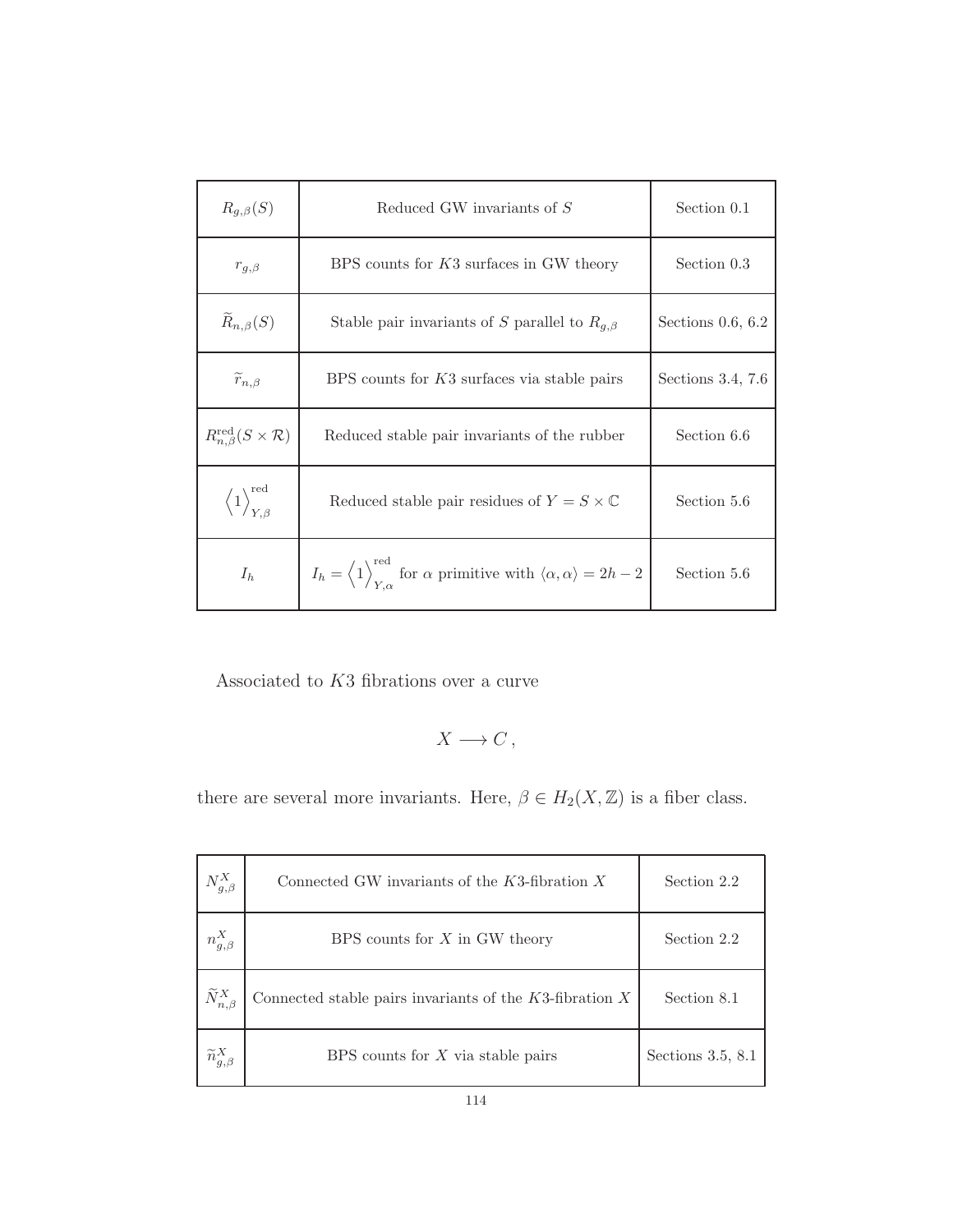When S is a nonsingular K3 fiber of  $X \to C$  and  $\beta \in Pic(S)$  is a class for which no effective summand on  $S$  deforms over  $C$ , we have two invariants.

| $P_{n,\beta}^*(X)$   | Contribution of stable pairs supported on $S$ Section 6.2<br>to the stable pairs invariant of $X$ |             |
|----------------------|---------------------------------------------------------------------------------------------------|-------------|
| $P_{n,\beta}^*(X/S)$ | Contribution of stable pairs over $S$<br>to the relative stable pairs invariant of $X/S$          | Section 6.5 |

## Appendix B. Degenerations

Let  $\widetilde{\mathbb{P}^2} \times \mathbb{P}^1$  be the blow-up of  $\mathbb{P}^2 \times \mathbb{P}^1$  at a point. Consider the toric 4-fold

$$
\mathsf{Y}=\widetilde{\mathbb{P}^2\times\mathbb{P}^1}\times\mathbb{P}^1
$$

of Picard group of rank 4,

$$
\mathrm{Pic}(\mathsf{Y}) \cong \mathbb{Z}L_1 \oplus \mathbb{Z}L_2 \oplus \mathbb{Z}E \oplus \mathbb{Z}L_3.
$$

Here,  $L_1, L_2, E$  are the pull-backs of divisors<sup>[56](#page-114-0)</sup> from  $\widetilde{\mathbb{P}^2 \times \mathbb{P}^1}$  and  $L_3$  is the pull-back of  $\mathcal{O}(1)$  from the last  $\mathbb{P}^1$ . The divisors  $L_1$ ,  $L_2$ , and  $L_3$  are certainly base point free on Y. Since  $L_1 + L_2 - E$  arises on  $\widetilde{\mathbb{P}^2} \times \mathbb{P}^1$  via the projection from a point of the  $(1, 1)$ -Segre embedding

$$
\mathbb{P}^2 \times \mathbb{P}^1 \hookrightarrow \mathbb{P}^5,
$$

the divisor  $L_1 + L_2 - E$  determines a map to the quadric  $Q \subset \mathbb{P}^4$ ,

$$
\widetilde{\mathbb{P}^2 \times \mathbb{P}^1} \to Q \subset \mathbb{P}^4
$$

.

Hence,  $L_1 + L_2 - E$  is base point free on both  $\widetilde{\mathbb{P}^2 \times \mathbb{P}^1}$  and Y.

The anticanonical series  $3L_1 + 2L_2 - 2E + 2L_3$  is base point free on Y since  $L_1$ ,  $L_2$ ,  $L_3$ , and  $L_1 + L_2 - E$  are all base point free. Let

$$
\mathsf{X} \subset \mathsf{Y}
$$

<span id="page-114-0"></span><sup>56</sup>We follow the notation of Section [2.](#page-20-1)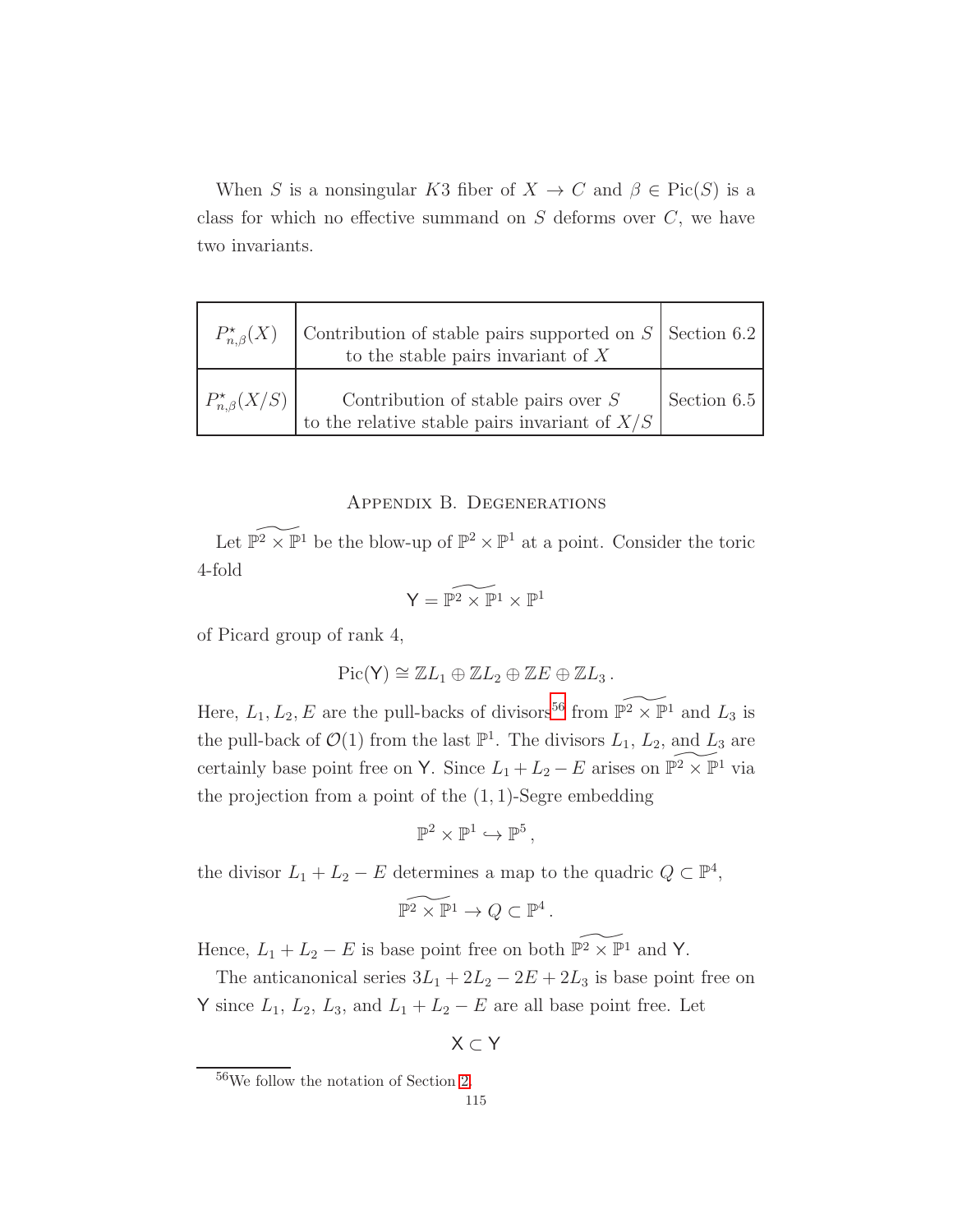be a general anticanonical divisor (nonsingular by Bertini). In [\[38\]](#page-123-1), the Gromov-Witten/Pairs correspondence is proven for Calabi-Yau 3-fold which admit appropriate degenerations. To find such degenerations for X, we simply factor equations.

Let  $X_{a,b,c,d} \subset Y$  denote a general divisor of class  $aL_1+bL_2+cE+dL_3$ . We first degenerate  $X = X_{3,2,-2,2}$  via the product

$$
\mathsf{X}_{2,1,-1,1}\cdot \mathsf{X}_{1,1,-1,1}\,.
$$

For such a degeneration to be used in the scheme of [\[38\]](#page-123-1), all of the following varieties must be nonsingular:

$$
\begin{array}{cccccc} \chi_{3,2,-2,2} \,, & \chi_{2,1,-1,1} \,, & \chi_{1,1,-1,1} \,, \\ \chi_{2,1,-1,1} \cap \chi_{1,1,-1,1} \,, & \chi_{3,2,-2,2} \cap \chi_{2,1,-1,1} \cap \chi_{1,1,-1,1} \,. \end{array}
$$

Since all three divisor classes  $X_{3,2,-2,2}$ ,  $X_{2,1,-1,1}$ ,  $X_{1,1,-1,1}$  are base point free, the required nonsingularity follows from Bertini. Next, we degenerate  $X_{2,1,-1,1}$  via the product

$$
\mathsf{X}_{1,1,-1,1}\cdot \mathsf{X}_{1,0,0,0}\,.
$$

The nonsingularity of the various intersections is again immediate by Bertini. Since  $X_{1,0,0,0}$  is a toric 3-fold, no further action must be taken for  $X_{1,0,0,0}$ .

We are left with the divisor  $X_{1,1,-1,1}$  which we degenerate via the product

$$
\mathsf{X}_{1,0,0,1}\cdot \mathsf{X}_{0,1,-1,0}\,.
$$

While the divisor classes of  $X_{1,1,-1,1}$  and  $X_{1,0,0,1}$  are base point free, the class  $X_{0,1,-1,0}$  is not. There is unique effective divisor

$$
\mathsf{X}_{0,1,-1,0}\subset \mathsf{Y}\,.
$$

Fortunately  $X_{0,1,-1,0}$  is a nonsingular toric 3-fold isomorphic to  $\widetilde{\mathbb{P}}^2 \times \mathbb{P}^1$ where  $\widetilde{\mathbb{P}}^2$  is the blow-up of  $\mathbb{P}^2$  in a point. The nonsingularity of  $\mathsf{X}_{0,1,-1,0}$ is sufficient to guarantee the nonsingularity of

$$
\mathsf{X}_{1,0,0,1} \cap \mathsf{X}_{0,1,-1,0}\,,\ \ \mathsf{X}_{1,1,-1,1} \cap \mathsf{X}_{1,0,0,1} \cap \mathsf{X}_{0,1,-1,0}
$$

since  $X_{1,1,-1,1}$  and  $X_{1,0,0,1}$  are both base point free.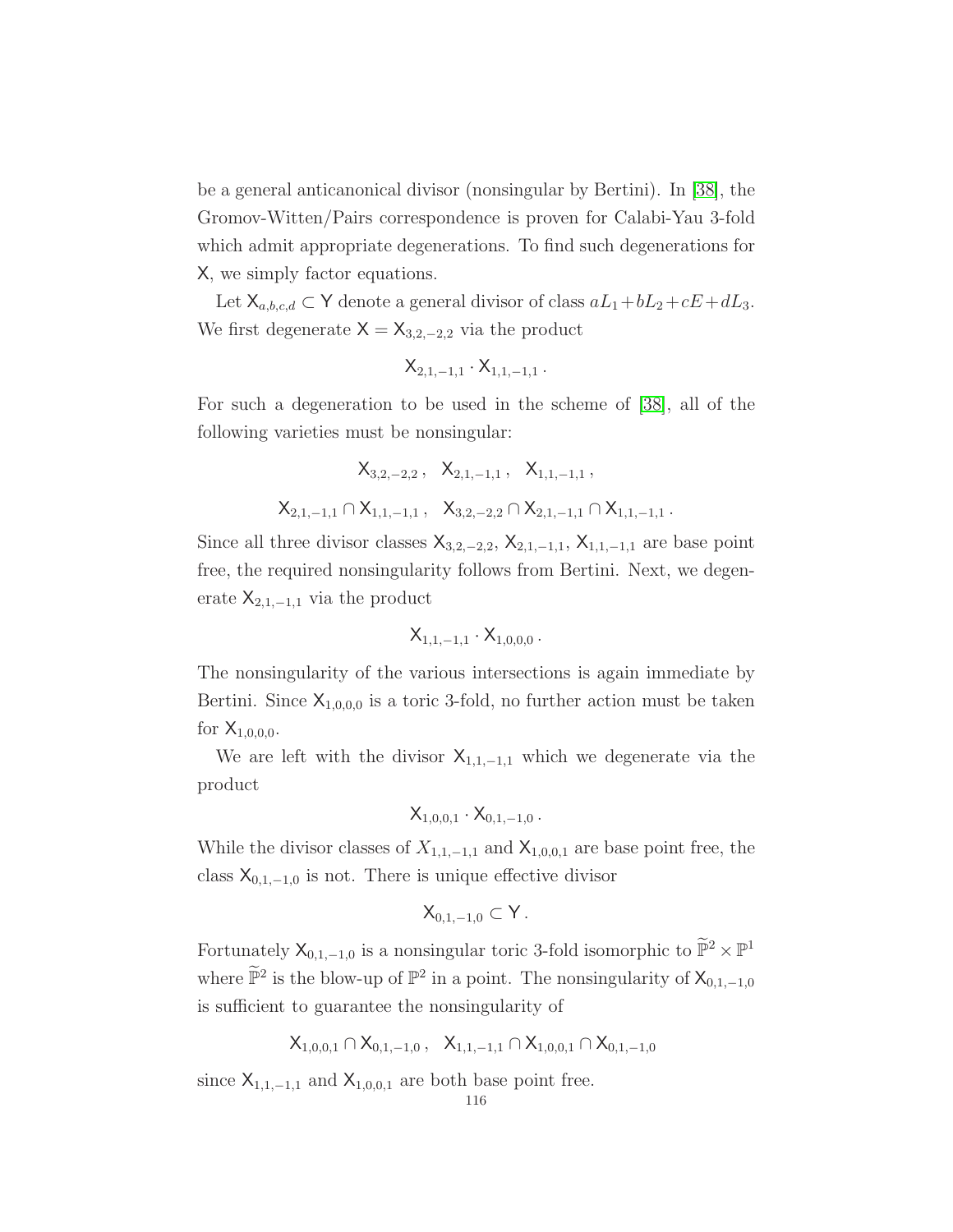The result of  $[38]$  reduces the GW/P correspondence for X to the toric cases

$$
\mathsf{X}_{1,0,0,0}\,,\;\mathsf{X}_{0,1,-1,0}\,,\;\mathsf{X}_{0,0,0,1}
$$

and the geometries of the various  $K3$  and rational surfaces and higher genus curves which occur as intersections in the degenerations. The GW/P correspondences for all these end states have been established in [\[38\]](#page-123-1) and earlier work. Hence, the GW/P correspondence holds for X.

## Appendix C. Cones and virtual classes

C.1. Fulton Chern class. Let X be a scheme<sup>[57](#page-116-0)</sup> of dimension d. Let

$$
X \subset M
$$

be a closed embedding in a nonsingular ambient M of dimension  $m \geq d$ . Of course, we also have an embedding

$$
X \subset M \times \mathbb{C} = M
$$

where X lies over  $0 \in \mathbb{C}$ . The normal cones  $C_X M$  and  $C_X \widetilde{M}$  of X in M and  $\widetilde{M}$  are of pure dimensions m and  $m+1$  respectively. Moreover,

$$
C_X\widetilde{M}=C_XM\oplus 1\,,
$$

following the notation of [\[15\]](#page-122-1). Let q be the structure morphism of the projective cone

$$
q: \mathbb{P}(C_X\widetilde{M}) \to X ,
$$

and let  $[\mathbb{P}(C_X\widetilde{M})]$  be the fundamental class of pure dimension m. The Segre class  $s(X, M)$  is defined by

$$
s(X, M) = q_* \left( \sum_{i=0}^{\infty} c_1(\mathcal{O}(1))^i \cap [\mathbb{P}(C_X M \oplus 1)] \right)
$$
  
=  $q_* \left( \sum_{i=0}^{\infty} c_1(\mathcal{O}(1))^i \cap [\mathbb{P}(C_X \widetilde{M})] \right).$ 

<span id="page-116-0"></span><sup>&</sup>lt;sup>57</sup>The constructions are also valid for a Deligne-Mumford stack which admits embeddings into nonsingular Deligne-Mumford stacks.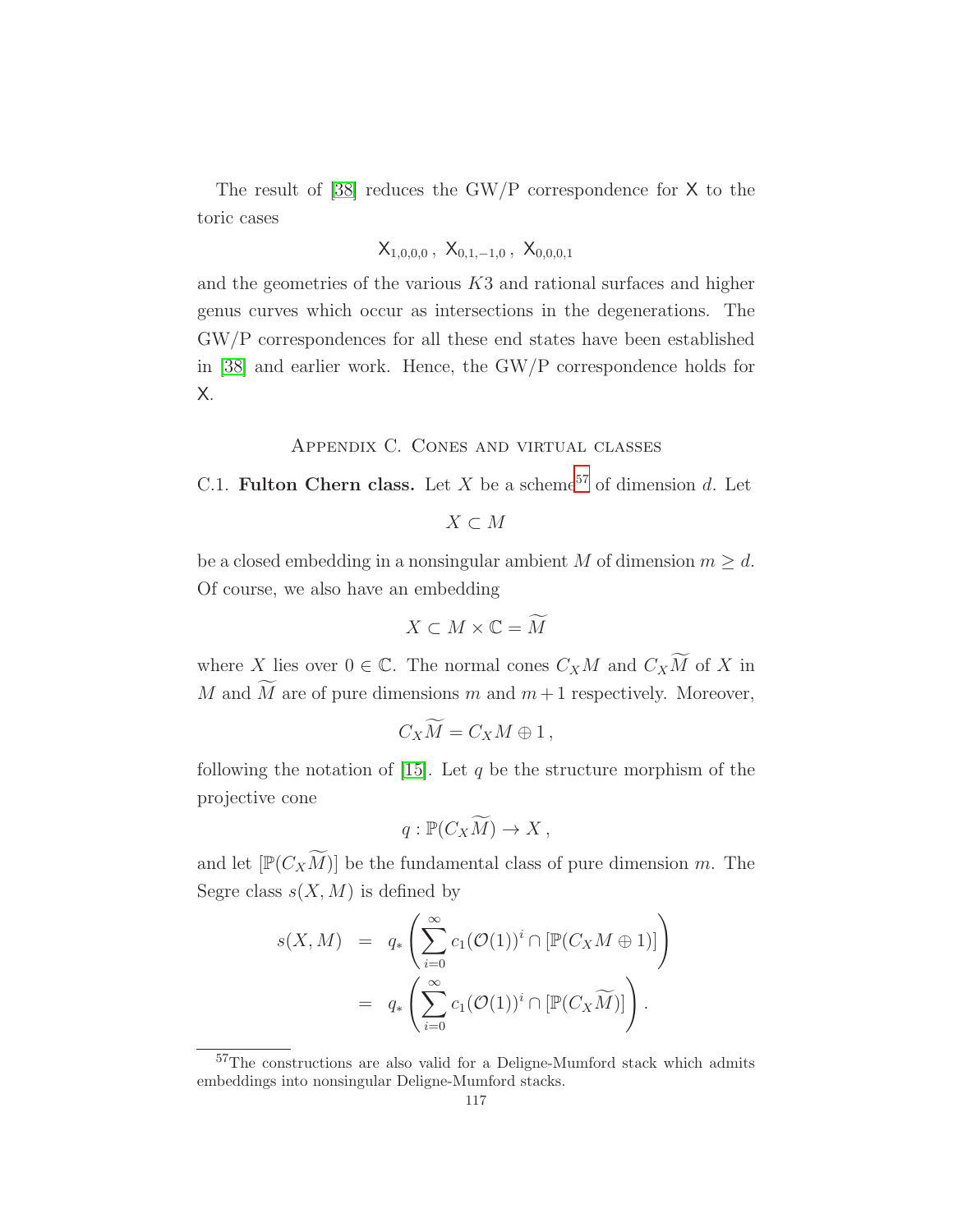The Fulton total Chern class,

<span id="page-117-0"></span>(C.1) 
$$
c_F(X) = c(T_{M|X}) \cap s(X, M)
$$
  

$$
= c(T_{\widetilde{M}|X}) \cap q_* \left( \sum_{i=0}^{\infty} c_1(\mathcal{O}(1))^i \cap [\mathbb{P}(C_X \widetilde{M})] \right),
$$

is independent of the embedding  $M$ , see [\[15,](#page-122-1) 4.2.6].

Let  $E^{\bullet} = [E^{-1} \to E^{0}]$ , together with a morphism to the cotangent complex  $L^{\bullet}$ , be a perfect obstruction theory on X. The virtual class associated to  $E^{\bullet}$  can be expressed in terms of Chern classes of  $E^{\bullet}$  and the Fulton total Chern class of  $X$ :

$$
[X]^{vir} = [s((E^{\bullet})^{\vee}) \cap c_F(X)]_{\text{virdim}}
$$
  

$$
= \left[\frac{c(E_1)}{c(E_0)} \cap c_F(X)\right]_{\text{virdim}},
$$

where  $E_1 = (E^{-1})^*$  and  $E_0 = (E^0)^*$ . The above formula occurs in [\[43\]](#page-123-2) and earlier in the excess intersection theory of [\[15\]](#page-122-1). As a consequence, the virtual class depends only upon the  $K$ -theory class of  $E^{\bullet}$ .

C.2. The curvilinear condition. Let  $Y \subset X$  be a subscheme satisfying the curvilinear lifting property:

every map 
$$
\text{Spec } \mathbb{C}[x]/(x^k) \to X
$$
 factors through Y.

By the  $k = 1$  case, the curvilinear lifting property implies  $Y \subset X$  is a bijection on closed points.

We view the embedding  $X \subset M \times \mathbb{C} = \widetilde{M}$  also as an embedding of

$$
Y \subset X \subset M.
$$

Let  $I_X \subset I_Y$  be the ideal sheaves of X and Y in  $\widetilde{M}$ . There is a canonical rational map over  $\widetilde{M}$ ,

$$
f: \text{Proj}(\bigoplus_{i=0}^{\infty} I_Y^i)
$$
 ---  $\rightarrow \text{Proj}(\bigoplus_{i=0}^{\infty} I_X)$ 

associated to the morphism of graded algebras

$$
\oplus_{i=0}^{\infty} I_X^i \to \oplus_{i=0}^{\infty} I_Y^i, \quad I_X^0 = I_Y^0 = \mathcal{O}_{\widetilde{M}}.
$$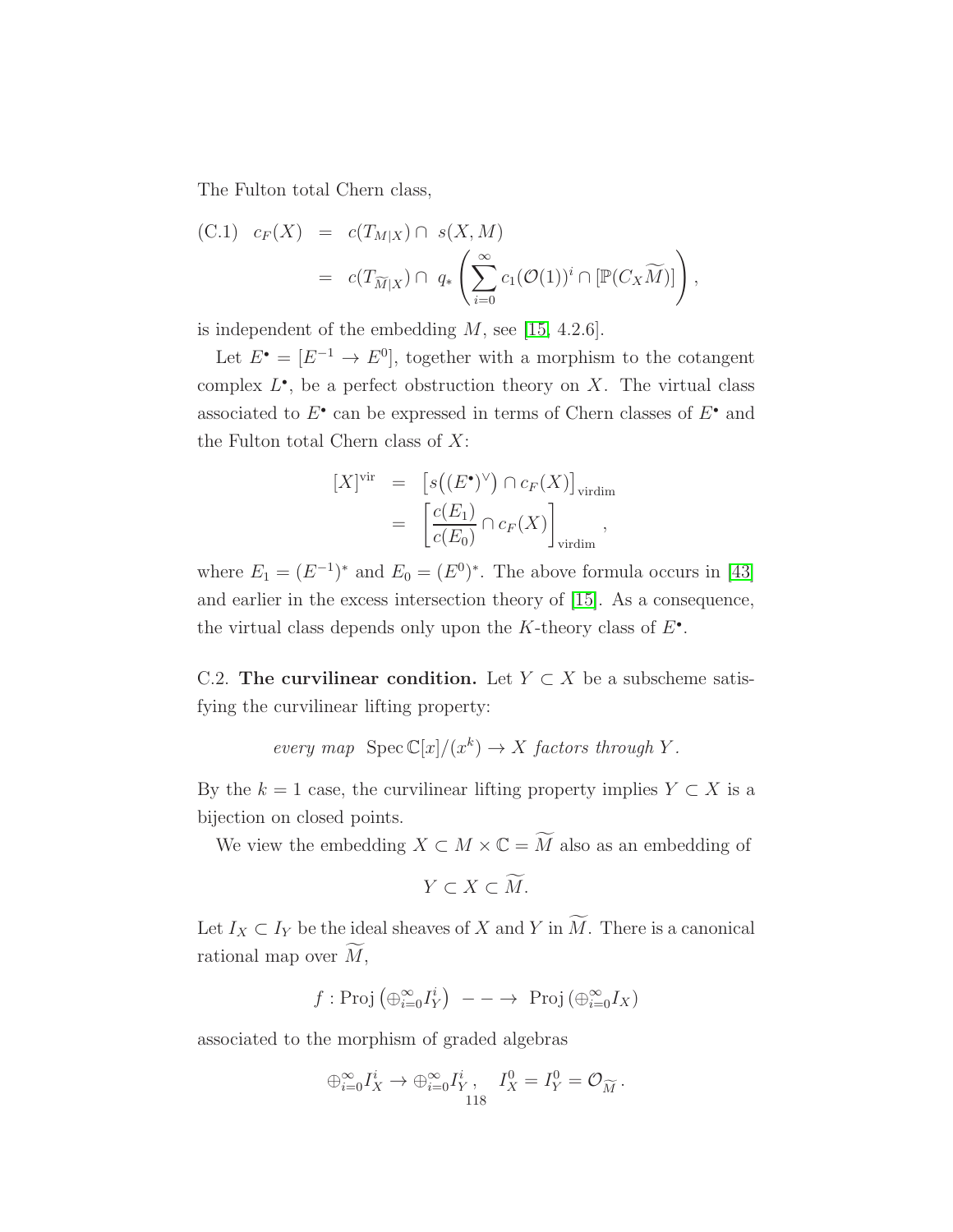By definition, the source and target of f are the blow-ups of  $\widetilde{M}$  along Y and X respectively,

$$
\text{Bl}_{Y}(\widetilde{M}) = \text{Proj} \left( \bigoplus_{i=0}^{\infty} I_Y^i \right) \xrightarrow{\pi_Y} \widetilde{M},
$$
  

$$
\text{Bl}_{X}(\widetilde{M}) = \text{Proj} \left( \bigoplus_{i=0}^{\infty} I_X^i \right) \xrightarrow{\pi_Y} \widetilde{M},
$$

with exceptional divisors

$$
\pi_Y^{-1}(Y) = \mathbb{P}(C_Y \widetilde{M}), \quad \pi_X^{-1}(X) = \mathbb{P}(C_X \widetilde{M}).
$$

<span id="page-118-0"></span>Proposition 25. The rational map has empty base locus and thus yields a projective morphism

$$
f: \text{Bl}_Y(\widetilde{M}) \longrightarrow \text{Bl}_X(\widetilde{M}).
$$

Moreover, as Cartier divisors on  $\text{Bl}_Y(M)$ ,

$$
f^*(\mathbb{P}(C_X\widetilde{M})) = \mathbb{P}(C_Y\widetilde{M}).
$$

*Proof.* Away from the exception divisor  $\pi_Y^{-1}$  $_Y^{-1}(Y)$ , f is certainly a morphism. We need only study the base locus on the exceptional divisor

$$
\mathbb{P}(C_Y\widetilde{M})\subset \text{Bl}_Y\widetilde{M}.
$$

We can reach any closed point  $q \in \mathbb{P}(C_Y\widetilde{M})$  by the strict transform to  $Bl_Y \widetilde{M}$  of map of a nonsingular quasi-projective curve

$$
g:(\Delta,p)\to\widetilde{M}
$$

with  $g^{-1}(Y)$  supported at p. In other words, the strict transform

$$
g_Y : (\Delta, p) \to \text{Bl}_Y \widetilde{M}
$$

satisfies  $g_Y(p) = q$ . Since  $Y \subset X$  is a bijection on closed points,  $g^{-1}(X)$ is also supported at p.

We work locally on an open affine  $U = \text{Spec}(A) \subset \widetilde{M}$  containing  $g(p) \in \widetilde{M}$ . Let

$$
a_1, ..., a_r \in I_X
$$
,  $a_1, ..., a_r, b_1, ..., b_s \in I_Y$ 

be generators of the ideals  $I_X \subset I_Y \subset A$ . By definition of the blow-up,

$$
\pi_Y^{-1}(U) \subset U \times \mathbb{P}^{r+s-1}, \quad \pi_X^{-1}(U) \subset U \times \mathbb{P}^{r-1}.
$$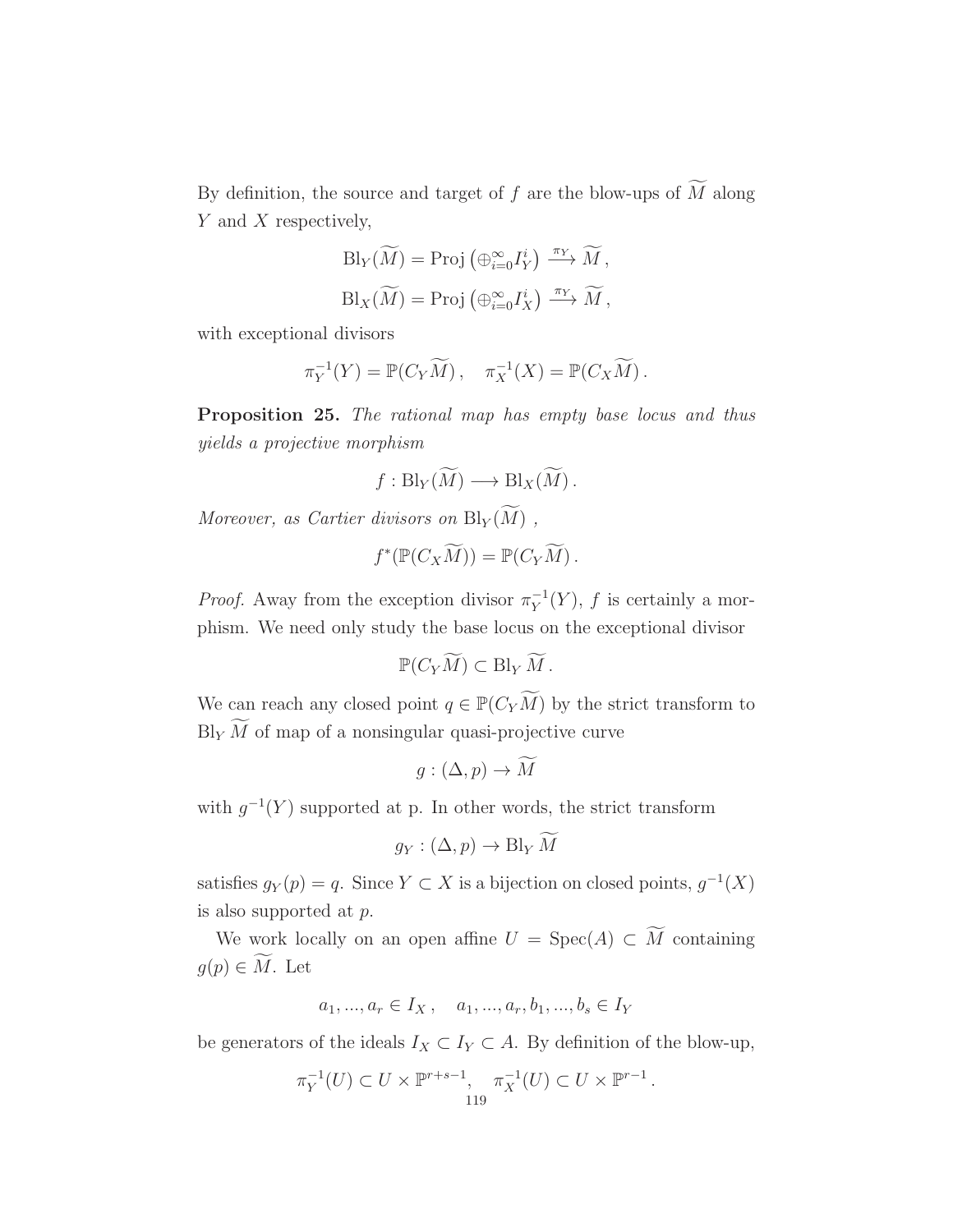Let t be the local parameter of  $\Delta$  at p with  $t(p) = 0$ . From the map q, we obtain functions

$$
a_i(t) = a_i(g(t)), \quad b_j(t) = b_j(g(t))
$$

in the local parameter t which are regular at 0. Since  $g(p) \in Y \subset X$ , we have  $a_i(0) = 0$  and  $b_i(0) = 0$  for all i and j. Let  $\ell_X$  be the lowest valuation of t among all the functions  $a_i(t)$ . Since the  $a_i(t)$  can not all vanish identically,  $\ell_x > 0$ . The limit

$$
v = \lim_{t \to 0} \left( \frac{a_1(t)}{t^{\ell_X}}, \dots, \frac{a_r(t)}{t^{\ell_X}} \right)
$$

is a well-defined nonzero vector v. By definition of the blow-up,

$$
g_X(p) = (g(p), [v]) \in U \times \mathbb{P}^{r-1}.
$$

Similarly, let  $\ell_Y$  be the lowest valuation of t among all the functions  $a_i(t)$  and  $b_j(t)$ . Then, the limit

$$
w = \lim_{t \to 0} \left( \frac{a_1(t)}{t^{\ell_Y}}, \dots, \frac{a_r(t)}{t^{\ell_Y}}, \frac{b_1(t)}{t^{\ell_Y}}, \dots, \frac{b_s(t)}{t^{\ell_Y}} \right)
$$

is a well-defined nonzero vector  $w$ , and

$$
g_Y(p) = (g(p), [w]) \in U \times \mathbb{P}^{r+s-1}.
$$

Certainly,  $\ell_Y \leq \ell_X$  since  $\ell_Y$  is a minimum over a larger set. If  $\ell_Y < \ell_X$ , then there is a  $b_j(t)$  with lower valuation than all the  $a_i(t)$ . Such a situation directly contradicts the curvilinear lifting property for the map

$$
Spec(\mathcal{O}_D/t^{\ell_X}) \subset D \stackrel{g}{\longrightarrow} X.
$$

Hence,  $\ell_Y = \ell_X$ .

The equality of  $\ell_Y$  and  $\ell_X$  has the following consequence: the first r coordinates of w are not all 0. As a result, the rational map

$$
f: Bl_Y\widetilde{M} \dashrightarrow Bl_X\widetilde{M}
$$

defined on  $U \times \mathbb{P}^{r+s-1}$  by projection

$$
f(q) = f((g(p), w)) = (g(p), (w_1, \ldots, w_r)) = (g(p), v)
$$

has no base locus at  $q$ . Since  $q$  was arbitrary,  $f$  has no base locus on  $\mathrm{Bl}_Y(M)$ .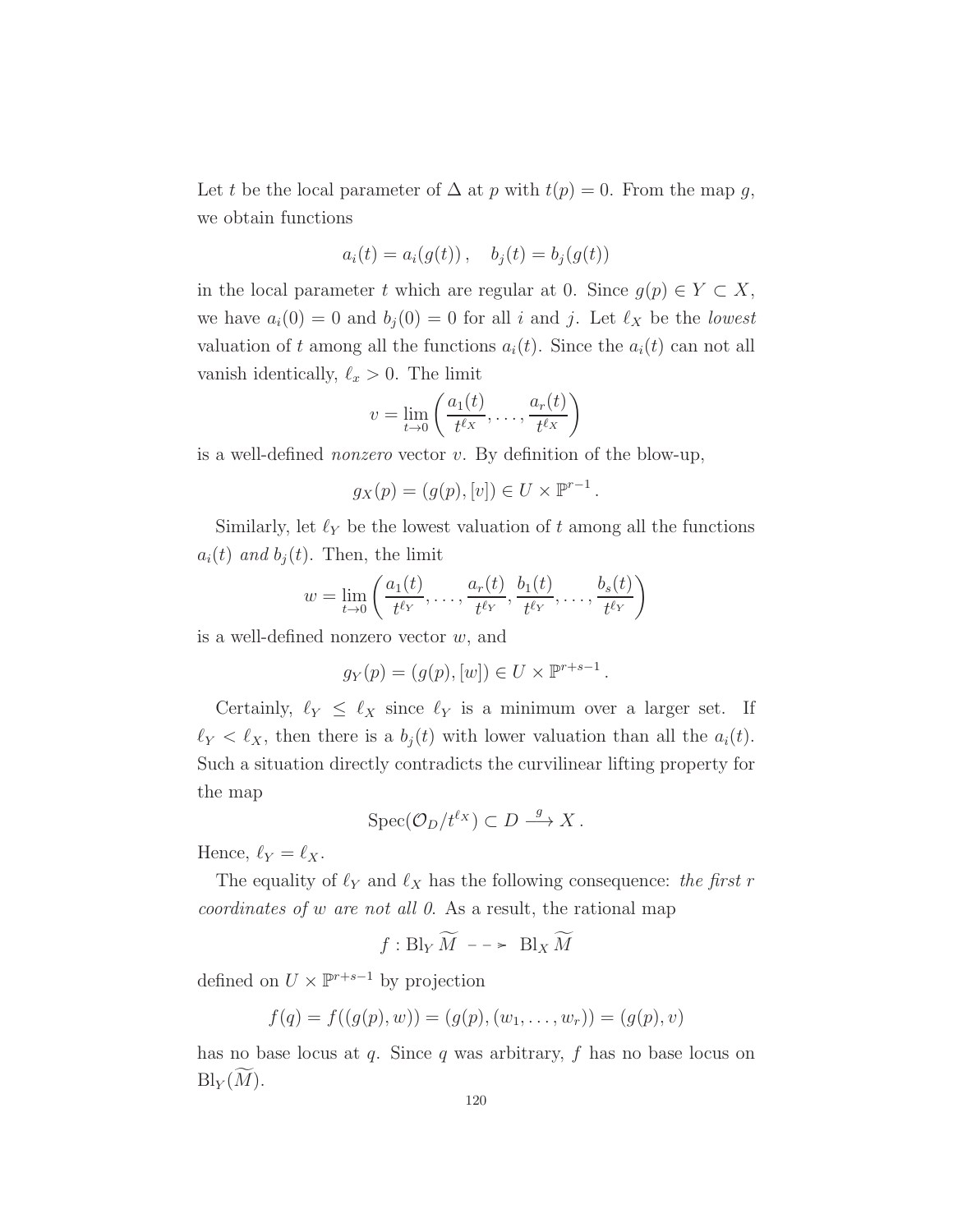The exceptional divisors  $\mathbb{P}(C_Y\widetilde{M})$  and  $\mathbb{P}(C_X\widetilde{M})$  are  $\mathcal{O}(-1)$  on  $\text{Bl}_Y(\widetilde{M})$ and Bl<sub>X</sub>( $\overline{M}$ ) respectively. Since the morphism f respects  $\mathcal{O}(-1)$ , the relation

$$
f^*(\mathbb{P}(C_X\widetilde{M})) = \mathbb{P}(C_Y\widetilde{M})
$$

holds as Cartier divisors.

By Proposition [25](#page-118-0) and the push-pull formula for the degree 1 morphism  $f$ , we find

<span id="page-120-0"></span>(C.2) 
$$
f_*[\mathbb{P}(C_Y\widetilde{M})] = f_*[f^*\mathbb{P}(C_X\widetilde{M})]
$$

$$
= \deg(f) \cdot [\mathbb{P}(C_X\widetilde{M})]
$$

$$
= [\mathbb{P}(C_X\widetilde{M})],
$$

where  $[D]$  denotes the fundamental cycle of a Cartier divisor  $D$ . The restriction of f to the exceptional divisors yields a morphism

$$
f: \mathbb{P}(C_Y\widetilde{M}) \to \mathbb{P}(C_X\widetilde{M})
$$

which covers  $\iota: Y \to X$ . Since the morphism on projective cones respects  $\mathcal{O}(1)$ , relation [\(C.2\)](#page-120-0) and definition [\(C.1\)](#page-117-0) together imply

$$
\iota_* c_F(Y) = c_F(X).
$$

In other words, the Fulton total Chern class is the same for embeddings satisfying the curvilinear lifting property.

C.3. The divisor  $D_{n_1,\beta_1}$ . Following the notation of Section [6.9,](#page-76-0) we have

$$
D_{n_1,\beta_1} \subset W(n,\beta)\,,
$$

and we would like to compare the Fulton total Chern classes of these two moduli spaces. The subspace  $D_{n_1,\beta_1}$  is the pull-back to  $W(n,\beta)$  of a nonsingular divisor in the Artin stack  $\mathscr{B}_{n,\beta}^p$ . Hence,  $D_{n_1,\beta_1}$  is locally defined by a single equation.

There is no obstruction to smoothing the crease for any stable pair parameterized by  $D_{n_1,\beta_1}$ . An elementary argument via vector fields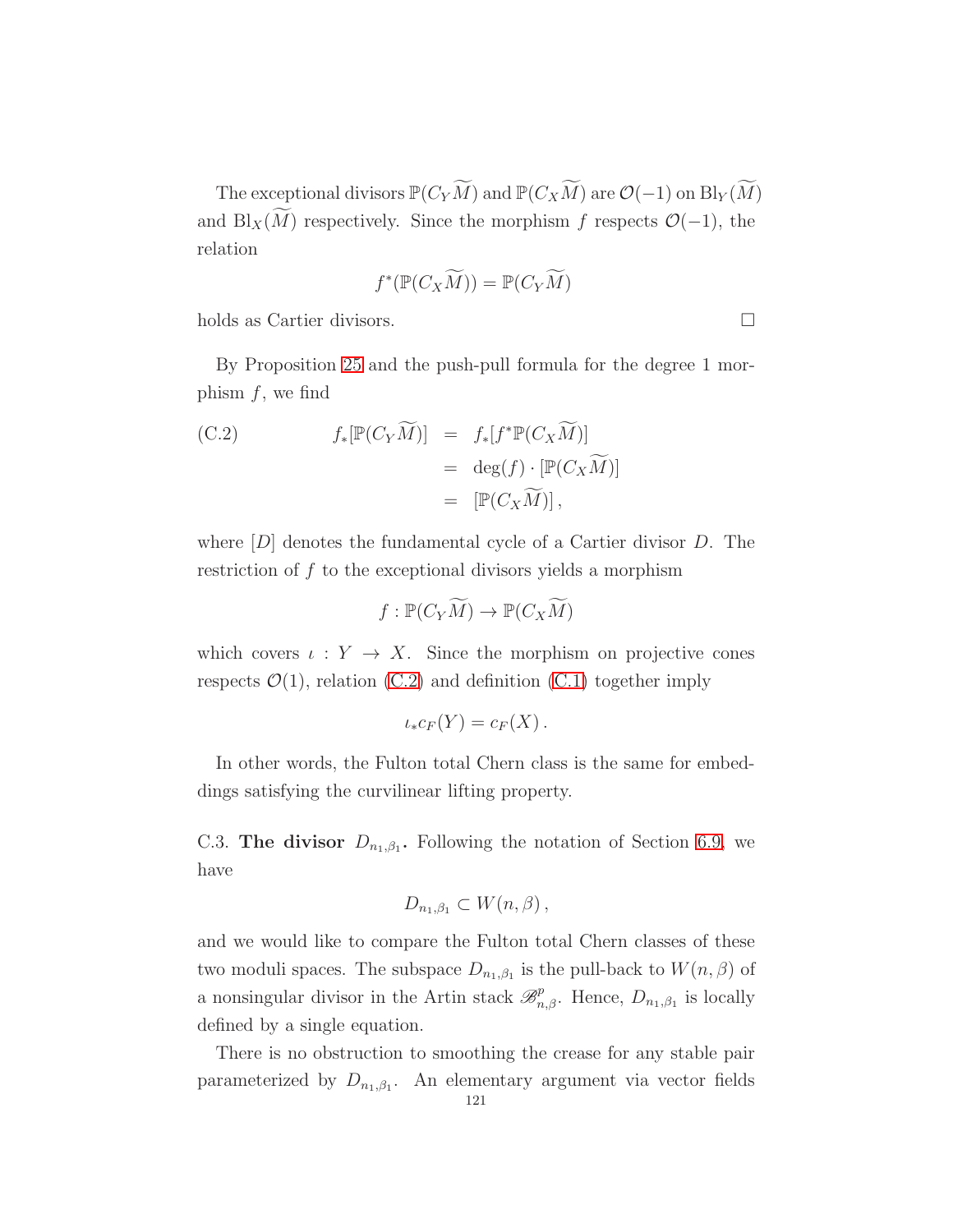moving points<sup>[58](#page-121-0)</sup> in  $\mathbb{P}^1$  shows  $W(n,\beta)$  to be étale locally a trivial product of  $D_{n_1,\beta_1}$  with the smoothing parameter in C. Hence, the equation of  $D_{n_1,\beta_1}$  is nowhere a zero divisor. Given an embedding  $W(n,\beta) \subset M$  in a nonsingular ambient space, we consider

$$
W(n,\beta) \subset M \times \mathbb{C} = \widetilde{M}
$$

with  $W(n, \beta)$  lying over  $0 \in \mathbb{C}$ . There is an exact sequence of cones on  $D_{n_1,\beta_1}$ 

$$
0 \longrightarrow N \longrightarrow C_{D_{n_1,\beta_1}} \widetilde{M} \longrightarrow C_{W(n,\beta)} \widetilde{M}|_{D_{n_1,\beta_1}} \longrightarrow 0,
$$

where  $N = \mathcal{O}_{D_{n_1,\beta_1}}(D_{n_1,\beta_1})$ . As a consequence,

$$
s(W(n,\beta),M)|_{D_{n_1,\beta_1}}=s(D_{n_1,\beta_1},M)c(\mathcal{O}_{D_{n_1,\beta_1}}(D_{n_1,\beta_1})).
$$

By the definition of the Fulton total Chern class

$$
c_F(W(n,\beta))|_{D_{n_1,\beta_1}} = c(T_M|_{D_{n_1,\beta_1}}) \cap s(W(n,\beta),M)|_{D_{n_1,\beta_1}}
$$
  
=  $c(T_M|_{D_{n_1,\beta_1}}) \cap s(D_{n_1,\beta_1},M)c(\mathcal{O}_{D_{n_1,\beta_1}}(D_{n_1,\beta_1}))$   
=  $c_F(D_{n_1,\beta_1})c(\mathcal{O}_{D_{n_1,\beta_1}}(D_{n_1,\beta_1}))$ ,

which is [\(6.79\)](#page-80-0) of Section [6.9.](#page-76-0)

#### **REFERENCES**

- [1] A. Altman, A. Iarrobino and S. Kleiman, Irreducibility of the compactified Jacobian, Real and complex singularities (Proc. Ninth Nordic Summer School/NAVF Sympos. Math., Oslo, 1976) (1977), 1–12.
- [2] K. Behrend, Gromov-Witten invariants in algebraic geometry, Invent. Math. 127 (1997), 601–617.
- [3] K. Behrend and B. Fantechi, The intrinsic normal cone, Invent. Math. 128 (1997), 45–88.
- [4] A. Beauville, Counting rational curves on K3 surfaces, Duke Math. J. 97 (1999), 99–108.
- [5] R. Borcherds, The Gross-Kohnen-Zagier theorem in higher dimensions, Duke J. Math. 97 (1999), 219–233.
- [6] T. Bridgeland, Hall algebras and curve-counting invariants, J. AMS 24 (2011), 969–998.

<span id="page-121-0"></span><sup>&</sup>lt;sup>58</sup>Consider the versal deformation of the degeneration of  $\mathbb{P}^1$  to the chain  $\mathbb{P}^1 \cup \mathbb{P}^1$ . Given any finite collection of nonsingular points of the special fiber  $\mathbb{P}^1 \cup \mathbb{P}^1$ , an open set  $U$  of the special fiber can be found containing the points together with a vector field which translates U over the base of the deformation. In the case the degeneration is a longer chain, such a vector field can be found for each node.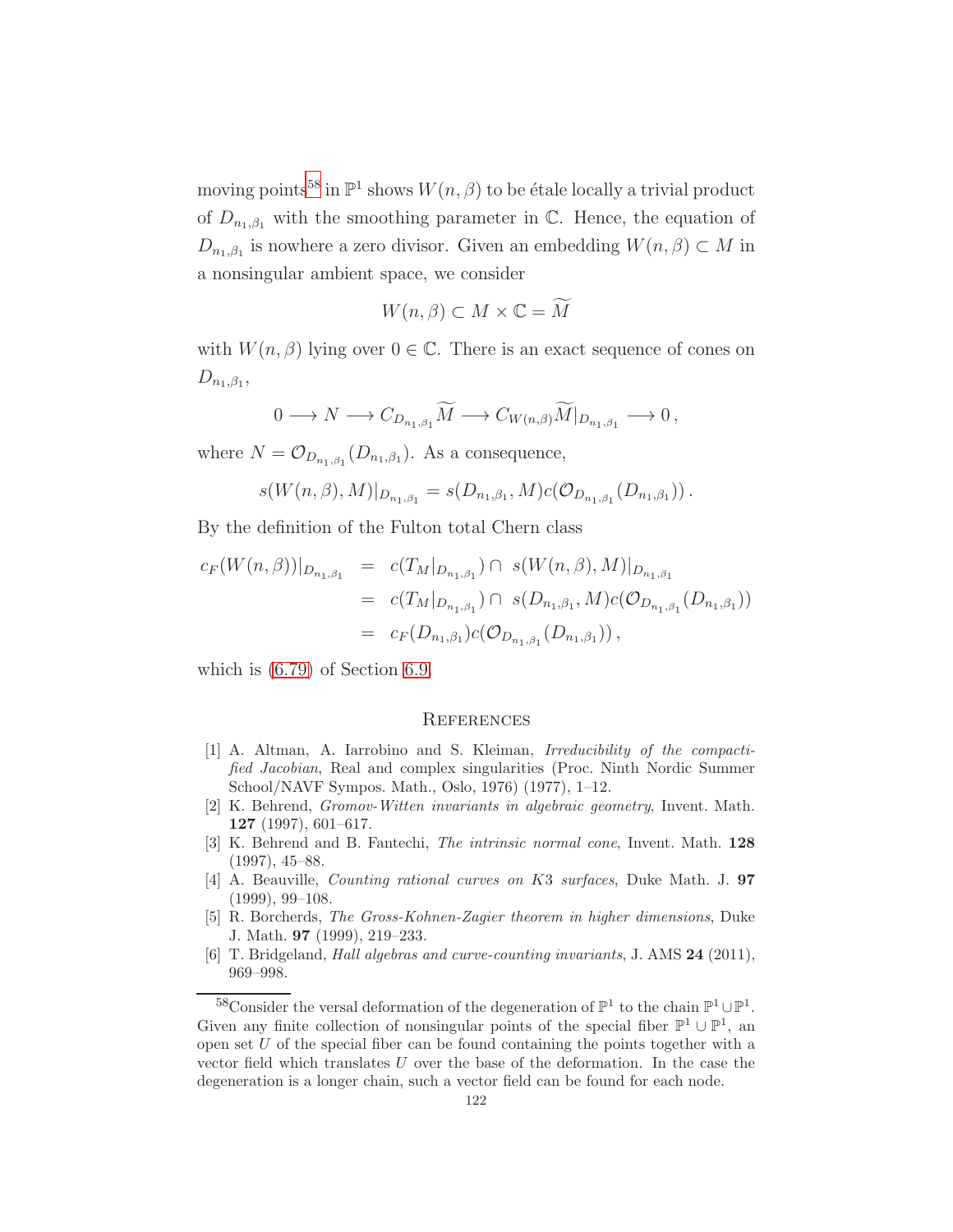- [7] J. Bryan, S. Katz, and C. Leung, Multiple covers and the integrality conjecture for rational curves in Calabi-Yau threefolds, J. Alg. Geom. 10 (2001), 549–568.
- [8] J. Bryan and C. Leung, The enumerative geometry of K3 surfaces and modular forms, J. AMS **13** (2000), 371-410.
- [9] R.-O. Buchweitz and H. Flenner. A semiregularity map for modules and applications to deformations, Compositio Math. 137 (2003), 135–210 .
- [10] P. Candelas, X. de la Ossa, P. Green, and L. Parkes, A pair of Calabi-Yau manifolds as an exactly soluble superconformal field theory, Nuclear Physics B359 (1991), 21–74.
- [11] X. Chen, Rational curves on K3 surfaces, J. Alg. Geom. 8 (1999), 245-278.
- [12] I. Dolgachev and S. Kondo, Moduli of K3 surfaces and complex ball quotients, Lectures in Istambul, math.AG/0511051.
- [13] C. Faber and R. Pandharipande, Hodge integrals and Gromov-Witten theory, Invent. Math. 139 (2000), 173–199.
- [14] B. Fantechi, L. Göttsche, and Duco van Straten, Euler number of the compactified Jacobian and multiplicity of rational curves, J. Alg. Geom. 8 (1999), 115–133.
- <span id="page-122-1"></span>[15] W. Fulton, *Intersection theory*, Springer-Verlag (1998).
- [16] R. Gopakumar and C. Vafa, M-theory and topological strings I, hepth/9809187.
- [17] R. Gopakumar and C. Vafa, M-theory and topological strings II, hepth/9812127.
- [18] T. Graber and R. Pandharipande, Localization of virtual classes, Invent. Math. 135 (1999), 487–518.
- [19] D. Huybrechts and R. P. Thomas. Deformation-obstruction theory for complexes via Atiyah and Kodaira–Spencer classes, Math. Ann. 346 (2010), 545– 569 .
- [20] L. Illusie, *Complexe cotangent et déformations I*, Lecture Notes in Math. 239 Springer-Verlag (1971).
- [21] D. Joyce and Y. Song, A theory of generalized Donaldson-Thomas invariants, Memoirs of the AMS 217 (2012), no 1020.
- [22] S. Katz, A. Klemm, and R. Pandharipande, On the motivic stable pairs invariants of K3 surfaces, with an Appendix by R. Thomas, in K3 surfaces and their moduli, C. Faber, G. Farkas, and G. van der Geer, eds., Birkhauser Prog. in Math. 315 (2016), 111–146.
- [23] S. Katz, A. Klemm, C Vafa, M-theory, topological strings, and spinning black holes, Adv. Theor. Math. Phys. 3 (1999), 1445–1537.
- [24] T. Kawai and K Yoshioka, String partition functions and infinite products, Adv. Theor. Math. Phys. 4 (2000), 397–485.
- <span id="page-122-0"></span>[25] Y. H. Kiem and J. Li, Localized virtual cycles by cosections, J. AMS 26 (2013), 1025–1050.
- [26] A. Klemm, M. Kreuzer, E. Riegler, and E. Scheidegger, Topological string amplitudes, complete intersections Calabi-Yau spaces, and threshold corrections, J. HEP 05 (2005) 023.
- [27] A. Klemm, D. Maulik, R. Pandharipande, and E. Scheidegger, Noether-Lefschetz theory and the Yau-Zaslow conjecture, J. AMS 23 (2010), 1013–1040.
- [28] M. Kool and R. P. Thomas, Reduced classes and curve counting on surfaces I: theory, Algebraic Geometry 1 (2014), 334–383.